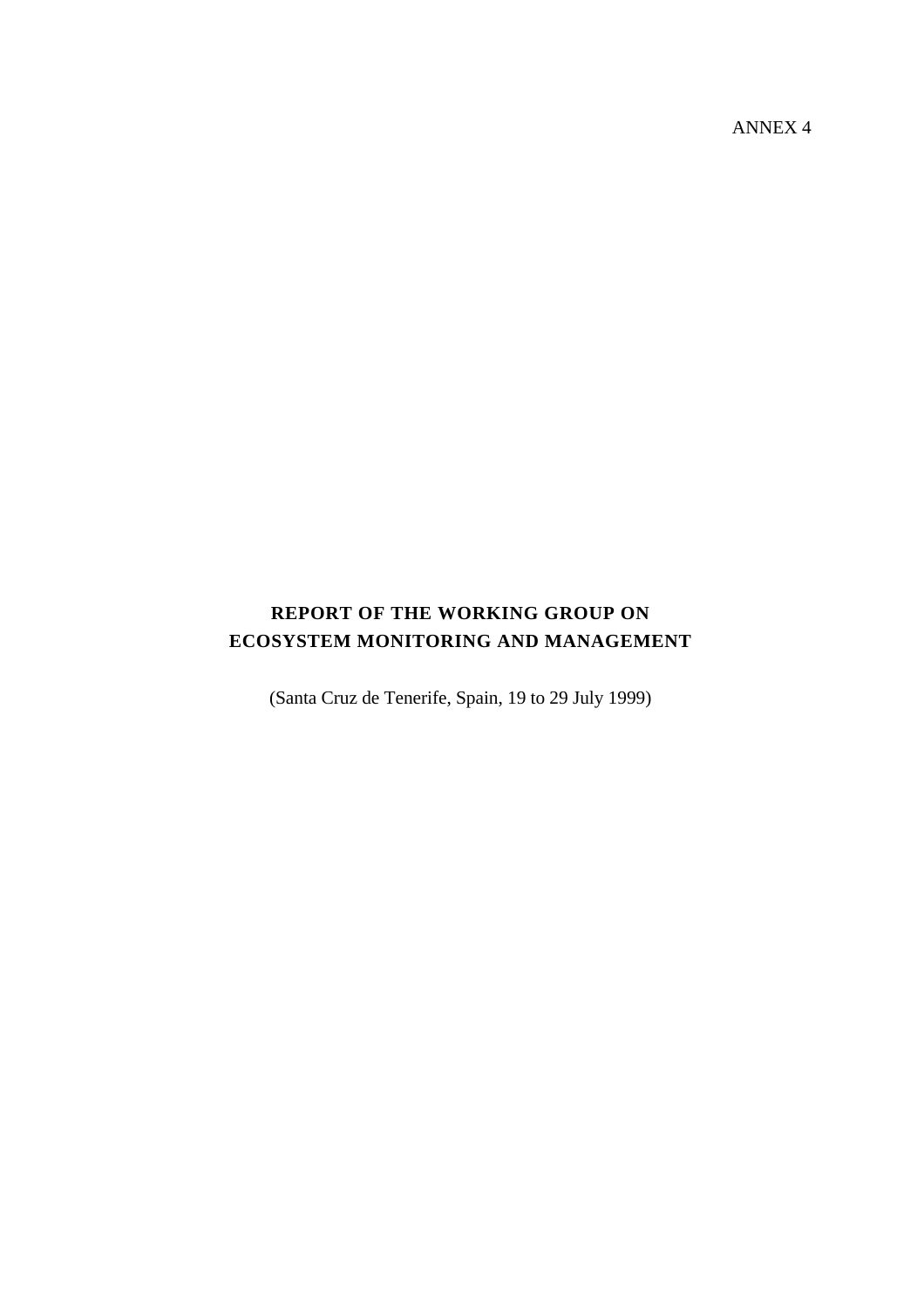# **CONTENTS**

| Page |
|------|
| 119  |
| 119  |
| 119  |
| 120  |
| 120  |
| 121  |
| 122  |
| 123  |
| 123  |
| 123  |
| 124  |
| 124  |
| 125  |
| 125  |
| 127  |
|      |
| 127  |
| 127  |
| 129  |
| 130  |
|      |
| 130  |
| 130  |
| 131  |
| 131  |
|      |
| 132  |
| 132  |
| 132  |
| 133  |
| 133  |
| 134  |
| 135  |
| 135  |
| 136  |
| 136  |
| 137  |
| 137  |
| 138  |
| 138  |
| 140  |
| 140  |
| 140  |
| 141  |
|      |
| 142  |
| 142  |
| 142  |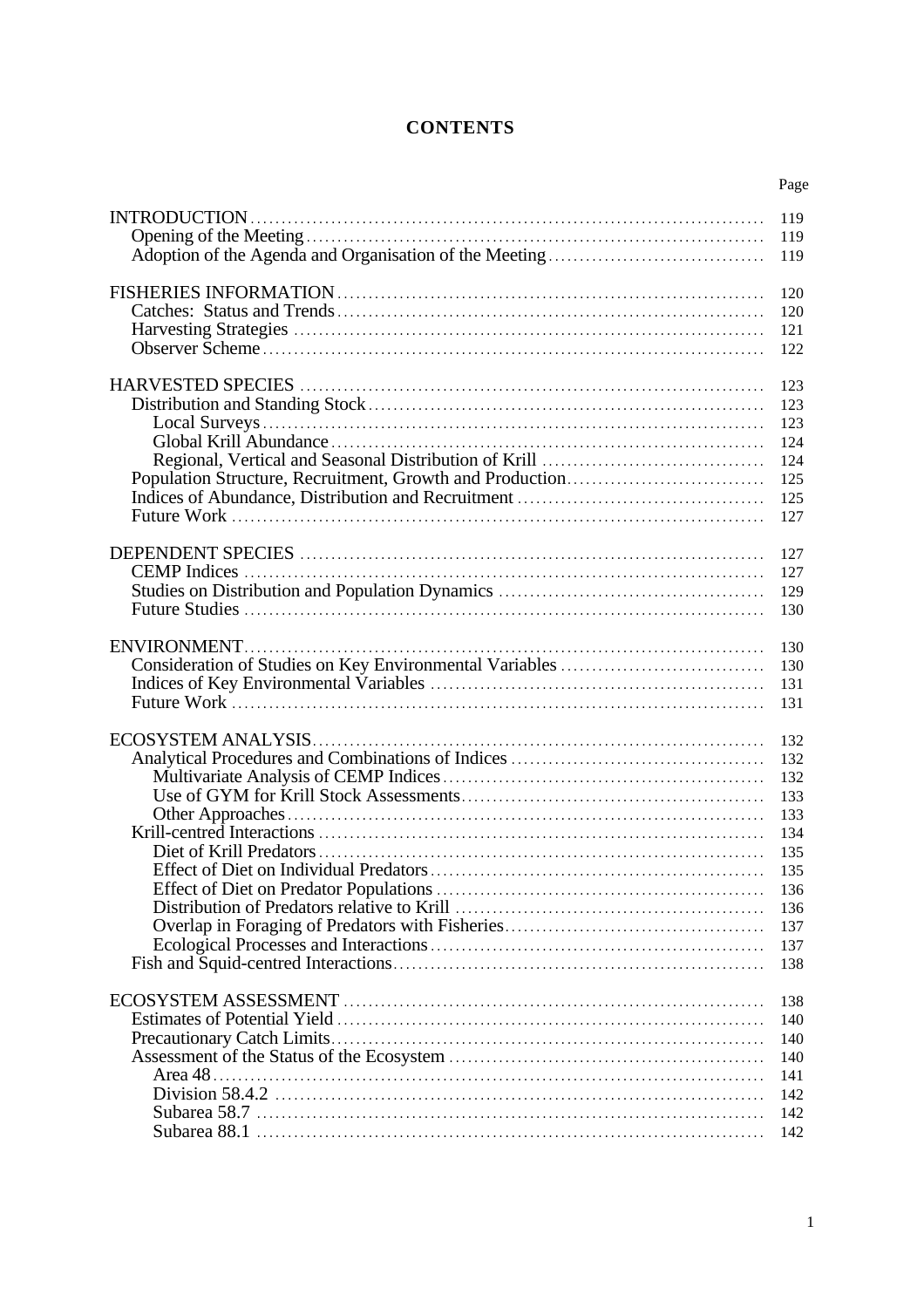| Use of CEMP Indices to provide Management Advice                        | 142<br>143 |
|-------------------------------------------------------------------------|------------|
|                                                                         | 144        |
|                                                                         | 144        |
|                                                                         | 144        |
|                                                                         | 146        |
|                                                                         | 147        |
|                                                                         | 148        |
|                                                                         | 148        |
|                                                                         | 149        |
|                                                                         |            |
| METHODS AND PROGRAMS INVOLVING STUDIES ON HARVESTED                     |            |
|                                                                         | 149        |
|                                                                         | 149        |
|                                                                         | 149        |
|                                                                         | 151        |
|                                                                         | 151        |
|                                                                         | 152        |
|                                                                         | 153        |
|                                                                         | 154        |
|                                                                         | 155        |
| Interpretation of Results with respect to Estimation of Potential Yield | 156        |
|                                                                         | 159        |
|                                                                         | 160        |
| Consideration of Comments on Existing CEMP Methods                      | 160        |
|                                                                         | 161        |
|                                                                         | 161        |
|                                                                         | 162        |
|                                                                         |            |
| THE ECOSYSTEM APPROACH AS APPLIED                                       |            |
|                                                                         | 163        |
|                                                                         |            |
|                                                                         | 164        |
|                                                                         |            |
|                                                                         | 166        |
|                                                                         | 166        |
|                                                                         | 166        |
|                                                                         | 167        |
|                                                                         | 167        |
|                                                                         |            |
|                                                                         | 168        |
|                                                                         |            |
|                                                                         | 172        |
|                                                                         |            |
|                                                                         | 173        |
|                                                                         |            |
|                                                                         | 173        |
|                                                                         |            |
|                                                                         | 173        |
|                                                                         |            |
|                                                                         | 175        |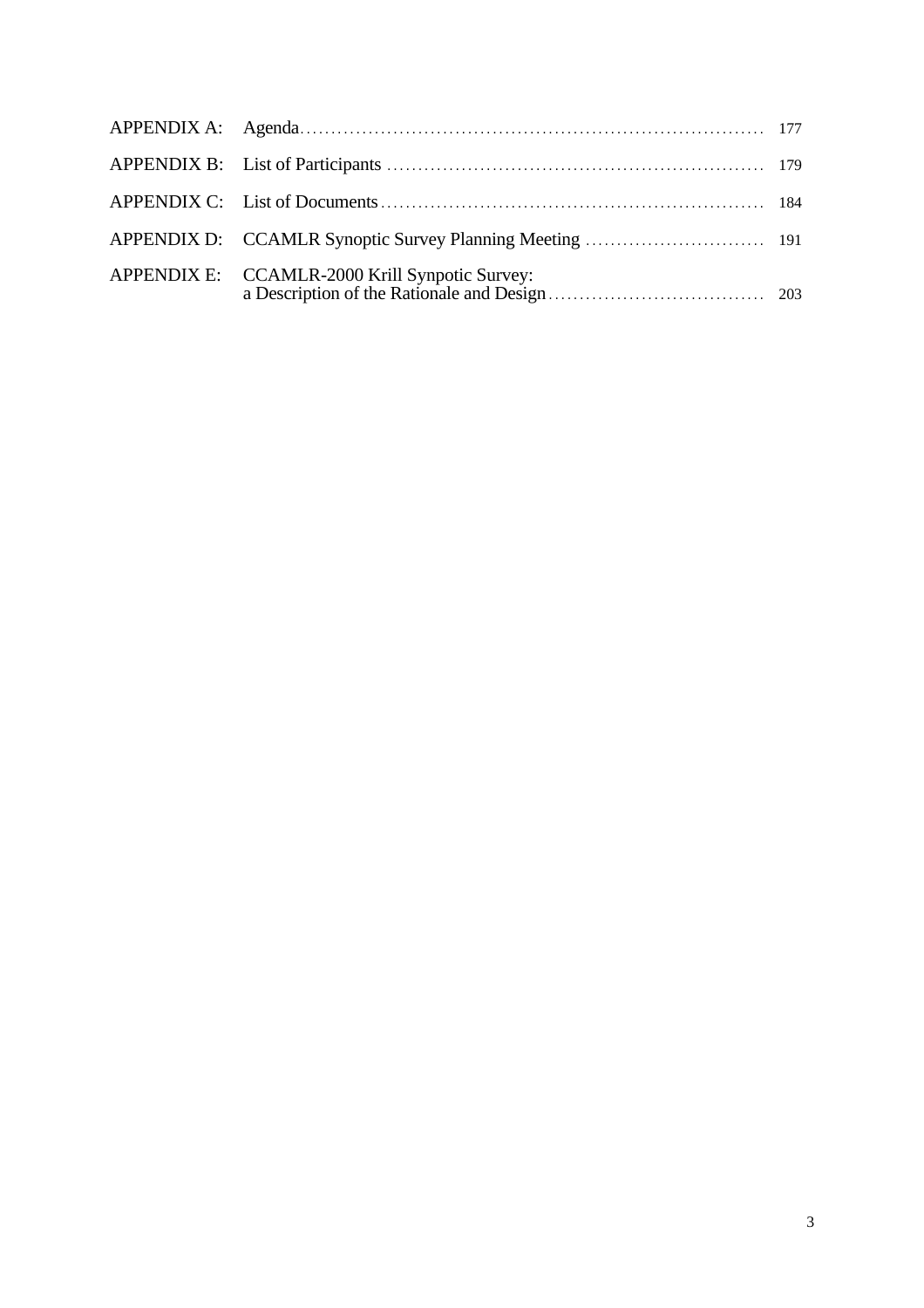# **REPORT OF THE WORKING GROUP ON ECOSYSTEM MONITORING AND MANAGEMENT**

(Santa Cruz de Tenerife, Spain, 19 to 29 July 1999)

#### INTRODUCTION

#### Opening of the Meeting

1.1 The fifth meeting of WG-EMM was held at the Instituto Español de Oceanografía, Santa Cruz de Tenerife, Spain, from 19 to 29 July 1999.

1.2 The Assistant Director of the Instituto Español de Oceanografía, Dr E. López Jamar, opened the meeting and welcomed participants to the institute. In his opening remarks, Dr López Jamar outlined Spain's long-standing commitment to research in support of CCAMLR, and emphasised the importance of the Working Group's work in advising on the management of Antarctic marine living resources. Dr López Jamar thanked Dr E. Balguerías, Mr L. López Abellán and other staff at the institute for the local organisation of the meeting.

1.3 On behalf of the Working Group, the Convener, Dr I. Everson, thanked Dr López Jamar and the local organisers for hosting the meeting in Santa Cruz. He noted that some of the participants had attended the meeting of WG-CEMP held in the institute in 1991. He looked forward to a similarly productive meeting.

Adoption of the Agenda and Organisation of the Meeting

1.4 The Provisional Agenda was introduced and discussed. Two items were added to the agenda:

Item 6.4 'Environmental Interactions with Harvested and Dependent Species'; and

Item 10 'CCAMLR Website'.

With these changes, the agenda was adopted (Appendix A).

1.5 During the course of the meeting it became clear that some papers, although relevant to agenda items, did not fit well into the subitems. Accordingly, some modifications were made to the structure within agenda items as the meeting progressed.

1.6 The List of Participants is included in this report as Appendix B and the List of Documents submitted to the meeting as Appendix C.

1.7 The report was prepared by Prof. I. Boyd (UK), Dr A. Constable (Australia), Prof. J. Croxall (UK), Drs M. Goebel (USA), R. Hewitt (USA), D. Miller (South Africa), S. Nicol (Australia), D. Ramm (Data Manager), K. Reid (UK), E. Sabourenkov (Science Officer), V. Siegel (Germany), P. Trathan (UK), W. Trivelpiece (USA), J. Watkins (UK) and P. Wilson (New Zealand).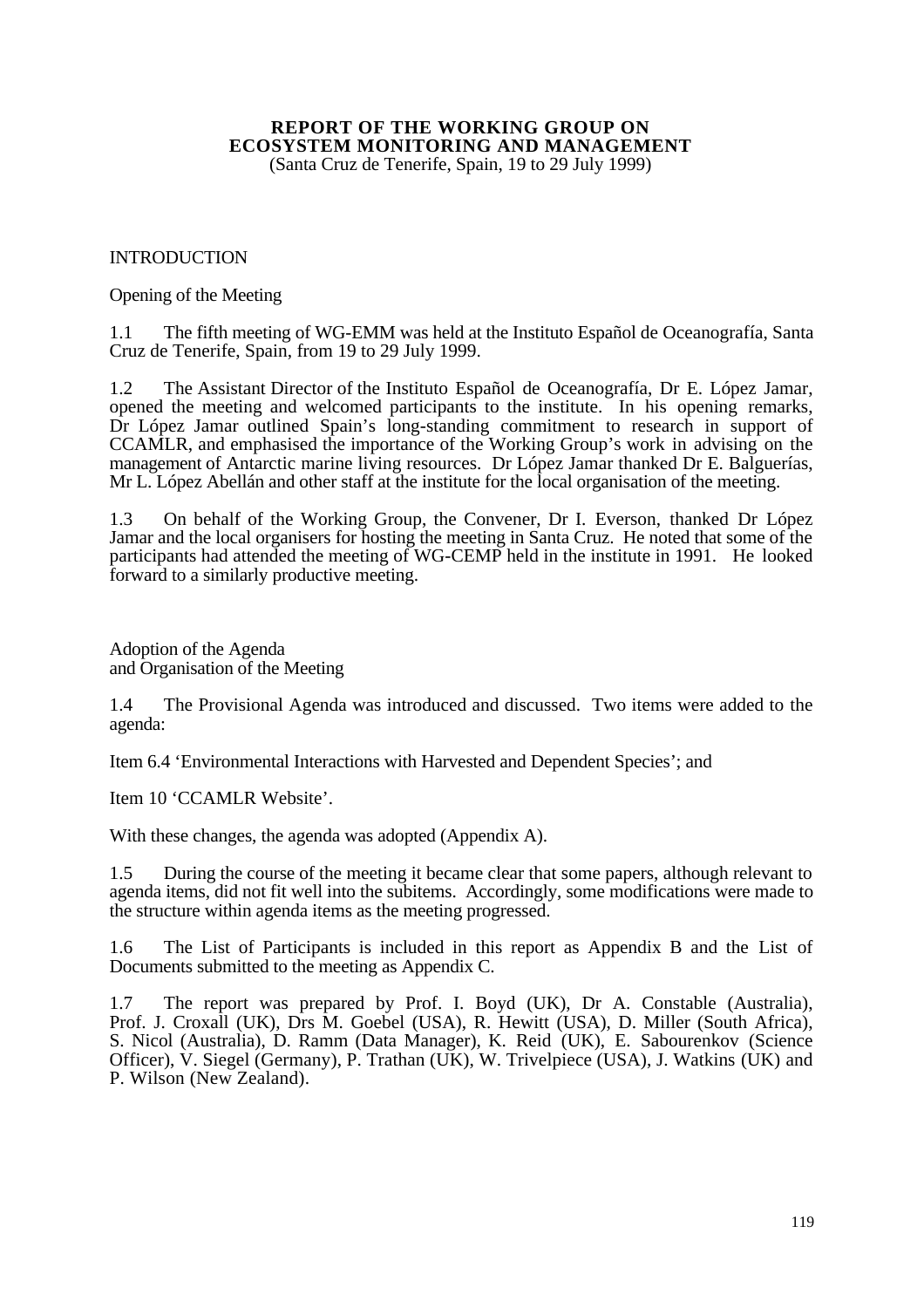# FISHERIES INFORMATION

Catches: Status and Trends

2.1 The distribution of catches from krill fisheries in the CCAMLR Convention Area during the split-year 1997/98 (July 1997 to June 1998) was presented in WG-EMM-99/9. A total of 80 178 tonnes of krill had been reported as fine-scale data, which represented 99% of the catches reported in the STATLANT data. Fishing took place in Subareas 48.1 (49 388 tonnes or 62% of the total catch), 48.2 (6 672 tonnes, 8%) and 48.3 (24 043 tonnes, 30%). In addition, catches totalling 75 tonnes of krill had been reported from waters adjacent to the Convention Area in Division 41.3.2 (Southern Patagonia). Fleets had fished for krill near the South Shetland Islands (Subarea 48.1) in all months except July to September 1997, and near South Georgia (Subarea 48.3) from July to September 1997 and May to June 1998. Vessels had also operated in the vicinity of the South Orkney Islands from December 1997 to March 1998 and May 1998. Catches exceeding 3 000 tonnes of krill per fine-scale rectangle and 10-day reporting period were reported off South Georgia for July 1997.

2.2 The Working Group discussed trends in catch per unit of effort (CPUE). CPUE has been reported in tonnes per hour (CEMP Index H1a) and tonnes per day (CEMP Index H1b) in WG-EMM-99/8. CPUE reported in Subareas 48.1, 48.2 and 48.3 over recent years were close to their long-term mean values, and no anomaly had been detected in any of the time series in 1997/98.

2.3 Haul-by-haul CPUE, estimated as catch per tow and catch per minute, and the size distribution of krill caught by the Japanese fleet in the 1997/98 season, were reported in WG-EMM-99/48 using data collected by fishing crews. Four Japanese trawlers targeted krill near the South Shetland Islands and Antarctic Peninsula from mid-December to mid-May. The fleet then divided, with two vessels continuing to fish near the South Shetland Islands, and two vessels fishing to the northeast of South Georgia from May until late June. CPUE, in catch per tow, ranged from 5 to 24 tonnes per tow, and increased as the season progressed. Measured in terms of catch per minute, CPUE showed marked variation between vessels, especially from late April to late June; differences in this measure of CPUE may be attributed to differences in the density and extent of krill aggregations. In addition, krill were distributed over a narrow size range on grounds near the Antarctic Peninsula and at South Georgia, with modal lengths of 50 mm and 37 to 39 mm respectively. Krill were found to be distributed over a wider size range near the South Orkney Islands where modal length varied over time.

2.4 The Working Group noted that only haul-by-haul CPUE was likely to be of use in answering key questions regarding krill population processes and in understanding the fishery, but that this was only available from the Japanese fishery. Submission of data from other nation's fisheries was encouraged, as was the analysis of these data.

2.5 Visual and radar observations on the number of icebergs encountered by a Japanese trawler searching for krill in Subarea 48.1 in early May 1999 was presented in WG-EMM-99/54. Observations were made up to 24 n miles on either side of vessel, and indicated high densities of icebergs (>60–100 icebergs within 6 n miles of the vessel) along the inshore sector of the area surveyed, from Anvers Island northwards to Elephant Island. The high number of icebergs encountered by the Japanese trawler had prevented fishing and the vessel had moved to the South Orkney Islands. In contrast, Dr Trivelpiece reported that few icebergs had been sighted off Cape Shirreff during February 1999.

2.6 Information on the occurrence of icebergs was welcomed by the Working Group, and the potential effects of high densities of icebergs on the fishing operation and CPUE were briefly discussed. The Working Group agreed that a number of factors may influence trends in CPUE, including search time, fishing strategies, icebergs and trends in the krill market. These factors would need to be incorporated into any future analysis of CPUE aiming to understand trends in abundance of krill and fishing effort. The Working Group welcomed the analysis of CPUE on a vessel-by-vessel basis as reported in WG-EMM-99/48.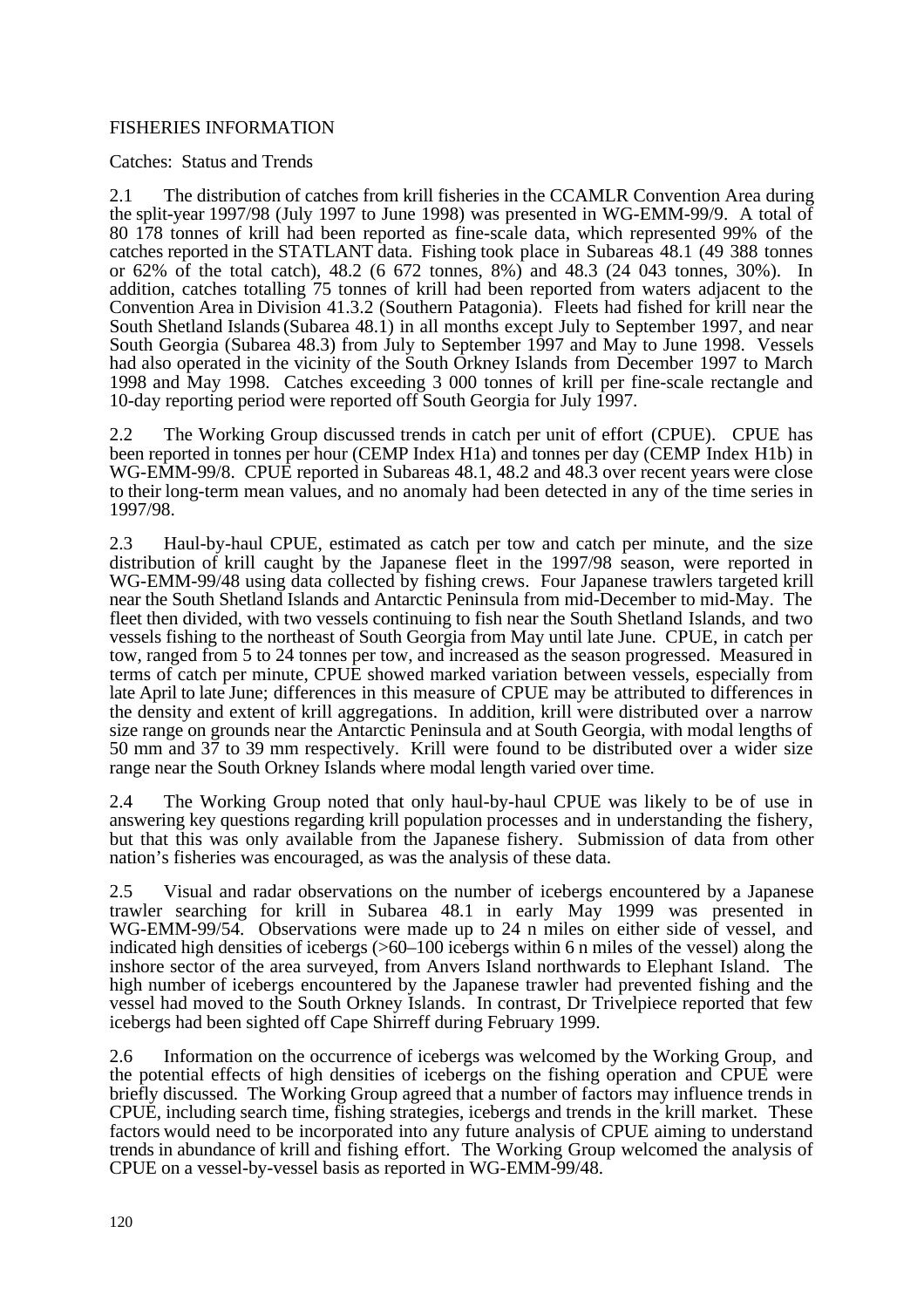2.7 The krill catches for the 1998/99 season and reported to date to the Secretariat indicated that five Member countries had fished for krill in Area 48: Argentina (4 427 tonnes); Japan (55 879 tonnes); Republic of Korea (1 231 tonnes); Poland (16 285 tonnes) and Ukraine (5 694 tonnes). The Working Group noted that data for the past season were incomplete because the reports for June 1999 were not due until the end of July 1999. The Working Group was advised that Japanese vessels had caught approximately 15 000 tonnes of krill in June. The catch taken in June by the Japanese fleet represented approximately 15% of the total annual catch, and raised the annual catch taken by Japan to 71 022 tonnes. With this addition, the total catch within the Convention Area in 1998/99 would be at least 98 658 tonnes. No fishing was reported from Areas 58 and 88. In adjacent waters, Poland had reported a catch of 254 tonnes of krill in Subarea 47.4 (southeast Atlantic); no catch was reported from Division 41.3.2.

2.8 The Working Group discussed the types of conversion factors used to estimate the total catch of krill. The Japanese fleet has traditionally used a factor of 10 to raise the weight of fishmeal to the estimated fresh weight of the catch (i.e. fresh weight  $= 10 \cdot$  fishmeal weight). A factor of 10 was also used to raise the weight of peeled krill to the estimated fresh weight of the catch. A factor of 1 was used to estimate fresh weight from the weight of frozen krill. The Working Group agreed that conversion factors used in the krill fishery should be documented, and that the approach used by WG-FSA to quantify conversion factors in the *Dissostichus* spp. fisheries was applicable to the krill fisheries. Members were encouraged to collect detailed data on fresh and processed weights, and submit this information to the Secretariat.

2.9 Members were asked about their plans to fish for krill during the split-year 1999/2000. The USA advised that two vessels were now licensed to fish for krill, and fishing was expected to start in August 1999 in Subareas 48.1, 48.2 and 48.3. Japan advised that it planned to continue fishing at the same level of about 50 000 to 70 000 tonnes of krill taken by four trawlers operating in Subareas 48.1, 48.2 and 48.3. Germany may issue a licence to one vessel, and fishing may begin in January 2000. India had no immediate plans to fish for krill. Australia had received several enquiries, but no licences had been issued. In the UK, one company had expressed interest in krill fishing but no licences had been issued. The Secretariat had received notice from Ukraine that two vessels would continue fishing in 1999/2000 at a level similar to that of the past season. The Secretariat was also aware of initial discussions in Chile for fishing using a non-Member flagged vessel; no further information was available. The Secretariat had sought information from Canada, China and Panama: Canada was evaluating a proposal; no response had been received from China; and Panama advised that it would not fish for krill in 1999/2000. Information at hand in the Secretariat at the time of adoption indicated that Poland had extended the licences of five vessels to the 1999/2000 season.

## Harvesting Strategies

2.10 Last year the Working Group discussed the need for information on past and current market prices for krill. This information would provide further insight into the fishery, and is essential for the economic analysis of this fishery and development of management strategies (SC-CAMLR-XVII, Annex 4, paragraph 2.9). Some participants and the Secretariat had attempted to locate market information and prices via the Internet; no information had been found so far on market prices. The Working Group agreed that Members involved in krill fisheries should provide general information on krill prices and a breakdown of catches by product type. This information is essential to understand underlying market trends and to determine how reactive fishing operations were to market forces.

2.11 Japan confirmed that the key market features reported last year (SC-CAMLR-XVII, paragraph 2.5) had applied in 1999. That is, krill was harvested mostly as feed for the aquaculture industry and bait in recreational fisheries; a small proportion of the catches was also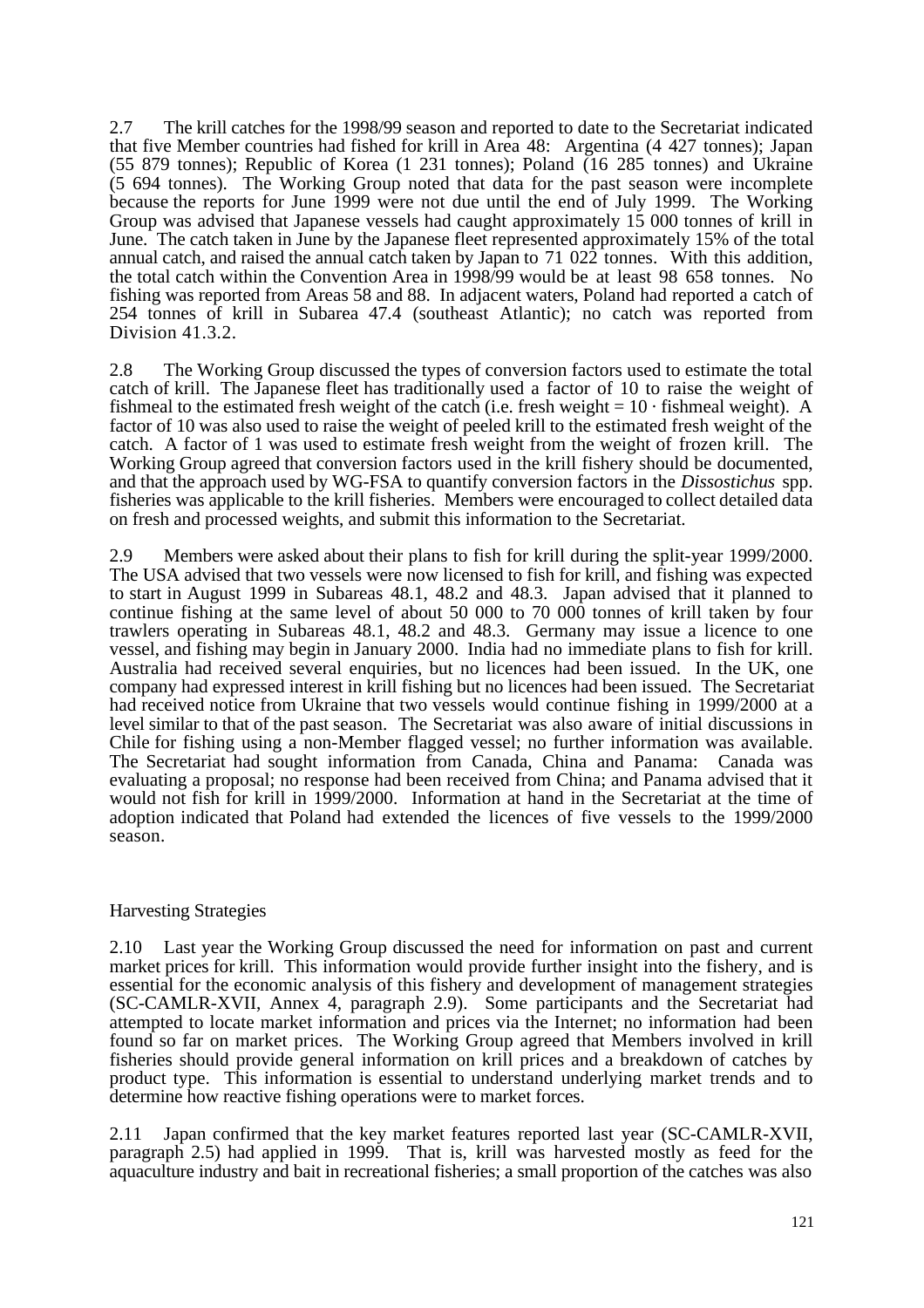processed as food for human consumption. Also, Japanese trawlers had extended their fishing season to autumn and winter so as to avoid catching early-season green krill (low value), increase their catch of white krill (high value), and increase the length of the period when krill can be supplied to markets. The Working Group was concerned that the development of the winter fishery for krill in ice-free areas off South Georgia may place localised pressure on krill populations; management strategies should be reviewed in the light of year-round fishing.

2.12 Dr Nicol advised the Working Group that potential new markets for pharmaceutical products may only require small quantities of harvested krill as a base for enzyme production.

## Observer Scheme

2.13 The Working Group noted that considerable data had been acquired by Japan in the past using national observers. In addition, in 1998/99 some observer data had been collected by Argentina and were to be submitted to the Secretariat, and the USA had considered deploying scientific observers aboard krill vessels. Despite these efforts, the Working Group noted that there remained a paucity of information on the operation of krill fisheries and by-catch. In particular, the Working Group recommended that observers be deployed regularly on krill vessels to collect and report data assigned high priority in CCAMLR's *Scientific Observers Manual* (section 1, part 2, paragraph 4). These are:

- 
- (i) observations on fishing activities;<br>(ii) gathering of haul-by-haul data on gathering of haul-by-haul data on catch and effort;
- (iii) representative length-frequency distributions;
- (iv) representative distribution of sex and maturity stages;
- (v) observations on feeding intensity;
- (vi) observations on by-catch of juvenile finfish; and
- (vii) observations on incidental mortality of predators (seabirds and seals).

2.14 In addition, the Working Group agreed that it may be desirable for observers to collect data on conversion factors used to convert the weight of various krill products to fresh weight. The availability of information on conversion factors is essential to ensuring that catches reported to CCAMLR have been reported in a consistent manner (see paragraph 2.8).

2.15 Members agreed that it is of high priority to have observers aboard commercial krill vessels during the execution of the CCAMLR 2000 Krill Synoptic Survey of Area 48 in January–February 2000 (hereafter referred to as 'the CCAMLR-2000 Survey'). Information provided by observers is likely to be important to the interpretation of survey results in relation to fishing operations taking place at the same time as the survey over various spatial scales.

2.16 In addition, the Working Group suggested that, as a matter of priority, information delineating the decision processes used by vessel masters to formulate fishing operation strategies was needed. For example, does the master formulate fishing strategy based on acoustic traces, catch parameters (green krill, krill size etc.) or other factors? The use of 'echolisteners' which provide scientific-quality output from echosounders on commercial vessels was considered an important component to provide information pertaining to fishing operations during the CCAMLR-2000 Survey.

2.17 It would be useful to develop standard survey questionnaires based on the list of activities identified by Butterworth (1988) to collect fishing strategy information.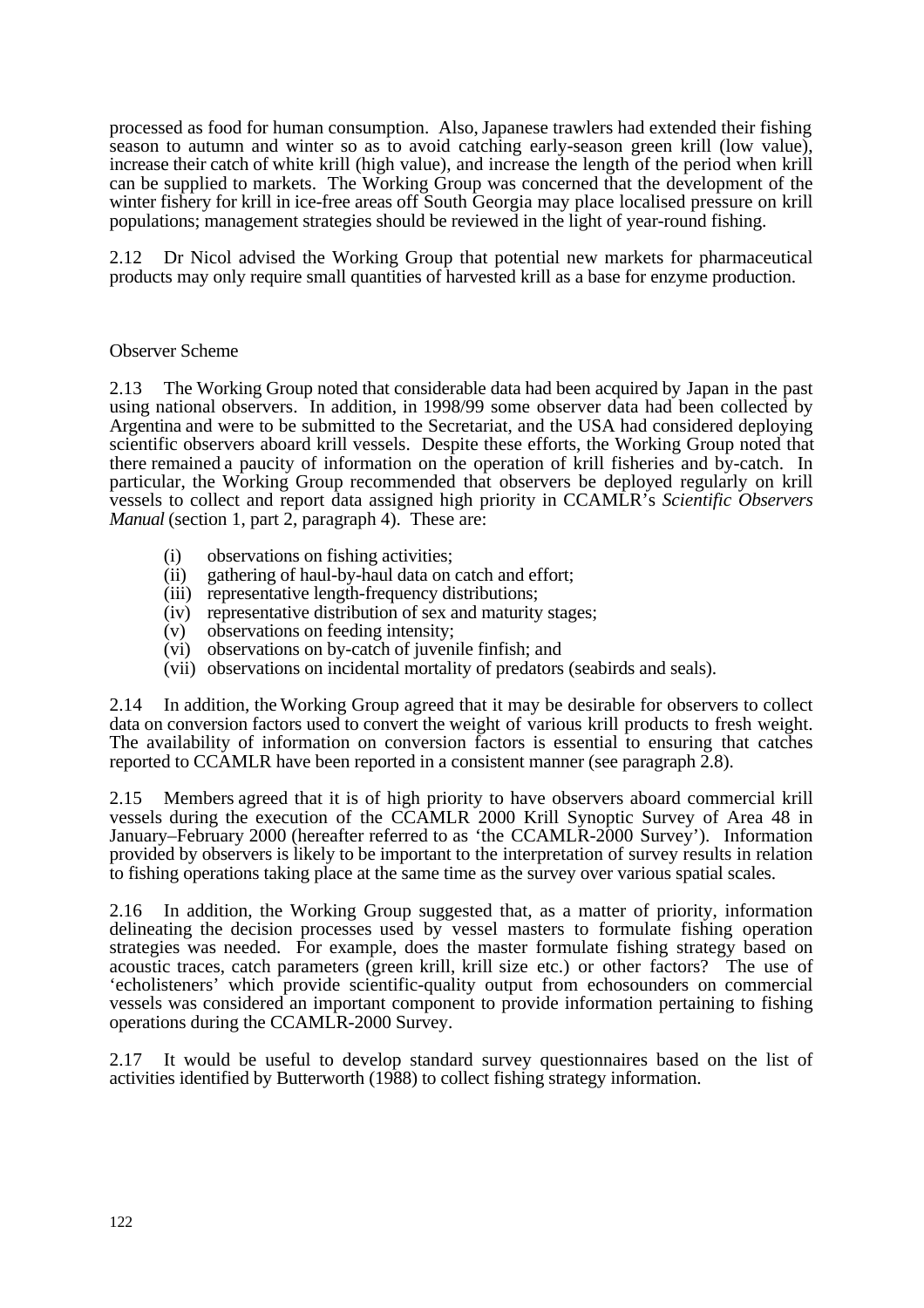# HARVESTED SPECIES

Distribution and Standing Stock

Local Surveys

3.1 An acoustic krill biomass survey was conducted off the western end of South Georgia in 1986 using a radiating transect design specifically to examine the relationship between krill biomass and krill predators (WG-EMM-99/17). The data had been analysed in three depth strata: offshore (<2 000 m), slope and shelf. Krill biomass was highest on the slope  $(44.58 \text{ gm}^{-2})$ , intermediate on the shelf  $(27.79 \text{ gm}^{-2})$  and lowest offshore  $(21.69 \text{ gm}^{-2})$ , emphasising the importance of the shelf/slope area for krill.

3.2 Off South Georgia in 1998/99, biomass of krill in the two regularly sampled survey areas was low  $(11.1 \text{ gm}^2 \text{ in the western box and } 12.0 \text{ gm}^2 \text{ in the eastern box})$  relative to other years in the BAS Core Programme (WG-EMM-99/20). The krill in both survey areas were large, with a mean size of 50.7 mm in the east and 52.9 mm in the west.

3.3 Based on recent trends, low krill densities are predicted in the South Georgia area in 1999/2000, unless there has been a major influx of krill into the area in the intervening period (WG-EMM-99/20).

3.4 Two small-scale acoustic surveys in the vicinity of the South Shetland Islands were conducted in 1998 (WG-EMM-99/55). In January 1998 a survey to the south of the South Shetlands yielded a biomass of  $21.15 \text{ gm}^2$  in an area of 982 n miles<sup>2</sup>. This biomass estimate was derived only from acoustic data collected between depths of 20 to 75–125 m because of noise problems outside that depth range. In December 1998 a larger (5 363 n miles<sup>2</sup>) survey to the north of the South Shetlands yielded a mean krill biomass of 319.8 gm-2 with most of the krill (>75%) being found in layers between 115 and 320 m.

3.5 The reported high level of mean density in the December 1998 survey compared to other surveys in the region could have been a result of other species being included in the acoustic results. There was also some uncertainty over the target strength (TS) used to arrive at the biomass estimate. New calculations carried out during the Working Group meeting using the definition of krill TS at 120 kHz indicated a krill density of 151 gm-2 to the north of the South Shetland Islands.

3.6 The 1998/99 US AMLR surveys off the Elephant Island area reported the second lowest acoustically estimated density of krill (23 gm-2) in the seven-year series (WG-EMM-99/47). This low density was also reflected in the net haul surveys. Krill in this area were concentrated in the shelf/slope area.

3.7 Krill in the area were dominated by larger size classes that had been actively spawning since mid- to late December, which contrasts to recent years when spawning has been reduced in intensity and occurred later in the season. The low biomass detected in the Elephant Island area in 1998/99 agrees with predictions, and even lower biomass levels are predicted for the 1999/2000 season.

3.8 Dr Constable suggested that changes in recruitment in this area, and other areas, could be related to changes in the rate at which krill are advected through the area. In this context, no direct measurements of changes in the rate of advection have been made, but changes in the value of M (see later sections) may indicate that the rate of advection is not constant.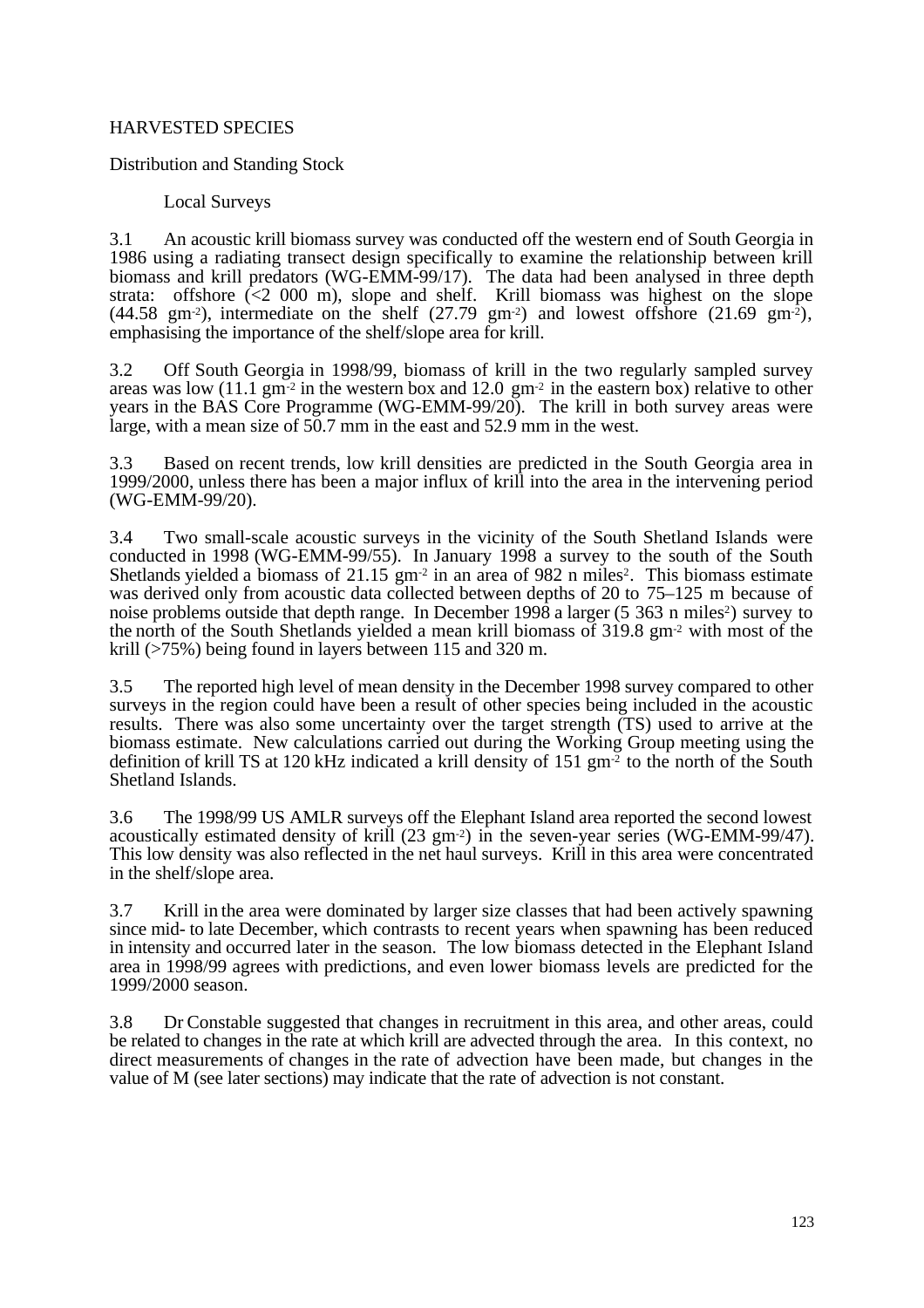#### Global Krill Abundance

3.9 Estimates of global krill abundance were presented, based on an estimate of the distributional range of krill from historical data and using modern estimates of acoustically estimated krill density from areas around the Antarctic (WG-EMM-99/22). The global krill biomass estimates ranged from 62 to 137 million tonnes which is low compared to earlier estimates based on a variety of methodologies.

3.10 Possible reasons for the difference between these and previous estimates include: underestimation of the range of krill, underestimates of krill density by acoustics and the overestimate of krill demand by predators. Further research is necessary to determine which of these factors contribute most to the uncertainties in krill biomass estimation.

3.11 Dr V. Sushin (Russia) noted that in a number of areas for which surveys gave low densities of krill, commercial fleets had high values of CPUE for seasons corresponding with surveys, for example in Subarea 48.2 (WG-EMM-99/8). He believes that this discrepancy has apparently resulted from areas of surveys and their duration being too small.

3.12 Although krill density figures can be varied and the results of the calculations would change, it was agreed that it would require unrealistic estimates of density throughout the distributional range to raise the estimates to levels approaching the figure of 500 million tonnes, which is often quoted as the global krill biomass (WG-EMM-99/22).

3.13 The calculations highlighted the need for research into krill distribution and abundance in large unsurveyed areas such as Subareas 48.6, 88.1 and 88.2 which had the potential to significantly alter the global figure. There is interest by New Zealand and Australia in surveying Subarea 88.1 – this initiative was encouraged by the Working Group.

3.14 Using the calculations in WG-EMM-99/22 it is evident that the CCAMLR-2000 Survey may result in a biomass estimate that could yield a large precautionary limit. The Working Group agreed that the development of mechanisms to subdivide the precautionary catch limit into smaller management areas could assume high priority since the fishery could concentrate all its effort within a relatively restricted area at one time.

## Regional, Vertical and Seasonal Distribution of Krill

3.15 Discussion of the papers presented on krill distribution highlighted the need for further studies into the availability of krill in the surface layer which is likely to be of prime importance to predators yet which may be underestimated in acoustic surveys.

3.16 The Working Group agreed that acoustic surveys were the best method available to provide an estimate of krill biomass and that the planned CCAMLR-2000 Survey has been designed to minimise bias due to vertical migration by surveying only during the day.

3.17 It was recognised that studies into the distribution and abundance of krill in the surface layers have been carried out using techniques such as sideways or upward-looking echosounders and echosounders mounted in small boats. The Working Group encouraged the submission of reports on the results of such studies and the conduct of further studies of this nature. The issue of the relationship between krill density estimates derived from nets and from acoustics was also a topic highlighted for urgent study.

3.18 The relationship between the seasonal patterns of the fishery and the distribution of krill is important given that the fishery appears to be concentrating on Subarea 48.3 in winter. Little information, which could be used in developing strategies for managing the fishery in winter, is currently available on the winter distribution of krill and the foraging behaviour of krill predators in ice-covered or ice-free areas.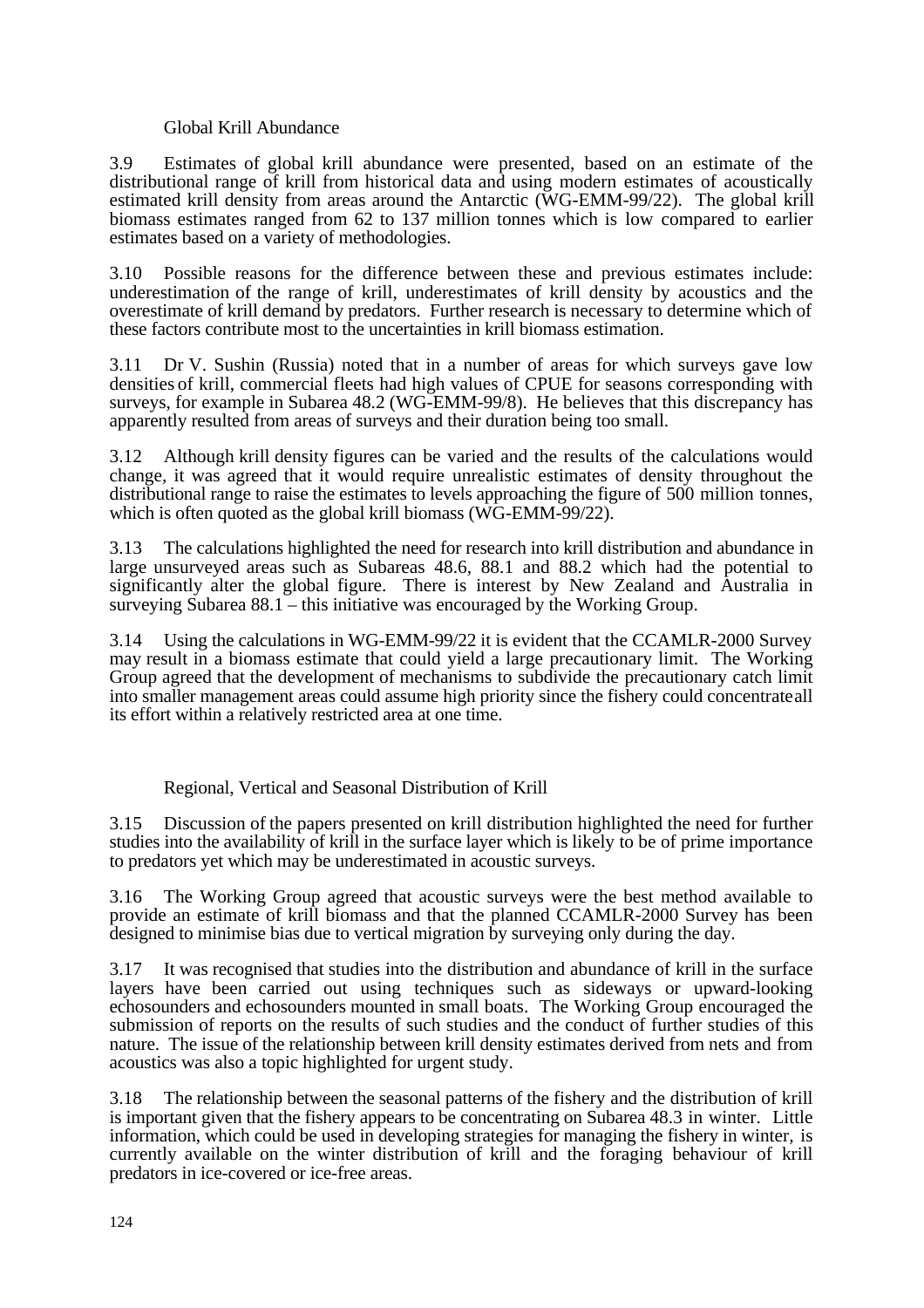3.19 The Working Group noted that at least two studies on the winter distribution of krill and krill predators were planned; one at South Georgia in 2003 and the SO-GLOBEC study off the Antarctic Peninsula in 2001 (Marguerite Bay).

Population Structure, Recruitment, Growth and Production

3.20 The Working Group recognised that information on the mean sizes and length ranges of krill from various regions were available from a number of sources: RMT nets (WG-EMM-99/17 and 99/20), IKMT nets (WG-EMM-99/47), bongo nets (WG-EMM-99/55), commercial nets (WG-EMM-99/48) and predator diet samples (WG-EMM-99/37). The Working Group also recognised that regional comparisons between these different types of samples could be useful for the examination of krill population structure (see also BIOMASS, 1991), bearing in mind the limitations and biases particular to each type of sampling method.

3.21 The Working Group suggested that the development of general methodologies for the analysis and presentation of information on krill population structure, such as size ranges or length-density information from time-series studies, would be extremely useful to facilitate comparisons between areas. It was recognised that the formulation of data handling protocols from the CCAMLR-2000 Survey may go some way towards such standardisation.

3.22 The CCAMLR-2000 Survey and the continuing local-scale surveys in the same season may also provide an opportunity for the examination of the different scales of krill distribution and abundance, and how these relate to krill predator foraging behaviour. Consideration should be given to how the data from the regional surveys can be used in conjunction with the CCAMLR-2000 Survey.

Indices of Abundance, Distribution and Recruitment

3.23 A conceptual model of krill abundance and population structure, developed from krill lengths from predator diet samples at South Georgia from 1991 to 1997, allowed predictions to be made for the 1998 season (WG-EMM-99/37). It correctly predicted a serial change in krill population structure, low krill biomass and low predator reproductive performance.

3.24 The biomass of krill around South Georgia changed markedly during the 1997/98 season, being lowest in October and highest in January–February. The sizes of krill observed in fur seal and macaroni penguin diets also changed, reflecting an influx of krill from outside the area. Because of changes in the length-frequency composition over the season, the proportional index of recruitment could vary by two orders of magnitude between December and March.

3.25 The successful prediction by this conceptual model indicates that predator diet samples can reflect local processes in the krill population which may be under the influence of larger scale environmental processes.

3.26 The Working Group agreed that analyses of mean lengths of krill in the diet of predators need to take account of potential differences in the foraging area of different predator species and the size of krill eaten by each predator species. Examples of this were provided in WG-EMM-96/9 (Reid et al., 1996) and WS-Area48-98/15 (Reid et al., 1999). The Working Group indicated that it would be valuable to analyse the krill length-frequency data in WG-EMM-99/37 at the level of the individual seal. This will be the closest approximation to the length-density analyses comparing sizes of krill in trawl surveys and would be extremely useful for future comparisons. These analyses may help to distinguish between changes in krill abundance and changes in krill recruitment as assessed from analysis of predator diet samples.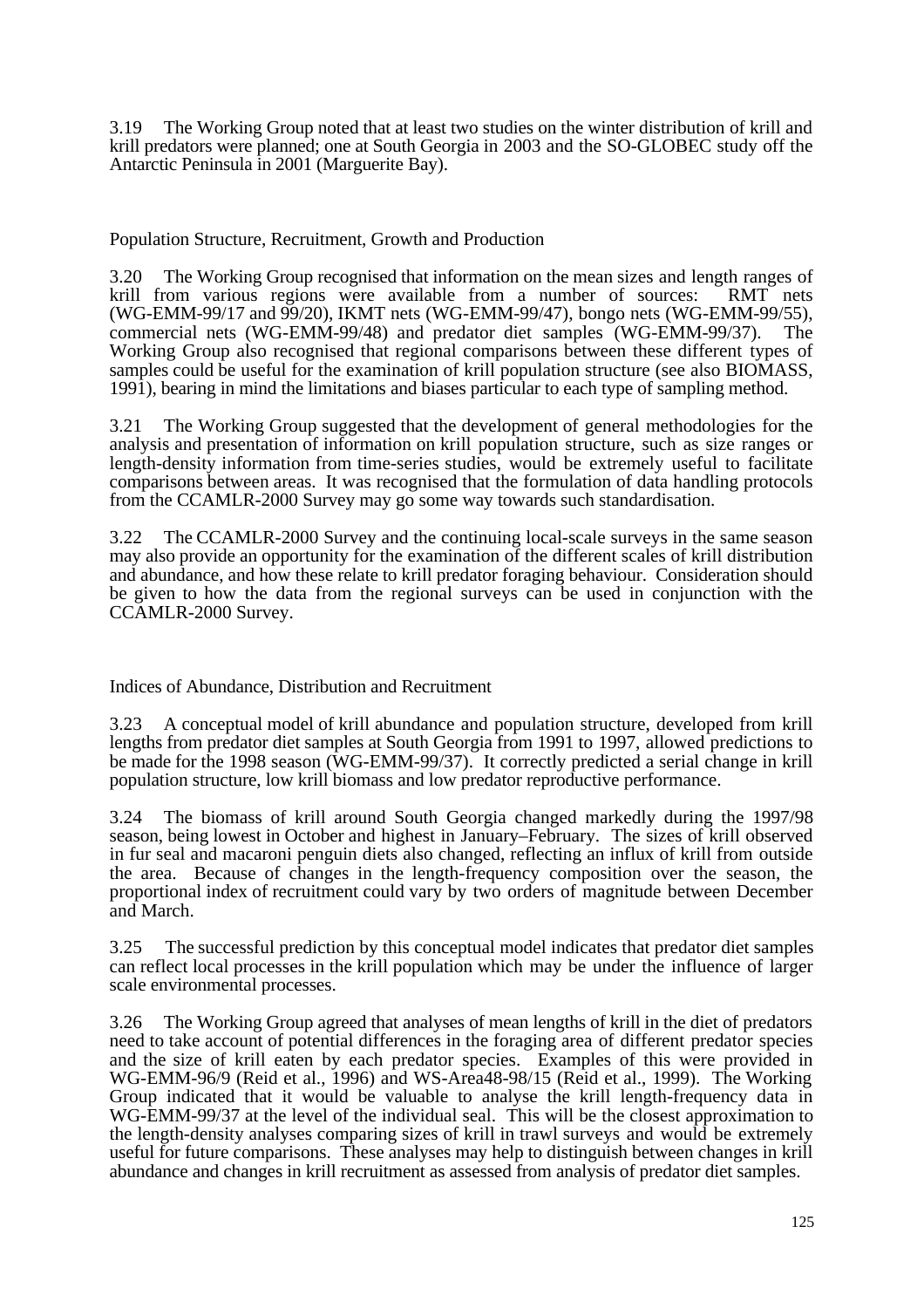3.27 A new per capita recruitment (PCR) model was developed to obviate some of the perceived ambiguities involved in using either proportional or absolute recruitment methods (WG-EMM-99/50; SC-CAMLR-XVII, Annex 4, paragraphs 9.6 to 9.12). The PCR is a proxy for recruits per spawner expressed as a function of R1 (the proportion of age-1 krill in the population).

3.28 The PCR model is based on four assumptions: post-recruit mortality does not vary over age or between years; 100% of age-1 animals spawn; a representative sample of the population is available; and the proportion of age-1 animals in the sample can be determined unambiguously.

3.29 A simple population model was constructed to test the sensitivity of the PCR to a relaxation of its underlying assumptions and to examine which of the input parameters it was most sensitive to. The PCR was found to be unbiased relative to recruits per spawner when mortality is constant over all age classes and all years, and when all age-1 animals spawn.

3.30 The results indicated that with age-specific declines in mortality and reducing proportion of age-1 spawners, the PCR is biased low. Introducing year-to-year random variability in both mortality and the proportion of age-1 spawners resulted in a broadening of the distribution, but did not appear to introduce additional bias. The PCR will underestimate recruits per spawner if reasonable assumptions are made regarding the variability of mortality and the proportion of age-1 spawners.

3.31 The Working Group recommended that simulation trials be conducted to examine whether correlation exists between recruits per spawner and the PCR described in WG-EMM-99/50.

3.32 The PCR is based on an approach that uses a minimum number of assumptions. In particular, the assumption that the spawners and recruits are found in the same general area. For example, in the Elephant Island area this assumption may hold true because year classes are observed to move through the population. This suggests that either the population in this area is stationary or that the population is representative of a larger area.

3.33 The Working Group noted that the CCAMLR-2000 Survey may determine whether the population sampled in the fine-scale surveys off the Elephant Island area is actually representative of a larger area. Additionally, fisheries data may be useful for obtaining information on wider areas than the smaller scale scientific surveys.

3.34 The Working Group agreed that the key use of such models is to provide information on the productivity of krill populations and that there were at least two linked processes involved in recruitment: spawning of adults and survival of larvae through year 1.

3.35 Producing an index of productivity in krill populations that is sensitive to factors that are known to be of importance and which is sensitive to factors such as local fisheries, was seen to be the ultimate aim of this process. However, caution was expressed concerning attempts to construct stock-recruitment relationships for krill as this approach had failed in many other fisheries where it had been applied.

3.36 Two models were put forward which correct for the proportion of age-1 krill in the krill density model proposed last year (SC-CAMLR-XVII, Annex 4, paragraphs 4.25 to 4.37), and both suggest that if reasonable mortality values are used (0.8 to 1.0), the potential proportional recruitment is larger than values actually observed (WG-EMM-99/51).

3.37 Although the two models were able to correct the uncertainties in the age-1 krill in the krill density model, they were unable to account for the variation in krill density in the Antarctic Peninsula area after the 1994/95 season. This suggests that the variation in krill density after the 1994/95 season may not be explained solely by recruitment and mortality.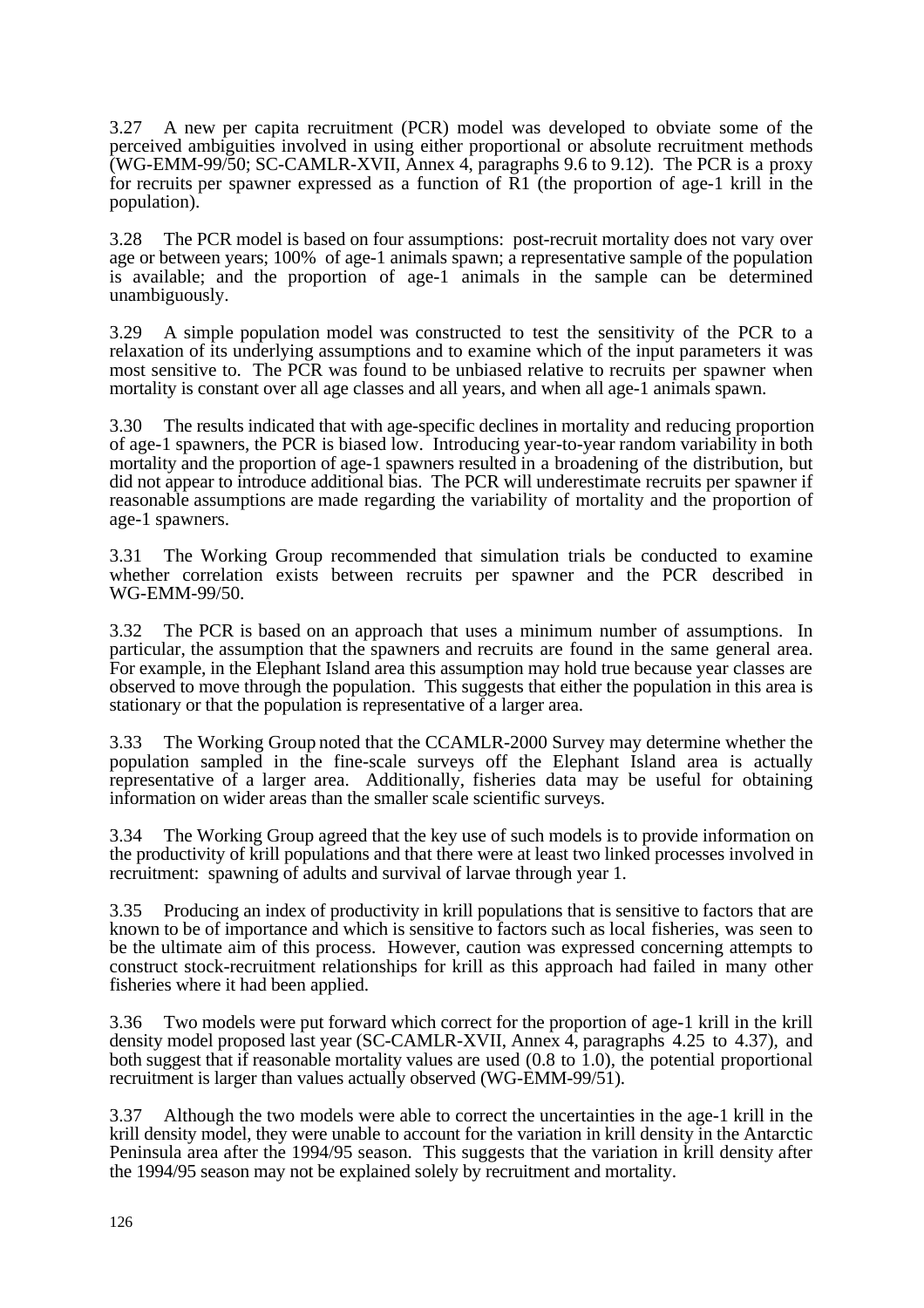3.38 Current estimates of mean recruitment rates suggest that the krill population is unsustainable as the recruitment rates are too low to maintain the estimated mortality rate. Two methods were put forward to tackle this problem (WG-EMM-99/56). In the first method mortality rates were estimated using bulk density estimates and linear regression methods. The second method used an age-structured population model.

3.39 Both models provided an instantaneous mortality rate of 0.6 (~43% per annum) for the first year class but this was poorly constrained between 0.3 and 1.0 (26–63% per annum) and long-term trajectories of density estimated by the models gave poor fits to the observed data. For the second year class the models produced higher mortality estimates, between 0.8 and 1.0 (59–63% per annum), and better fits to the observed density changes.

3.40 The exercise raised questions about the manner in which the recruitment data, particularly that for the first age group, could be interpreted. Mortality, density and recruitment are critically linked and estimates of these values should be internally consistent. It was suggested that changes in mortality rather than changes in recruitment could be responsible for the observed changes in density, and that changes in the rate of advection could affect estimates of all population variables. The Working Group encouraged further research on potential errors involved in sampling the krill population, including the non-random population structure of krill aggregations, flux into and out of the sampling areas, and the provision of independent estimates of mortality.

3.41 The Working Group reiterated the need for time-series data on krill demographic parameters from the Indian and Pacific sectors of the Antarctic to improve general understanding of krill population dynamics.

## Future Work

3.42 Plans for surveys by Japan in the South Atlantic using the *Kaiyo Maru* in 1999/2000, include the CCAMLR-2000 Survey, an oceanographic survey and an investigation of krill flux through the krill fishing grounds (WG-EMM-99/49). This latter survey will be carried out by sampling close-spaced stations around the krill fishing grounds in the South Shetlands. A series of repeated surveys will also be carried out during December and January, with Korean and US surveys in other time periods as well.

3.43 A time series of surveys by Japan, USA and Republic of Korea between December 1999 and February 2000 was also noted. Some Peruvian scientists recently expressed their intention to join this coordination work. Peru's involvement is being considered by its National Commission of Antarctic Affairs. The Working Group also recalled that there had been earlier surveys by Peru in the Bransfield Strait and the Secretariat was requested to approach Peru for some details of the results of these surveys for next year's meeting.

## DEPENDENT SPECIES

# CEMP Indices

4.1 Dr Ramm submitted a summary report of trends and anomalies of CEMP indices (WG-EMM-99/8) supplemented by an appendix containing the complete datasets in the CEMP database.

4.2 The Working Group thanked Dr Ramm and his staff for this thorough report.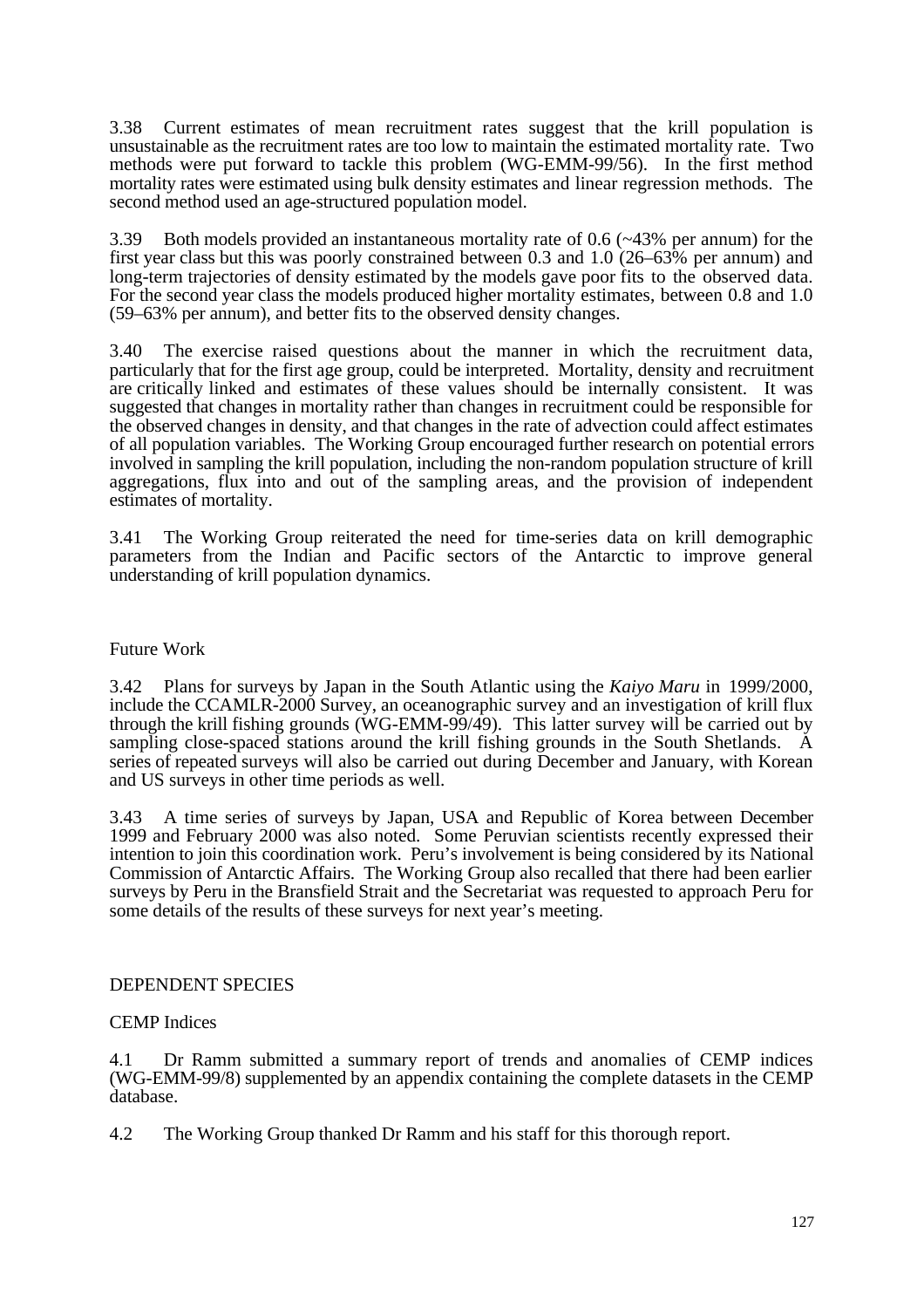4.3 A number of queries were raised concerning specific data entries particularly relating to questionable dates and out-of-range values. A discussion followed on how to ensure quality control of the data. The Secretariat should review data after submission and flag 'out-of-range' values or dates and contact data holders as appropriate. Prof. Boyd proposed that data holders be required to confirm on each submission that the data were collected according to the standard method. It was reiterated that the data holders indicate the nature of and reason for, any departure from the standard method.

4.4 An ad hoc group was formed to review CEMP indices for possible errors in data and to make recommendations to the Secretariat on quality control of the data. The group assessed the indices and out of several thousand entries identified only about 34 with possible errors that needed to be checked with data holders (Table 1). Of these, however, only a few concerned the validity of the data entry, the rest likely involved transcription errors. It was noted that the number of potential errors detected was a very small percentage of the entire database.

4.5 The group made the following recommendations:

- (i) updated CEMP indices should be posted on the CCAMLR website each year prior to WG-EMM and copies sent to attendees and data holders by email. Two hard copies of the data should be brought to each meeting by the Secretariat for reference;
- (ii) data tables consisting of small, inactive summaries be archived after consultation with the respective data holders regarding the status of these data. A table summarising archived data should be included as an appendix to the report. This would reduce the bulk of the CEMP indices report by about 23 tables;
- (iii) data should be submitted electronically in standard Excel formats to be developed by the Secretariat after consultation with current data holders;
- (iv) the report of anomalies and trends should be presented in two ways: all variables by each site and all sites within subareas by each variable (where the variables are represented at every site); and
- (v) each data holder should submit maps of sites and colonies where CEMP data are collected. These will be archived by the Secretariat.

4.6 Dr Trivelpiece advised the Working Group that the SCAR Working Group on Bird Biology held a workshop in Montana, USA, in May 1999 to review the status and population trends among Antarctic seabirds. The workshop participants analysed long-term datasets for several species of interest to WG-EMM. Models were used to statistically investigate trends in populations. The results of this workshop, including details of the methodologies used, will be available to WG-EMM at its next meeting. WG-EMM therefore agreed that substantive discussion of changes in status and trends of CEMP species be deferred until next year.

4.7 Inspection of the land-based predator indices for 1998/99 revealed that no major changes had occurred in predator performance indices in the Antarctic Peninsula (Scotia Sea regions) since the analyses conducted during the Workshop on Area 48 (WG-EMM-98/16).

4.8 Subareas 48.1, 48.2 and 48.3 showed coherence in predator indices. Penguin population estimates were stable or increasing throughout the region relative to 1997/98. Reproductive success, foraging trip duration and chick fledging weights were all average to good. This re-affirmed the findings of the Workshop on Area 48, that land-based predator indices in summer are generally coherent across Subareas 48.1, 48.2 and 48.3.

4.9 WG-EMM-99/25 examined foraging location data, trip duration, chick meal size, chick growth rates and reproductive success to determine the reasons for poor breeding success of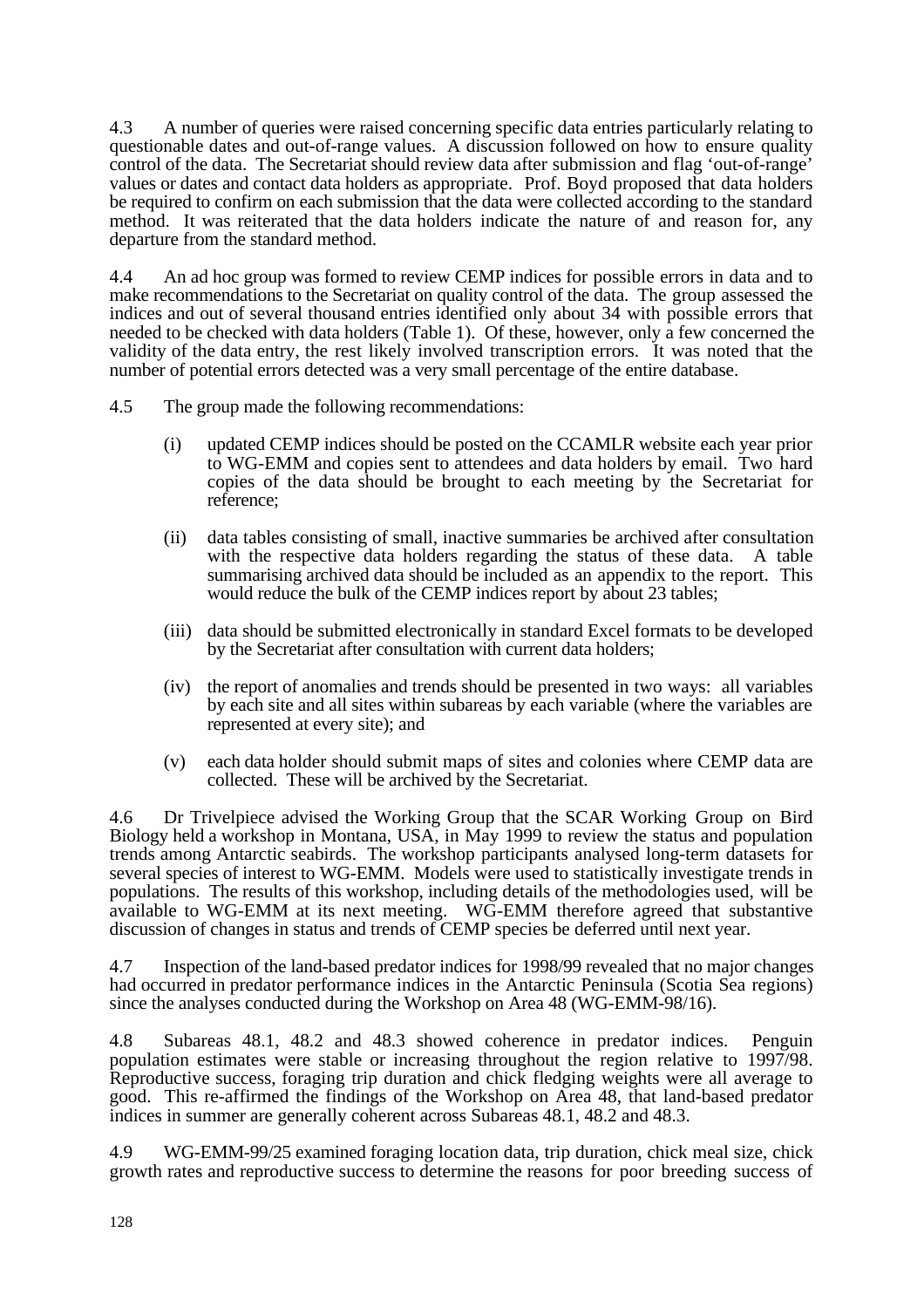Adélie penguins at Béchervaise Island (Division 58.4.2) in 1998/99. It compared data for nine years, from 1990 to 1998. In 1998/99 adults spent more time at sea and males foraged greater distances (feeding at the shelf break with greater frequency than in 'good' years). Meal masses returned to chicks were considered normal, but adults made fewer trips to sea. The pattern in 1998/99, in part, was associated with late clearing of shore-fast ice from the area, but not entirely, as tidal cracks allowed access to local foraging grounds which appeared to be depleted in necessary food resources. The physical conditions causing late breakout of fast-ice may also have caused redistribution of prey resources.

4.10 Prof. Croxall remarked that a similarly poor year was reported for this site in 1994/95. In that year, poor reproductive success for Adélies at Béchervaise was apparently a localised event as colonies 100 km east and west had normal breeding seasons. No data were available for the other colonies in the region for 1998/99 to determine if the event was local or of a more regional nature.

4.11 WG-EMM-99/60 presented data from Edmonson Point (Subarea 88.1) on Adélie penguins for the 1994/95 to 1998/99 seasons. The 1998/99 season was characterised as normal. Few data were presented for 1997/98, but of the remaining four years, 1995/96 stood out as a year of poor reproductive success. No estimates of variance were presented, but there appeared to be no differences in foraging trip duration between 1994/95 and 1995/96. There were, however, apparent differences in diet (less krill in the diet in 1995/96 than in 1994/95) and meal masses were smaller. Data for foraging locations were not presented, but it was stated that birds foraged nearer the coastline in 1995/96 than in 1994/95 and 1998/99.

Studies on Distribution and Population Dynamics

4.12 WG-EMM-99/6 reported on 13 species of seabirds breeding on Marion Island. Censuses were conducted in varying years for different species to compare with censuses conducted in the early 1980s. Six species (northern giant petrel, grey-headed and wandering albatross, Salvin's prion, blue and great-winged petrels) and possibly king penguins all showed increases in numbers of breeding animals. The southern giant petrel population was stable, while gentoo and rockhopper penguins, the Crozet shag, and possibly macaroni penguins, all decreased in numbers. In general, species with large foraging ranges increased whereas species foraging nearer to Marion Island showed decreases in numbers.

4.13 The Working Group noted that many of the species described in this paper were not CEMP species but that consideration of these trends will be discussed next year. There was a concern expressed by the members of the Working Group that techniques used in the censuses were not adequately described.

4.14 The Working Group noted that the discussion of trends in Antarctic seabird populations, including non-CEMP species, will be possible at next year's meeting when the SCAR Working Group on Bird Biology will present its report (see paragraph 4.6). This consideration will include examination of the trends in seabird populations and the significance and potential causes of those trends.

4.15 WG-EMM-99/34 reported sightings of large whales from three independent sighting databases: a cruise of the *Abel-J* in 1997 from the Falkland/Malvinas Islands to South Georgia (Subarea 48.3), shore-based sightings from Bird Island (Subarea 48.3) between 1979 and 1998, and mariner sightings between 1992 and 1997. Southern right whales were the most common whale sighted. Two right whales from the South Georgia area were identified to have been observed at Peninsula Valdez. Blue and fin whales were less abundant. Areas where whales were sighted with the greatest frequency corresponded with traditional whaling areas, indicating that areas used by whales had not changed over time.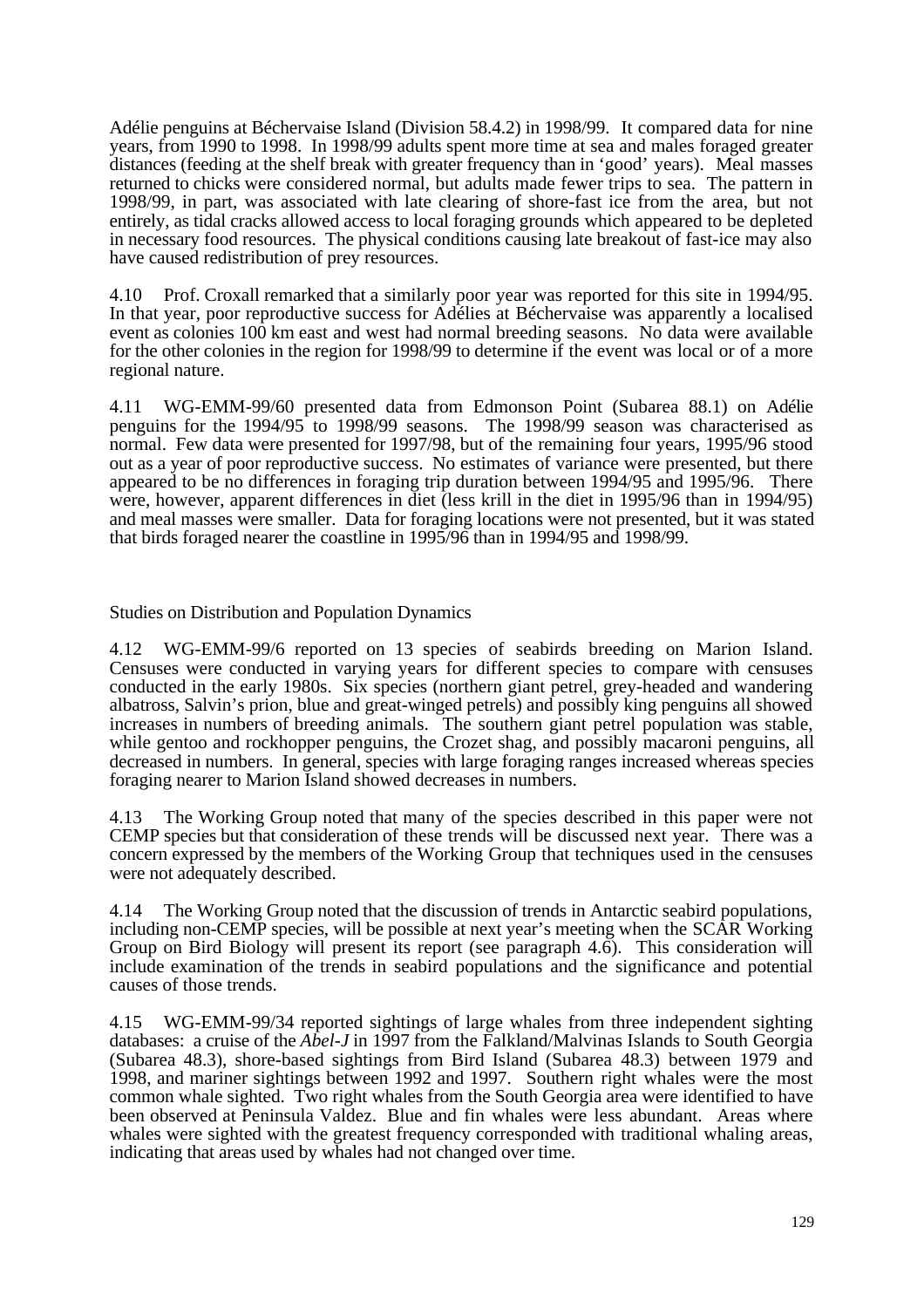4.16 WG-EMM-99/16 reported an apparent 11% increase in pup production in 1998/99 at Cape Shirreff, Livingston Island. Pup production at the San Telmo Islands was estimated as researchers were unable to census there. Overall production for the SSSI (Cape Shirreff and San Telmo combined) appeared to be 10% greater in 1998/99 than in 1997/98. Pup production, however, appeared to be down the year before by 14%. The 1998/99 increase returned pup production to approximately the 1996/97 level.

4.17 The Working Group noted that limited access to the San Telmo Islands makes the estimation of overall population trends difficult. In addition, uncertainties in the estimates of the counts need to be presented. If the population at this SSSI continues to expand, a mark-recapture program may help facilitate improved estimates of demographic parameters.

# Future Studies

4.18 WG-EMM-99/36 estimated field metabolic rates of Antarctic fur seals from variations in heart rate and reported results comparable to metabolic rates obtained from doubly labelled water studies. Heart rate exhibited a high degree of variability within and between animals. However, most of the variability was explained by the morphology of the animals. Estimates of metabolic rates suggested that there were no differences in the costs of being at sea or ashore and that the costs of being at sea were lower than previously estimated. A main advantage to this method is that it is not as restrictive as the doubly labelled water technique in the duration that metabolic rates can be measured over. The technique offers some promise in future studies of field metabolic rates in dependent species which are important for energetics calculation in prey consumption models.

# ENVIRONMENT

Consideration of Studies on Key Environmental Variables

5.1 A number of papers were tabled which contained information on the environment. It was agreed that those papers which emphasised environmental interactions with harvested and dependent species (WG-EMM-99/15, 99/16 and 99/35) should be considered under relevant subitems of Agenda Item 6.

5.2 WG-EMM-99/47 provided a summary of field activities by the US AMLR Program in the 1998/99 season. It was noted that a long-term objective of this program was to describe functional relationships between krill, their predators and key environmental variables. Dr Hewitt noted that results from the program over the past 11 years had indicated the presence of an oceanic front to the northwest of Livingston Island and King George Island (Amos and Lavender, 1992) which was known to vary in its location by approximately 10 to 20 km. The Working Group encouraged the US AMLR Program to table a paper on the oceanographic environment in the AMLR area at its next meeting.

5.3 Following submissions in previous years (WG-EMM-97/69 and 98/31), WG-EMM-99/53 sets out preliminary work targeted at estimating the extent (area and number) of polynyas. Such work is in response to WG-EMM's request to standardise the investigation of polynya dynamics with a view to understanding better the influence of polynyas on biological productivity in winter and spring (SC-CAMLR-XVII, Annex 4, paragraphs 6.8 and 12.7). Further development of this work was encouraged.

5.4 WG-EMM-99/54 presented the distribution of icebergs detected by a fishing vessel during the course of fishing activities in Subarea 48.1 in May 1999. The implications of this paper are described in paragraphs 2.5 and 2.6.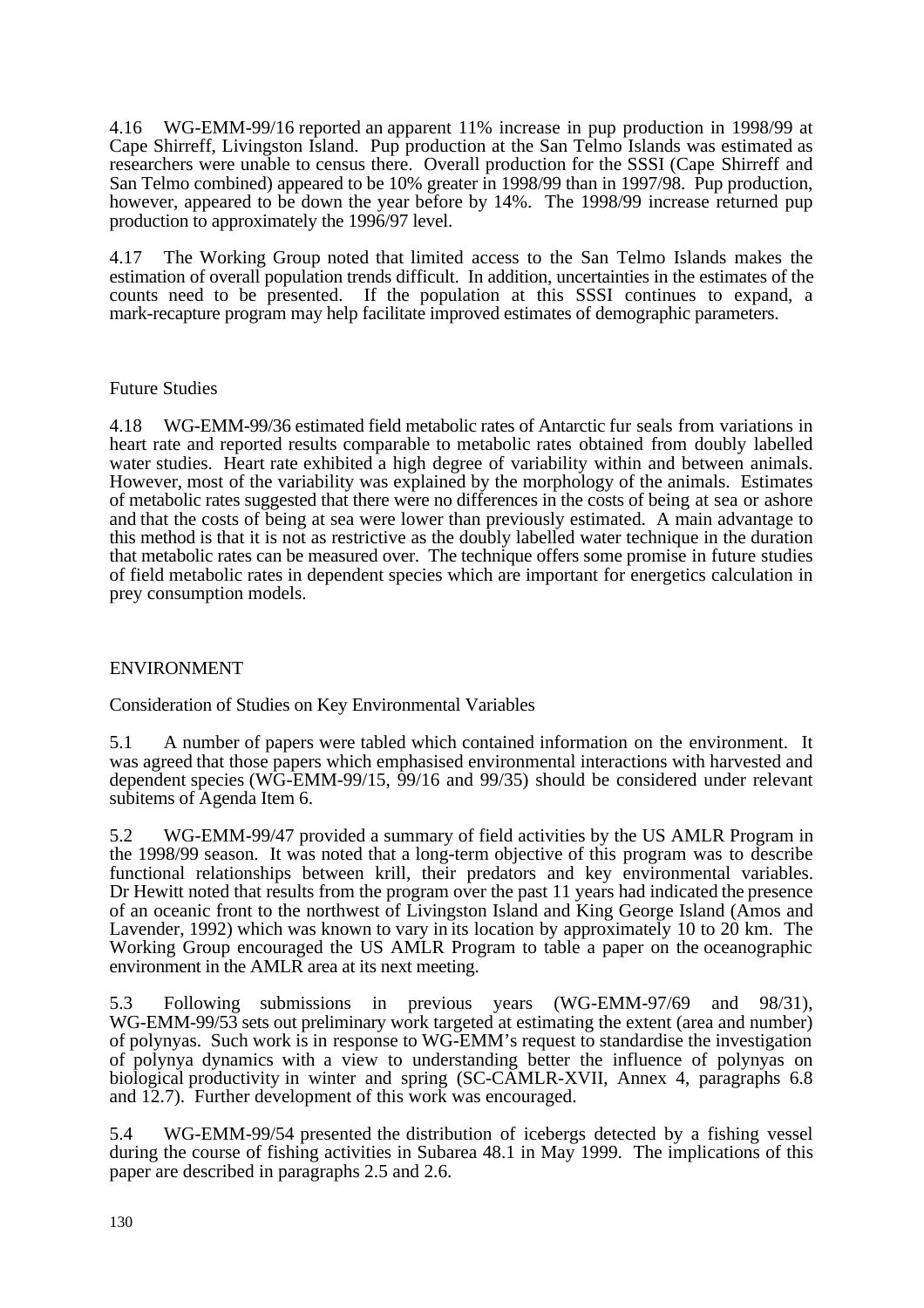5.5 WG-EMM-99/52 contained an assessment of large-scale environmental information that influences the variability of krill density and recruitment. Significant positive correlations were shown between krill recruitment in the Antarctic Peninsula region and the strength of westerly winds from 1982 to 1998. Years with strong westerlies during summer resulted in high krill recruitment in 1987/88, 1990/91 and 1994/95, while the years of weak westerlies resulted in low krill recruitment in 1982/83, 1988/89, 1992/93 and 1996/97. The strength of westerlies was significantly related to the recruitment of both one- and two-year-old krill. In addition, the strength of westerlies showed a strong correlation with chlorophyll-*a* and sea-ice cover at a lag period of one year.

5.6 A second result highlighted by WG-EMM-99/52 was a negative correlation between krill density in the vicinity of the Antarctic Peninsula and the extent of stratospheric ozone depletion between 1977 and 1997. The authors of WG-EMM-99/52 had suggested four hypotheses to explain the possible effects of ozone depletion on krill density (see also discussion in paragraph 5.10):

- (i) UV-B has an adverse effect on phytoplankton, potentially reducing the krill stock size;
- (ii) UV-B has an adverse direct effect on krill larvae, potentially affecting krill stock size;
- (iii) ozone depletion in the stratosphere leads to atmospheric change, which potentially impacts certain oceanic phenomena that may affect krill habitat and krill stock size; and
- (iv) spurious correlation exists owing to unknown causality.

5.7 WG-EMM-99/24 contained two published papers on the susceptibility of krill to ultraviolet radiation and on the susceptibility of krill  $\overrightarrow{DNA}$  to damage by UV-B. It was agreed that these results offered important developments on a crucial topic, particularly in light of the discussion outlined in the previous paragraph. Future directed research on the potential impacts of ultraviolet radiation on krill was encouraged.

## Indices of Key Environmental Variables

5.8 WG-EMM-99/8 (Figures 18 to 20) presented the index deviates for sea-ice cover, proportion of the year free of ice, sea-ice <100 km from CEMP sites and sea-surface temperature in various areas. The Working Group noted that while it was relatively simple to identify anomalous years from such presentations, the elaboration of trends was rather more difficult and required careful interpretation.

## Future Work

5.9 The Working Group agreed that monitoring of the key environmental variables identified in the CEMP standard methods should continue.

5.10 It was also emphasised that directed research to understand the potential effects of ultraviolet radiation on key Antarctic biota should be encouraged. Ancillary to such research, modelling of key processes should be encouraged in order to develop a strategic appreciation of the potential effects of increased ultraviolet radiation on CEMP species in general and on krill in particular. Such modelling should serve to identify key parameters to be measured, define the likely extent of the effects of increased ultraviolet radiation on the important demographic properties (especially mortality) of key biota, and develop hypotheses to be tested.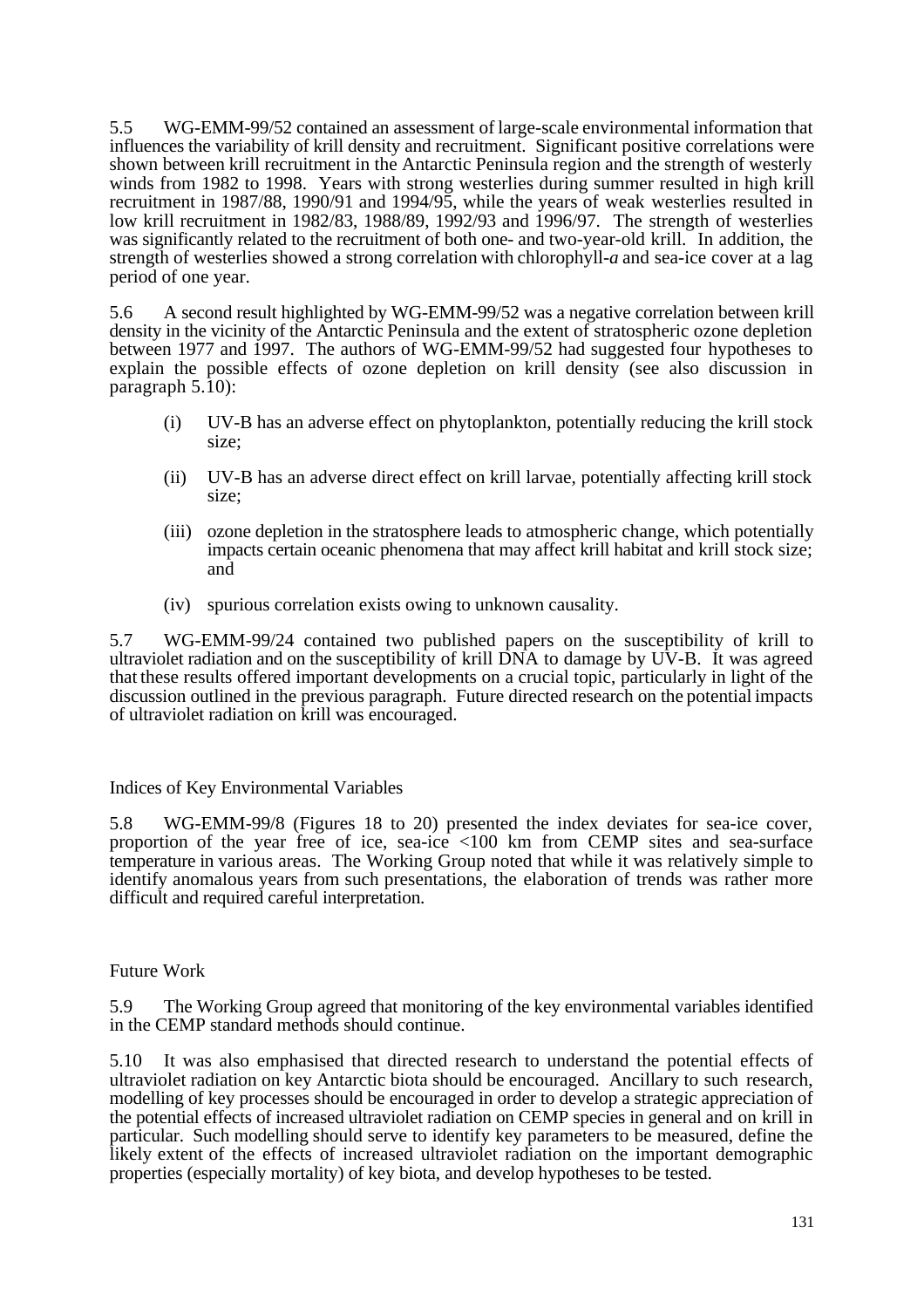# ECOSYSTEM ANALYSIS

Analytical Procedures and Combinations of Indices

Multivariate Analysis of CEMP Indices

6.1 Last year the Working Group considered further work on the development of Composite Standardised Indices (CSIs) (SC-CAMLR-XVII, Annex 4, paragraphs 7.1 to 7.4), which provide a means of combining the many predator indices determined in CEMP into a single index. It requested that differences in approaches to estimating the covariance matrix underpinning the CSI be discussed intersessionally and presented at this meeting.

6.2 Dr Constable outlined the differences in the approaches presented last year and how these related to the original paper of Dr W. de la Mare (WG-EMM-STATS-97/7). The original formulation of the CSI in WG-EMM-STATS-97/7 intended that the covariance matrix be determined from pairwise correlations from all available pairwise combinations of the indices in the time series. This was the method used in WS-Area48-98/6. WG-EMM-98/45 presented a sensitivity analysis based on covariance matrices determined from pairwise correlations over the time series in years when all indices in the CSI were represented (i.e. a complete dataset where there were no missing values, and where the covariance matrix is identical to the correlation matrix). This was the same method used by the WG-EMM Subgroup on Statistics in 1997 (SC-CAMLR-XVI, Annex 4, Appendix D, paragraphs 2.7 to 2.18) in its initial appraisal of the method. A comparison of the robustness of these two different methods has been undertaken by Dr Constable but the results were not ready for presentation to this meeting.

6.3 An extension of this method for estimating CSIs was presented in WG-EMM-99/40. This extension was developed to provide a means of smoothing the covariance matrix when data were missing. This paper also outlined a possible method for determining confidence intervals around CSIs and a procedure for examining the relative influence of different predator indices to the trends indicated by the CSI. The paper used a single simulated dataset derived from a cyclical function as well as the Bird Island dataset used in previous workings of this method. This simulated dataset was then used to illustrate how well the new formulation may perform compared to the formulation presented in WG-EMM-98/45 given various combinations of numbers of missing values and numbers of vectors with missing values. In the specific case presented, the new formulation appeared more robust to missing data. Following this, the Bird Island dataset was re-analysed using the modified version of the CSI. This produced similar trends in predator performance to the original formulation discussed by the Subgroup on Statistics in 1997 and to other work describing changes in predator parameters in relation to known changes in krill abundance. The paper concluded by describing a possible positive non-linear correlation between the modified CSI and estimates of krill density in the region.

6.4 Dr Constable noted that the modifications to the CSI offered a potential enhancement of the method of combining indices. This modification, as with any other development, needs to be examined for its robustness in providing a high probability of correctly indicating the actual trends in the parameters of interest. To this end, Dr Constable also suggested that the performance of the modified CSI under various scenarios of missing values will need to be evaluated for scenarios when the different parameter vectors have varying degrees of relationship to a single function, such as the cyclical function, and for cases when some vectors are influenced by other functions. Examples of these tests are given in WG-EMM-98/45. This latter point is important because the later analyses in WG-EMM-99/40 indicate that some parameters in the Bird Island dataset may be influenced to varying degrees by other factors.

6.5 The Working Group thanked Prof. Boyd for his work in this area and agreed that further development would be welcomed. The Working Group reiterated the need to identify how CSIs can be used in a management context (SC-CAMLR-XVII, paragraph 6.5). The Working Group also noted that further development is required on how to formulate reference points for decision rules that incorporate CSIs or other information on predators.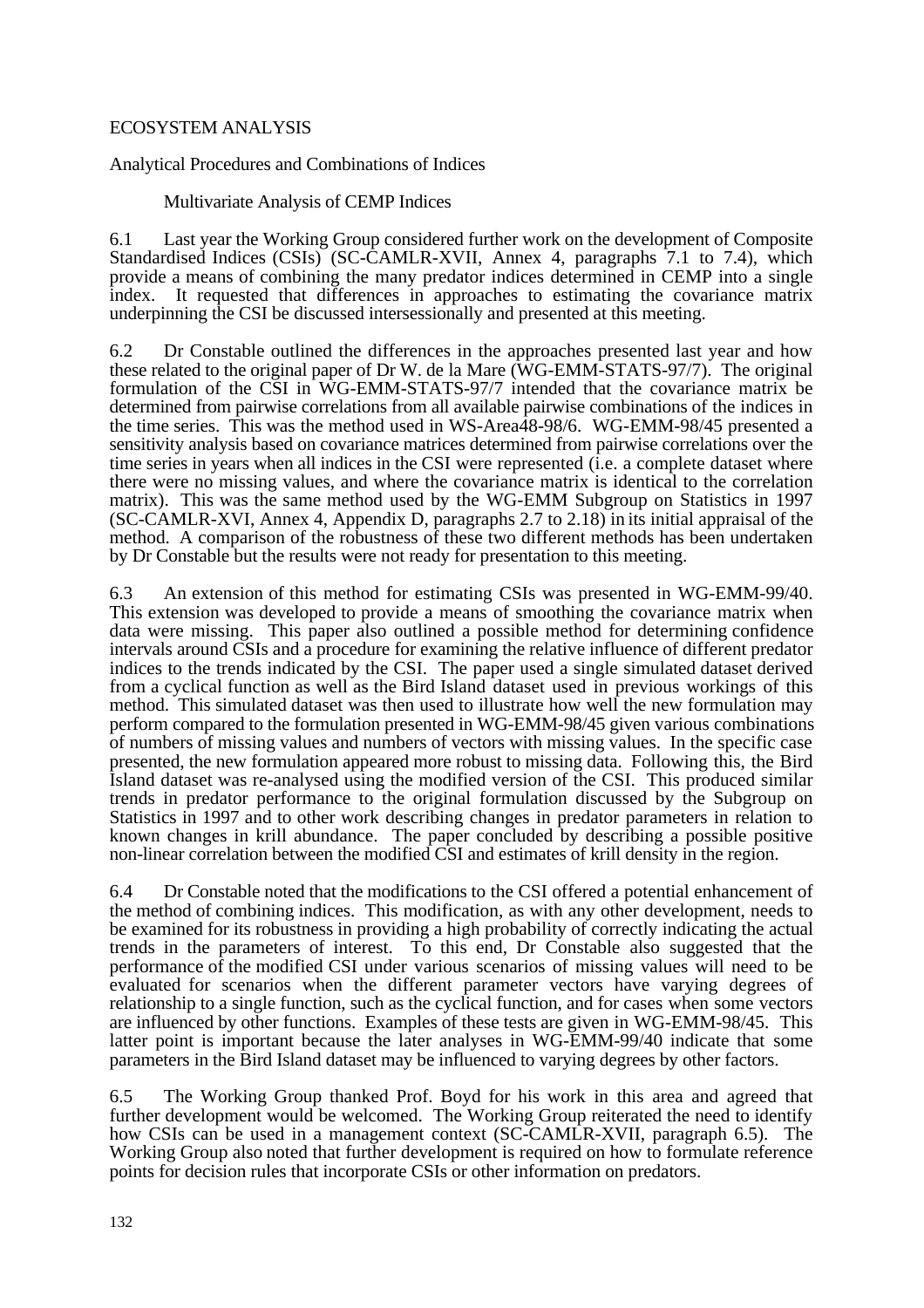6.6 The Working Group recalled its discussion on ecosystem assessments last year (SC-CAMLR-XVII, Annex 4, paragraphs 8.17 and 8.18), some of which related back to the early discussions of the Working Group in 1995. Most of the points raised in those paragraphs were regarded as remaining important to the development and use of CSIs. In addition, the Working Group raised the following questions for further consideration:

- (i) What functional relationships can be developed relating CSIs to krill abundance (such as the one described in WG-EMM-99/40)?
- (ii) How can CSIs be used for identifying a critical level of krill abundance (reference points) for use in estimating precautionary yields or for adjusting catch limits in the short term?
- (iii) How sensitive are CSIs to changes in key environmental or other parameters compared to krill abundance?
- (iv) What developments are required to facilitate the use of CSIs in feedback management processes or for evaluating the success of conservation measures?
- (v) What analytical and assessment methods are required to test the utility of CSIs as a basis for management decisions?

6.7 The Working Group recognised that these questions need to be addressed as soon as possible.

#### Use of GYM for Krill Stock Assessments

6.8 Dr Ramm reported on progress to archive the krill yield model (SC-CAMLR-XVII, Annex 4, paragraphs 7.9 to 7.11). He has compiled all information available in the Secretariat and is ready to fully document the use of the model. Dr Constable agreed to assist in this documentation. Others involved in the development and application of the krill yield model will be approached to assist in this work during the intersessional period.

## Other Approaches

6.9 Methods for estimating the overlap between fisheries and predator foraging areas have been considered since 1992 (see WG-EMM-99/11 for background; see also SC-CAMLR-XV, Annex 4, Appendix H, paragraphs 36 to 43 and SC-CAMLR-XVI, Annex 4, Appendix D, paragraphs 3.1 to 3.15). WG-EMM-99/11 presented a summary of how four different indices aimed at examining predator–fishery overlap compare for Adélie, gentoo, chinstrap and macaroni penguins in part of Subarea 48.1 since the early 1980s. The four indices are:

- (i) catch in the Critical Period Distance (CPD) (where the CPD is up to 100 km from predator colonies);
- (ii) Agnew–Phegan index (a measure of consumption of krill by predators compared to biomass of krill taken by fisheries in the same area);
- (iii) Realised Potential Overlap (RPO) (modified Agnew–Phegan index to account for potential overlap); and
- (iv) Schroeder Index (a measure of the relative proportions taken by predators and fishing in the foraging areas).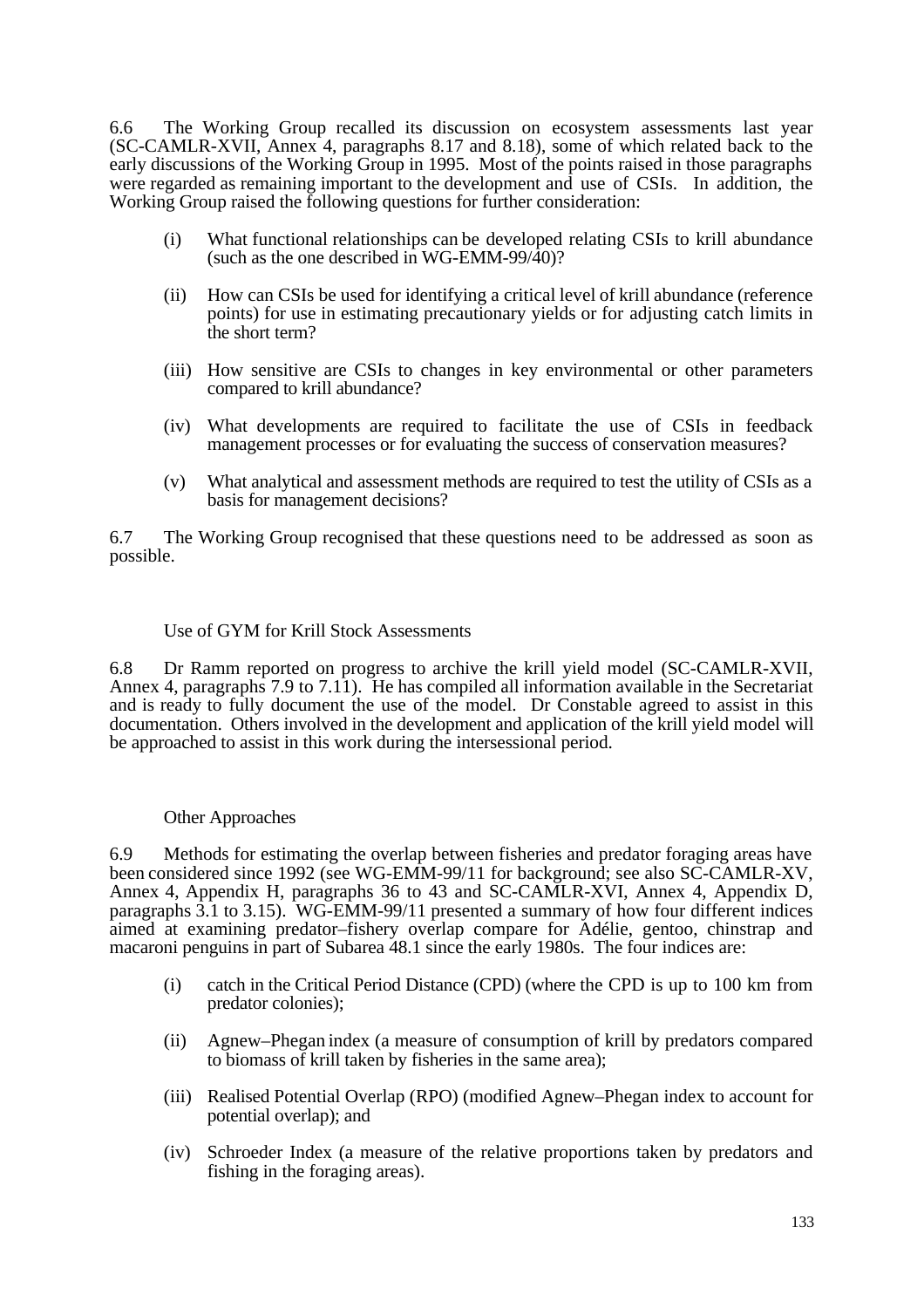6.10 WG-EMM-99/11 also included revision to the Agnew–Phegan model and some refinements to the RPO index and to the fine-scale distribution of catches. The Agnew–Phegan and Schroeder indices were compared at nine levels of spatio-temporal resolution and using normal, exponential and uniform foraging distributions. The type of foraging distribution and level of spatio-temporal resolution produced only small differences in the values of both the Agnew–Phegan and Schroeder indices. However, it was noted that a more realistic distribution of foraging, for central place foragers such as penguins, was likely to be described by an inverse exponential function. The CPD and Agnew–Phegan indices produced similar temporal trends. The other two indices were similar to each other but differed in their trend from the former two indices. The RPO and Schroeder indices indicated a substantial increase in the level of overlap from 1995 to 1998. The catch in the CPD and the Agnew–Phegan indices were stable over this period. The analysis in WG-EMM-99/11 also showed that increasing the resolution of the model (especially spatially) results in lower values of overlap indices.

6.11 The Working Group thanked the Secretariat for presenting this work and agreed that further work was necessary to:

- (i) determine overlap between predator foraging and fishing at times other than the summer breeding period, particularly in winter as this is when many krill fishing activities are becoming concentrated;
- (ii) include more of the available empirical data on predator foraging areas;
- (iii) extend the use of these indices to cover all areas where the krill fishery operates, particularly in Subareas 48.2 and 48.3;
- (iv) improve the definition of what is required of the index and undertake additional work to develop the application of appropriate indices in this regard;
- (v) estimate the confidence intervals for these indices; and
- (vi) identify how these indices may be used in a management context.

6.12 The Working Group recalled the request of the Scientific Committee last year (SC-CAMLR-XVII, paragraph 6.11) to involve statistical experts in the development of these indices and encouraged Members to assist the Secretariat in this work.

6.13 Last year the Working Group considered other methods for assessing the status of ecosystems (SC-CAMLR-XVII, Annex 4, paragraph 8.19) including the use of Ecopath and Ecosim simulation software. The Secretariat reported on correspondence with Prof. T. Pitcher (University of British Columbia, Canada) who had approached CCAMLR for collaboration in developing an Ecosim model on the Antarctic marine ecosystem (WG-EMM-99/10). The Working Group endorsed the response of the Secretariat and the Chair of the Scientific Committee to Prof. Pitcher, which indicated that a full proposal would need to be submitted to the Scientific Committee before determining how such a request could be supported.

## Krill-centred Interactions

6.14 The Working Group considered the format of this item and agreed that there were two components to the following discussion. The first component is to develop analyses that assist the Commission in understanding how krill predators may be influenced by krill at individual and population levels. In this context it was considered important to understand the importance of krill in predator diets and the degree to which predators are associated with krill and overlap in their foraging activities with the activities of krill fisheries.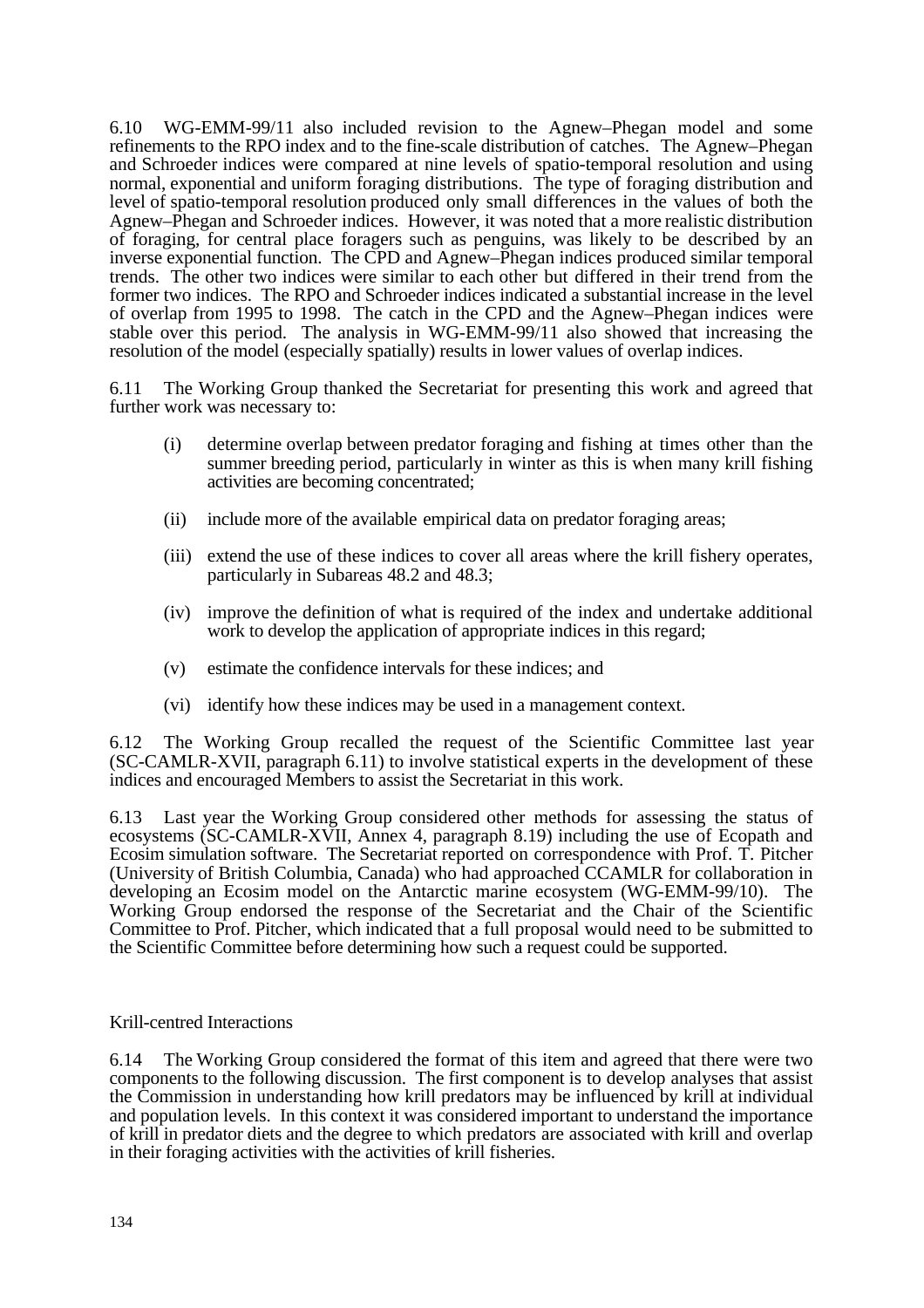6.15 The second component considered important is how krill and their predators fit into the ecosystem. To this end, the influence of environmental factors on krill and its predators is important. Also, interpretation of changes in the ecosystem may be facilitated by understanding the ecological processes, other than predation of krill, that may influence krill predators.

## Diet of Krill Predators

6.16 WG-EMM-99/19 described the diet of gentoo penguins at Laurie Island, South Orkney Islands, in three autumn periods. The results indicated that, by mass, crustaceans were the most important in 1993 (krill was the dominant species) while benthic fish were most important in 1995 and 1996. The Working Group noted that at some sites gentoo penguins have a strong propensity to switch diet in seasons of reduced krill availability.

6.17 WG-EMM-99/28 detailed how time depth recorders with light sensors can be used to indicate the turbidity of water in which seals are diving by correlating light intensity with water depth. It showed that such information may provide indications of when the seals are diving in krill swarms. Prof. Boyd informed the Working Group that this paper is the first product of a project to deploy instruments on diving animals to record the characteristics of the physical environment.

6.18 WG-EMM-99/37 presented changes in length-frequency distribution of krill in the diet of fur seals and macaroni penguins at South Georgia. Years of increased mean lengths of krill in the diet of Antarctic fur seals, when adult krill dominate the population, follow periods of recruitment failure. This is discussed in more detail in paragraphs 3.23 to 3.25. The Working Group noted that such techniques may be useful in monitoring changes in the size structure and composition of both local and regional krill populations.

6.19 WG-EMM-99/44 examined the use of fatty acids in providing broad indications of seasonal and annual dietary shifts in seals as well as differences in diet between seals at South Georgia. The study showed that the diet of Antarctic fur seals was likely to be different from Elephant seals, the former consuming predominantly krill and krill-eating fish while the latter consumed fish-eating fish and squid.

6.20 WG-EMM-99/57 provided updated estimates of krill consumption by Adélie, chinstrap and gentoo penguins and female Antarctic fur seals in the South Shetland Islands. Total consumption of krill by all land-based predators on the South Shetland Islands was estimated at  $8.3 \times 10<sup>5</sup>$  tonnes. Sensitivity analyses showed that estimates of total prey consumption could be improved by better estimates of population size of predators, foraging ranges, prey consumption and the annual energy requirements of these species.

6.21 The Working Group welcomed these revised estimates of krill consumption, noting that the total consumption is 1.5 times higher than estimates currently used. It noted that the current estimates of krill density and demographic parameters do not provide sufficient krill for predators. Part of this problem may be uncertainty in the parameters used in the models as described in WG-EMM-99/57. These questions need to be addressed in the not too distant future.

# Effect of Diet on Individual Predators

6.22 Foraging trip duration and time spent ashore by lactating female Antarctic fur seals at South Georgia are discussed in WG-EMM-99/32 and 99/35. The results indicated that, in times of low food supply over the last eight years when krill surveys have been undertaken, lactating female seals would increase both their foraging trip duration and time spent ashore. During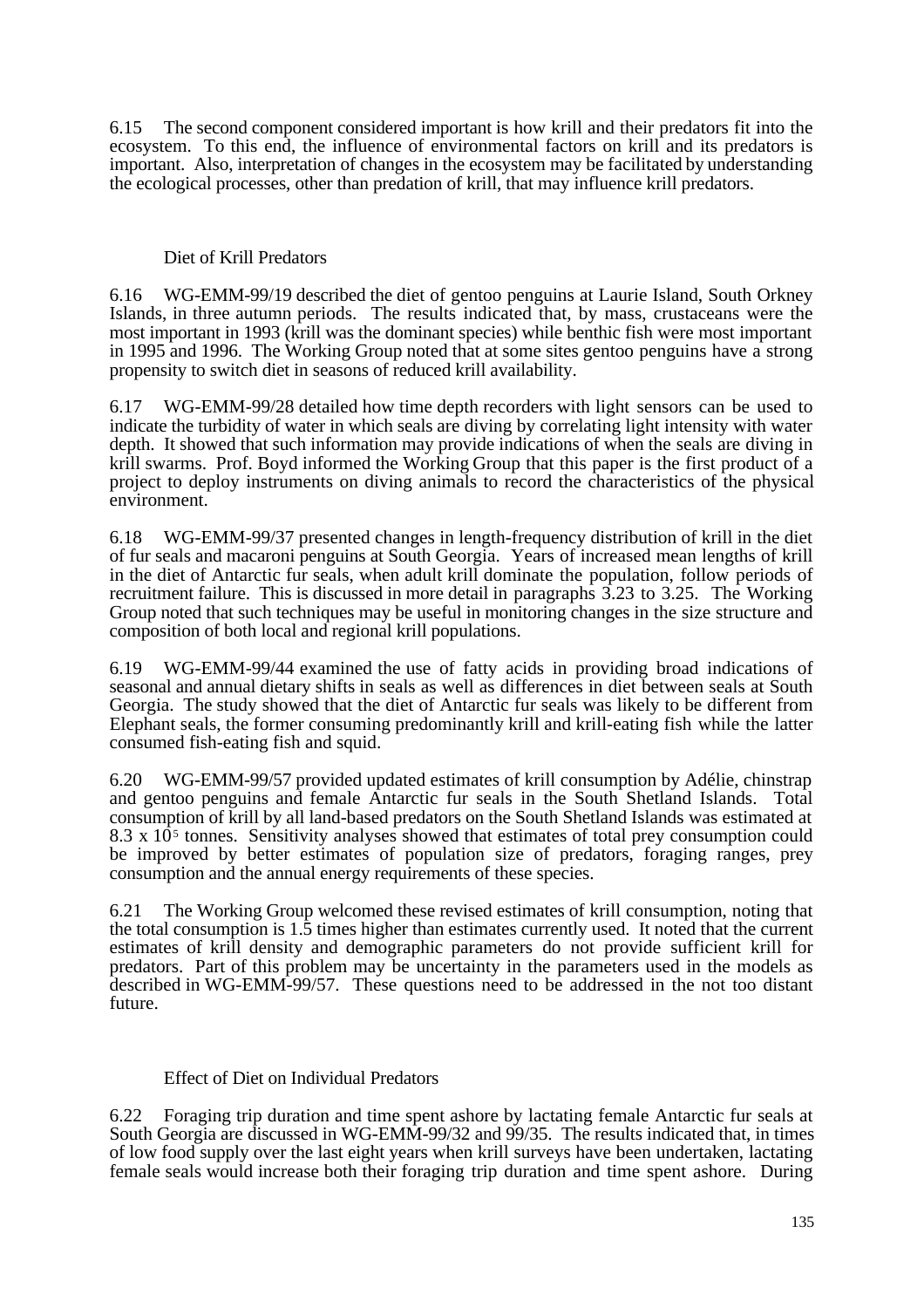long foraging trips, the feeding intensity would diminish. In high food years, these seals fed predominantly on krill during shorter foraging trips. In low food years, these seals still fed predominantly on krill but with more fish and squid in the diet.

6.23 The Working Group welcomed the development of an optimal foraging model for fur seals (WG-EMM-99/32). It encourages further development of functional feeding relationships and, in particular, models that endeavour to relate foraging areas of predators with the patchiness of prey at different scales.

6.24 WG-EMM-99/59 reported on a preliminary study examining the capacity of Adélie penguins and south polar skuas in the vicinity of Edmonson Point, Ross Sea to recover from oxidative stress. It was found that Adélie penguins recovered much more quickly than skuas, probably because of the need to sustain greater levels of diving activity. The Working Group noted that this type of research may be useful to assess stress in animals in the future. The Working Group looked forward to seeing results of comparisons with other penguins in the future.

# Effect of Diet on Predator Populations

6.25 Trends in breeding success of Adélie penguins at the CEMP study site on Béchervaise Island, near Mawson in eastern Antarctica are reported in WG-EMM-99/25. The size of the colony has been stable since the start of the research program in 1990 and during most of these years the breeding success has been high, ranging from 0.7 to 1.1 chicks crèched per breeding pair for all but three seasons. In the 1994/95 season all chicks died of starvation. In the 1995/96 season only 0.35 chicks were crèched per nest and in the 1998/99 season 0.43 chicks were crèched per nest. Evidence is presented that increased foraging trip duration, as a result of poor food availability in foraging areas near the colony, contributed to lower growth rates, later fledging and higher mortality of chicks. Male foraging behaviour was different to female foraging behaviour, which was relatively normal. For males, more time was spent in feeding grounds further away than usual. This time away reduced the overall amount of food to chicks, even though the amount of food per trip was similar to good foraging years.

6.26 The Working Group noted that this was the second time that poor breeding success has occurred at this site. Dr Nicol informed the Working Group that current and future research aims to determine if there are differences in reproductive success between birds in the Mawson area with birds in other areas, such as near Casey and further east towards the Ross Sea.

6.27 Dr Nicol reported that Australia is planning to start regular sampling of krill off the coast of Béchervaise Island in a manner similar to the UK and USA programs around South Georgia and South Shetland Islands respectively.

6.28 The Working Group encouraged the continued monitoring of this site and suggested additional analyses for presentation at future meetings, such as the comparison of foraging trip duration between birds and an evaluation of different methods for summarising and analysing trip duration.

## Distribution of Predators relative to Krill

6.29 WG-EMM-99/27 documented commercial operations of a Russian trawler targeting mackerel icefish (*Champsocephalus gunnari*) in the South Georgia and Shag Rocks areas in late February to March 1999. It presented observations consistent with surveys from approximately 10 years ago that aggregations of older *C. gunnari* are found in areas to the northwest of South Georgia where krill are typically found in high densities.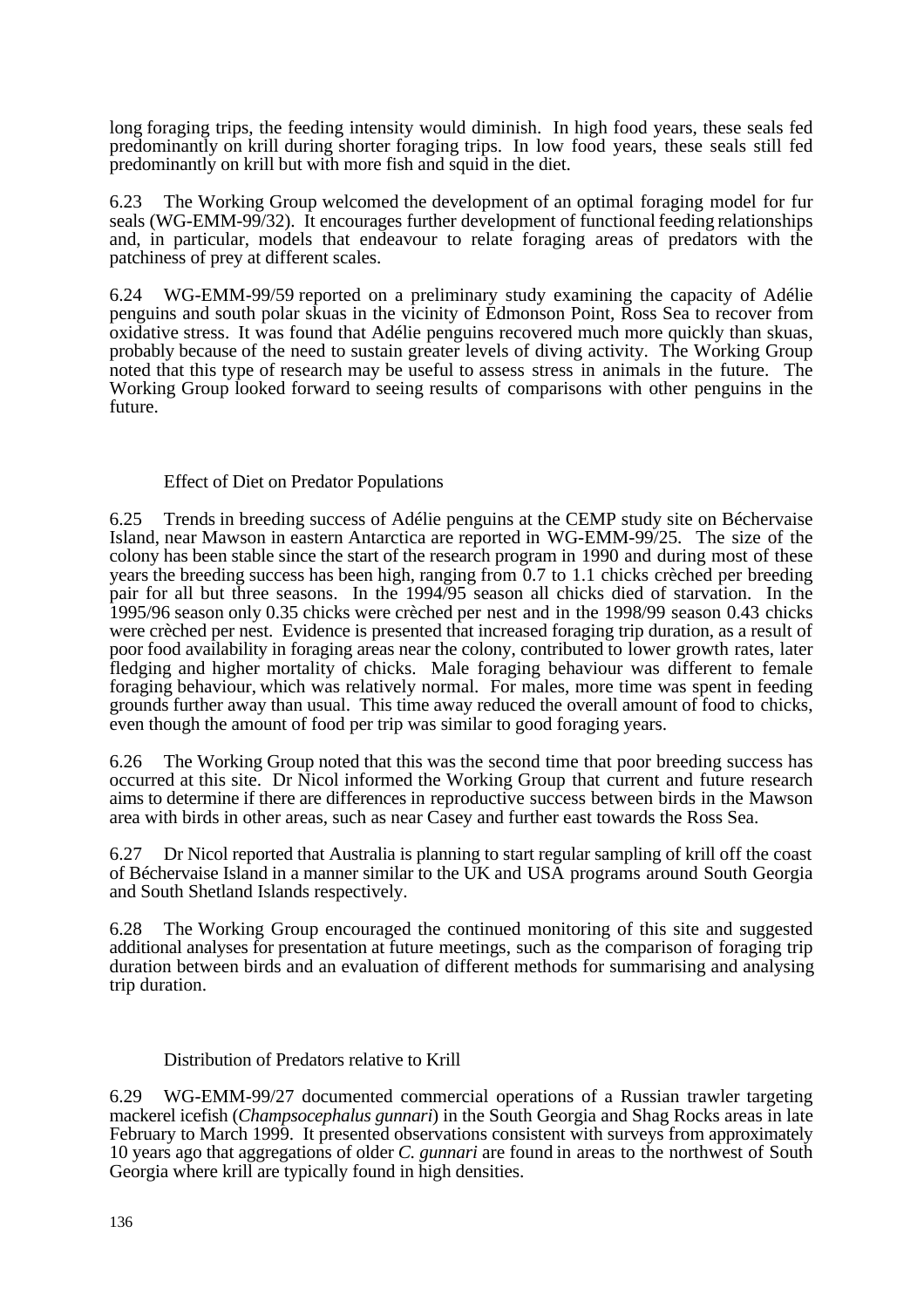6.30 The Working Group noted that the locations of catches on aggregations in the northeast were consistent with one of the areas routinely surveyed for krill abundance by the UK in their annual fine-scale surveys around South Georgia.

6.31 WG-EMM-99/30 presented a positive relationship between whale sightings (numbers of whales per transect) and acoustic estimates of krill density on transects in the fine-scale krill survey at South Georgia in January to February 1998. This was consistent with the hypothesis that krill predators are associated with patches of high krill density. However, whale observations were not well correlated to krill abundance at fine-scale resolutions, indicating that whales are likely to be related to krill densities according to the distribution of swarms and other large-scale features rather than the density of krill *per se*. The paper also reports that most whales were observed to the east of South Georgia, which is consistent with previous reports on the locations of whales in the region.

6.32 Dr Nicol indicated that such studies are rare and that continued work on relating the distribution of whales to different characteristics of krill aggregations would be useful. A similar study from eastern Antarctica will soon be published.

6.33 The Working Group noted that the scale of association between predators and prey could well be modelled according to some optimal foraging model, which associates the scale of searching capacity (mobility) and the frequency of occurrence of prey. For ecosystem analyses generally, the development of predictive foraging models (e.g. those developed in WG-EMM-99/32) that endeavour to link the range of foraging areas with environmental parameters and prey distribution would be useful to the Working Group. This is because they may help predictions on how foraging areas may change between seasons and years, thereby improving our capacity to predict potential overlap with the krill fishery.

# Overlap in Foraging of Predators with Fisheries

6.34 The overlap between predators and fisheries was examined in WG-EMM-99/11 and 99/57. The former paper has been discussed elsewhere (paragraphs 6.10 and 6.11). WG-EMM-99/57 was presented by authors not previously associated with CCAMLR activities. They used three different indices to assess potential overlap between foraging penguins and fisheries at the South Shetland Islands. They found, in contrast to Ichii et al. (1996) for the same area, that the overlap in foraging between penguins and the krill fishery was likely to be significant.

6.35 The Working Group noted that issues surrounding estimates of consumption of krill by predators as well as the methodologies used to estimate overlap had been discussed earlier (paragraphs 6.10, 6.20 and 6.21). The Working Group agreed that the use of the Schaeffer Ratio and the Evans Ratio as indices of overlap may be worth examining for their potential in the routine examination of overlap by the Working Group.

## Ecological Processes and Interactions

6.36 WG-EMM-99/52 and 99/24 described the effects of environmental variables on krill populations. These are discussed in paragraphs 5.5 to 5.7.

6.37 WG-EMM-99/58 provided a review of the potential sensitivity of the marine ecosystem at the Antarctic Peninsula to global climate change. The authors discussed a number of models about the linkages between marine biota and the changes in the physical environment likely to ensue with a changing climate. In particular, the authors presented a conceptual model detailing how Adélie and chinstrap penguin populations may change as a result of these long-term changes to the environment.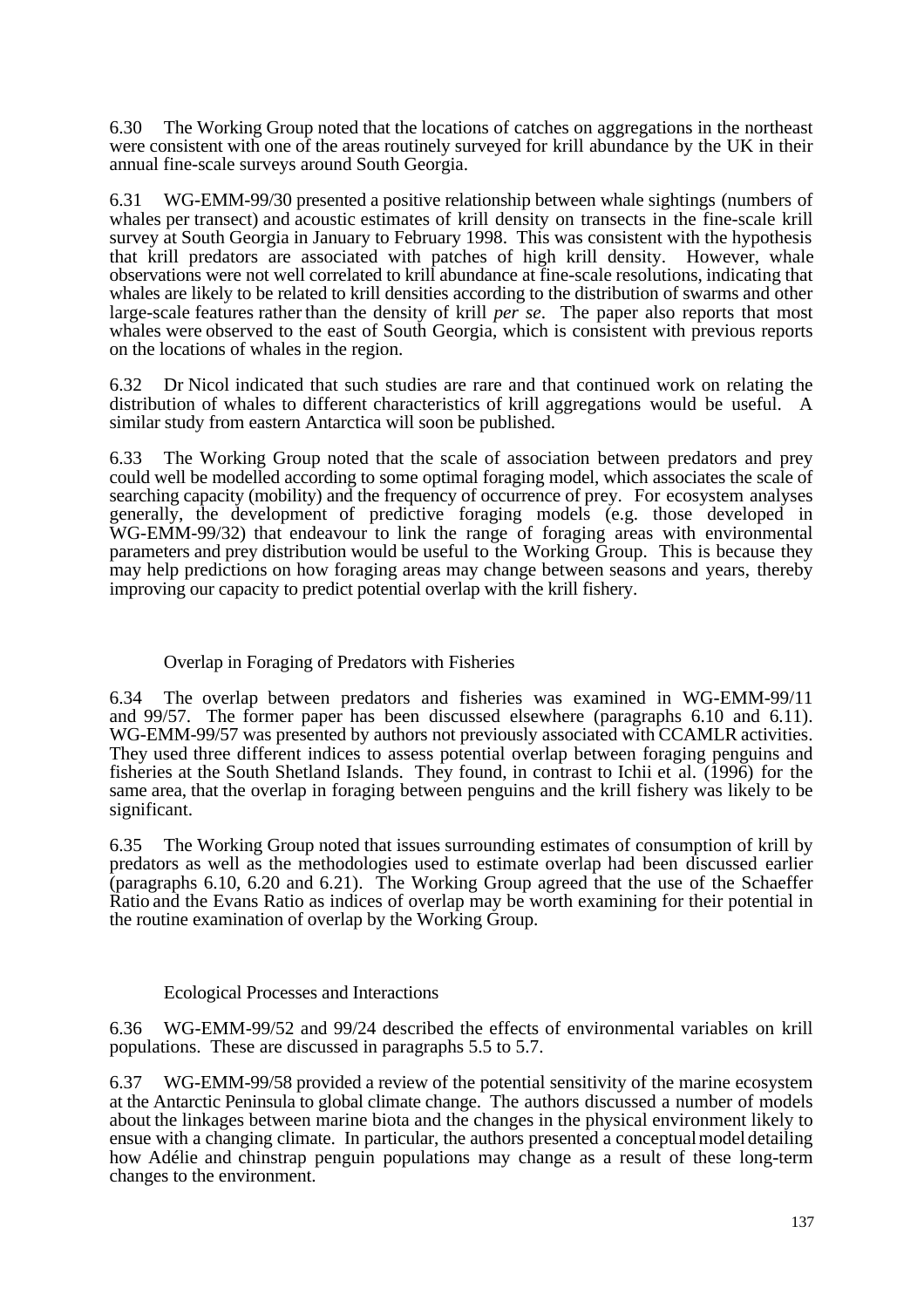6.38 The Working Group agreed that this paper provided an interesting and useful overview. However, some concerns were expressed in relation to the parts of the paper dealing with ice–prey–predator interactions in the light of previous Working Group discussions of this topic. Firstly, as the paper itself indicated, the models made no attempt to distinguish between changes in populations of dependent species directly caused by environmental change and those mediated by interactions with prey. Secondly, the conceptual model proposed that conditions of moderate ice cover are optimal for Adélie penguins and thereby responsible for decreases in populations at Anvers Island (ice cover and habitat quality decreasing) and increases in the Ross Sea (ice cover reducing and habitat quality increasing). This model may be insufficiently explicit generally and particularly so in respect of taking account of area-specific differences in population trends within Subareas 48.1 and 48.2, and in reflecting many current ideas on relationships between ice cover, krill spawning and survival, and prey availability to penguins.

6.39 The Working Group reiterated the need to develop appropriate ecosystem models for underpinning management decisions in CCAMLR. To that end, work to reduce uncertainties in these ecosystem models was encouraged. The Working Group also encouraged members who were attending the UK Workshop on Interannual Variability in the Physical Environment to pursue questions of relevance to CCAMLR and the development of these models. It noted that the Scientific Committee will be receiving a report from Drs J. Priddle and E. Murphy (UK) at its next meeting.

Fish and Squid-centred Interactions

6.40 WG-EMM-99/13 described the squid diet of southern elephant seals based on stomach lavage samples from 25 animals at King George Island, South Shetland Islands. It showed that the squid *Psychroteuthis glacialis* was the most common species in the samples obtained. However, the Working Group recognised the limitations with this type of study of diet in elephant seals. Stomach lavage samples may contain substantial biases. In comparison, WG-EMM-99/44 examined diet using fatty acid signatures in elephant seal milk, which is likely to provide a broader view of diet than stomach lavage. This showed that elephant seals did not feed on krill and that their most probable diet was fish or squid. There are limited reliable data concerning elephant seal diets.

6.41 WG-EMM-99/15 described a relationship between sea-surface temperatures in the southwest Atlantic and the activities of the vessels fishing for squid, *Illex argentinus*. The paper suggested that the southern area of the Falkland/Malvinas Current has been cooling in recent years and the eastern margin of the current fluctuated. The range of this species of squid varied with the movement of the boundary. This might have implications for Area 48 generally.

6.42 Dr Trathan informed the Working Group of a recent analysis of squid catches and sea-surface temperatures in the Falkland/Malvinas squid fishery that showed an inverse relationship between temperature in the area of spawning and catches in the following year.

## ECOSYSTEM ASSESSMENT

7.1 The Working Group recollected the definition, from the first meeting of the Working Group in 1995 (SC-CAMLR-XIV, Annex 4, paragraph 2.13), of an ecosystem assessment:

- (i) an analysis of the status of key biotic components of the ecosystem; and
- (ii) a prediction of the likely consequences of alternative management actions on the future status of these components;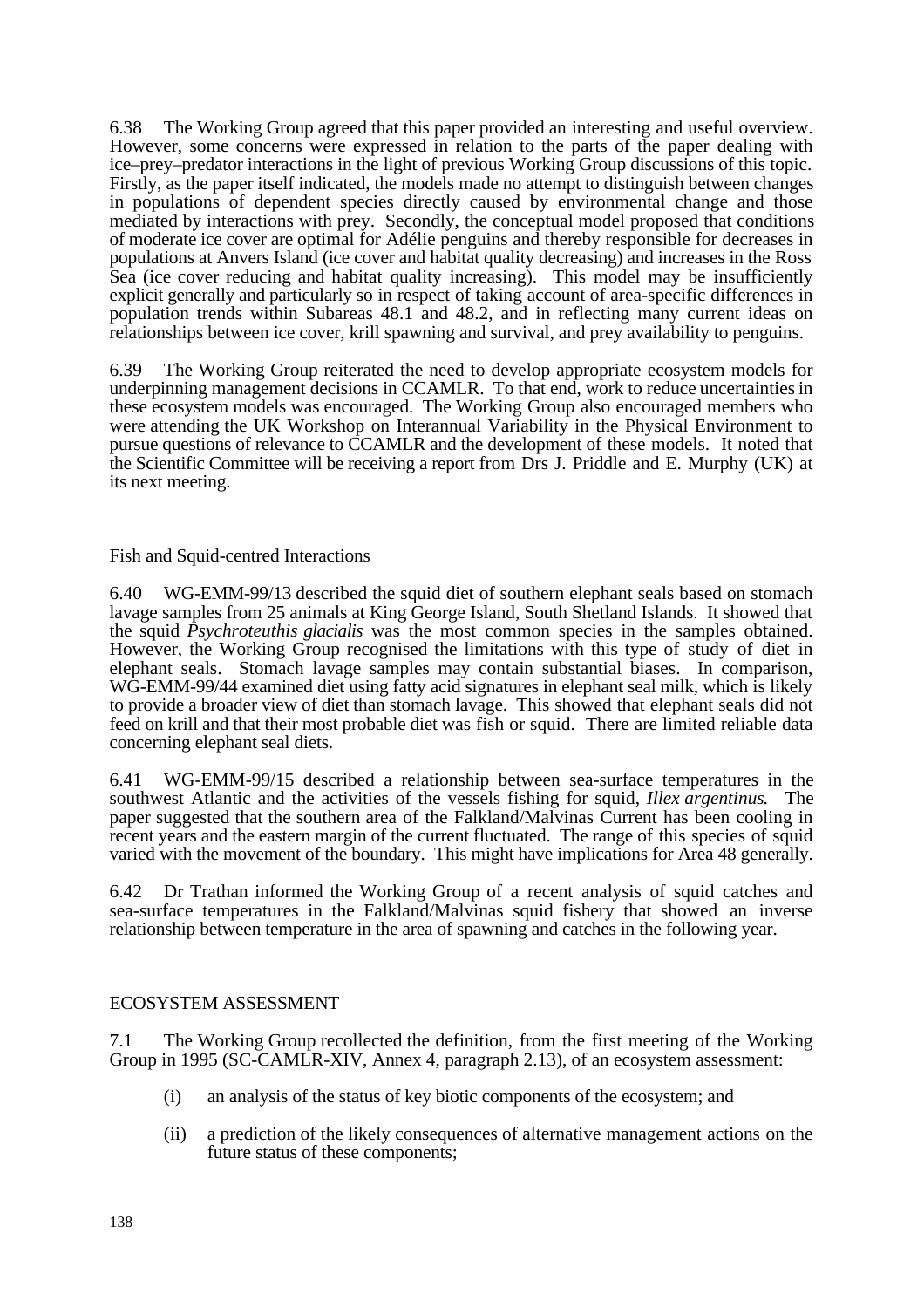and noted the elaboration of the elements of this in SC-CAMLR-XIV, Annex 4, paragraphs 2.13 to 2.21. It noted that a conceptual framework of relevant components and interactions had been prepared (SC-CAMLR-XIV, Annex 4, Figure 1) in order to indicate the nature of the data and models that might be involved in comprehensive assessments.

7.2 Both at the 1995 meeting and subsequently, attempts were made to identify the nature and content of existing research, and to develop new initiatives as feasible, relevant to characterising or modelling the main interactions which might contribute to assessments.

7.3 Over recent years there has been considerable progress on a number of key initiatives. In many respects there are also now clearer ideas on the constraints imposed on assessments by limitations of data availability.

7.4 Encouraging progress has been made on characterising some of the main components essential to CCAMLR ecosystem assessment models, for example in improving the methods for estimating krill biomass and for combining indices of reproductive performance of dependent species. Areas of slower progress, however, have been in developing (or improving) indices of krill demography and indices of key environmental variables and processes at appropriate scales.

7.5 Although many substantial contributions have been made towards understanding interactions between components (or elements thereof), attempts to integrate these into models of potential relevance to generating management advice have essentially been confined to the topics of krill yield and functional relationships between krill and dependent species.

7.6 The krill yield model, despite limitations imposed by the difficulty of accurately characterising the mortality and recruitment variables, has allowed precautionary catch limits to be developed at a large (statistical area) scale. However, there still may be problems in applying this approach at smaller scales, including those of potentially greatest relevance to interactions between fisheries, dependent species and krill.

7.7 The relationships between prey availability and population dynamics of dependent species has been extensively explored using the best available data for the best-studied dependent species (Adélie penguin, black-browed albatross, Antarctic fur seal). Although some promising insights have been obtained, limitations in the data still preclude sufficiently accurate characterisation of the shape and dynamics of the functional relationships to develop clear advice on the magnitude of changes in prey availability that would produce specific changes in the population dynamics of dependent species.

7.8 Various conceptual models of potential interactions between environmental variables (e.g. sea-ice distribution and extent), krill reproduction and recruitment, and population changes in dependent species have been produced but quantification and testing of these are still at early stages.

7.9 It was recognised that almost all initiatives so far have focused on ecosystem interactions involving krill with little attention given to those involving fish and squid.

7.10 The Working Group noted that the Scientific Committee might wish to consider whether and in what form, action is necessary to improve assessment of ecosystem interactions involving fish and squid.

7.11 There was also a need to complement existing management advice for catch limits at large scales with advice on management at local scales.

7.12 Many tasks and initiatives have been developed as part of the Working Group's program over the last four years (SC-CAMLR-XIV, Annex 4, paragraph 8.2; SC-CAMLR-XV, Annex 4, paragraphs 7.58 and 7.59; WG-EMM-99/10). The current status of some of these is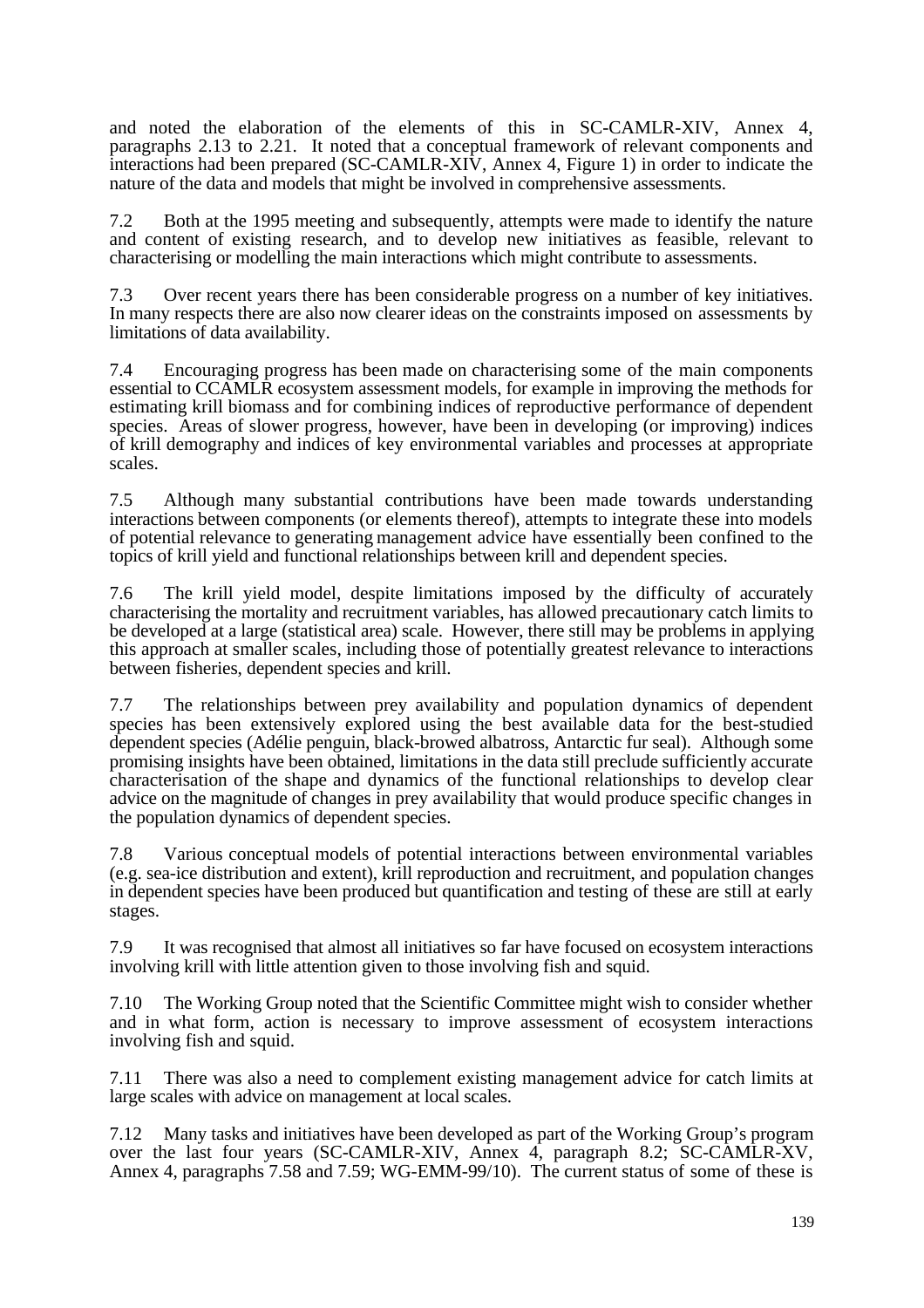not always clear, particularly in respect of some of the earlier tasks. The Secretariat was requested to review the items listed under the agenda item on future work at and after the 1995 meeting and to provide some indication of the current status of these tasks. It was recognised that, in many cases, members of the Working Group would need to assist the Secretariat with this task.

7.13 The Working Group felt that it might also be appropriate to review the utility of some of the work (see paragraph 7.12) undertaken by WG-EMM in the context of the likelihood of developing timely management advice. It was agreed that this would best be carried out, if deemed appropriate, once the review of potential approaches to management involving precautionary principles (see paragraphs 7.43 to 7.62) had been completed.

## Estimates of Potential Yield

7.14 In 1997 the Working Group recommended that revised estimates of potential yield of krill (and their use in calculations of precautionary catch limits) should be postponed until the results of the CCAMLR-2000 Survey became available (SC-CAMLR-XVI, Annex 4, paragraph 7.2). The Working Group reaffirmed this decision, noting that the survey was scheduled to take place in the forthcoming (1999/2000) season.

7.15 The Working Group recognised that advice needs to be given on a subdivision of the area-wide precautionary catch limit in order to identify the means by which the interaction between fisheries and predators remains at appropriate levels.

#### Precautionary Catch Limits

7.16 Precautionary catch limits for krill are currently enacted in Conservation Measures 32/X for Area 48, 45/XIV for Division 58.4.2 and 106/XV for Division 58.4.1. The Working Group recommended to the Scientific Committee that these conservation measures should remain in force as they stand, until the results of the CCAMLR-2000 Survey are available. The survey results will include revised estimates of stock biomass which will contribute to the revision of precautionary catch limits at least for Area 48. It was understood that unless relevant new data with which to revise are developed intersessionally, the only changes to the krill yield model will be the new estimates of stock biomass in Area 48.

Assessment of the Status of the Ecosystem

7.17 In developing its assessment of the status of the ecosystem at the present meeting, the Working Group relied primarily on the summaries of CEMP indices prepared by the Secretariat (WG-EMM-99/8) and on tabled papers presenting analyses of these and related data. As these latter papers were discussed extensively under earlier agenda items, only summaries of relevant conclusions are presented here.

7.18 It was noted that the presentation in WG-EMM-99/8 of the analysis of CEMP data was considerably enhanced since the 1998 compilation. The Secretariat and Data Manager were thanked for this and also for undertaking the substantial task of preparing this document so efficiently. The timely submission of data from Members is essential to this process and it was gratifying to note that almost all data for 1999 had been submitted for nearly all variables measured at all sites currently active.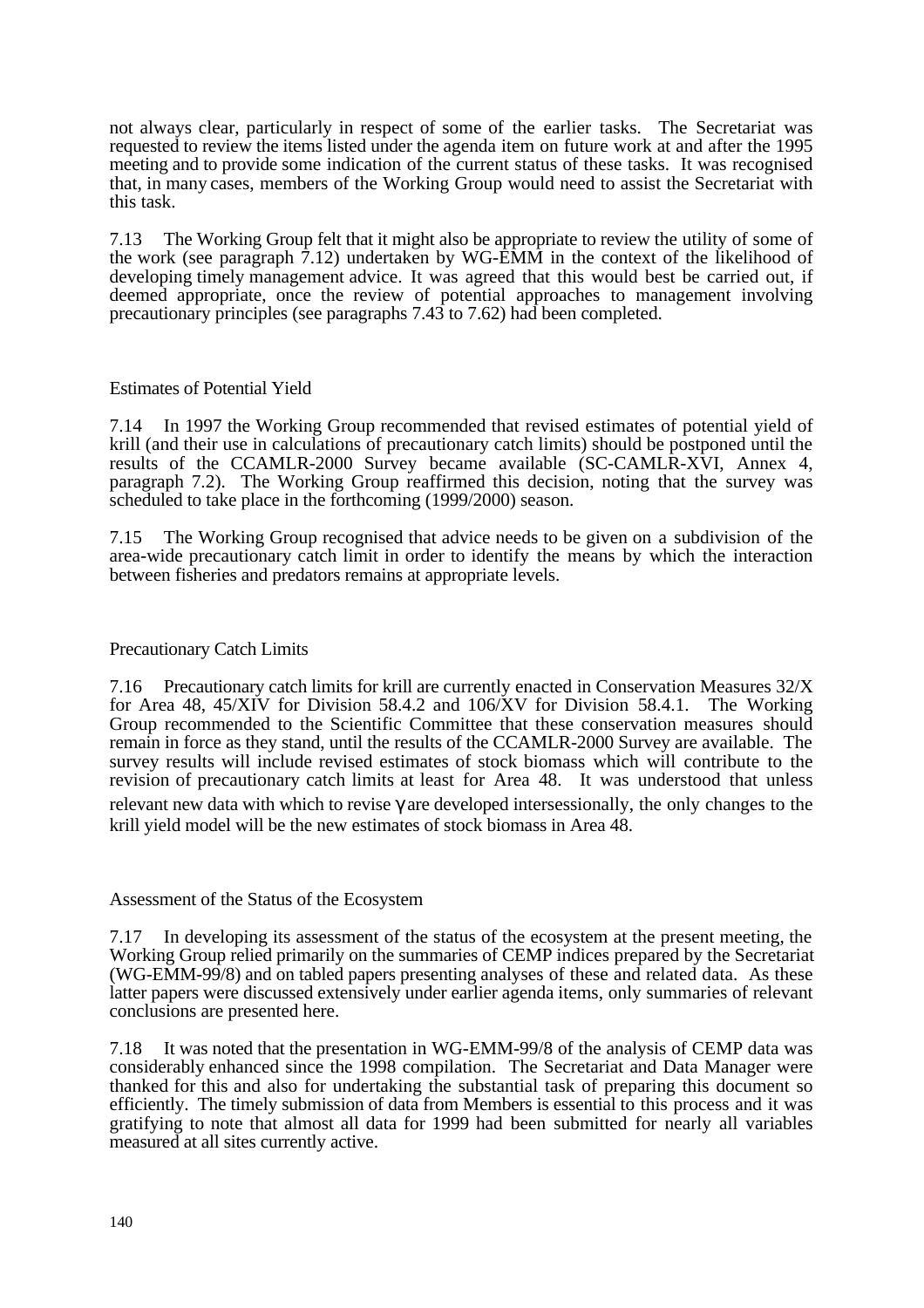7.19 The new format for summarising indices and anomalies was commended. However, it was noted that some additional consideration would need to be given to the presentation of the overall summary data in Figure 1 of WG-EMM-99/8 to take account of relationships between the number of variables monitored and the number of anomalies detected. Further work on identifying ecologically important values (EIVs) was still required, so the identification of anomalies throughout the figures in WG-EMM-99/8 should be regarded as very preliminary at this stage.

7.20 Given these considerations and that:

- (i) an extensive review of these and related data had been presented to, and undertaken by, the Working Group in 1998 (particularly in the report of the Workshop on Area 48); and
- (ii) detailed consideration of trends in populations of dependent species had been deferred until the WG-EMM meeting in 2000 when the SCAR report on status and trends of seabird populations would be available;

the Working Group agreed that the assessment this year should essentially be confined to observations relating to events in the current year (1999).

#### Area 48

7.21 In Subarea 48.1 the annual AMLR acoustic survey in the Elephant Island area produced an estimate of krill biomass that was the second lowest in the seven-year series. Krill were of older age classes and actively (and extensively) spawning early in the season. For this reason PCR is expected to be high in 2000, in contrast to the situation in the three preceding years. The low krill biomass in 1999 is consistent with predictions made last year (Brierley et al., 1999a) and enhances confidence in the prediction that values will be lower still in 2000.

7.22 Population sizes and breeding performance of penguins in Subarea 48.1 were indicative of an average year.

7.23 At South Georgia (Subarea 48.3) estimates of krill biomass from the annual survey were towards the lower end of values recorded in the last 20 years, albeit above the threshold (Brierley et al., 1999b) currently used to characterise years of abnormally low krill density. Krill were of large size and the absence of juveniles suggests that 2000 will also be a year of low krill density, consistent with predictions by Brierley et al. (1999a).

7.24 Krill-dependent penguins, albatrosses and fur seals at South Georgia showed population sizes and breeding performances characteristic of an average year.

7.25 The apparent paradox that, although krill biomass levels were relatively low in both Subareas 48.1 and 48.3 the performance of dependent species in these subareas was not worse than average, might be explained by some combination of:

- (i) whereas krill abundance was relatively low in absolute terms, its availability was still adequate to sustain dependent species;
- (ii) the krill available being large, providing predators with energy-dense prey and thereby enhancing their foraging efficiency;
- (iii) functional relationships between prey availability and predator performance being unlikely to be linear;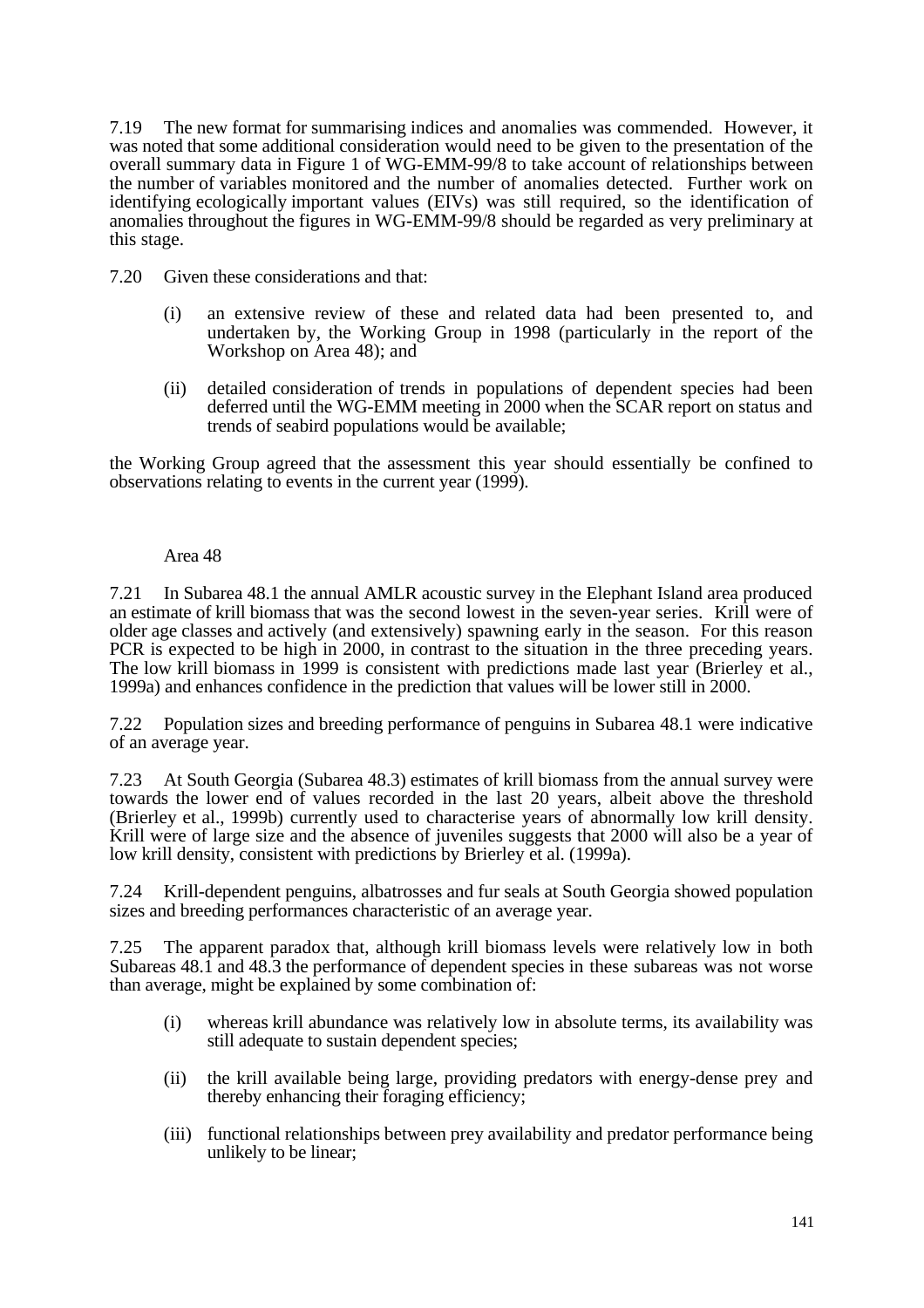- (iv) lack of spatio-temporal congruence between krill surveys and foraging areas of dependent species from CEMP monitoring sites; and
- (v) estimates of krill abundance from local surveys not fully representing krill availability to dependent species throughout their breeding season at relevant CEMP sites.

#### Division 58.4.2

7.26 At Béchervaise Island breeding success of Adélie penguins was significantly reduced compared to previous years (though nearly comparable to the year of breeding failure in 1995) and the duration and location of foraging supported suggestions that this was caused by reduced availability of krill. In 1994/95 the phenomenon was believed to be of local scale only but no data from adjacent areas were available for 1999.

#### Subarea 58.7

7.27 At Marion Island breeding population counts of gentoo and macaroni penguins indicated a normal year; breeding success for both species was the highest yet recorded in the five-year time series.

#### Subarea 88.1

7.28 Data from 1999 studies at Edmonson Point (WG-EMM-99/60) indicated that breeding population size and reproductive performance were typical of those over the last five years.

Consideration of Information relevant to Ecosystem Assessment

7.29 Under this agenda item the Working Group felt that next year it might be useful to include consideration of information under five subitems, viz:

- (i) status and trends of resources;
- (ii) status and trends of dependent species;
- (iii) status and trends of environmental variables;
- (iv) status and trends of fisheries; and
- (v) interactions between environment, resources, dependent species and fisheries.

Wherever possible, it would also be helpful to consider predictions based on the analysis of status, trends and interactions.

7.30 Although formal consideration of fishery-derived data has not previously been undertaken under this agenda item, the Working Group last year requested that fishery-dependent indices related to krill availability, such as CPUE, should be incorporated into these assessments (SC-CAMLR-XVII, Annex 4, paragraph 8.4). However, it was felt that some other indicators, including those relating to the economics of the fishery, might also be relevant (see also paragraphs 2.10, 7.66 and 7.67). Members were asked to consider intersessionally which indices might be relevant and to prepare suggestions and/or data on these to facilitate a detailed discussion at next year's meeting. It was noted that the recent review by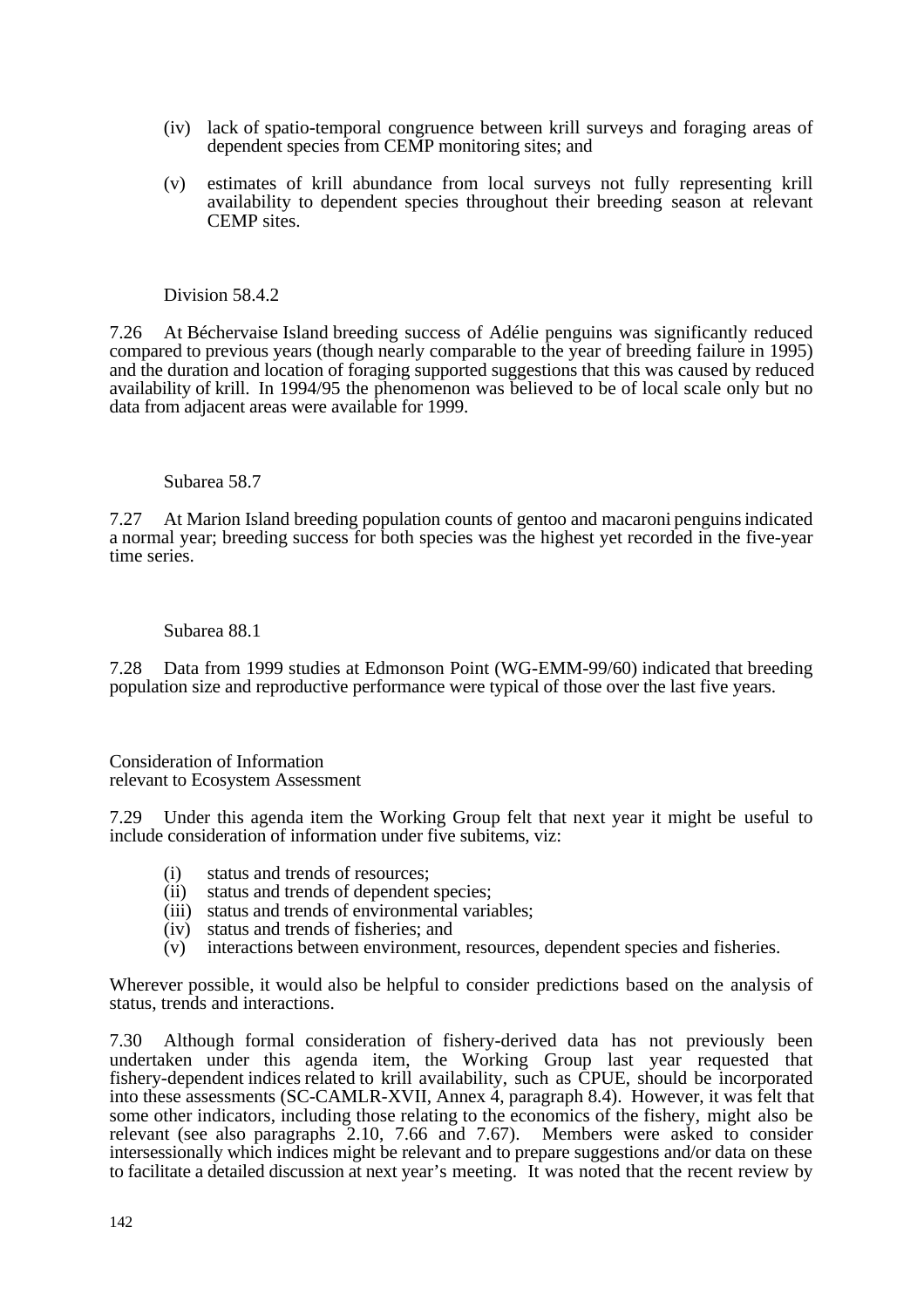Nicol and Endo (1999) might be a useful source of relevant ideas, as might various papers to be published in the forthcoming proceedings of the 1995 Vancouver symposium (Pitcher and Chuenpagdee, 1995).

# Use of CEMP Indices to provide Management Advice

7.31 The development of CSIs provides new opportunities for examining time-series data in the context of detecting trends, changes, patterns and relationships that may be relevant to the formulation of management advice (SC-CAMLR-XVI, Annex 4, paragraphs 6.6 to 6.8).

7.32 WG-EMM-99/40 provided recent examples relevant to two potential approaches. One approach (illustrated by reference to WG-EMM-99/40, Figure 3b) relates to the potential use of EIVs, defined by different probability levels, to provide information on trends or changes in frequency of such events (especially of years when low krill availability had clear negative effects on dependent species).

7.33 The other approach (illustrated by reference to WG-EMM-99/40, Figure 5a) involves relating the CSI to krill abundance. WG-EMM-99/40 noted that this has the potential of defining reference points and/or management targets for the system; purely illustrative examples of this could be keeping the CSI above zero or krill biomass above 20 gm-2 for the system.

7.34 Further development of these indices and relationships is required before they can be implemented fully. These indices could be related to krill abundance and used to adjust fishery catch levels in feedback management procedures. The development of such procedures will assist in ensuring that ecosystem values are protected from the effects of fishing in an expanding krill fishery.

7.35 The Working Group encouraged further development of these approaches, particularly in relation to feedback management procedures and reference points. It noted the importance of developing CSIs which would reflect system variability at other times of year (e.g. winter) and at longer temporal (and probably spatial) scales, for instance involving demographic variables, including population size.

7.36 Other areas of important future work could usefully include:

- (i) investigation of the sensitivity of CSIs to the inclusion/exclusion of specific variables;
- (ii) consequences for CSIs of incorporating variables with statistically significant trends across time (especially relevant to population size); and
- (iii) refinement of the identification of EIVs and investigation of relationships between statistically and ecologically significant anomalies.

7.37 Dr Trivelpiece noted that predator variables and CSIs showed much greater interannual variation at South Georgia than at the South Shetland Islands, despite apparently similar magnitudes of fluctuation in krill abundance in the two areas. The basis for such area-specific effects needs investigation, particularly in respect of the size of predator populations in relation to both krill abundance and krill availability (including consideration of flux/replenishment rates).

7.38 The Working Group stressed the importance of comparing CSIs and estimates of krill abundance at equivalent spatio-temporal scales. Prof. Boyd indicated that this was indeed the case with the data used in WG-EMM-99/40.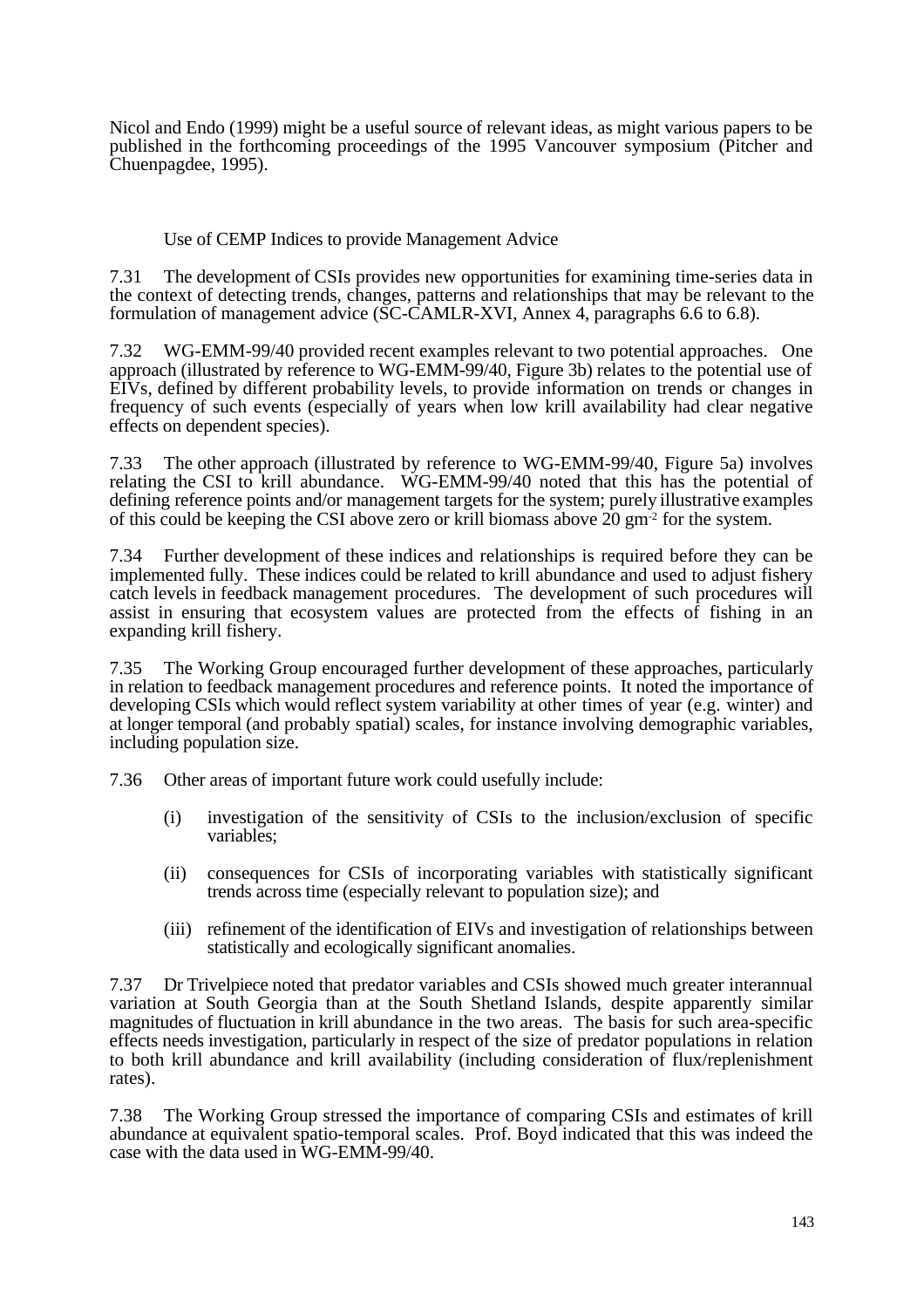7.39 The krill fishery is considered to be at a low level but may expand in the near future. Consequently, further elaboration of how to incorporate predator information in a management framework is required quickly in order that the effects of krill fishing on predators can be appropriately monitored. The Working Group noted that one option for achieving this work in the near future may be to arrange a consultancy with appropriate experts in this field. The Working Group agreed that such an option is not required at this stage but that it may be worth considering at the next meeting if insufficient work is undertaken in the interim.

#### Use of Models to provide Management Advice

7.40 The identification of potential cycles in abundance of krill in Area 48 (e.g. Brierley et al., 1999a; WG-EMM-99/37) might create an opportunity for adjustment of precautionary catch levels in respect of appropriate predictions of future patterns of abundance. A not dissimilar approach is already undertaken by WG-FSA in respect of using survey data for *C. gunnari* to set catch limits for the following two years. Such a procedure could also derive from the approaches discussed in paragraph 7.32.

7.41 The methods for adjusting catch limits in the short term need to be evaluated using the approaches developed by Butterworth, de la Mare and others in the late 1980s and synthesised at the joint WG-Krill and WG-CEMP meeting in Viña del Mar, Chile, in 1992 (SC-CAMLR-XI, Annex 8). The Working Group encouraged the further exploration, development and testing of models which offer the ability to ensure precautionary management approaches which are robust and effective.

7.42 Such work, however, is likely to be very time consuming and will need to be complemented in the interim by other approaches for developing effective feedback management, especially at local scales.

## Considerations with respect to Precautionary Approaches

7.43 In considering precautionary approaches to management, Dr Miller drew attention to the Commission's expressed views on the relationship between management decisions and the nature and quality of scientific evidence and advice (CCAMLR-IX, paragraphs 7.6 and 7.7) and its view on the precautionary approach, specifically in relationship to the krill fishery (CCAMLR-X, paragraph 6.13).

7.44 In the first case the Commission noted that management decisions may be required when the Scientific Committee has been unable to formulate advice, even on the basis of the 'best scientific evidence available'. The Commission 'endorsed the principle that in the absence of essential data, very conservative catch limits should be set' (CCAMLR-IX, paragraph 7.7).

7.45 In the second case the Commission 'endorsed the advice of the Scientific Committee that reactive management … is not a viable long-term strategy for the krill fishery. Some form of feedback management … is preferred as a long-term strategy. In the interim, a precautionary approach is desirable and in particular a precautionary limit on annual catches should be considered' (CCAMLR-X, paragraph 6.13).

## Uncertainty

7.46 Dr Constable gave a brief introduction to the krill yield model which had been developed specifically to take account of uncertainty with respect to decision rules for management.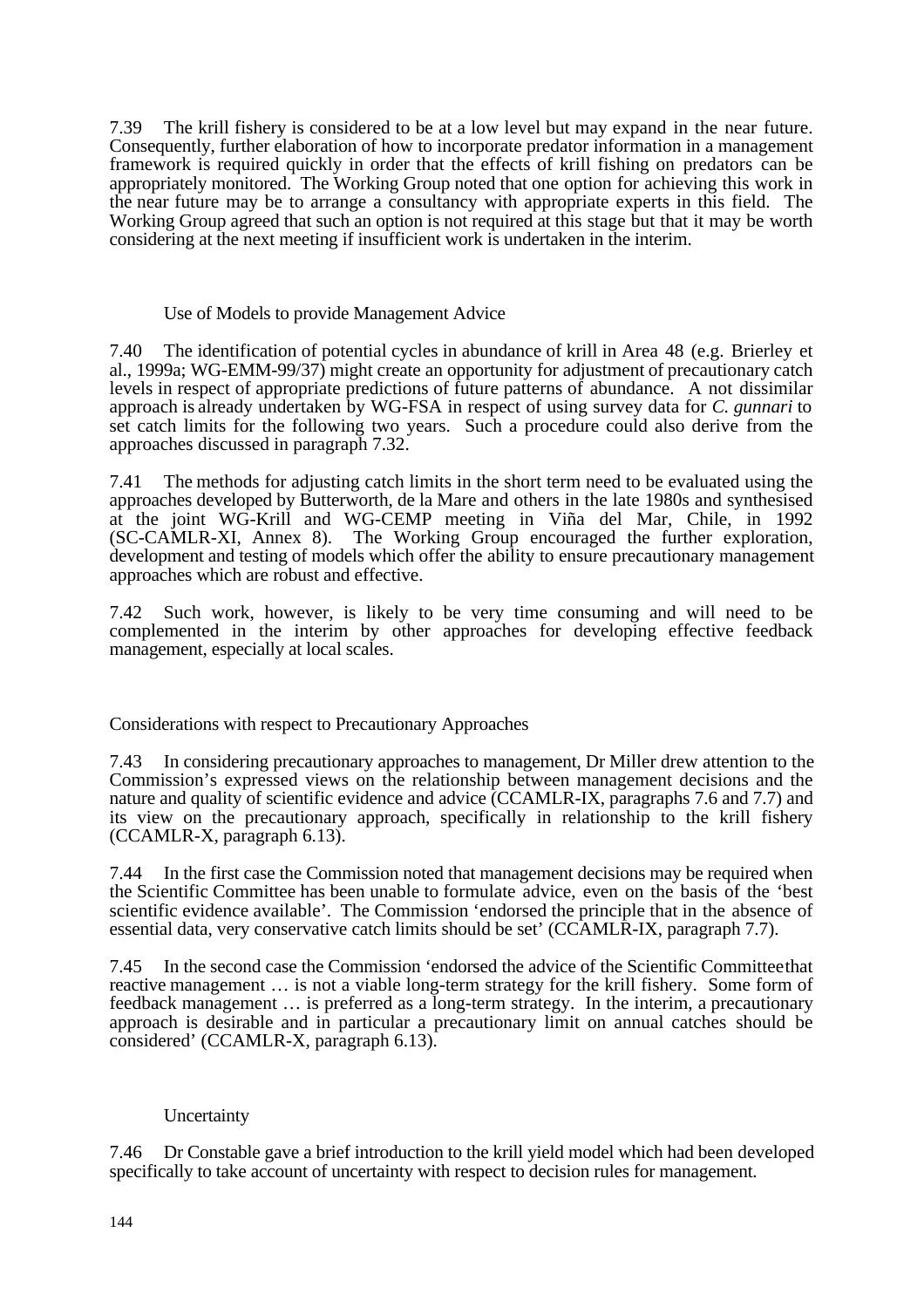7.47 The krill yield model is a simulation model that is used to find the proportion of a biomass estimate for setting precautionary catch limits. This proportion is known as and is chosen on the basis of the CCAMLR decision rules for precautionary catch limits, which are explained in SC-CAMLR-XIII, Annex 5, paragraph 4.98 and summarised in SC-CAMLR-XIV, Annex 4, paragraph 4.55. The model underpinning the simulations is an age-structured population model relying on functions of recruitment, natural mortality, growth and fishing mortality. The simulations generate many stock trajectories within the bounds of uncertainties associated with the four functions as well as uncertainties in the estimates of biomass. In the latter case, uncertainty as to whether the biomass is higher or lower than the pre-exploitation median is incorporated in the simulation. For a specific value of , the probability of the stock becoming depleted to a specified level is determined using these simulations. Similarly, the expected change in the median biomass in the long term is also determined. is reduced in cases when the stock is likely naturally to fall to levels lower than the level of critical depletion defined by the decision rule. Specific models of the different population functions, as well as the relationship of the biomass estimate to the pre-exploitation median, can be included in the simulations using the Generalised Yield Model (GYM).

7.48 The krill yield model as developed by 1995 had particular potential difficulty in dealing with estimating precautionary catch limits at smaller scales ( $\overline{SC}\text{-CAMLR-XIV}$ , Annex 4, paragraph 7.40). The development of the GYM allows more flexibility in the input functions, such as recruitment and mortality. These functions can be specially written and incorporated within the general structure of the population model. Consequently, it may be possible to incorporate simple models of advection by adjusting the mortality function based on recent research that quantifies these parameters. In addition, there is the prospect of tuning estimates of  $B_0$  using time-series data.

7.49 It was recognised that in the formulation of the GYM there were still significant opportunities for improving the model, particularly in sensitive areas such as the estimation of recruitment and mortality. It was agreed to re-investigate the potential for incorporating age-structured mortality based on approaches developed by WG-EMM between 1994 and 1996 (see SC-CAMLR-XIV, Annex 4, paragraphs 5.114 to 5.118). Prof. Boyd and Dr Constable agreed to correspond with Prof. D. Butterworth (South Africa) and to coordinate any further work, including the conduct of any simulations, as necessary or appropriate.

7.50 Applying the GYM to krill is only one of the management approaches that are being, or need to be, developed by the Working Group to contribute to the management objectives of the Commission. It does, however, have the advantage of taking explicit account of uncertainty and relating this to clearly defined decision rules.

7.51 Various other potential models were considered in paragraphs 7.31 to 7.41. In addition, the Working Group has tried to develop models based on estimation of krill consumption by dependent species, on the basis that surplus biomass, after meeting the requirements of dependent species, could be made available for harvesting. These initiatives were based on models suggested by Drs Everson and de la Mare in 1995 (SC-CAMLR-XIV, Annex 4, paragraphs 7.61 to 7.80 and Appendix H); a subgroup was established in 1995 to further develop this work.

7.52 The Working Group recommended that further consideration be given to this initiative, especially in collaboration with similar work being undertaken by Drs Constable and Nicol. A review of existing work and explicit proposals for new work should be solicited intersessionally; Prof. Boyd and Dr Everson, the coordinators of the original subgroup, would liaise with Dr Constable to achieve this.

7.53 It was re-emphasised that many of these models were complementary to the approach of the krill yield model/GYM but that significant progress on them would be unlikely to yield prospects of complementary management advice in the near future. There was still a need to identify mechanisms for providing proactive management advice, in timely fashion, in particular to deal with the scales at which fisheries, dependent species and krill overlapped.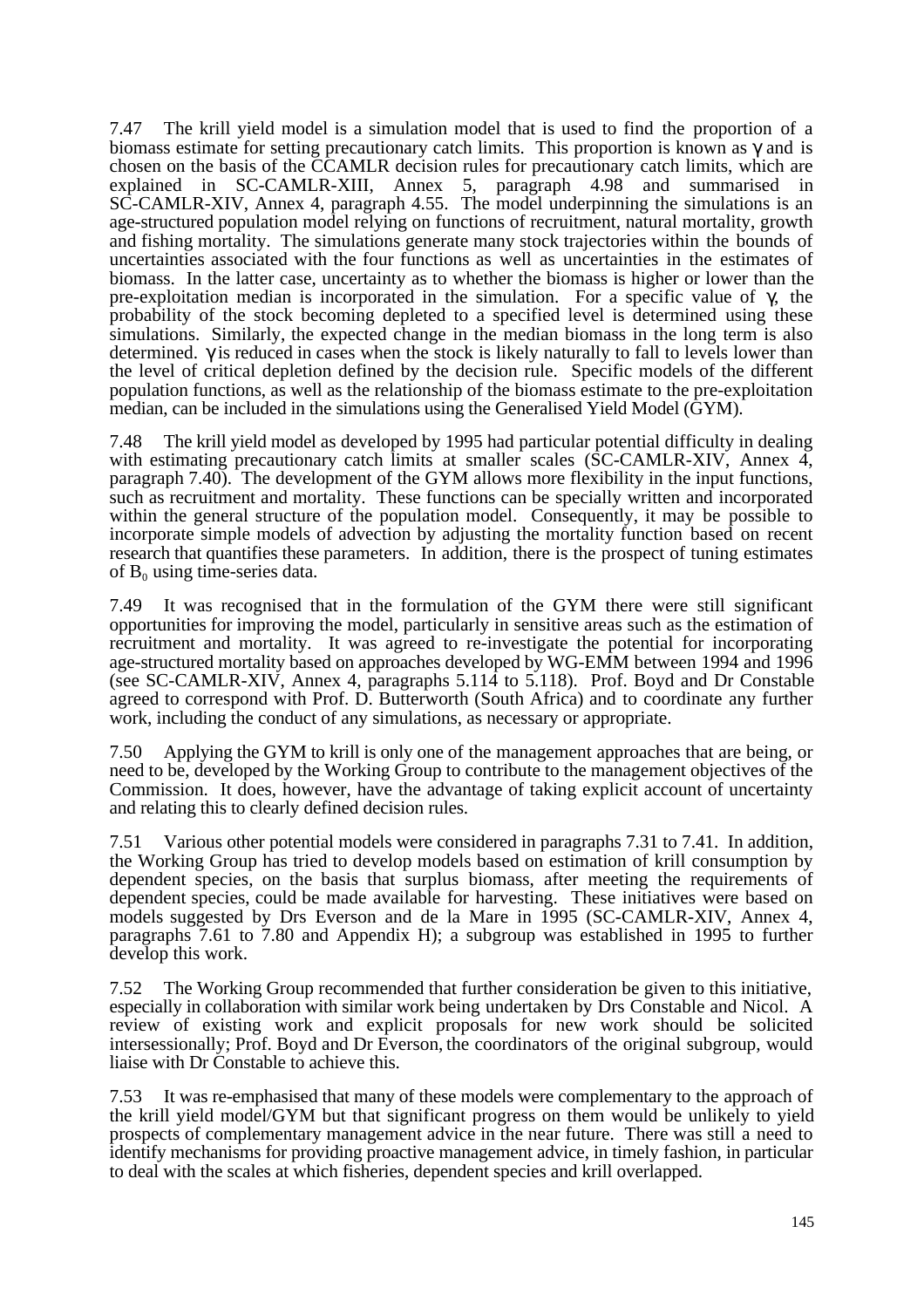7.54 Dr Miller introduced the topic of what levels of confidence should be considered in the formulation and testing of hypotheses relating to management advice and the concurrent assessment of risk. It was agreed that this was a complex topic, that levels of confidence should be attached to results wherever possible and that decisions on appropriate levels of confidence for decision rules and management advice would relate to the nature of the questions being asked and the potential consequences of error. A particular consideration would always be the application of the precautionary principle in respect of the risk of taking no management action when some action is required.

# Ecosystem Variability

7.55 Various aspects of this topic, especially relating to predicting patterns of variability, were discussed in previous sections. One topic not so far explicitly addressed relates to the nature of temporal and spatial variability in the distribution of krill and dependent species and of the interactions between both of these with the krill fisheries.

7.56 Three key issues (themselves interlinked) were identified:

- (i) the problems involved in scaling up (extrapolating) to larger scales using data collected at smaller scales;
- (ii) the allocation of catch limits at scales smaller than statistical areas (i.e. how limits estimated at or for large areas are divided for application to smaller areas); and
- (iii) avoidance of localised effects of krill fishing, especially in relation to potential adverse effects on dependent species.

7.57 This last issue has been a major topic of discussion for much of the last decade but although important reviews of potential management approaches (e.g. Watters and Hewitt, 1992) had been produced and various indices for measuring overlap developed (paragraph 6.9), little effective progress in translating these into precautionary management advice had been made.

7.58 Until approaches based on catch limits are developed to the point where management advice at all appropriate spatio-temporal scales can be produced, evaluated and implemented, other complementary approaches may be needed.

7.59 In this respect the Scientific Committee had recently (SC-CAMLR-XVII, paragraph 6.12) recommended further development of models involving fishery–predator–krill interrelationships (especially developing from models of Mangel and Switzer, 1998) and functional relationships (e.g. Butterworth and Thomson, 1995).

7.60 In addition, the Scientific Committee had recommended the continued investigation of the consequences of various types of conservation measure associated with precautionary approaches to management in local areas such as those described in paragraph 7.56(iii) (SC-CAMLR-XVII, paragraph 6.12). Potential measures to be considered would presumably include closed seasons and closed areas. Effective evaluation of these would require exploring with fishers and fishery managers the manner in which fishing practice could be modified in local areas important to predators (see SC-CAMLR-XII, paragraphs 6.65 to 6.69; CCAMLR-X, paragraphs 8.39 to 8.45).

7.61 As a precautionary approach it would be particularly important to identify potential changes to fishing areas and seasons that would impose no additional burden on fishing operations but which would yield clearly perceived conservation benefit for dependent species.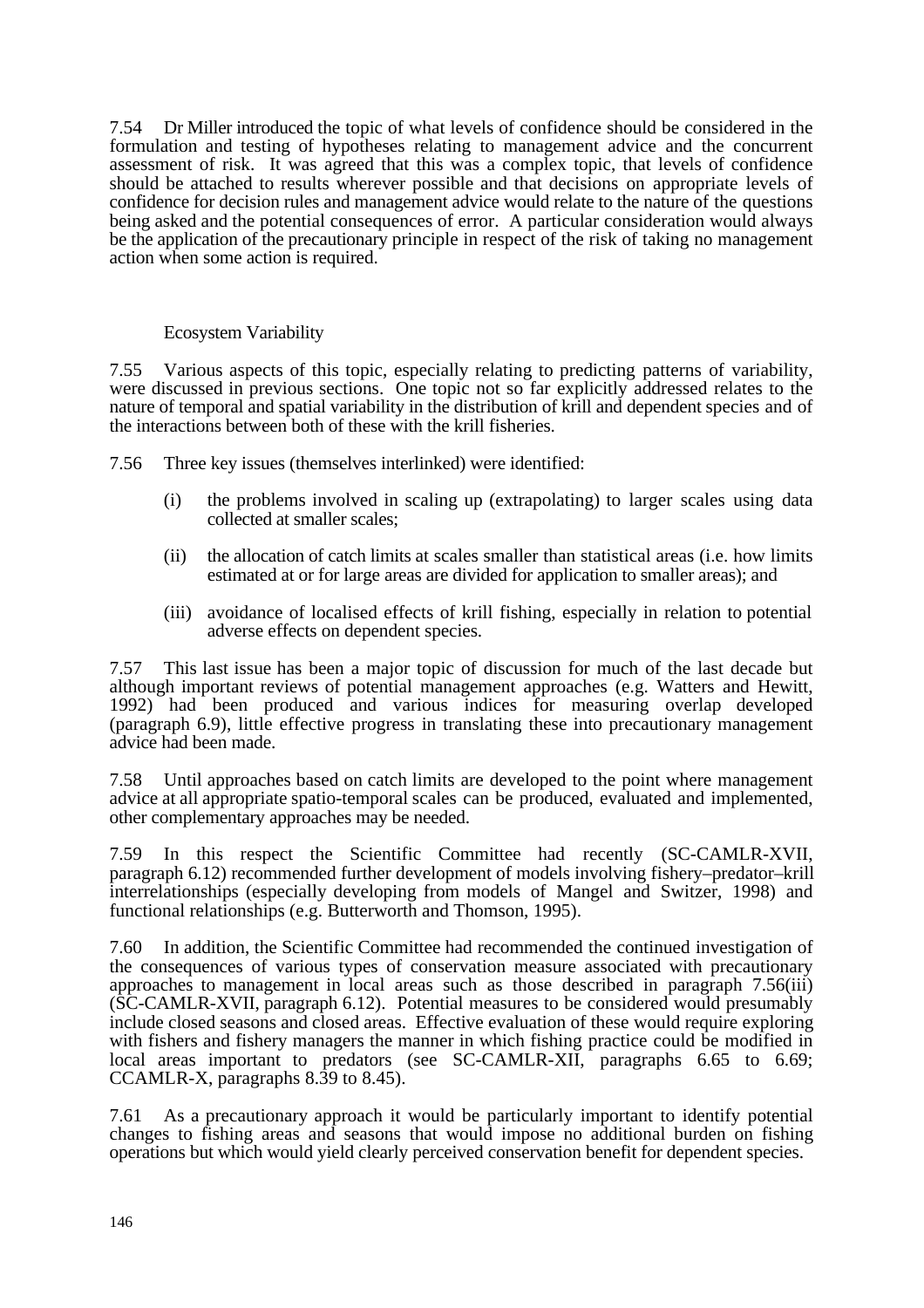7.62 The Working Group agreed that this whole topic was a priority area for future work and for closer dialogue with Members involved in relevant fishing activities. The Working Group would monitor developments at both practical and theoretical levels in order to determine when it might be appropriate to undertake an in-depth evaluation and analysis of the nature, merits and feasibilities of the various potential approaches to providing interim advice on precautionary management at local scales.

## Fishery Development Potential

7.63 The Commission desires to develop and maintain feedback management arrangements, including application of precautionary principles and proactive, rather than reactive, management. This includes the development of ways of preventing uncontrolled expansion and/or development of fisheries.

7.64 In the case of finfish fisheries, WG-FSA and the Scientific Committee have assisted the Commission in developing a suite of conservation measures governing the conduct of new and developing fisheries.

7.65 For krill, however, the conservation measures currently in force generally do not have measures to reduce risks of effects of fishing at the scale most critical to predator feeding. There are currently no mechanisms for preventing uncontrolled development of fishing at these scales, whether in terms of increased catches, or changes in intensity, whether by season or area.

7.66 Three approaches were identified which might assist in developing appropriate measures:

- (i) consideration of the various potential changes in fishing practice which might need regulation and for which reference points might be developed in order to trigger appropriate management action;
- (ii) acquisition and analysis of various economic indicators relating to the krill fishery and its products (e.g. trend analysis of product costs); and
- (iii) better understanding of certain aspects of current krill fishing operations.

7.67 In relation to paragraph 7.66(i) and (ii), members were asked to provide any relevant information and/or ideas so that a more detailed discussion might take place at the next WG-EMM meeting (see also paragraph 7.30).

7.68 In respect of paragraph 7.66(iii), it was suggested that it might be timely to acquire some of the more important data (e.g. on fishing effort and search time) via scientific observers on krill fishing vessels.

7.69 Dr R. Holt (USA) recollected that Japan had provided considerable relevant data over many years and that a bilateral scientific observer arrangement between the USA and Japan had been particularly valuable in acquiring important insights. Nevertheless, the Working Group recognised that it had still proved difficult to obtain certain potentially sensitive information, including topics relating to fishing pattern and effort.

7.70 The Working Group reiterated its appreciation of the contributions by Japan and stressed that it hoped – and needed – to acquire data on fishing operations from all Members engaged in krill fishing. Particular opportunities were recognised in respect of Members newly participating in krill fishing.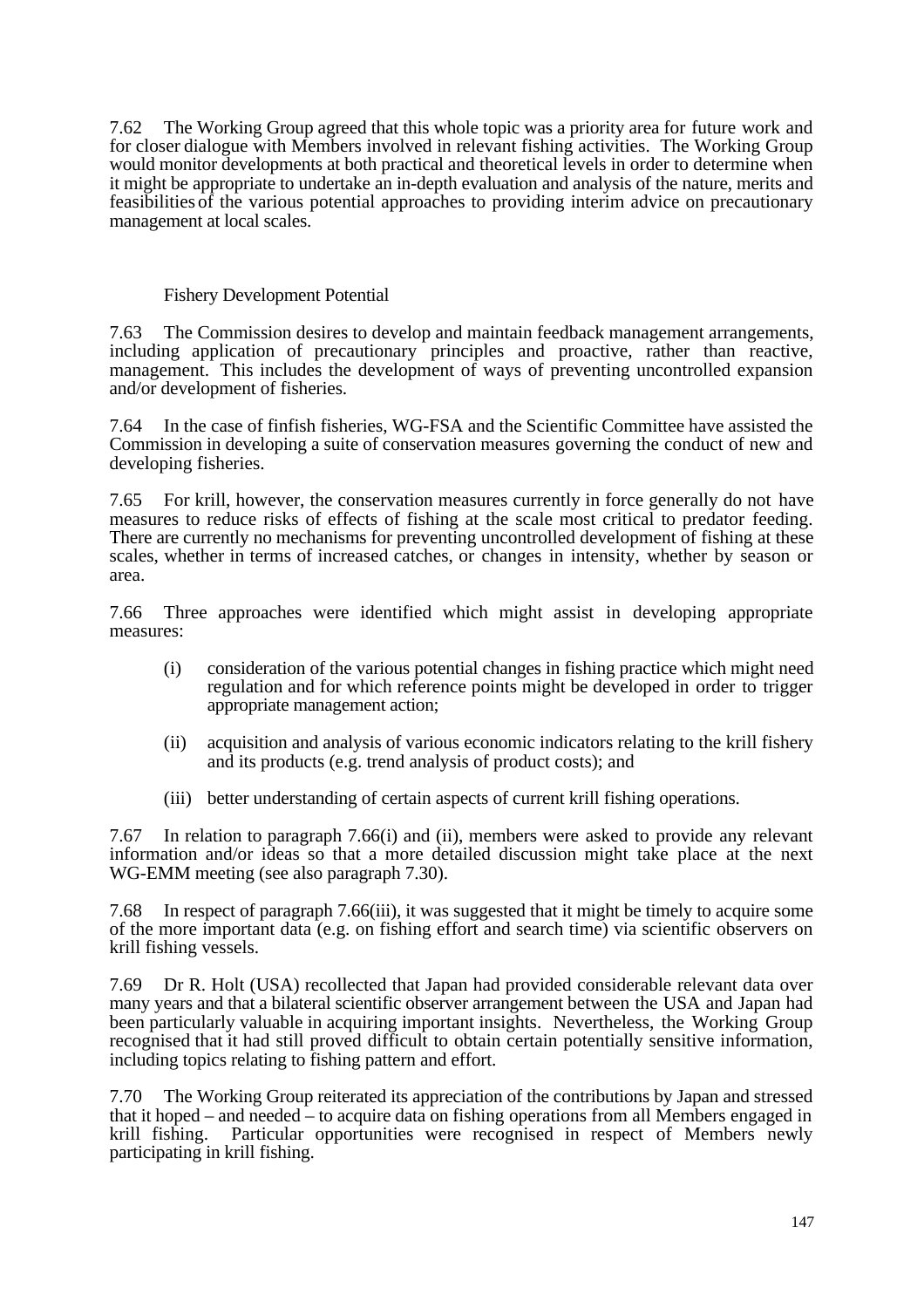7.71 The Working Group recommended to the Scientific Committee that the use of scientific observers on krill fishing vessels be encouraged and implemented as a matter of general importance.

7.72 The Working Group reiterated the considerable additional value from scientific observers collecting data on fishing operations at the same time as the CCAMLR-2000 Survey was being carried out (paragraph 2.15).

7.73 In view of the short time available before the start of the CCAMLR-2000 Survey, however, the Working Group encouraged Members to make appropriate bilateral arrangements as soon as possible. This would be facilitated by the ability to access the WG-EMM report rapidly via the CCAMLR website.

## Globally Threatened Species

7.74 Prof. Croxall indicated that the next IUCN global review of threatened species would be published in about October 2000. In addition to being the most rigorous application yet of the new (1994) criteria (decision rules) for identifying and classifying threatened species, it is likely to be the first time that species (except for the wandering albatross) whose main populations lie within the Convention Area are included.

7.75 Several species are likely to be classified as globally threatened on the basis of criteria that include reference to substantial known or probable population decreases. Some of these species have demographies whereby these decreases are unlikely to be redressed over one or more decades.

7.76 Given that the CCAMLR Convention makes explicit reference to potential action in respect of changes which are unlikely to be reversible over 20 to 30 years (Article II, paragraph 3), the Commission may need to consider actions to improve (or avoid further jeopardy to) the conservation status of such species.

7.77 Members expressed interest in the details of the IUCN criteria and of the process leading to the publication of the new list. The Secretariat agreed to investigate this and notify Members as to how such information could be obtained.

7.78 It was noted that such information should also be relayed to WG-FSA, given that some Antarctic fish species might be candidates for globally threatened status under the new criteria.

#### Global Change

7.79 Discussion focused on the need to differentiate between the effects of fishing and the effects of environmental change on relevant resources, dependent species and interactions between them. The detection, evaluation and understanding of existing and potential environmental change is a complex but important topic, relating both to systematic change and to periodic fluctuations. In both cases it may be necessary to assess the potential effects of environmental change on marine system production and to revise or re-evaluate management approaches and measures.

7.80 The Working Group had discussed earlier three papers (WG-EMM-99/24, 99/52 and 99/58) that illustrate potential mechanisms by which environmental change could exert significant influence on the population dynamics of krill and dependent species (see paragraphs 5.5 to 5.7, 6.37 and 6.38).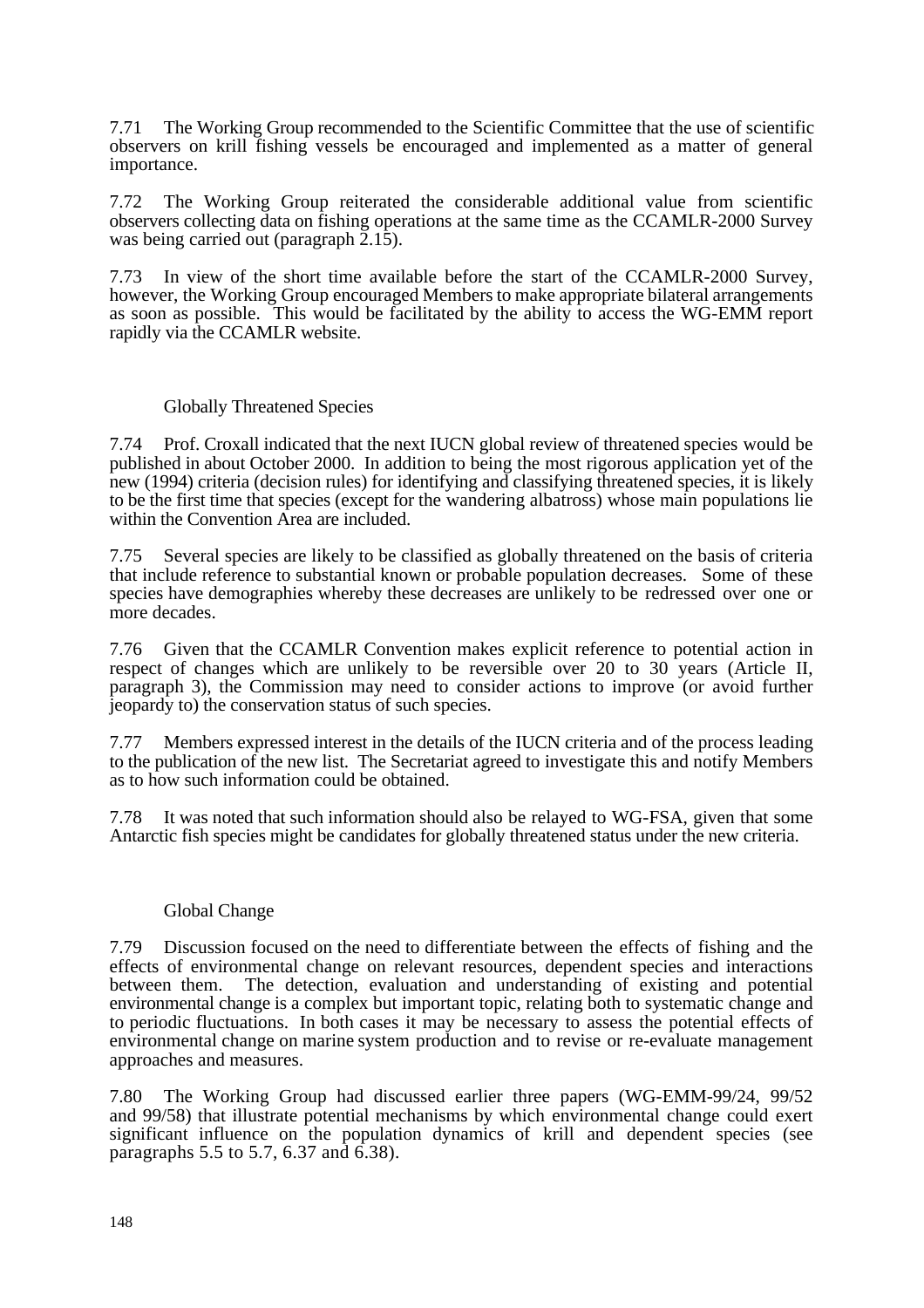7.81 The Working Group encouraged further research on methods that would help distinguish the effects of fishing from the effects of environmental change given the large degree of uncertainties in both these areas.

## Concluding Remarks

7.82 No precautionary catch measures for krill have yet been agreed at anything other than the largest scales. Limited progress has been made in agreeing on precautionary approaches for management in respect of the spatio-temporal scales of greatest importance to regulating interactions between krill, dependent species and fisheries.

7.83 Using the approaches of the krill yield model (and other models as appropriate) to provide advice on precautionary catch limits, at least at the smaller scales, is an urgent priority.

7.84 Complementary approaches, involving all types of precautionary management measures potentially appropriate to the scales indicated in paragraph 7.82, need priority attention. These measures should be designed to help deliver precautionary management conferring potential benefits on krill stocks and on dependent species without undue restriction on the performance of krill fisheries.

#### METHODS AND PROGRAMS INVOLVING STUDIES ON HARVESTED AND DEPENDENT SPECIES AND THE ENVIRONMENT

## Area 48 Synoptic Krill Survey (CCAMLR-2000 Survey)

#### Survey Design

8.1 The report of the CCAMLR Synoptic Survey Planning Meeting held at the British Antarctic Survey, Cambridge, UK, from 8 to 12 March 1999, is presented in WG-EMM-99/7 (attached to this report as Appendix D). The report provides detailed information on the following aspects of the survey:

- (i) proposed survey design, including contingencies to cover losses due to bad weather;
- (ii) principal participating nations plus those that have expressed an interest in the survey;
- (iii) the development of primary protocols to cover acoustic, net and CTD sampling;
- (iv) the development of secondary protocols to cover the collection of other multinational datasets; and
- (v) implications for data analysis and archiving.

The Working Group endorsed the work of the planning meeting and the conclusions reached in Appendix D.

8.2 WG-EMM-99/39 (attached to this report as Appendix E) presented details of the rationale and procedures undertaken subsequent to the planning meeting to produce the final randomised, stratified transects and provisional sampling stations for the three principal participating nations. Figures within the paper provide details of the cruise tracks in relation to locations of the major fronts, commercial fishery and subarea boundaries and also the provisional locations of the net sampling stations.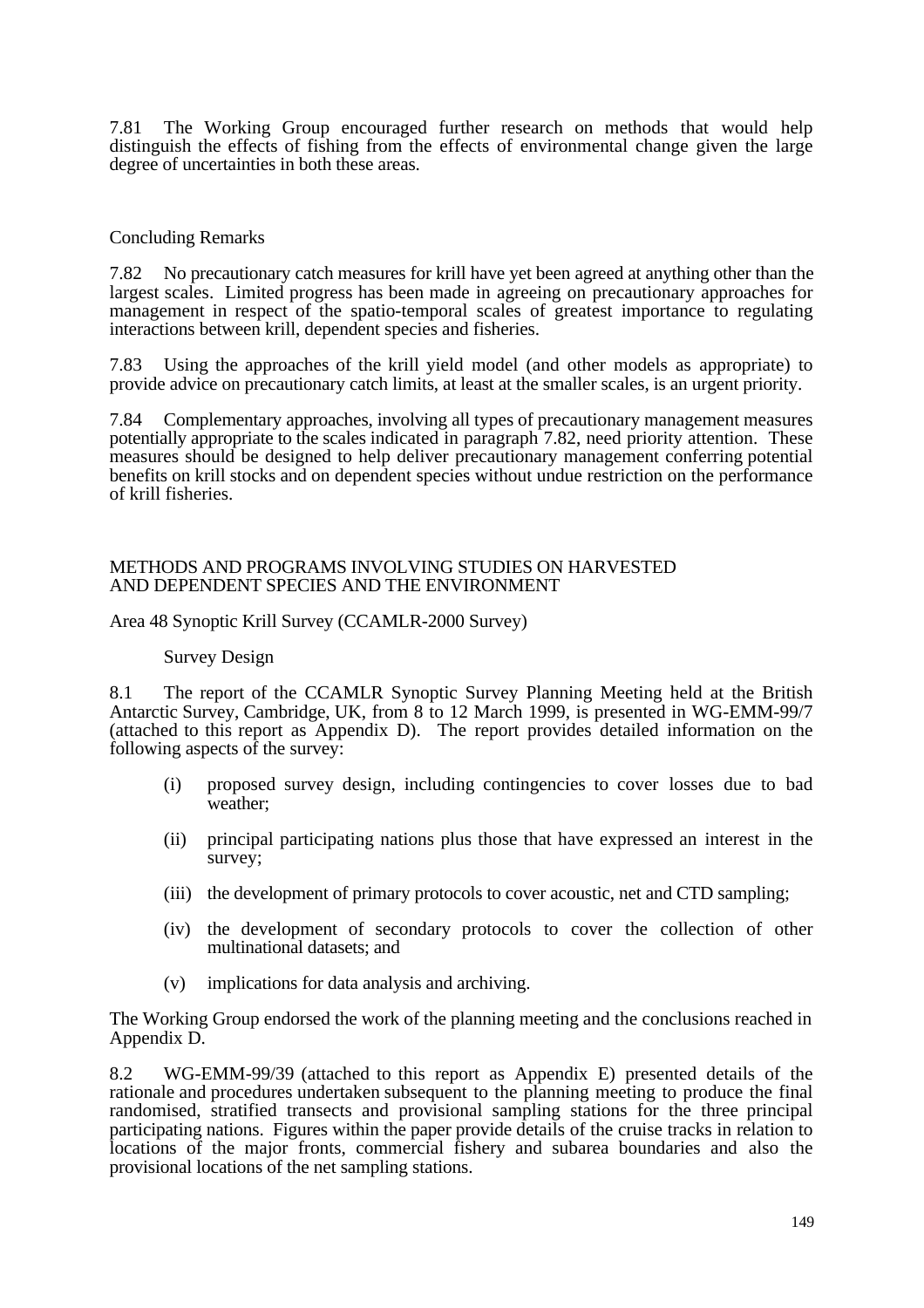8.3 The Working Group joined the Chairman of the Scientific Committee in thanking all those involved in the detailed and thorough planning of the CCAMLR-2000 Survey. In particular, a debt of gratitude was placed on record for the efforts of the principal scientists on the three vessels involved in the survey (Drs Hewitt, M. Naganobu (Japan) and Watkins), the producers of the survey plan (Drs Trathan, Watkins and Mr A. Murray (UK)) and Dr Watkins for convening the CCAMLR Synoptic Survey Planning Meeting in March 1999. It was recognised that the enthusiasm, dedication and hard work of such key participants had served to develop an excellent survey plan.

8.4 WG-EMM-99/43 presented details of a proposal by Russia to undertake a survey in Subarea 48.4 as an integral part of the CCAMLR-2000 Survey. It was reported that there is very little survey data available for this subarea, but commercial catches have been taken around the South Sandwich Islands in a number of years. Russia therefore proposed that a stratified survey of Subarea 48.4, based on the design principles outlined in WG-EMM-99/39, would be carried out in conjunction with a survey of the mesoscale stratum in Subarea 48.2.

8.5 The Working Group noted that a protocol for including any surveys in addition to those undertaken by the principal participating nations had been put forward at the planning meeting. It had been agreed that any such additional surveys should be replicates of the principal survey tracks and a suggested order for these replicates was provided in WG-EMM-99/39 (Appendix E) and posted on the CCAMLR-2000 Survey website.

8.6 Despite the above recommendation, the Working Group agreed that the Russian proposal would result in an enhanced survey of krill in Area 48 for the following reasons. Firstly, because commercial krill fishing had taken place in Subarea 48.4 and secondly, because this subarea could be considered as a direct extension of Subareas 48.2 and 48.3, so was likely to contain the same krill population. The Working Group therefore agreed that the Russian proposal be accepted, subject to the following conditions:

- (i) Drs Trathan and Watkins and Mr Murray will produce a survey design to provide broad-area coverage in Subarea 48.4 and mesoscale coverage along the northeastern side of the South Sandwich Islands in a similar fashion to existing survey designs for Subareas 48.1, 48.2 and 48.3;
- (ii) the mesoscale survey planned for the shelf area north of the South Orkney Islands be an exact replicate of the existing survey trackline for ship number 2;
- (iii) acoustic sampling should be conducted with a Simrad EK500 echosounder operating at three frequencies (38, 120 and 200 kHz) and that data be collected using the SonarData EchoLog software;
- (iv) ping-by-ping acoustic data shall be made available to the data analysis workshop to be held in May–June 2000 (paragraph 8.37). In addition, it would be preferable for one or more of the persons responsible for collecting the data to attend;
- (v) net sampling for krill and other micro-nekton shall be accomplished with an RMT8 net and, if possible, zooplankton shall be sampled simultaneously with an RMT1 net;
- (vi) all general protocols for core measurements (acoustic, net sampling, CTD protocols shown on the CCAMLR-2000 Survey website) should be followed; and
- (vii) a progress report detailing the survey plan development and compliance with the above protocols should be submitted to the 1999 meeting of the Scientific Committee.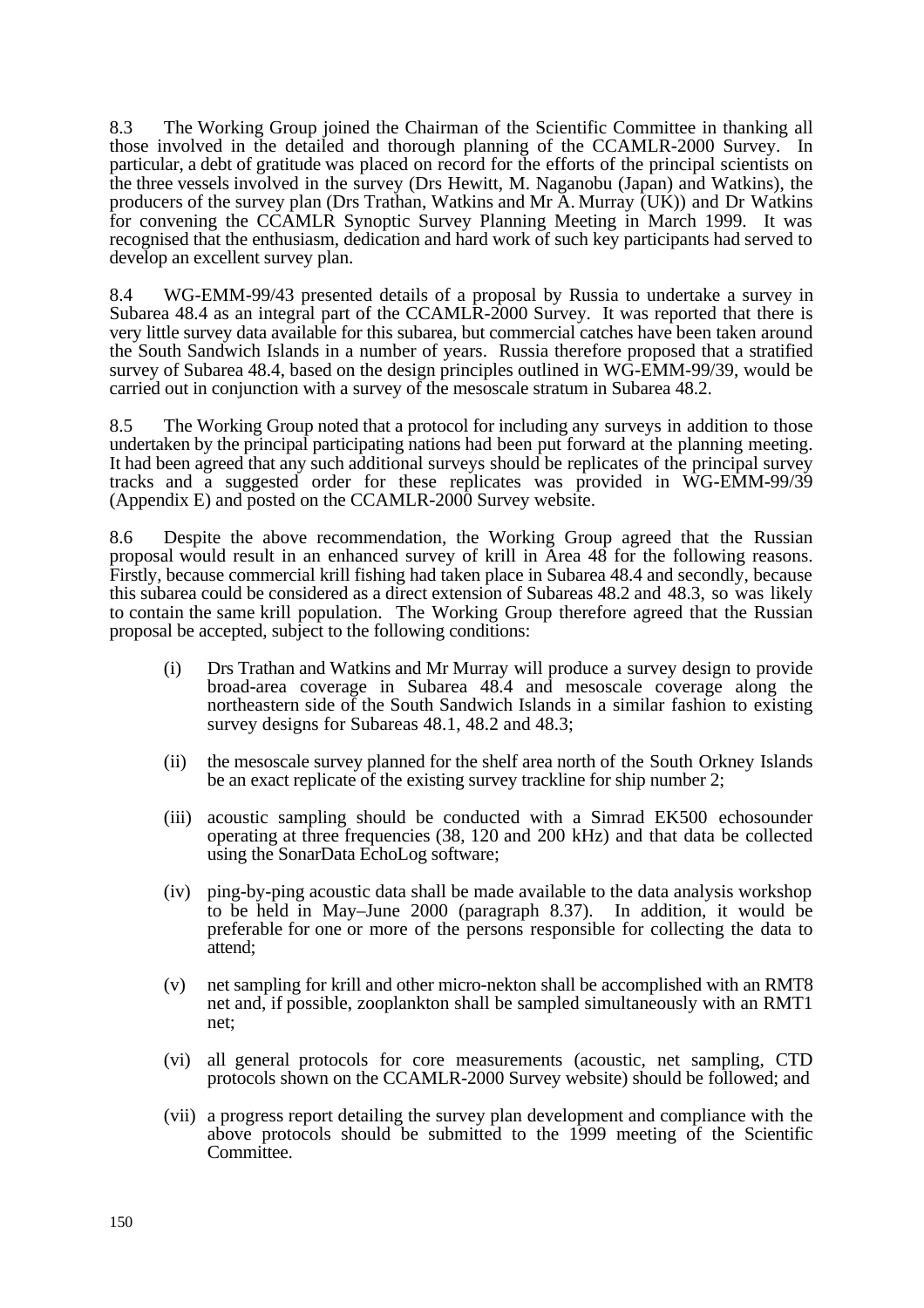# Sampling Protocols

#### Acoustic

8.7 In relation to the CCAMLR-2000 Survey, the data requirements of three TS estimation methods were considered: (i) the Greene et al. (1990) linear TS versus length relationship adopted by SC-CAMLR-X (GTS) (WG-Krill-90/29); (ii) the multiple-frequency method for *in situ* TS measurements (MFTS) (WG-EMM-99/38); and (iii) the distorted wave Born approximation model (DWBA) (WG-EMM-99/41). The GTS requires knowledge of krill lengths. The MFTS requires split-beam TS measurements at multiple frequencies and sufficiently dispersed krill to allow individual krill to be acoustically resolved. Application of the DWBA requires characterisation of krill densities, sound speeds, sizes, shapes, and orientations (or broadband measurements from which to infer orientation distributions) (WG-EMM-99/42). All three methods require a krill weight-to-length relationship for converting numerical abundance to density units (gm-3). Although the DWBA explicitly accounts for the many variables primarily influencing acoustic backscattering from krill, their distributions are not easily characterised. Therefore the relatively minimal data requirements of the GTS and MFTS make them currently the most tractable methods for scaling the echo integration results of the CCAMLR-2000 Survey.

8.8 The MFTS improves the rejection of unresolvable and constructively interfering target multiples by combining synchronised signals from two or more adjacent split-beam transducers of different frequencies which are not integer multiples of each other. In WG-EMM-99/38 the method itself was improved by: (i) optimising the accuracy and precision of the angular and range measurements of the individual frequency detections; (ii) more precisely determining the relative three-dimensional locations (x, y, and z) and angular orientations (pan and tilt) of the transducers and thus the positional transformation; and (iii) increasing the range resolution of one or more of the frequencies. Tank tests indicated that such careful application of the MFTS method can reject all multiple targets while allowing 90% of the resolvable single targets to be measured.

8.9 Customised EK500 Control Processor EPROMs (firmware V5.3) have been created to allow 1.0 ms pulse durations at 200 kHz, equivalent to prescribed durations at both 38 and 120 kHz. Programmed and authorised by Mr Solli of Simrad, Norway, these EPROMs were duplicated by Mr Soule (South Africa) and distributed to Japan, UK and USA. Pending confirmation that RV *Atlantida* is outfitted with an EK500 configured to operate at 38, 120 and 200 kHz, an additional EPROM will be created and provided by Dr D. Demer (USA) to AtlantNIRO, Kaliningrad, Russia.

8.10 The Acoustic Protocols prescribe the usage of transducer beamwidths as characterised on the manufacturer's specification sheets and adjusted for the mean sound speed of Area 48 (see paragraph 8.11). Dr Demer will provide a conversion table for beam width versus sound speed which will be posted on the CCAMLR-2000 Survey website as Appendix D of the Acoustic Protocols.

8.11 The Acoustic Protocols prescribe the common usage of a mean sound-speed profile and mean absorption coefficients at 38, 120 and 200 kHz which are representative of Area 48 (Acoustic Protocols, Appendix E). To derive these mean values, Drs A. Brierley (UK) and Demer have been asked to gather, summarise and convert representative temperature and salinity versus depth data (0–500 m) from past surveys of the area. With this strategy, errors in the estimate of krill biomass resulting from estimates of the time-varying gain function can be most easily quantified and/or corrected after the survey.

8.12 Calibration spheres of 38.1 mm tungsten carbide with spark eroded holes and monofilament tethers, all manufactured with high precision from a single manufacturing lot, will be distributed by Dr Demer. Navigational and mooring information pertaining to the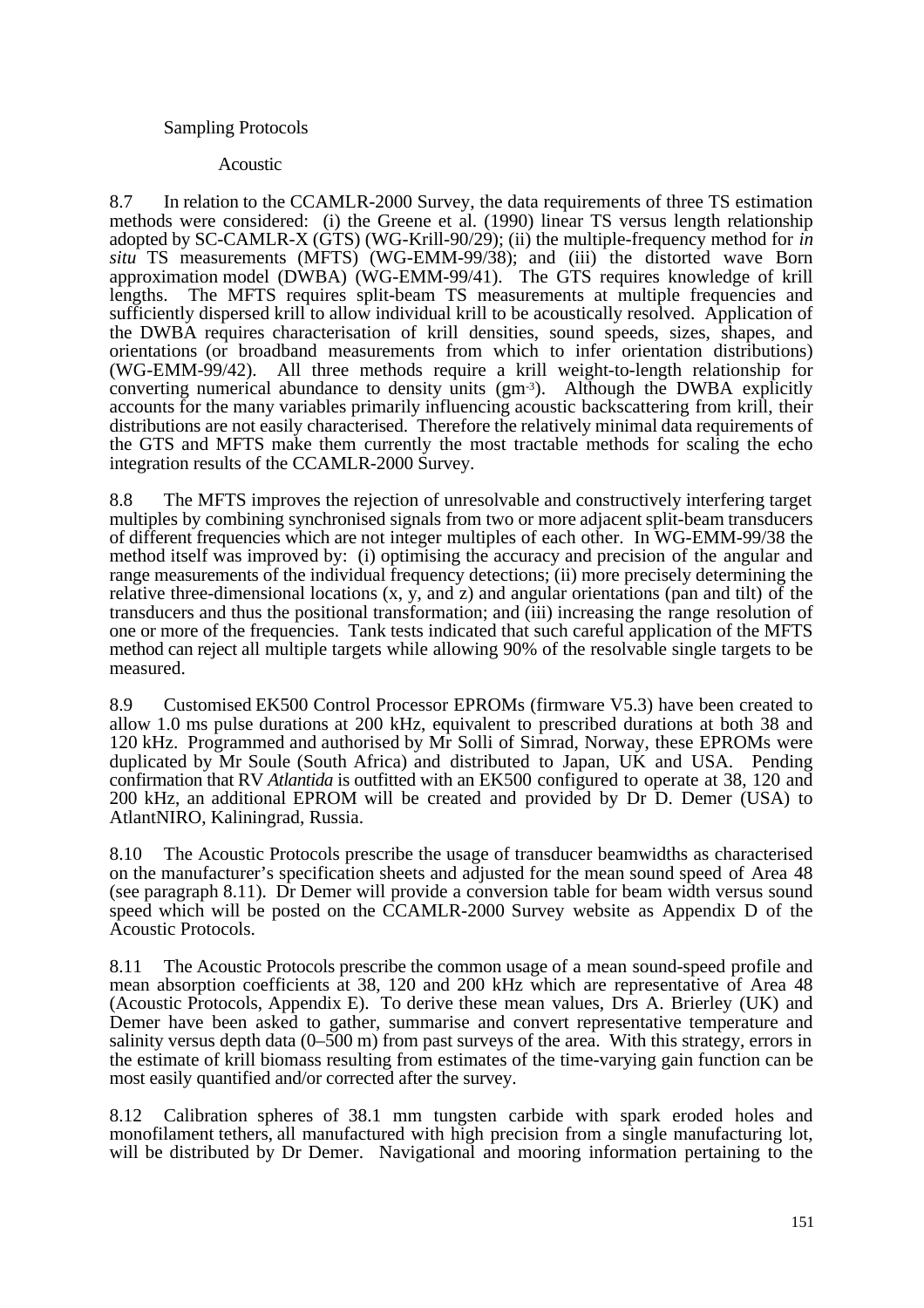calibration sites at both Stromness Bay, South Georgia and Admiralty Bay, King George Island, will be provided by Drs Watkins and Hewitt. Local arrangements at South Georgia are to be organised by Dr Watkins.

8.13 Inter-ship comparisons of the acoustic system performance are to be conducted after both the initial and final standard sphere calibrations. The two short acoustic transects, located in the vicinity of Stromness Bay, South Georgia and Admiralty Bay, King George Island, will be defined by Drs Watkins and Hewitt and detailed in Appendix F of the Acoustic Protocols. The details of the shallow-water transect will include start and stop locations, ship speed and local navigational information.

8.14 Members have agreed to report any anticipated exceptions to the recommended and/or prescribed Acoustic Protocols to Dr Watkins who will tabulate them in Appendix G.

8.15 On completion of bench and field testing of the Acoustic Protocols by Drs Brierley, Demer and T. Pauly (Australia), the parameter lists for the survey (Acoustic Protocols, Appendix A), calibrations (Acoustic Protocols, Appendix B), and noise measurements (Acoustic Protocols, Appendix C) will be written to CD and copies will be distributed by Dr Demer. It was recognised that current testing of the parameters may identify the need to modify one or more of the parameters and any modifications would be reflected in the Acoustic Protocols on the website.

8.16 WG-EMM-99/18 highlighted the relationship of ambient noise perceived by the echosounder versus frequency, ship speed and ship type. Not mentioned are the appreciable effects of transducer deployment configuration (e.g. hull-mounting: flush, blister or retractable keel; or towed-body) and beam width.

8.17 It was agreed that the current prescription for characterising system noise in the Acoustic Protocols was sufficiently comprehensive. Measurements of ambient noise at each frequency are to be made at the conclusion of each day's acoustic survey effort under survey course and speed. Characterisation of system noise versus all vessel speeds was considered unnecessary, as appreciably slower speeds are impractical for completion of the current survey design in the allotted timeframe.

8.18 Concern was raised over the plan to perform daily data backup to writeable CDs concurrent with continuous data logging. To avoid any potential problems with such a data backup procedure, it was decided that the daily data backup would be conducted on workstation No. 2 and that data logging to workstation No. 2 would be temporarily halted during the backup procedures. Then, immediately upon completion of the backup procedures, logging on workstation No. 2 would be restarted and the data file(s) recorded during the backup procedure would be copied from workstation No. 1 to workstation No. 2.

# Krill and Zooplankton

8.19 The Working Group discussed the net sampling protocols established during the CCAMLR Synoptic Survey Planning Meeting which had been made available on the CCAMLR-2000 Survey website for Members' consideration. The two objectives of the net sampling program were reiterated:

- (i) to validate acoustic targets and obtain length-frequency data for TS estimation by target net hauls; and
- (ii) to describe krill demography, large-scale distribution of size classes and regional recruitment indices from random double-oblique net hauls.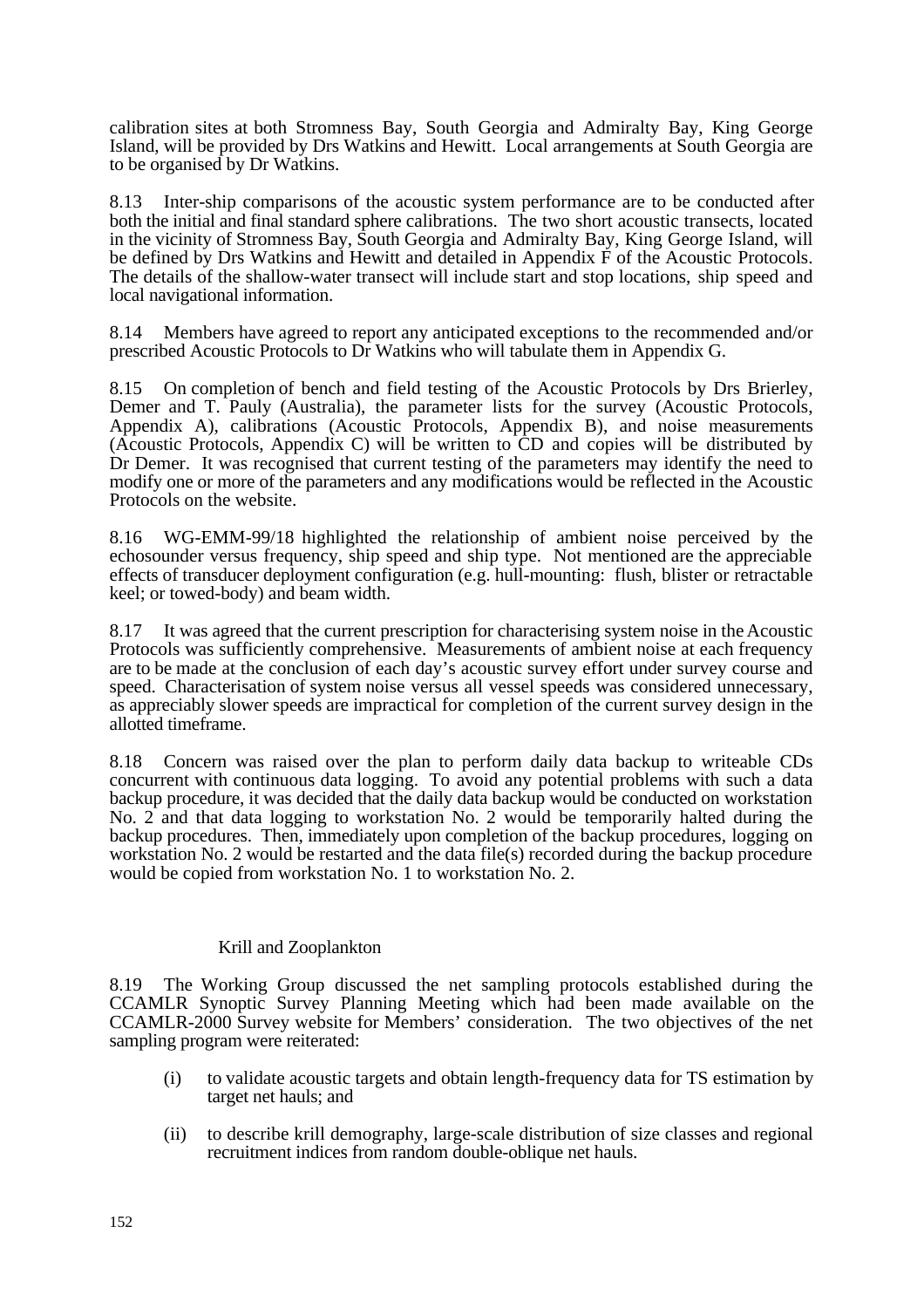8.20 The Working Group re-examined the proposal for the use of different types of gear during the survey. It welcomed the effort that has been undertaken to equip every vessel participating in the survey with RMT8+1 nets and agreed that only this type of net shall be used as standard gear for target and random hauls. Alternative gear such as IKMT nets of a similar size to the RMT8 shall only be used when the RMT system is lost or damaged to a degree that no spare parts are available to effect repair. To date it has not been possible to clarify which net system will be used on the Russian survey vessel because the proposal (WG-EMM-99/43) does not specify the equipment precisely.

8.21 Some additional comments have to be included in the subsampling and preservation sections of the net sampling protocol, however, these are of minor explanatory nature and will not change the agreed substance of the protocol. These changes will be carried out by Drs Watkins and Siegel and included in the text on the website.

8.22 The protocols for random oblique and target hauls were reviewed. It was confirmed that random oblique tows shall be carried out during night time, while target hauls will be restricted to daytime. However, in contrast to the proposal put forward at the planning meeting in March, it was agreed that ships that do not have an opening and closing net shall carry out only day and night-time random oblique tows whereas those vessels that have an opening/closing net shall carry out random night tows and target daytime tows.

8.23 The Working Group noted the necessity to develop standardised data reporting formats to allow a minimum data collection by all participants. Dr Siegel will develop the required zooplankton and krill data sheets and send them to participating Members so that comments and changes can be made prior to the Scientific Committee meeting in October.

8.24 Participants in the survey were reminded that in case of delays during the CCAMLR-2000 Survey due to equipment failure or bad weather, the instructions that are clearly set out in WG-EMM-99/39 (page 7) should be followed.

# Birds, Pinnipeds and Whales

8.25 The Working Group recognised the importance of the collaboration between CCAMLR and IWC, and agreed that priority be given to the collection of consistent marine mammal observations across participating vessels. Consistent methodology, and selection of observers, for cetacean observations will be coordinated by the IWC. IWC observers will collect data on all marine mammals.

8.26 The Working Group recommended that all bird observations should be made using one of the two primary methods available (i.e. vector correction or snapshot), and noted that these quantitative methods are to be used in preference to the BIOMASS protocol. It was recognised that the choice of methods would depend on the number and experience of the observers on each vessel.

8.27 The current situation with regard to proposed levels of participation was outlined.

USA – six places consisting of six marine mammal observers with seabird observations to be conducted on an ad hoc basis.

 $UK - six places consisting of four marine mammal observers and two dedicated$ seabird observers.

Japan – three places consisting of two marine mammal observers (provisional) and one dedicated seabird observer.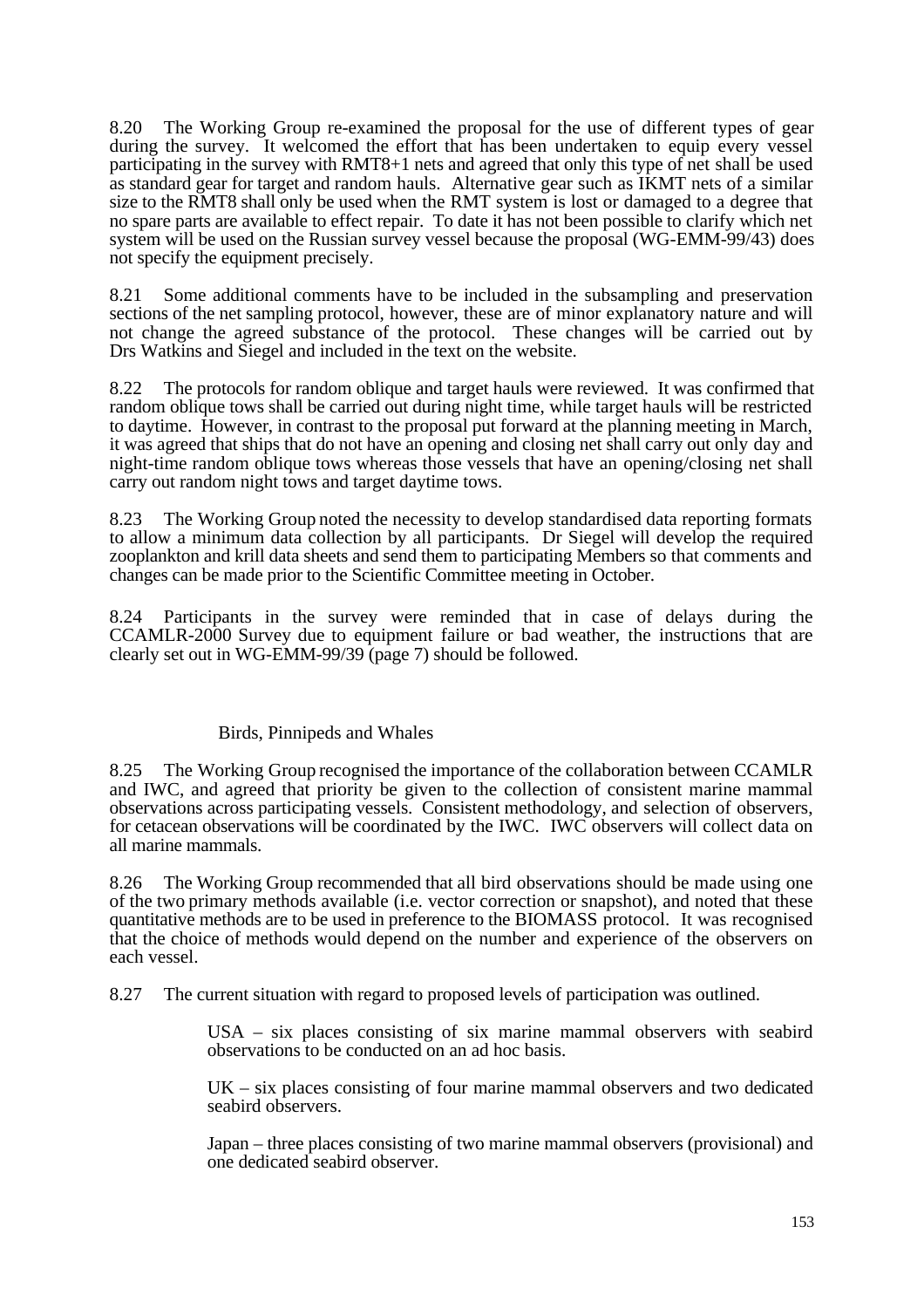8.28 IWC data collection methods dictate the need for a minimum of two dedicated observers on a vessel, as determined by the SOWER 2000 workshop and confirmed at the IWC Scientific Committee meeting in May 1999. Therefore, if only one place was available on any vessel, that place will not be taken up.

8.29 The IWC would welcome the opportunity to place a minimum of two observers on both the Japanese and Russian vessels. However, financial support for this has yet to be finalised and, if funding is limited, it may be more effective to concentrate IWC effort on just some of the four survey vessels now participating.

8.30 WG-EMM-99/33 presented a proposal to coordinate diet sampling of Antarctic fur seals at shore sites in Subareas 48.1, 48.2 and 48.3 to coincide with the areas of intensive sampling within the CCAMLR-2000 Survey. The aim of this diet study is to assess the level of concordance between krill sampled from predator diets and scientific nets at different locations, and to compare within-season trends in the local krill population with the regional population structure resulting from the CCAMLR-2000 Survey.

8.31 In recognising the importance of this study in relation to the CCAMLR-2000 Survey, the Working Group noted that data would also be available from diet samples from penguins across a similar range of sites.

# Organisation of the CCAMLR-2000 Survey

8.32 Cruise leaders for Japan, UK and USA, along with other interested parties, met to discuss organisational details regarding the conduct of the CCAMLR-2000 Survey. Topics for discussion included timetables, invited participants and exchange of personnel between ships, coordination of the survey during its conduct, data analysis workshops, consideration of additional survey effort in the South Shetland Islands between December 1999 and March 2000, and publication of results.

8.33 With regard to timetables, it was noted that ship schedules currently published on the CCAMLR-2000 Survey website for the US survey vessel and in WG-EMM-99/43 for the Russian survey vessel, were subject to slight change pending ongoing developments in each country. It was noted however, that the current schedules call for both survey vessels to be conducting the mesoscale survey north of the South Orkney Islands at approximately the same time. It was also noted that the schedule for the Japanese survey vessel, currently posted on the website, needs to be updated to reflect current plans, and that the schedule for the UK survey vessel is set but may vary by one to two days in response to unexpected external factors.

8.34 It was re-emphasised that all planning and reporting times are expressed in GMT. Dr Watkins demonstrated the use of a spreadsheet listing transect waypoints and sampling stations for three of the survey vessels. Such a spreadsheet can be used to track progress and project actions that may be required to assure complete survey coverage. The spreadsheet may also be used to adjust schedules for changes in start dates, weather contingencies and other unexpected events. The spreadsheet was enthusiastically received by the cruise leaders and Dr Watkins was asked to distribute an updated version, including schedules for the Russian survey vessel.

8.35 With regard to invited participants and exchange of personnel between survey ships, it was recognised that such exchanges would add considerably to the value of the survey as well as ensure that similar methods were employed in the data collection activities conducted aboard all of the survey vessels. Several possible participants and exchange opportunities were identified and tentative arrangements made. It was recommended that cruise leaders continue to actively pursue such opportunities.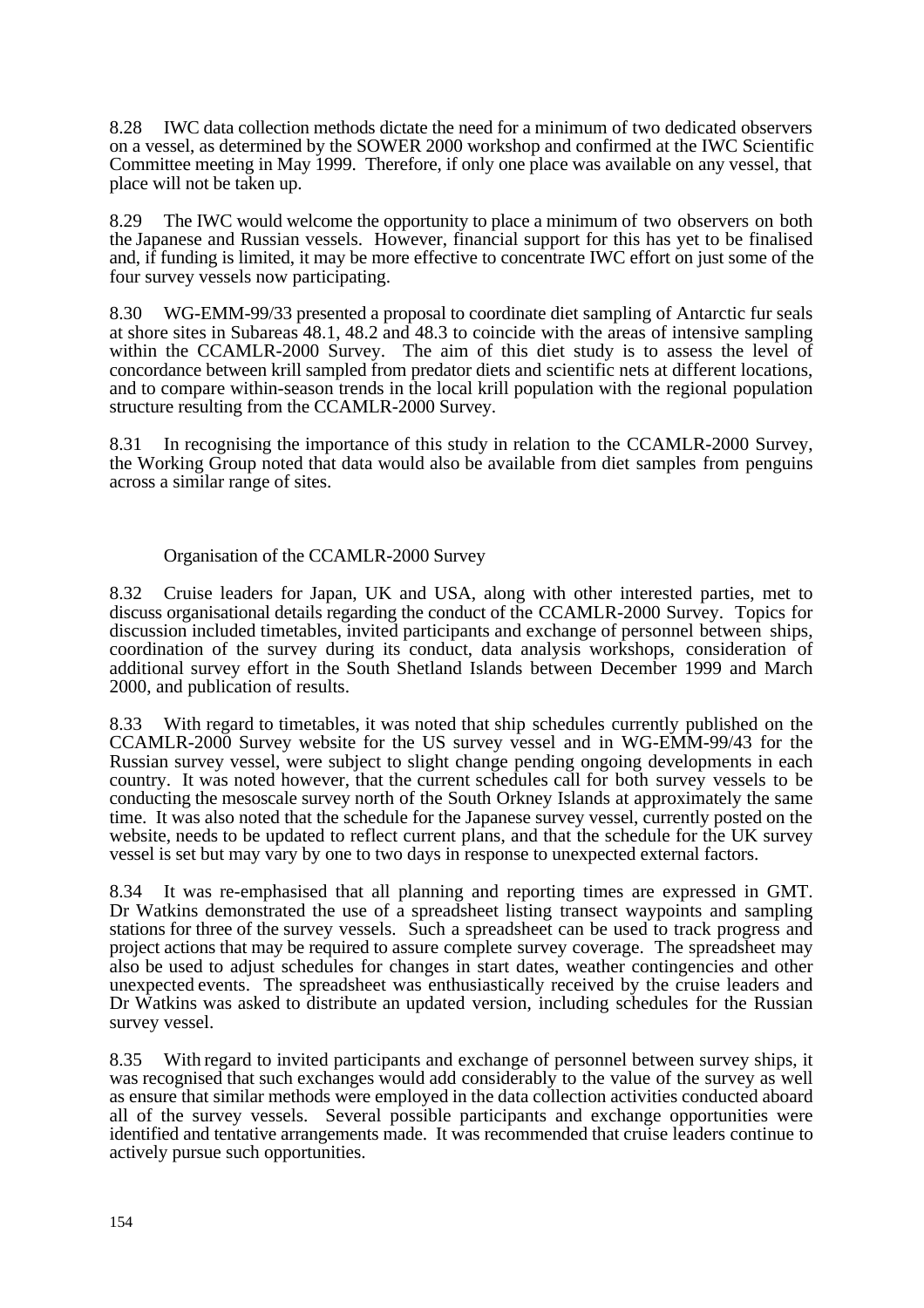8.36 With regard to coordination of the survey during its conduct, it was agreed that daily contact be maintained between the survey vessels. As a minimum, an evening radio schedule will be maintained by all participating ships; ancillary forms of communication include voice, facsimile and email via INMARSAT satellite links. It was agreed that vessel telephone numbers and email addresses would be exchanged between cruise leaders. It was further agreed that Dr Watkins would continue to act as survey coordinator during the conduct of the cruise, and that daily position reports would be forwarded to him so that he could track overall progress and recommend adjustments to each cruise leader if necessary.

8.37 The Working Group recommended that a two-week data analysis workshop be held in La Jolla, USA, sometime during May–June 2000 with the intention of estimating  $B_0$  and its variance for Area 48 (hereafter referred to as the  $B_0$  Workshop). The Working Group also recommended that all core datasets to be considered at this workshop be submitted to Dr Hewitt in electronic format no later than one month prior to the workshop so that they can be posted on a data server and linked to the CCAMLR-2000 Survey website with secure access. In this manner, all contributors will have access to the common datasets for the purposes of validation and cross-checking prior to the workshop. It was also recommended that ancillary datasets, which may assist in the interpretation of the core datasets, be submitted in summary form ahead of the workshop.

8.38 It was recognised that the  $B_0$  Workshop will likely be the first of several workshops and collaborations making use of various datasets collected during the survey. It was again re-affirmed that the analysis of core datasets (acoustics, krill demographic samples and CTD data) shall be conducted in a cooperative and collaborative fashion.

8.39 With regard to additional surveys to be conducted along the mesoscale transects in the area north of the South Shetland Islands as part of the Subgroup on International Coordination (see paragraphs 3.42 and 3.43), it was agreed to treat these data as ancillary information rather than replicates as will be the case with the conduct of mesoscale survey transects north of the South Orkney Islands by the Russian and US survey vessels.

8.40 With regard to publishing various papers describing the survey plans and results, the Working Group recommended that consideration be given to a special issue of *CCAMLR Science* in 2001. This consideration should not preclude, however, the option of publishing a limited number of papers in the regular issue of *CCAMLR Science* or any other venue deemed appropriate by the survey participants.

# Analytical Methods

8.41 The following analytical procedures were considered to be the key steps in the production of an estimate of  $B_0$  from acoustic data:

- (i) apportionment of volume backscattering strength  $(S_v)$  to that from krill  $(S_{v \text{ krill}})$  and all other biological scatterers;
- (ii) conversion of  $S_{v \text{ krill}}$  to volumetric biomass density of krill;
- (iii) summation of biomass density over the survey area; and
- (iv) estimation of uncertainty.

8.42 It was further recognised that some analytical work could be conducted in advance of the  $B_0$  Workshop. Such analyses would serve to refine the methods employed to accomplish the above procedures and could greatly contribute to the efficiency and productivity of the workshop.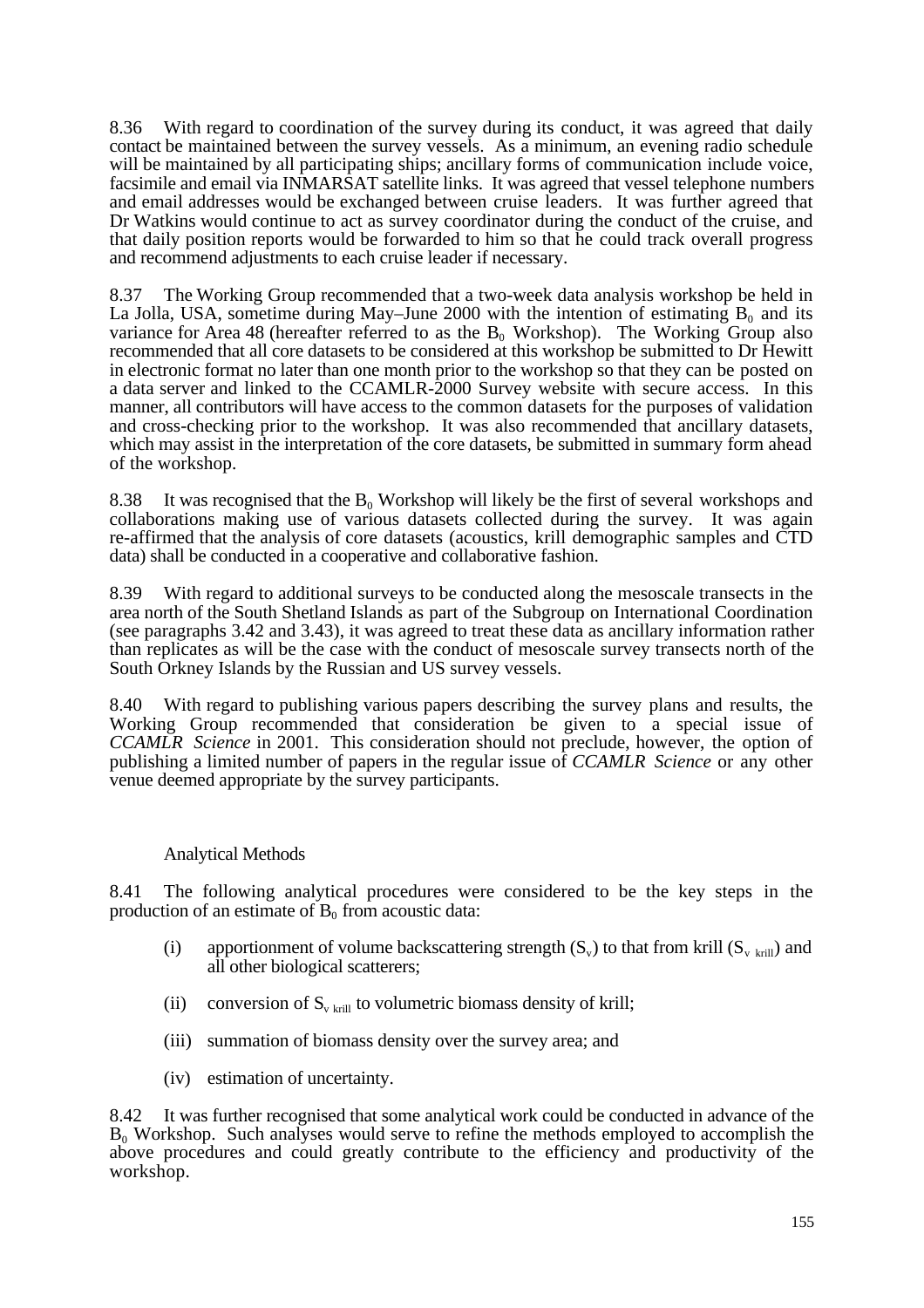8.43 With regard to the apportionment of volume backscattering strength it was recognised that at least two methods were available. Both methods take advantage of frequency-specific acoustic signatures of krill. The first method uses data collected at 38 and 120 kHz (Madureira et al., 1993) and the second method uses data collected at all three frequencies (Demer et al., 1999). Analytical work that could be accomplished in advance of the workshop includes the specific definition of multifrequency classifications, the definition of cell sizes (in both horizontal and vertical dimensions) over which volume backscattering data is to be averaged, and the development of software scripts required to accomplish this task for large datasets.

8.44 With regard to converting volume backscattering strength to volumetric krill biomass density, it was recognised that at least two methods were available. The first method uses a distribution of krill body lengths to estimate a distribution of target strengths which is then divided into volume backscattering strength in order to estimate density (Greene et al., 1991; Hewitt and Demer, 1993). The second method employs direct *in situ* measurements of volume backscattering strength (Demer et al., 1999). Both methods assume a krill length–weight relationship. Analytical work that could be accomplished in advance of the workshop includes the definition of strata over which to aggregate krill length frequencies or *in situ* TS measurements, specification of the appropriate krill length–weight relationship(s), and the development of software scripts required to accomplish this task for large datasets.

8.45 With regard to the summation of biomass density over the survey area it was recognised that at least two methods were available. The first method exploits the stratified random design of the survey (Jolly and Hampton, 1990) and the second employs geostatistical methods which are not dependent on randomisation of survey effort with respect to the population, but which exploit the spatial structure apparent in its dispersion (Foote, 1993; Petitgas, 1993). Analytical work that could be completed in advance of the workshop includes the development of spreadsheets, analytical tools and software scripts required to accomplish this task.

8.46 With regard to the estimation of uncertainty, it was recognised that both sampling (Jolly and Hampton, 1990) and measurement (Demer, 1995) errors should be included in the estimate of variance associated with  $B_0$ . Analytical work that could be accomplished in advance of the workshop includes definition of the major components of this variance, elaboration of methods for estimating their magnitude and techniques for combining these components.

8.47 In addition, it will be crucial for the participants to develop, formalise and submit appropriate analytical procedures in good time to ensure that the necessary computer routines are available during the workshop.

8.48 The Working Group agreed that in respect of advancing consideration of subareal divisions of the krill potential yield, the workshop should provide estimates of the total area surveyed as well as the proportions of that area which fall within specific statistical subareas (transect length in large-scale component of the survey in each statistical subarea (see paragraph 8.61)).

8.49 It was further agreed that all data to be considered at the workshop be submitted to Dr Hewitt in electronic form at least one month ahead of the workshop.

Interpretation of Results with respect to Estimation of Potential Yield

8.50 The Working Group agreed that there were a number of distinct processes that should be undertaken to obtain the estimate of potential yield:

(i) estimate  $B_0$  for Area 48 (see paragraphs 8.41 to 8.49);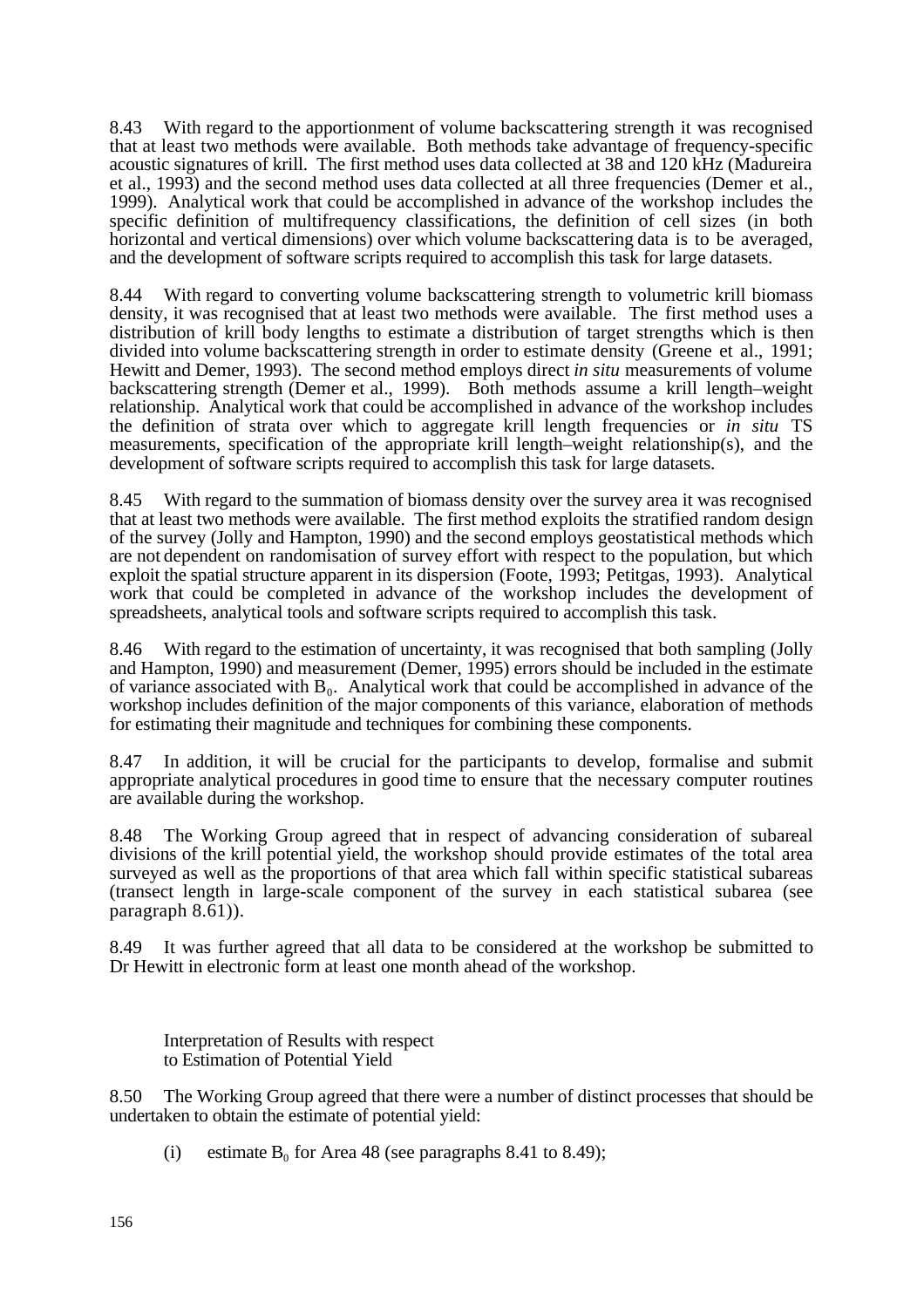- (ii) update to incorporate the variance estimate of the  $B_0$  survey;
- (iii) estimate sustainable potential yield (calculated from  $x B_0$ ); and
- (iv) derive the precautionary catch limit for Area 48 and subdivide this precautionary catch limit for smaller management areas as appropriate**.**

8.51 With respect to (ii) above, the Working Group recognised that it would be desirable to re-estimate with more realistic characterisation of possible variations in mortality and recruitment.

8.52 The Working Group discussed the relative merits of subdividing the estimate of  $B_0$ versus subdividing the precautionary catch limit. The Working Group agreed that at present the most practicable way forward would be to subdivide the precautionary catch limit. However, in the future other options may be considered (see paragraph 8.63).

8.53 The Working Group examined methods for subdividing the estimated yield for Area 48 into smaller areas. It recalled that principles of such a subdivision had been discussed since the time of developing the first precautionary catch limit for krill in Area 48 (see SC-CAMLR-X, paragraphs 3.76 to 3.82; SC-CAMLR-XI, paragraph 2.72; SC-CAMLR-XI, Annex 4, paragraphs 4.86 to 4.88 and 6.6 to 6.10). These can be summarised as:

- (i) to avoid localised depletion of krill (SC-CAMLR-X, paragraph 3.76); and
- (ii) to reduce the potential impact of localised fishing within restricted predator ranges (SC-CAMLR-X, paragraph 3.80).

8.54 WG-Krill originally devised a method for partitioning the Area 48 precautionary catch limit (SC-CAMLR-XI, Annex 4, paragraph 6.9 and Table 5). However, WG-EMM recognised that these calculations were based on a survey that did not cover the whole of Area 48 and that fishing activities have changed since that time.

8.55 The Working Group examined various interim methods for subdividing the catch limits, and evaluated them in terms of their inherent biases and/or the uncertainties in data inputs or assumptions. The options for subdividing the yield estimate for Area 48 into yields per subarea included:

- (i) dividing by the number of subareas to give equal catches between subareas;
- (ii) prorating by the area of each statistical subarea;
- (iii) prorating by the proportion of the CCAMLR-2000 Survey in each statistical subarea where the proportions are estimated from the lengths of survey tracks associated with the large-scale component of the survey;
- (iv) prorating by the area of locations of importance in each statistical subarea where such locations may be defined as:
	- (a) mesoscale strata of expected high densities of krill;
	- (b) krill distribution;
	- (c) shelf area;
	- (d) water mass;
	- (e) foraging area; and
- (v) prorating by the levels of historical fishing in the respective subareas.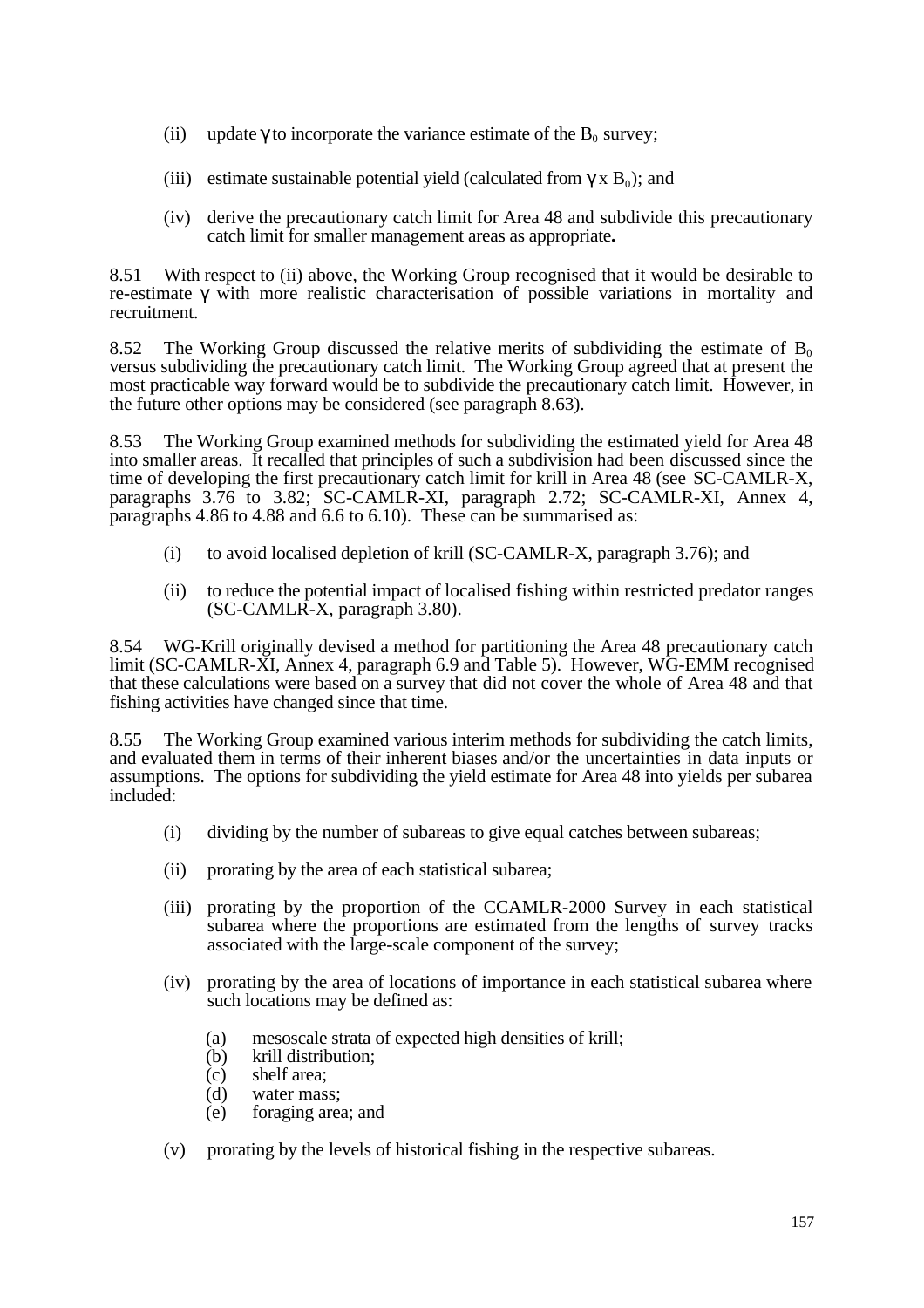8.56 The Working Group agreed that methods (i) and (ii) are likely to be biased because they do not relate to the proportions of areas where krill are available. Similarly, method (v) is not suitable because fishing locations and times have been changing in recent years. Method (iii) appears to be a tractable option this year as it directly relates the subdivision of yield to the areas in which krill were observed. This method may be slightly biased because of different levels of sampling in some of the strata in areas of known krill concentrations.

8.57 The Working Group discussed the different options for characterising local areas of importance to krill in method (iv). It considered that the stratification of areas by water masses or by predator foraging areas may be suitable in the future, but decided that work was required to develop the frameworks necessary for such subdivisions. For example, subdivisions by predator foraging areas would require assessment of these areas combined with an evaluation of predator consumption in these areas. Thus, the Working Group decided that neither of these approaches would be considered as high priority this year.

8.58 In considering the other three components of method (iv), the Working Group agreed that shelf area is incorporated into the definitions of mesoscale strata. In addition, shelf area would not give sufficient weight to Subarea 48.4. The Working Group agreed that both (iv)(a) and (iv)(b) could be determined in part from the results of the CCAMLR-2000 Survey or they could be determined from historical data.

8.59 For example, krill distribution in each area could be estimated from the boundaries of the CCAMLR-2000 Survey in which, say, 80% of krill biomass was found. These areas would then be used in the calculations of the subdivision. A problem with this approach is that such distributions may vary between years. Alternatively, historical data from the *Discovery* investigations would be used in place of such calculations as described in WG-EMM-99/22.

8.60 In the case of mesoscale strata, this approach may be problematic because no such strata have been defined for Subarea 48.4, the strata defined in Subareas 48.1, 48.2 and 48.3 have been defined subjectively at this stage and the abundance of krill is known to be low in Subarea 48.4.

8.61 The Working Group agreed to develop method (iii) and method (iv)(b) further for the workshop and for calculations of an interim subdivision at its next meeting. The Working Group requested that the relative proportions of track length in the large-scale survey be estimated at the workshop for each statistical subarea. Using method (iii), the Working Group noted that the subdivision of yield between Subareas 48.1, 48.2 and 48.3 (based on approximations from the current survey plan) would be approximately 28%, 31% and 41% respectively. If the method (iv)(b) is used as in WG-EMM-99/22, then the respective division of yield would be 37%, 15% and 48%. This is calculated from the spatial area of krill distribution in each of the subareas detailed in the *Discovery* reports.

8.62 The Working Group emphasised that these calculations were of an interim nature, but necessary to provide some guidance on how precautionary measures may be taken at smaller scales than the current management unit of whole statistical areas. It recommended that further work be undertaken to identify management units that relate directly to the ecology of krill and its predators, as well as examining other approaches to take account of the needs of predators.

8.63 The Working Group discussed a number of points to consider in the elaboration of measures in future to subdivide yield in Area 48, including:

- (i) estimating  $B_0$  in each location of importance (paragraph 8.55(iv));
- (ii) the influence of flux on estimating yield in local areas based on either the krill yield model using a local estimate of  $B_0$  or predator demand models; and
- (iii) local variations in mortality, recruitment and growth.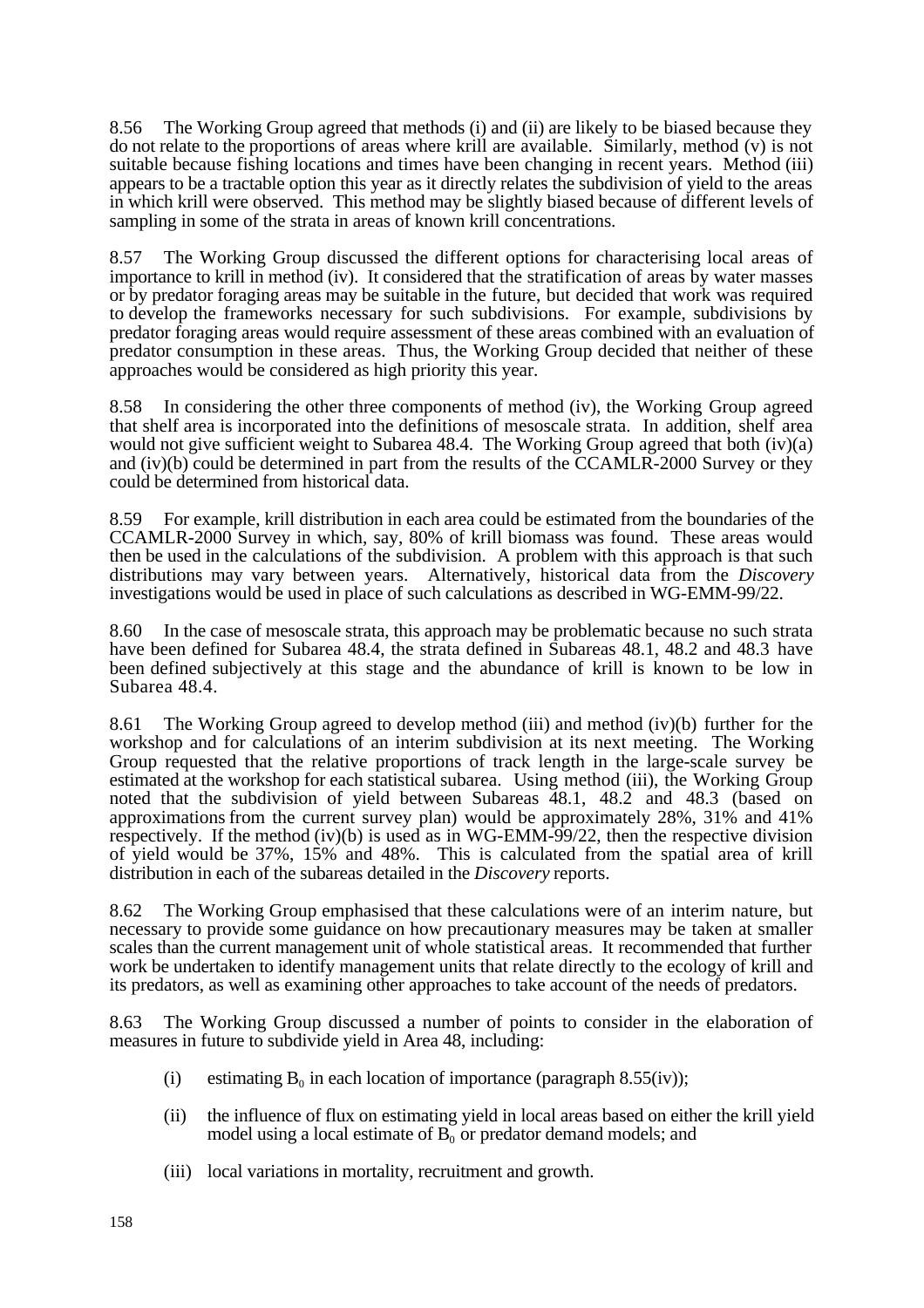8.64 The Working Group encouraged Members to develop such alternative methods and looked forward to reviewing presentations of the methods, how they address assumptions and how they will improve on the methods proposed to be used in the coming year.

8.65 The Working Group agreed that there is sufficient information on functional relationships between predators and krill abundances, as well as patterns in krill recruitment that would enable a re-examination of the reference points used in the current yield decision rule. The Working Group encouraged Members to consider the current reference points of the krill yield model.

# Data Management and Archive Implications

8.66 The Working Group agreed that it was vital the CCAMLR Data Manager should attend the  $B_0$  Workshop. In addition, given the expected high workload at the workshop, the Working Group considered that secretarial support from the Secretariat should also be provided.

8.67 The Working Group also agreed that the datasets arising from the CCAMLR-2000 Survey will be a very important resource and that long-term archive storage of these data should be undertaken by the CCAMLR Secretariat.

8.68 Each ship will store all acoustic data on CD-ROMs and copies should be provided to the Secretariat. Copies of the other core program datasets should also be held in the appropriate format by the Secretariat. The Working Group agreed that cruise leaders and the Data Manager will further refine the specification of these formats prior to the survey.

8.69 The Working Group discussed the status of data collected by IWC observers participating in the CCAMLR-2000 Survey and access by IWC to these data and to all other data collected during the survey.

8.70 Dr P. Hammond (IWC) indicated that data collected by IWC observers would not be governed by IWC rules for data availability because they would result from what were effectively platforms of opportunity. However, because the cetacean data would be collected by IWC observers, the IWC anticipated that these data would be freely available for analyses to be presented to its Scientific Committee.

8.71 The rules for access and use of CCAMLR data state, in essence, that such data may be used freely in the preparation of materials for CCAMLR working groups (and workshops), but that the publication of such data requires the authorisation of the data originator(s).

8.72 In the circumstances of the CCAMLR-2000 Survey, therefore, it was understood that all data collected during the survey would be freely available to IWC, for the purpose of submission of analyses in documents to be presented to its Scientific Committee. Publication of any data or results of these analyses, however, even if by IWC scientists and based on the cetacean data alone, would still be subject to the CCAMLR rules and therefore would require the permission of the appropriate authorities in respect of the scientists and vessel or vessels participating in the survey.

8.73 The analysis of data on interactions between environment, krill and marine mammals, which are of particular interest to both IWC and CCAMLR, will be planned and undertaken in appropriate collaborative fashion, with issues relating to publication being resolved on a case-by-case basis, but still within the rules for the use of CCAMLR data.

8.74 Dr Hammond indicated that the IWC would be willing to undertake responsibility for validating and archiving marine mammal data collected during the CCAMLR-2000 Survey, and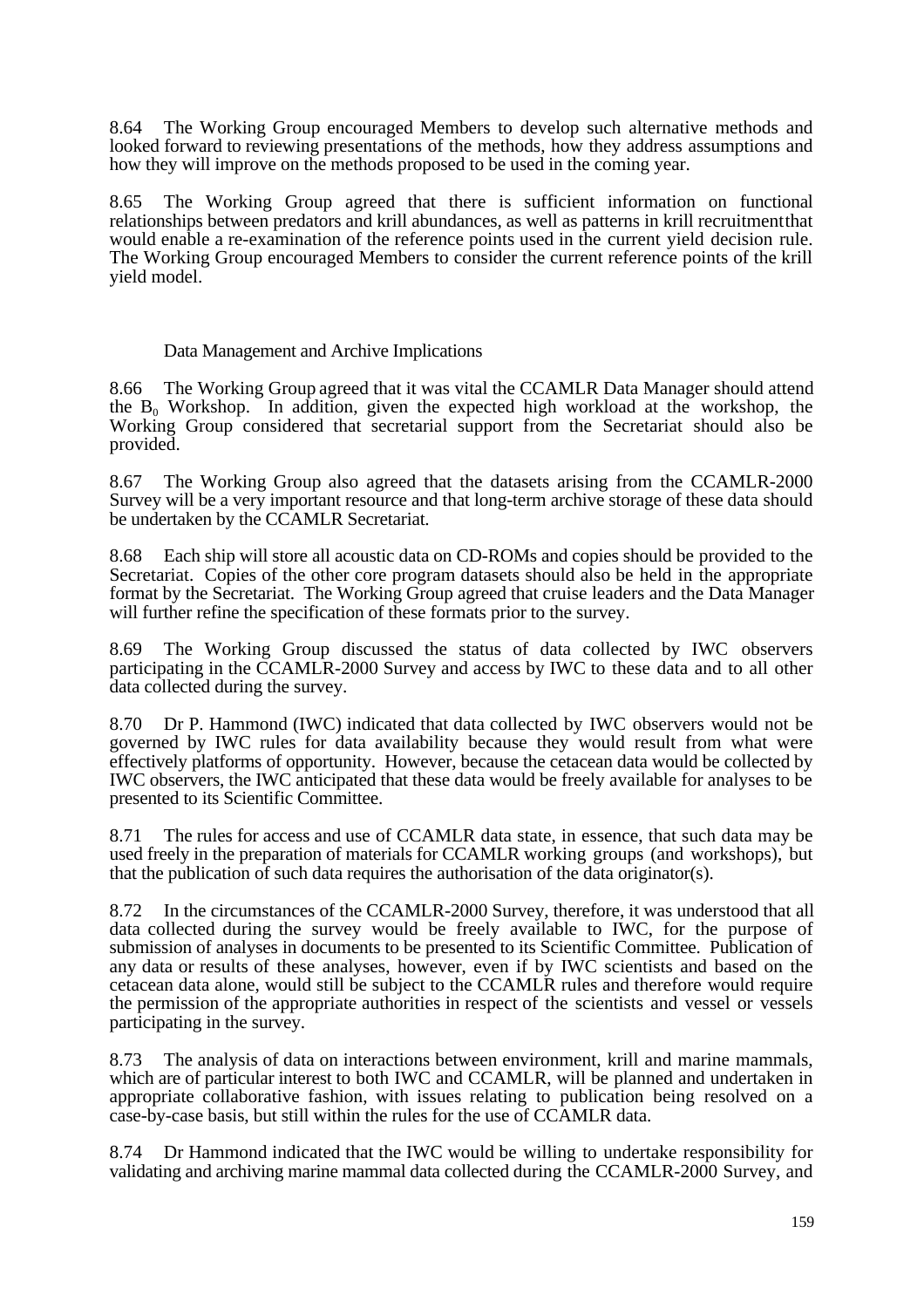to make such data available to the collaborative workshops undertaking interactive analyses. The Working Group welcomed this offer and agreed that this was a very important contribution.

Shore-based Studies

Consideration of Comments on Existing CEMP Methods

8.75 In WG-EMM-99/45 power analysis and bootstrap functions were used to estimate the sample size required to detect interannual differences in the foraging trip duration of lactating female Antarctic fur seals at Cape Shirreff. The current CEMP standard method (C1a) suggests a sample size of 40 animals. The results of this analysis indicate that at Cape Shirreff, significant differences between years can be detected with a smaller sample size and suggest that the CEMP method be amended to 25–40 animals.

8.76 Prof. Boyd expressed concern over the assumption of normality required for the power analysis. However, he believed that the non-linearity of the response of foraging trip duration to environmental variability increased the likelihood of detection of anomalous years.

8.77 It was agreed that the advice on reduced sample size for Method C1a should be incorporated into the next revision of the standard methods.

8.78 It was noted that the data on foraging trip duration that were involved in the original analysis to estimate appropriate sample size (WG-CEMP-89/6) were not held in the CEMP database. The Data Manager was requested to liaise with Dr Holt to determine the status and availability of these data.

8.79 Two papers presented the effects of different sampling protocols on the analysis of predator diets. In WG-EMM-99/29 the effects of sampling interval were examined by comparison of diet samples from gentoo penguin and Antarctic fur seals at South Georgia collected on three occasions over a 14-day period with an equivalent number of samples collected on a single sampling occasion. No differences were found in either the mass of samples or the characteristics of krill using either protocol.

8.80 Prof. Croxall commented that this study addressed the concerns raised by Marschoff and González (1989) and the results indicated that the current CEMP method for diet determination appears robust with respect to the sampling protocol recommended in the standard methods.

8.81 WG-EMM-99/46 presented a comparison of the meal masses of Adélie penguins at Anvers Island and Admiralty Bay. Mean meal mass at Admiralty Bay, where samples were only collected from breeding birds, was significantly higher than at Anvers Island where the breeding status of birds was not confirmed. This was attributed to the inclusion of non-breeding birds at Anvers Island that were not feeding chicks and were therefore carrying a reduced food load.

8.82 The Working Group agreed that:

- (i) the CEMP Standard Method A8a requires clarification to emphasise the importance of determining the breeding status of sampled birds; and
- (ii) the conclusions of WG-EMM-99/46, in respect of highlighting potential problems of interpretation arising from analysis of data of this CEMP parameter, both within and between sites, be flagged in the database.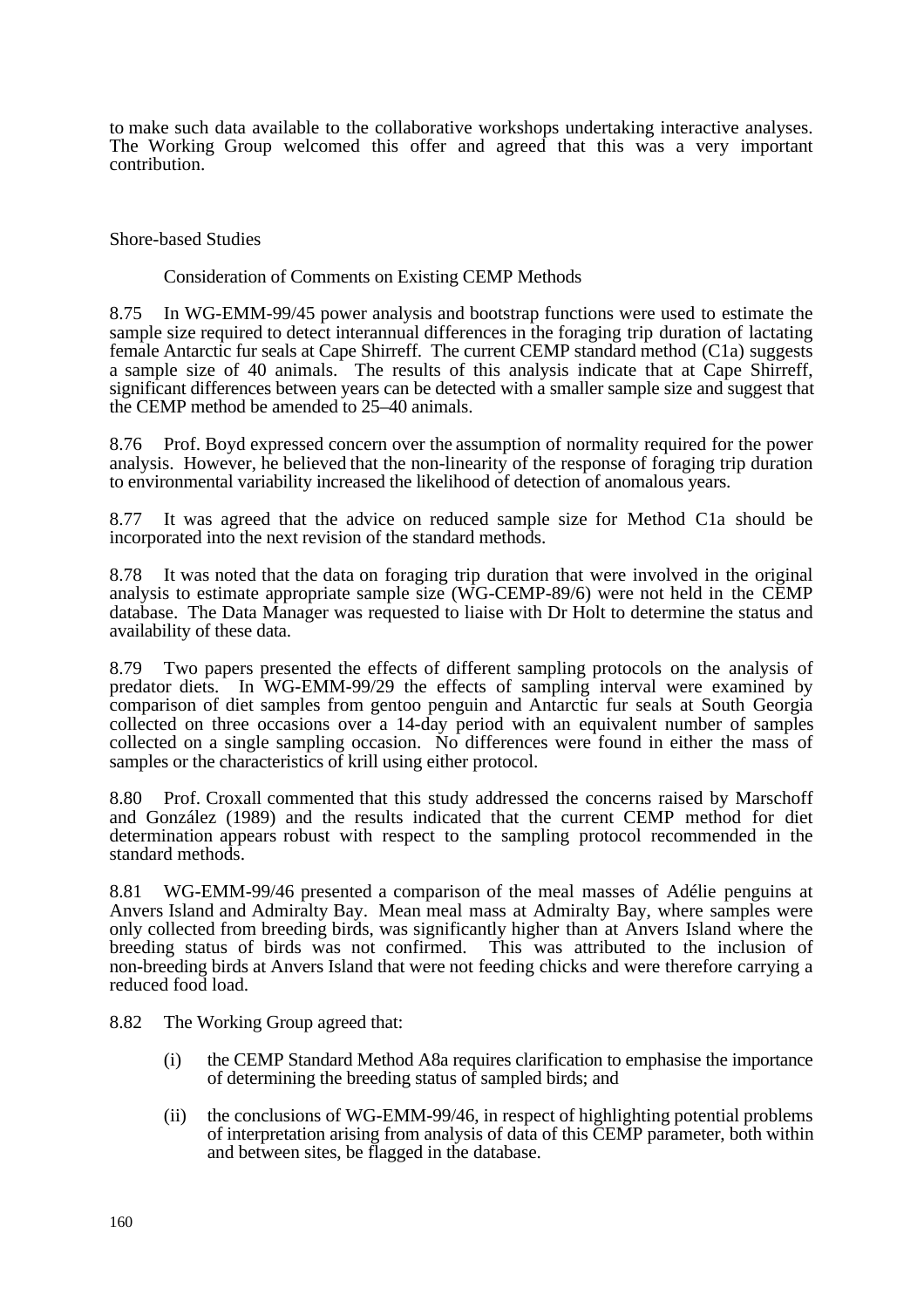# Consideration of New Draft Methods

8.83 WG-EMM-99/12 presented new standard methods for indices of environmental parameters which have potential direct effect on predators. Methods and data collection forms were presented for three indices: F1 (sea-ice extent viewed from a CEMP site), F3 (local weather at a CEMP site) and F4 (snow cover at a CEMP site).

8.84 The absence of responses to requests from the Secretariat for intersessional comment on the further development of these standard methods was regretted.

8.85 The Working Group agreed that the text and data submission formats for Methods F1 and F4 seemed appropriate, but should be remitted to the Working Group's Subgroup on Methods for final consideration. The Working Group would expect to be able to adopt these standard methods in full at its next meeting.

8.86 For Method F3, the Working Group felt that it was not appropriate or necessary for Members to submit synoptic weather data to the CCAMLR database. In circumstances when unusual meteorological events had, in the opinion of the data holders, significantly influenced the data being submitted under CEMP protocols, this should be indicated at the time of submission and clearly flagged in the database.

8.87 The Secretariat would ask Members undertaking CEMP work at shore-based stations what meteorological data they collected on site or had ready access to from nearby stations.

#### Other Information relating to Shore-based Methods

8.88 WG-EMM-99/44 (discussed also in paragraph 6.19) described a method (fatty acid signature analysis) that could be useful in the characterisation of the diet of predators, particularly species difficult to sample in more conventional ways. An application of this method could be to classify such predators according to the general characteristics of their diet, i.e. krill-based predators, fish-based predators, squid-based predators and predators that have mixed diets.

8.89 The importance of diet determination in southern elephant seals was recognised, especially with respect to the contribution to the precautionary catch limit of squid, which is based to a large extent on estimates of predator demand. The Working Group encouraged the further use and development of this method, which members noted had applicability to a wide range of species.

8.90 WG-EMM-99/31 presented a discriminant function to determine the sex of krill based on simple length and width measurements of the removed carapace. Determination of the sex also allowed more accurate sex-specific regression models to be used to estimate total length of krill found in prey samples from predators.

8.91 This was considered a useful development and application of similar techniques to other taxa, particularly e.g. *Euphausia crystallorophias*, was encouraged.

8.92 WG-EMM-99/33 (see paragraphs 8.25 to 8.31) contained important developments relevant to the proposal of a standard method for the sampling of the diet of Antarctic fur seals (WG-EMM-97/5).

8.93 Prof. Croxall suggested that in future the detailed aspects of submissions relating to methods be considered in a subgroup, intersessionally by the Subgroup on Methods and/or by a subgroup at the Working Group meeting, and that a report be presented to the Working Group for discussion in plenary.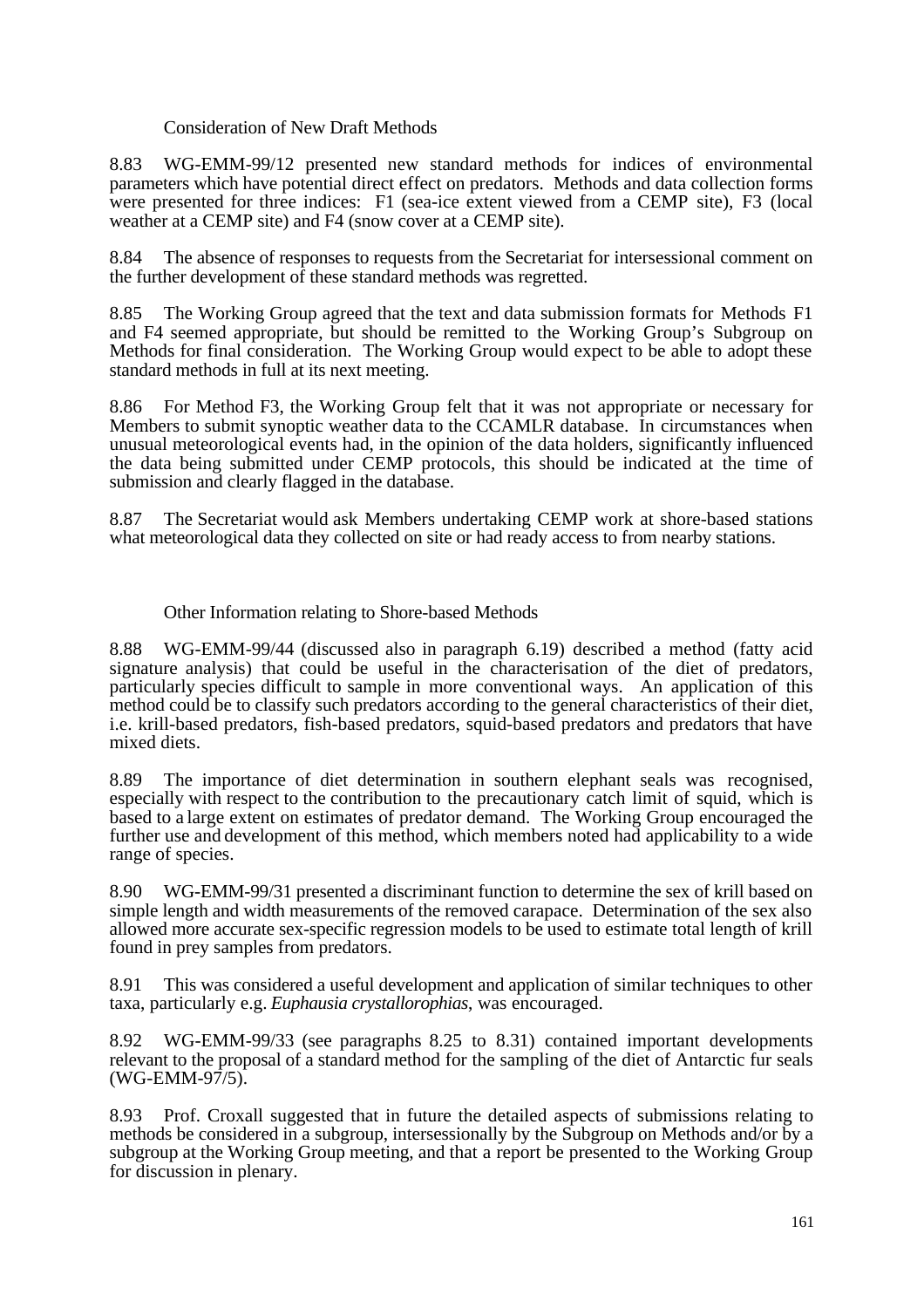#### Consideration of CEMP Sites

8.94 No new CEMP sites have been proposed for consideration by the Working Group.

8.95 There was some concern expressed about the quality of the maps showing the location of monitored colonies of dependent species at CEMP sites, which had been provided for inclusion in the CEMP database. The CEMP Subgroup on Designation and Protection of CEMP Sites will work with the Secretariat intersessionally to address this matter.

8.96 Dr Holt reported that all structures have been removed from Seal Island and the site is now cleared. The Working Group was sorry that this CEMP site had to be closed, but noted with pleasure that the site had been cleared.

8.97 Dr Wilson introduced WG-EMM-99/21 and pointed out that an earlier draft of this management plan for the Balleny Islands' Specially Protected Area (SPA) had been submitted to the Committee on Environmental Protection at the recent XXIII ATCM in Lima, Peru. Under Annex V to the Protocol on Environmental Protection to the Antarctic Treaty, the ATCM is required to obtain CCAMLR's approval prior to establishing a protected area with a marine component. Although Annex V is not yet in force, New Zealand has tabled the Balleny SPA reserve proposal at WG-EMM for information, for discussion, and hopefully to have endorsement in principle of the concept of the proposed Balleny Island SPA as an ecological preserve.

8.98 The Working Group recognised that CCAMLR would have to deal with marine reserve proposals when Annex V to the Protocol on Environmental Protection to the Antarctic Treaty comes into force. The Working Group will circulate WG-EMM-99/21 to its Subgroup on the Designation and Protection of CEMP Sites for comment and as part of its work on the development of a methodology for the assessment of proposals for marine protected areas put forward by the ATCM within the Protocol for Environmental Protection.

8.99 The Working Group discussed New Zealand's Balleny Islands SPA plan, but noted that approval was beyond the remit of the Working Group. Drs Miller and Wilson noted that the key objective of the proposal was to preserve the integrity of the natural terrestrial and marine ecosystems in the Ross Sea at and around a site of outstanding biodiversity.

8.100 The Working Group felt that much clearer information and reasons on a scientific basis will be needed for the selection of a 500 m limit to the offshore restricted zone around Sabrina and Chinstrap Islands and for a 200 n mile limit for the marine reserve as a whole.

8.101 The Working Group also noted that the presentation of the maps and of the information contained therein would not meet the standards which CCAMLR currently applies to maps of CEMP sites.

8.102 Dr Wilson indicated that this version of the proposal is purely for information and discussion and that in later versions maps would be prepared to the standards required by CCAMLR and the ATCM.

8.103 The Working Group drew these comments to the attention of the Scientific Committee. Prof. Croxall noted that consideration of this proposal might be assisted by information on other marine protected areas, especially those adjacent to the Convention Area, including recent proposals by Australia for Macquarie Island.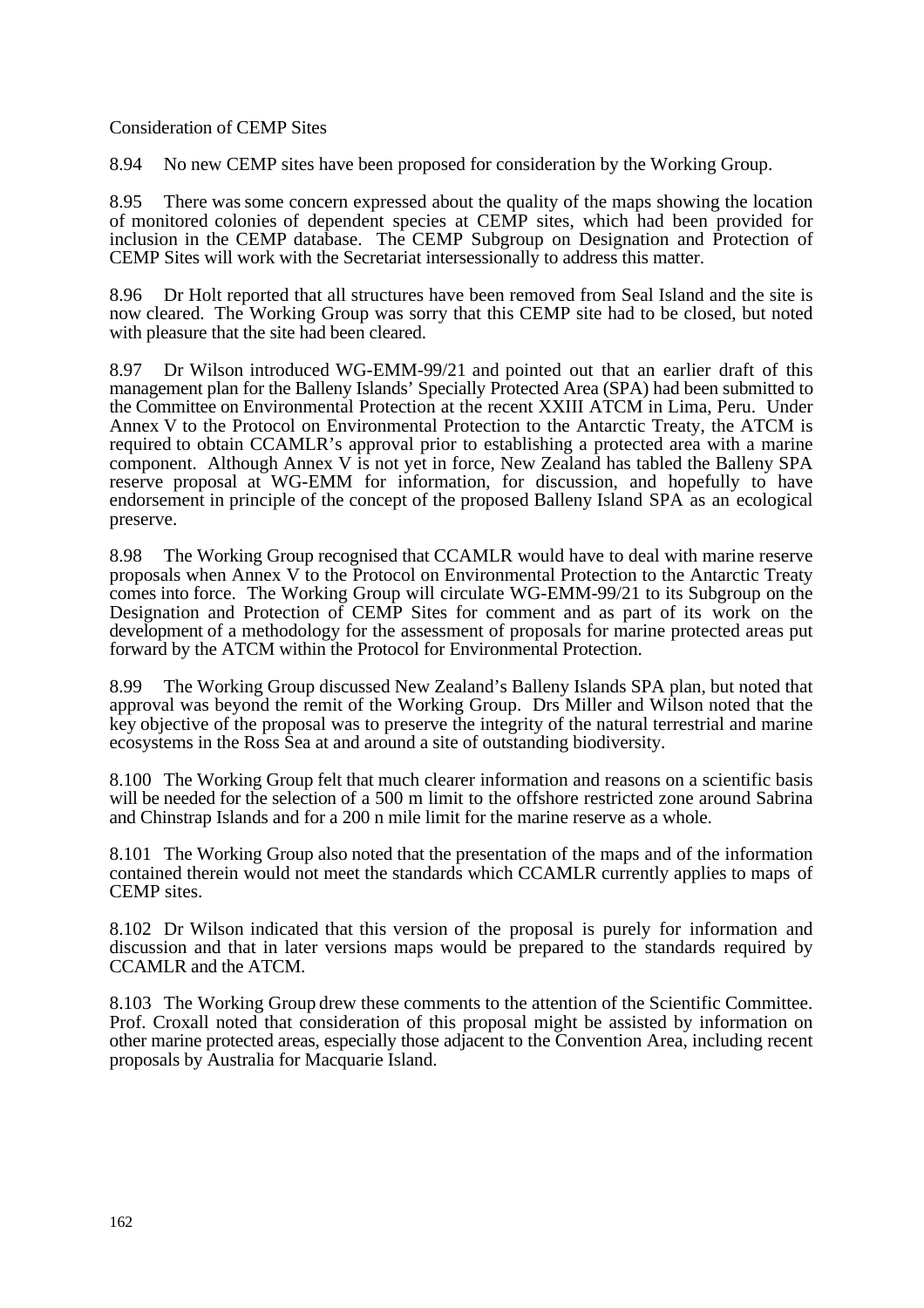#### THE ECOSYSTEM APPROACH AS APPLIED IN OTHER PARTS OF THE WORLD

9.1 The Working Group considered that it was important to take account of work with similar marine ecosystem management initiatives elsewhere in the world. There is value in examining the experiences of other groups that may have encountered similar management problems to those faced by CCAMLR. Two of the tabled papers were relevant to this issue.

9.2 WG-EMM-99/5 presented an executive summary of a scientific plan of the South African BENEFIT Program which focuses on the Benguela Current ecosystem. Fisheries in this region are in a depressed state partly as a result of mismanagement. The program objectives are to:

- (i) develop the scientific capacity of marine fisheries science in the countries bordering the Benguela ecosystem;
- (ii) develop a framework plan that would improve knowledge and understanding of the Benguela ecosystem; and
- (iii) provide the enhanced science capability necessary for the optimal and sustainable utilisation of living resources in the Benguela ecosystem. The BENEFIT Program has been developed as a 10-year program in two phases, the first of which runs from 1997 to 2000.

9.3 Although the BENEFIT Program does not have an explicit ecosystem management component, it is an example of a large regional program that is likely to develop methods and expertise that would be of interest to CCAMLR. It was also noted that the BENEFIT Program complements a new regulatory convention which is proposed for fisheries management in the southeast Atlantic region and which contains many of the ecosystem-based sentiments of Article II of CCAMLR.

9.4 WG-EMM-99/26 reported on a SCOR/ICES symposium, held in Montpellier, France, during March 1999, on the ecosystem effects of fishing. The symposium aimed to:

- (i) provide a global synthesis of the impacts of fishing on marine ecosystems;
- (ii) report new methods for quantifying impacts at the ecosystem level; and
- (iii) discuss how nature conservation objectives can be integrated in future fisheries management.

Discussion of the ecosystem perspective to management highlighted the general applicability of the principles in Article II of CCAMLR. Apart from those of CCAMLR, there are only a few examples of management procedures that included ecosystem monitoring. It was clear that the work of CCAMLR is well ahead of other management organisations in terms of developing a precautionary approach to the ecosystem management of fisheries.

9.5 The Working Group thanked Dr Constable for presenting the CCAMLR view of ecosystem-based fisheries management at the Montpellier meeting. Dr Constable noted that, while many of the participants at the meeting were ready to accept the principles of ecosystem management of fisheries, there were conceptual difficulties with the implementation of this approach which CCAMLR had begun to overcome through the development of the krill yield model and CEMP. Nevertheless, a difficulty that was identified by the meeting, and which is also likely to be a problem for CCAMLR, is development of an ability to adapt management tactics rapidly to changing circumstances.

9.6 The Montpellier meeting also identified several areas of marine conservation that have hitherto not featured strongly in the conservation strategies adopted by CCAMLR. These included the conservation of habitats and biodiversity. In this context, the Working Group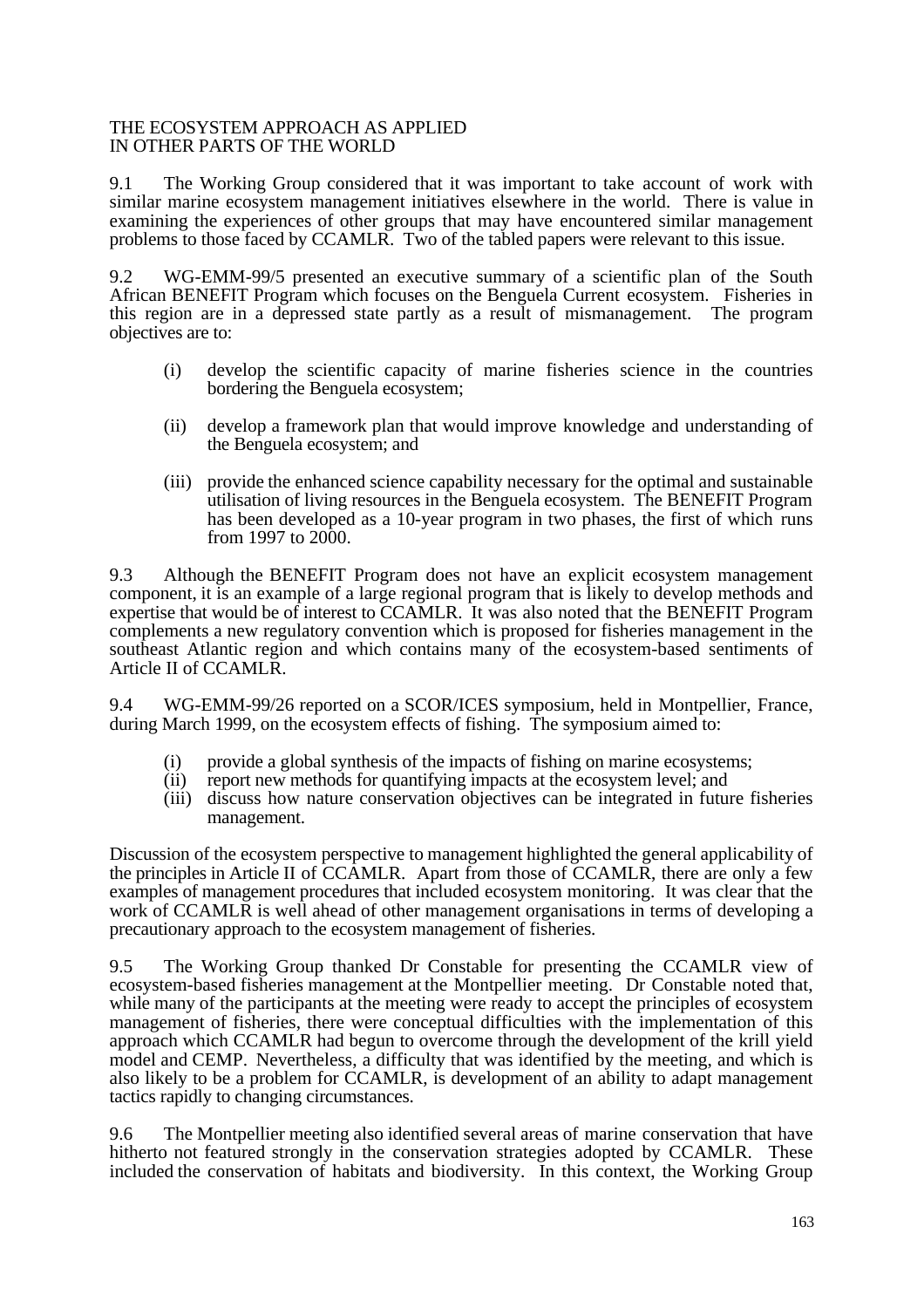considered that some aspects of the work of CCAMLR, especially in the areas of by-catch of elasmobranchs or the effects of trawling on the seabed, may merit greater attention in future by the Scientific Committee.

9.7 The Working Group also considered that the results of the Montpellier meeting would help to provide guidance about operational objectives and definitions for ecosystem management. Some of these, particularly in relation to the definitions of the precautionary approach to fisheries management, had been discussed and developed previously at a technical consultation meeting held by the Government of Sweden in conjunction with FAO at Lysekil, Sweden, in June 1995. The Working Group's attention was drawn to the report on that meeting given in SC-CAMLR-XIV, Annex 5, paragraphs 10.1 to 10.8.

9.8 The Working Group considered paragraph 6.20 of SC-CAMLR-XVII in which Mr R. Shotton (FAO) offered the cooperation and support of FAO to hold an international meeting on the ecosystem approach to management. The Working Group encouraged this initiative and recommended to the Scientific Committee that if CCAMLR is to participate then it should take a lead in developing the terms of reference of such a meeting and that it should ensure that it is strongly represented. The rationale for a strong CCAMLR involvement derives from the likelihood that CCAMLR can learn from experiences elsewhere, but also because there is a need to interest more experts within other management systems in contributing to the CCAMLR approach.

9.9 Dr S. Kim (Republic of Korea) informed the Working Group of a forthcoming PICES workshop on Pacific euphausiids and herring to be held in Vladivostok, Russia, during 8 and 9 October 1999. The objectives of this workshop will be to analyse the population dynamics of these species in relation to ecosystem variability.

# CCAMLR WEBSITE

10.1 Dr Ramm advised on recent developments with the English sections of the CCAMLR website (http://www.ccamlr.org), and work underway for the implementation of the French, Russian and Spanish sections.

10.2 The Working Group reviewed this progress and discussed the usefulness of the website in support of its work. It noted that information on 'hit rates' and usage of the website was not yet available. The Secretariat had intended to monitor hit rates so as to quantify usage and fine-tune the structure of the website. However, the limited budget available to develop the website has precluded the implementation of this feature.

10.3 Participants who had accessed the CCAMLR website had generally found this site extremely useful, well presented and easy to use. The Working Group had appreciated the time and effort spent by the Secretariat in developing the website. The Working Group reviewed the advice it had provided last year (SC-CAMLR-XVII, Annex 4, paragraphs 13.14 to 13.16), considered new needs, and looked forward to future developments of the website.

10.4 Options for submitting meeting papers and documents destined for use on the website were re-examined. The Working Group agreed that papers and other material should be submitted, where possible, in Microsoft compatible formats to facilitate transfer to the website. Text and tables should be submitted in Word format (\*.doc), figures in Excel (\*.xls) or JPEG (\*.jpg) formats, maps and photographs in JPEG (\*.jpg) format. Graphics should be submitted in separate files (i.e. not embedded in text). Where necessary, large files may be zipped using WinZip (\*.zip).

10.5 The Working Group noted that only a small number of the papers presented at the meeting had been submitted electronically and in time for loading onto the website. If all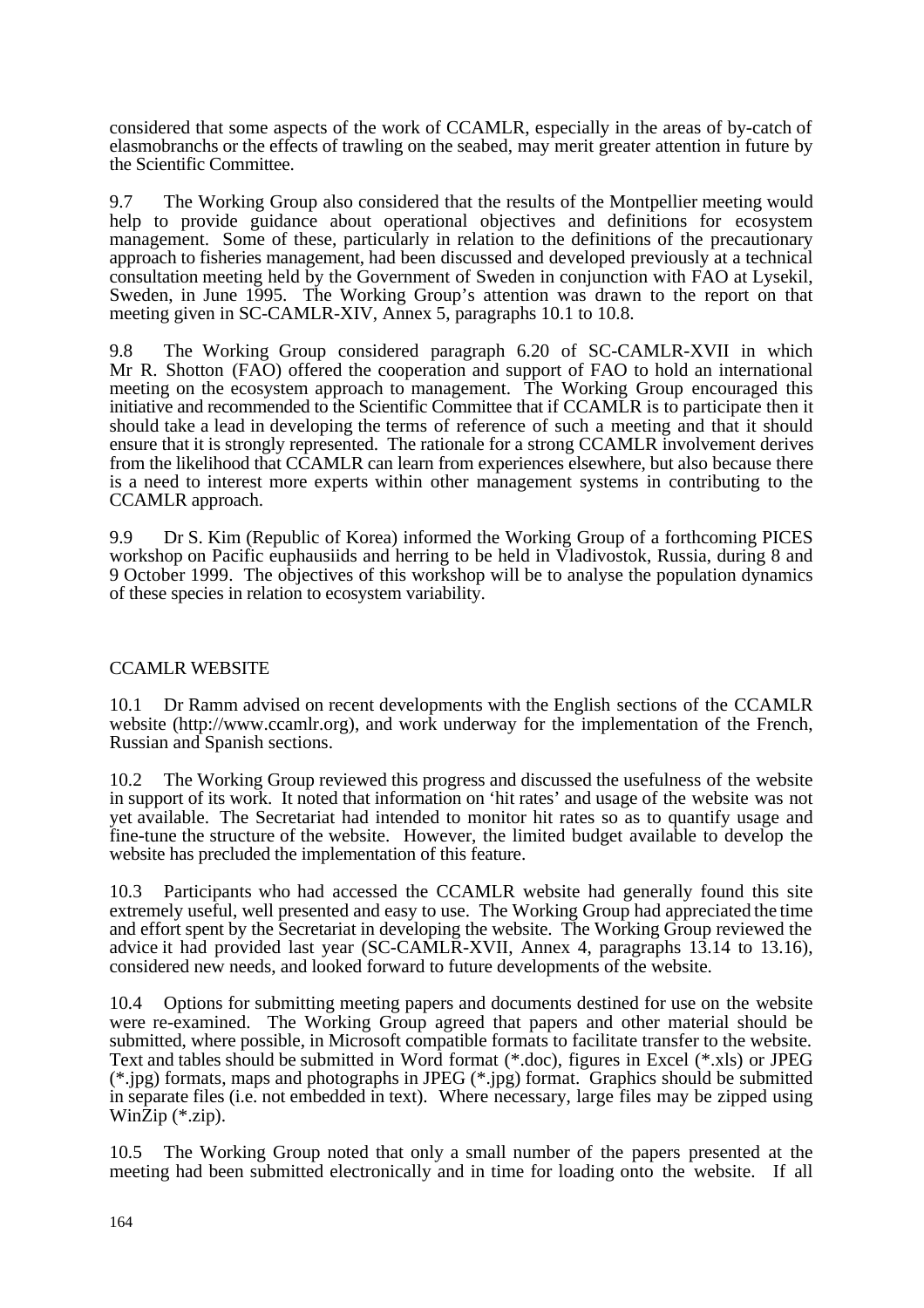documents for circulation prior to the meeting had been submitted electronically, then the current system whereby photocopied documents are airmailed to participants prior to meetings could have been replaced by an email notification advising participants that documents were available on the website. This practice would lead to savings in paper and postage costs which may then be re-allocated to further development of the website. The Working Group encouraged participants to submit all documents electronically. However, it was recognised that the paperless distribution of meeting documents should be phased in, and that any document submitted by the deadline as a hard copy would still need to be copied and distributed via airmail.

10.6 The Working Group agreed that its request to scan meeting documents and place these on the website (SC-CAMLR-XVII, Annex 4, paragraph 13.14) was problematic and no longer practical. Documents scanned as images are usually large in size, leading to long download times. Documents scanned using character recognition software required additional proof reading to ensure that all characters were correctly assigned. The request to circulate meeting documents on CD-ROM prior to the meeting (SC-CAMLR-XVII, Annex 4, paragraph 13.15) was also agreed to be inappropriate for this purpose.

10.7 The Working Group agreed that information on papers and documents held in the CCAMLR bibliography, and related to the work of the Working Group, should be placed on the website. This would supplement the *CCAMLR Scientific Abstracts* which are now available via the website. The Working Group agreed that this part of the bibliography, containing information on authors, years, subjects and abstracts, should be loaded as a text file on an open-access section of the website; authors, years and titles of meeting papers were already in the public domain. Importantly, access to the content of the papers must continue to be governed by CCAMLR's policy on meeting papers.

10.8 The Working Group reiterated the usefulness of loading onto a password-protected webpage a collection of maps relating to CEMP sites and colonies. Potential uses of a web-based GIS were briefly considered, however the Working Group agreed that the low-cost alternative of scanning maps and displaying these in JPEG format would satisfy its needs in the near future.

10.9 The Working Group also considered making the STATLANT data available via the website; these data are public domain and published each year in the *Statistical Bulletin*. It was recommended that these data should be placed on an open-access section of the website. However, the Working Group's use of STATLANT data was limited, and it sought advice from WG-FSA and the Scientific Committee on the format used to present these data on the website. At this stage, the Working Group felt that these data may be best released as simple tables summarising main features published in the *Statistical Bulletin*. The use of a web-based query interface may be desirable in the long term. The Working Group supported Dr Ramm's proposal that STATLANT data provided on the website should be physically isolated from the primary databases held by the Secretariat so as to maintain the highest level of protection to the databases and data confidentiality.

10.10 During the course of the meeting, the Working Group considered three other features which should be included on the website:

- (i) the CEMP Data Report, as presented in the appendix of WG-EMM-99/8, should be placed on a password-protected webpage and updated prior to each meeting;
- (ii) an advance copy of the meeting report should be placed on a password-protected webpage immediately following each meeting, and remain accessible until the published version of the report is released under the publications section of the website; and
- (iii) a link to the website of the CCAMLR-2000 Survey should be established as soon as possible.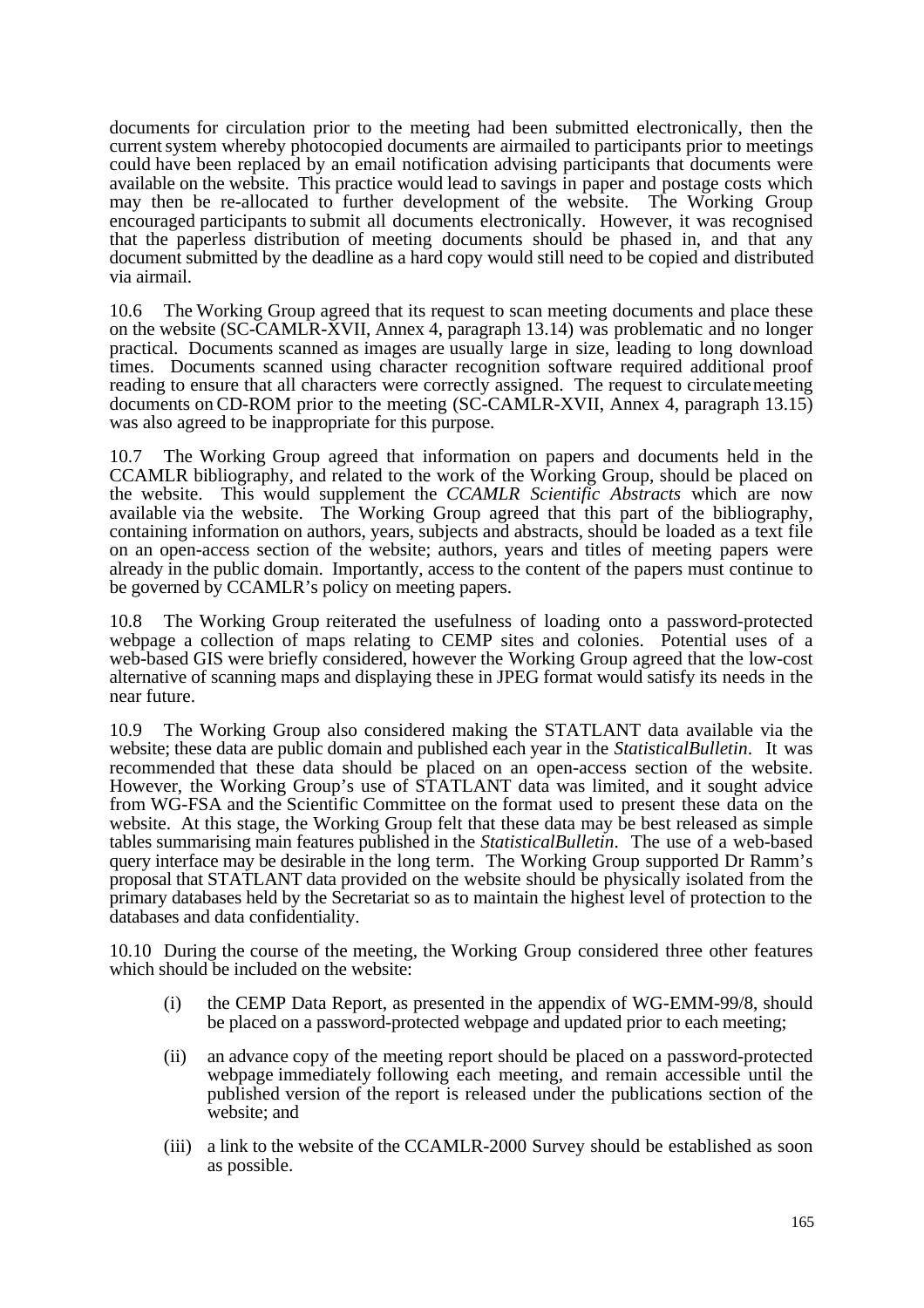Some participants also expressed interest in the development of electronic correspondence groups.

10.11 The Working Group was aware that development of the CCAMLR website was constrained by the human and financial resources available for this work. Importantly, the initial development of the website was proceeding in parallel with the established work procedures and methods of communication in use by the Secretariat. By necessity, the website would need to be evaluated and endorsed by all Members before it could replace some of the existing communication via paper copies and facsimile. Therefore the cost of developing the website could not be offset at present by savings in other operational areas. However, the Working Group recommended that cost-saving features of the website, such as the paperless distribution of documents in advance of meetings, should be introduced as soon as the procedures are operational.

10.12 The Working Group recognised that certain features it had discussed in relation to the website, such as a comprehensive assessment of hit rates and web-based software to support database queries and GIS, would require specific budget allocations if these were to be implemented in the foreseeable future.

# ADVICE TO THE SCIENTIFIC COMMITTEE

#### Management Advice

#### Assessment

11.1 The Working Group reaffirmed its advice given in 1997 that revised estimates of potential yield of krill should be postponed until results of the CCAMLR-2000 Survey became available (paragraph 7.14). The Working Group agreed that the current conservation measures which establish precautionary catch limits for krill should remain in force as they stand (paragraph 7.16).

11.2 The Working Group reiterated the need for advice to be given on precautionary management measures for krill fisheries at spatio-temporal scales of greatest importance to regulating interactions between krill, dependent species and fisheries (paragraphs 7.15, 7.62 and 7.82 to 7.84). For example, some fisheries may be concentrating around South Georgia, particularly in winter (paragraph 2.11), whereas others are still concentrated around the South Shetland Islands especially during summer (paragraph 2.1). To that end, the Working Group considered methods for subdividing the estimate of yield that will arise out of the CCAMLR-2000 Survey and recommended two methodologies to be considered next year (paragraph 8.61) in the interim while developing more formal methodologies (paragraphs 8.62 and  $(8.63)$ .

11.3 Preparation for the CCAMLR-2000 Survey is in its final stages with the addition of a fourth vessel from Russia. The Working Group has identified a considerable number of tasks as part of the ongoing planning process and tasks to be carried out after the survey. These tasks will be carried out, as appropriate, by the survey coordinator, the cruise leaders, the nominated experts and the Secretariat.

11.4 The Working Group recommended that a workshop to estimate krill biomass in Area 48 be held in May–June  $2000$  (paragraphs 8.37, 8.38 and  $\overline{8.41}$  to 8.49). The workshop would require support of the Secretariat and, in particular, participation of the Data Manager. The Working Group recommended that the Secretariat archive a copy of the data from the survey. The Working Group also considered that a special issue of *CCAMLR Science* may be an appropriate place to publish the results of the survey. All of these activities have financial implications.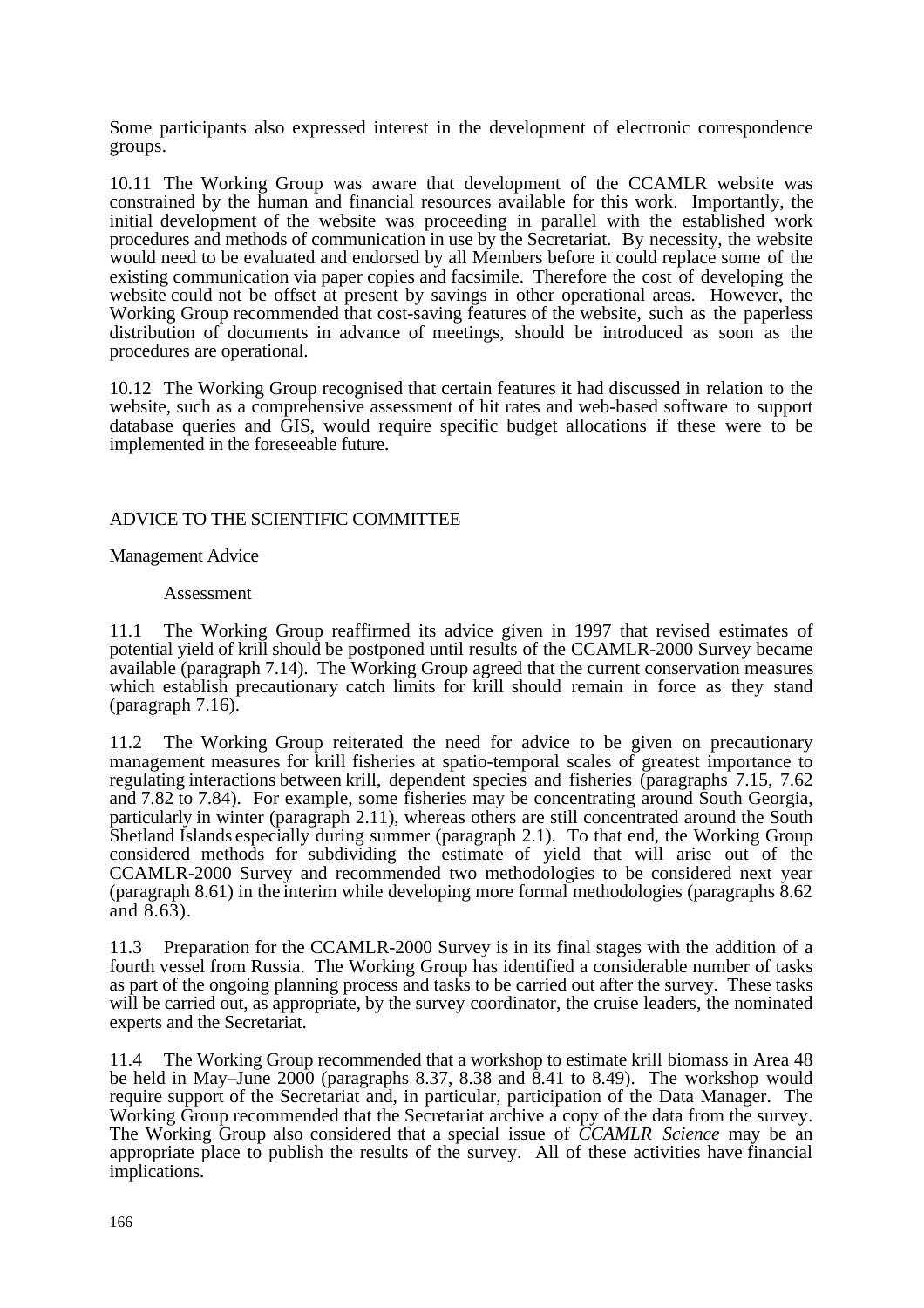11.5 The Working Group requested that the Scientific Committee endorse the steps for providing an estimate of yield for Area 48 and for calculating an interim subdivision of this yield into statistical subareas at its meeting next year. These are detailed in paragraphs 8.50 and 8.61.

# Fishing Activities

11.6 The Working Group recommended that scientific observers on board krill fishing vessels should be used to collect information as described in the *Scientific Observers Manual* and further amended by the Working Group (paragraphs 2.8, 2.13, 2.14, 7.30, 7.66(iii), 7.68 and 7.71).

11.7 The Working Group recommended that more information be obtained on fishing operation strategies for its assessments (paragraph 2.10).

11.8 The Working Group recommended that a special effort be made to place observers on board krill fishing vessels which will conduct fishing within Area 48 at the same time as the CCAMLR-2000 Survey (paragraphs 2.15 and 7.73) and that the use of echo-listener data loggers on echosounders may be useful in this regard (paragraph 2.16).

11.9 The Working Group also recommended the collection and submission of data to the Secretariat on krill products, conversion rates used in the krill fishery, a breakdown of krill catches by product type and general information on krill prices (paragraphs 2.8, 2.10 and  $7.66(ii)$ .

11.10 The Working Group requested that consideration be given to identifying potential changes to fishing areas and seasons that would impose no additional burden on fishing operations, but which would yield conservation benefit for dependent species (paragraphs 7.60 and 7.61).

11.11 The Working Group noted that there are currently no mechanisms for preventing uncontrolled development of krill fishing at scales most critical to predator foraging and recommended that a procedure be developed to ensure measures can be taken to safeguard predators as the krill fishery expands (paragraphs 7.63 to 7.66).

# **Other**

11.12 The Working Group recommended that greater attention be given to research into by-catch of elasmobranchs and the effect of trawling on the seabed (paragraph 9.6).

11.13 At its next meeting the Working Group expected to have further information on the IUCN global review of threatened species to be published in 2000, which would include species whose main populations lie within the Convention Area. The Working Group advised that the Commission may need to consider actions to improve the conservation status of such species (paragraph 7.76).

11.14 The Working Group noted that the Scientific Committee might wish to consider whether, and in what form, action is necessary to improve assessment of ecosystem interactions involving fish and squid (paragraph 7.10).

11.15 The Working Group drew the attention of the Scientific Committee to issues related to proposals for marine protected areas that may arise from Annex V to the Protocol on Environmental Protection to the Antarctic Treaty when the Annex comes into force (paragraphs 8.97 to 8.103).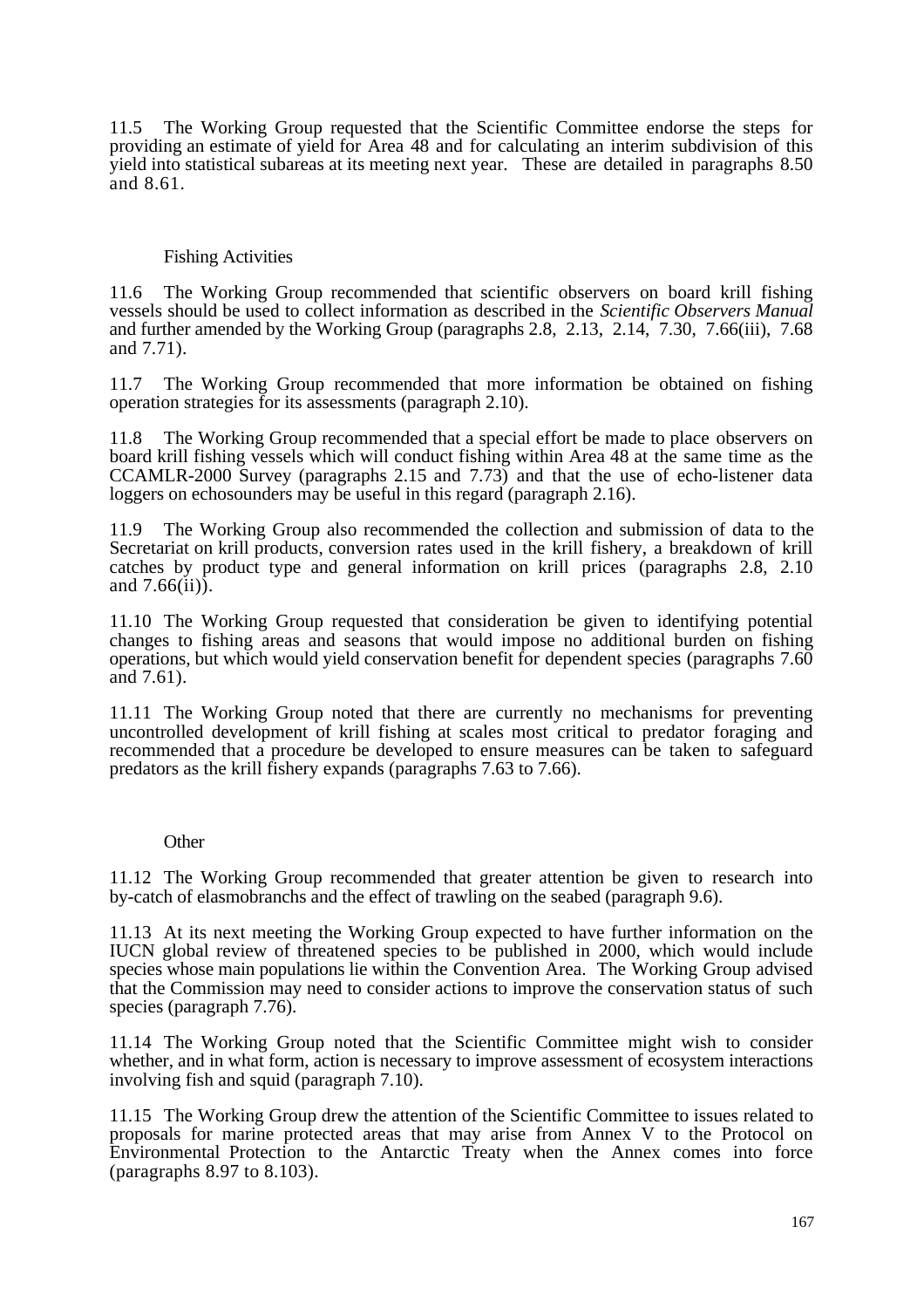11.16 The Working Group recommended the continued collaboration with IWC, and in particular, observing marine mammals during the CCAMLR-2000 Survey (paragraph 8.28), developing access rules for data collected by IWC observers during the survey (paragraph 8.69) and the proposal by IWC to undertake validation and archiving of marine mammal observations during the survey (paragraph 8.74).

11.17 The Working Group identified a number of tasks for the 1999/2000 intersessional period and research priorities for future work which had been identified at the meeting. These are summarised below under Item 12 'Future Work' (paragraphs 12.1 to 12.6).

11.18 The Working Group recommended that its next meeting be held in 2000 at approximately the same time as WG-EMM/99. The Working Group welcomed an offer from Italy for the meeting to be held in Sicily and noted that a formal invitation would be submitted to CCAMLR-XVIII.

11.19 The Working Group recommended that the Scientific Committee consider Dr Hewitt as the new Convener of WG-EMM (paragraph 15.3).

# FUTURE WORK

12.1 The Working Group identified a number of tasks to be carried out by WG-EMM participants and the Secretariat during the 1999/2000 intersessional period. The tasks are summarised below. References are given to paragraphs in the report which contain these tasks.

12.2 The following tasks were identified in the work on harvested and dependent species:

Secretariat tasks:

- (i) Amend scientific observation logbook forms for krill fisheries in order to include records of information on conversion rates for krill products and urge Members to submit this information (paragraphs 2.7, 2.14 and  $\bar{7}$ .66).
- (ii) In cooperation with Members, develop standard survey questionnaires to collect information on krill fishing strategies (paragraph 2.17).
- (iii) In cooperation with Members, continue work on the estimation of the overlap between fisheries and predator foraging areas (paragraphs 6.11, 6.12 and 6.35).
- (iv) Request Peru to submit to the next meeting of WG-EMM results of their krill surveys conducted in Subarea 48.1 (paragraph 3.43).
- (v) Contact IUCN in order to obtain details on the criteria used and the process applied in the preparation for publication in 2000 of a new list of globally threatened species; relay this information to WG-FSA (paragraphs 7.77 and 7.78).
- (vi) Prepare documentation on the use of krill yield model in cooperation with Dr Constable (paragraph 6.8).

Working Group activities:

- (vii) Submit fine-scale CPUE data and their analysis for national krill fisheries in addition to data already submitted by Japan – Members (paragraph 2.4).
- (viii) Re-investigate the potential for incorporating age-structured krill mortality into the GYM – Prof. Boyd, Dr Constable and Prof. Butterworth (paragraph 7.49).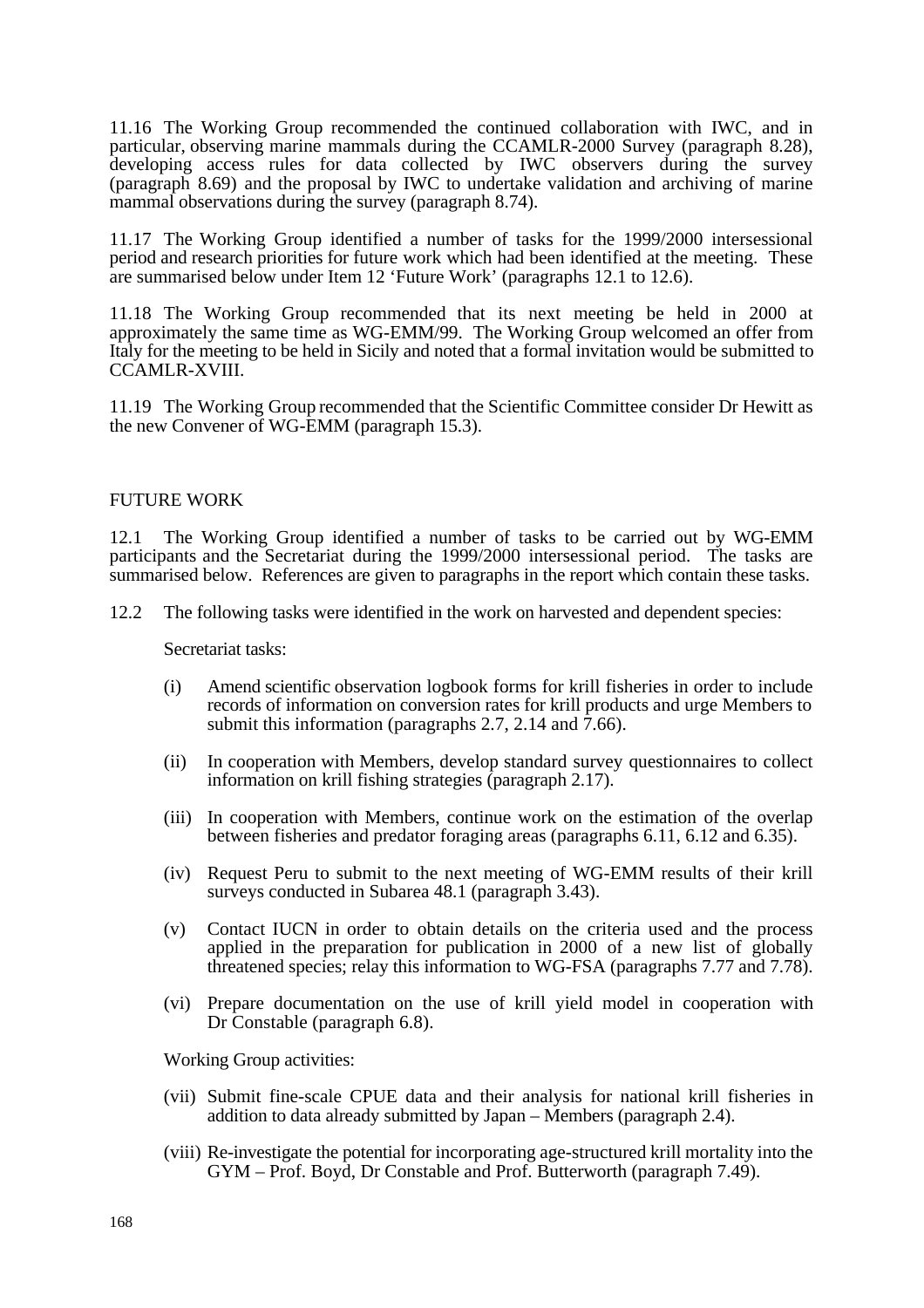- (ix) Review existing work and new proposals on potential krill yield models based on estimation of krill consumption by dependent species – Prof. Boyd and Drs Everson, Constable and Nicol (paragraphs 7.51 and 7.52).
- (x) Provide any information and/or ideas relevant to the development of ways of preventing uncontrolled expansion and/or development of krill fisheries (paragraphs 7.66 and 7.67).
- 12.3 The following tasks were identified in the work on environmental variables:

Working Group activities:

- (i) Table a paper on the oceanographic environment in the South Shetland Islands area at the next meeting of WG-EMM – Dr Holt (paragraph 5.2).
- 12.4 The following tasks were identified in the work on ecosystem analysis and assessment:

Secretariat tasks:

- (i) Implement recommendations of the Working Group on handling CEMP data (paragraphs 4.3 and 4.5).
- (ii) Review, in cooperation with members of WG-EMM, the status of tasks and initiatives undertaken by the Working Group since its meeting in 1995 (paragraph 7.12).
- (iii) To the extent that new data are available from Members or statistical experts, continue to develop indices and models of overlap between predator foraging and fishing (paragraphs 6.11, 6.12, 6.33 and 6.35).

Working Group activities:

(iv) Consider which indices derived from fishery-related data might be relevant to ecosystem assessment (paragraph 7.30).

12.5 The following tasks were identified in the work on CEMP sites, existing and new standard methods:

Secretariat tasks:

- (i) Resolve the status of all queries listed in Table 1 (paragraph 4.4).
- (ii) Flag, in the database, potential problems of interpretation arising from analysis of parameters of the Method A8a (paragraph 8.82).
- (iii) Request Members undertaking CEMP work at shore-based stations to specify what meteorological data they collect on site or had ready access to from nearby stations (paragraph 8.87).

Working Group activities:

Subgroup on Designation and Protection of CEMP Sites –

- (iv) In cooperation with the Secretariat, upgrade the quality of maps for CEMP sites (paragraph 8.95).
- (v) Consider the draft management plan prepared by New Zealand for the Balleny Islands SPA (WG-EMM-99/21) (paragraph 8.98).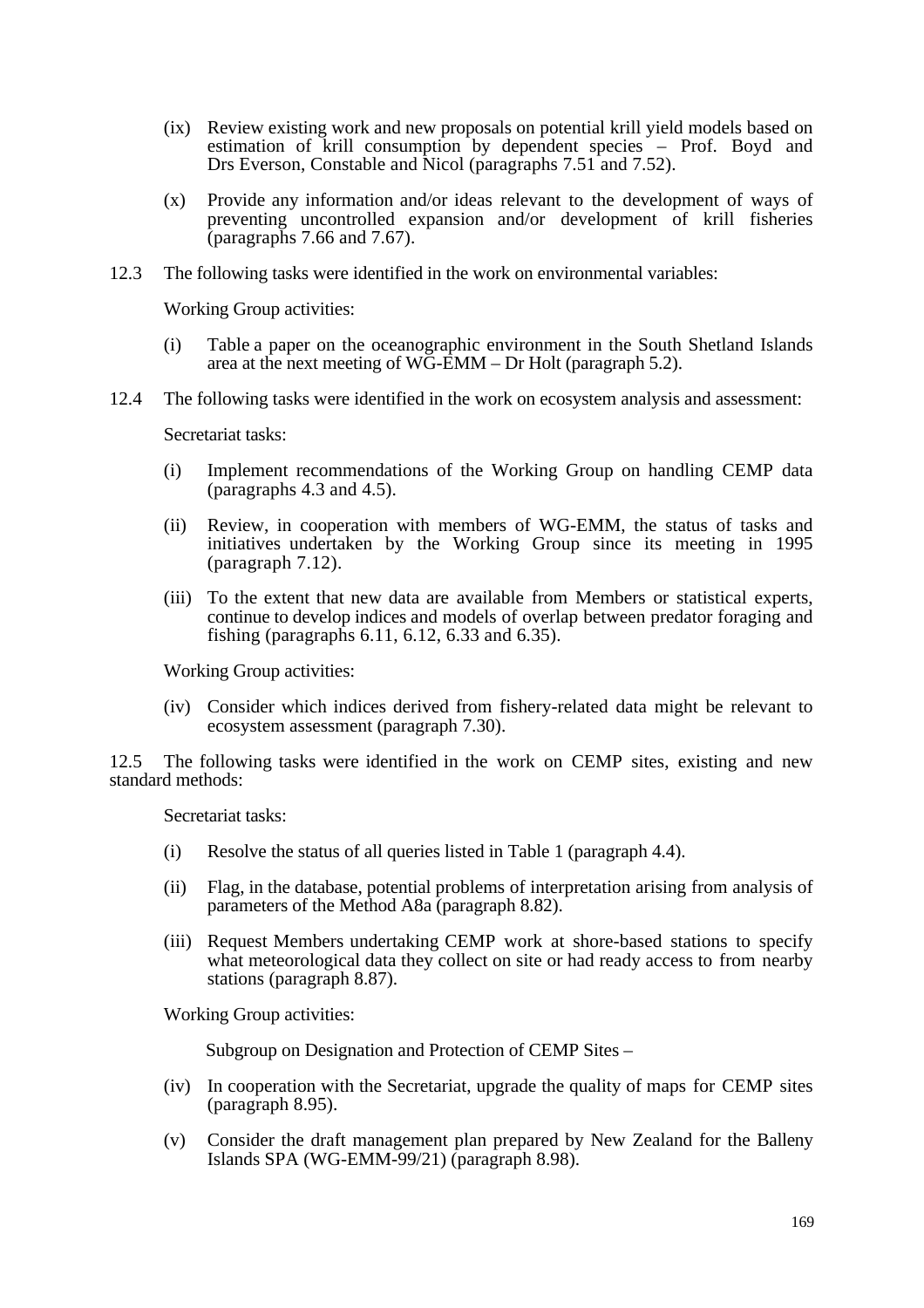Subgroup on Standard Methods –

- (vi) Prepare advice on reduced sample size for Method C1a which should be incorporated into the next revision of the CCAMLR standard methods (paragraph 8.77).
- (vii) Consider drafts of Methods F1 and F4 for their adoption at the next meeting of WG-EMM (paragraph 8.85).
- 12.6 The following tasks were identified in the work on the CCAMLR-2000 Survey:

Secretariat tasks:

(i) Archive data submitted to the Secretariat from the CCAMLR-2000 Survey (paragraph 8.67).

Working Group activities:

- (ii) Investigate how the data from regional krill surveys can be used in conjunction with the CCAMLR-2000 Survey (paragraph 3.22).
- (iii) A considerable number of tasks have been identified as part of the ongoing planning process for the CCAMLR-2000 Survey. These tasks, detailed in planning process for the CCAMLR-2000 Survey. paragraphs 8.1 to 8.40, will be carried out as appropriate by the survey coordinator, cruise leaders, nominated experts and the Data Manager.
- (iv) Tasks to be carried out after the CCAMLR-2000 Survey, but prior to the  $B_0$ Workshop in May–June 2000, are outlined in paragraphs 8.41 to 8.49 and will be carried out as appropriate by the survey coordinator, cruise leaders, nominated experts and the Data Manager.
- 12.7 The following tasks were identified in the work on the CCAMLR website:

Secretariat tasks:

- (i) Place the report of WG-EMM on the website as soon as possible after the end of the meeting (paragraph 7.73).
- (ii) The following features should be added to the CCAMLR website as password-protected pages:
	- (a) the CEMP Data Report (paragraph 10.10);
	- (b) a collection of maps showing CEMP sites and colonies (paragraph 10.8);
	- (c) an advance copy of the meeting reports (paragraph 10.10); and
	- (d) a link to the website of the CCAMLR-2000 Survey (paragraph 10.10).
- (iii) The following features should be added as open-access pages:
	- (a) text file containing information (authors, dates, titles and abstracts) on papers and documents held in the CCAMLR bibliography, and related to the work of the Working Group (paragraph 10.7); and
	- (b) text files summarising STATLANT data (paragraph 10.9).
- (iv) Wherever possible, the current system whereby photocopied documents are airmailed to participants prior to meetings should be replaced by an email notification advising participants that documents are available on the website (paragraph 10.5).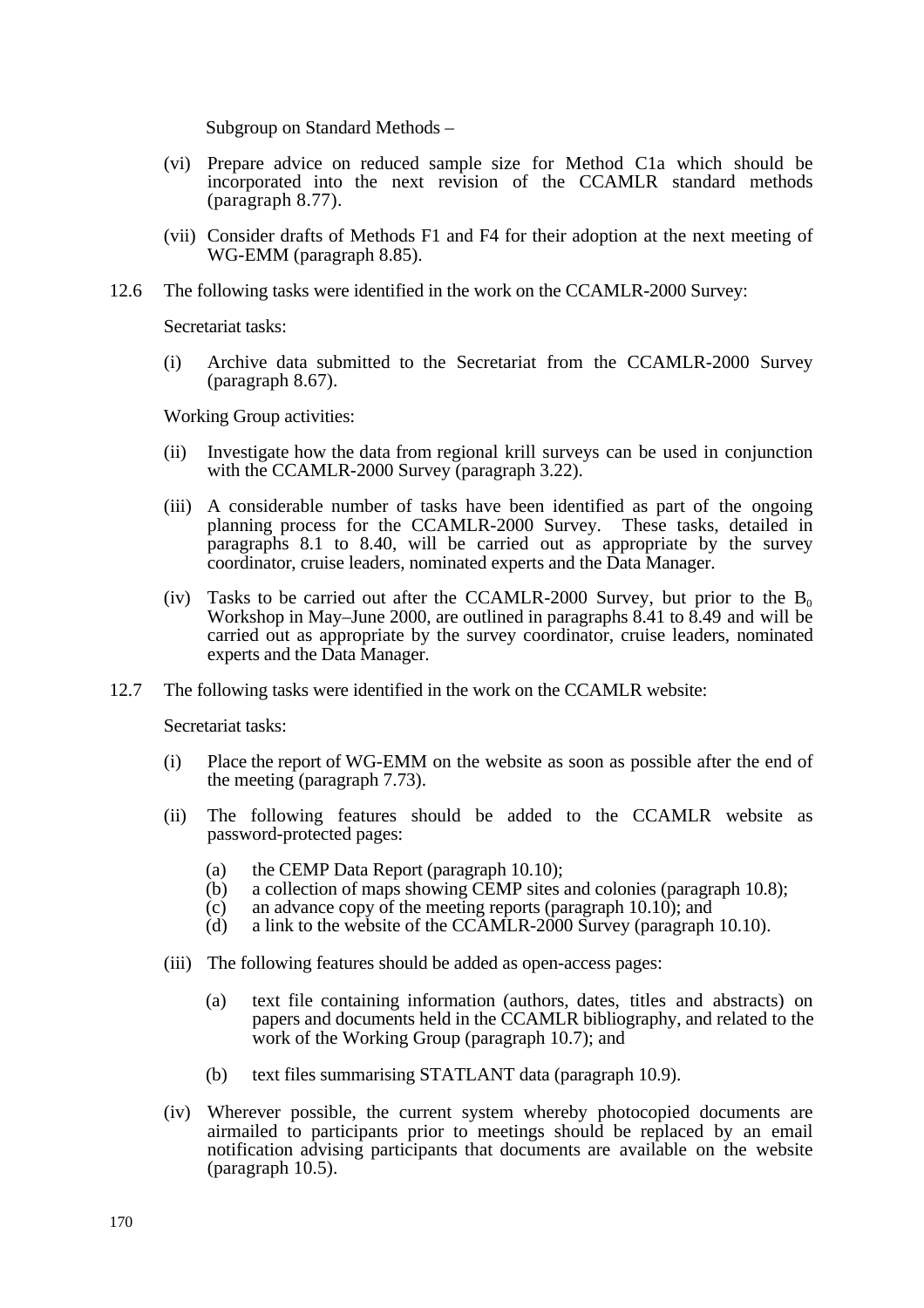Working Group activities:

(v) Members to submit via email all documents intended for circulation prior to meetings and other information for use on the web, using formats specified in paragraph 10.4.

12.8 In addition, the Working Group identified a number of research priorities for future work. These research priorities are summarised below. References are given to paragraphs in the report which identify research requirements.

Development of precautionary management measures for krill fisheries:

- (i) Further exploration, development and testing of models of precautionary management approaches to krill fisheries (paragraph 7.41).
- (ii) Development of precautionary management measures, including interim measures, which are potentially appropriate to spatio-temporal scales of greatest importance for regulating interactions between krill, dependent species and fisheries (paragraphs 3.14, 7.15, 7.55 to 7.62 and 7.82 to 7.84).
- (iii) Development of proactive and feedback management approaches to krill fisheries, especially at local scales (paragraphs 7.40, 7.42 and 7.53).
- (iv) Consider a variety of factors which may influence trends in krill CPUE (paragraph 2.6).
- (v) Investigate consequences of various types of conservation measures associated with precautionary approaches to management in local areas (paragraphs 7.60) and 7.61).
- (vi) Investigate alternative methods for subdividing krill yield in Area 48 into smaller management units (paragraph 8.64).
- (vii) Consider the current biological reference points of the krill yield model (paragraph 8.65).

Research on harvested and dependent species, and environment:

- (viii) Research into krill distribution and abundance in large unsurveyed areas such as Subareas 48.6, 88.1 and 88.2 (paragraph 3.13).
- (ix) Collect time-series data on krill demographic parameters from the Indian and Pacific sectors of the Antarctic (paragraph 3.41).
- (x) Conduct simulation trials to examine whether correlation exists between krill recruits per spawner and per capita as described in WG-EMM-99/50 (paragraph 3.31).
- (xi) Conduct regional comparisons of data on the mean sizes and length ranges of krill obtained using different types of sampling techniques (paragraph 3.20).
- (xii) Study the relationship between krill density estimates derived from net and acoustic sampling (paragraph 3.17).
- (xiii) Determine factors responsible for differences between estimates of global krill abundance based on historical data and on recent acoustics surveys (paragraph 3.10).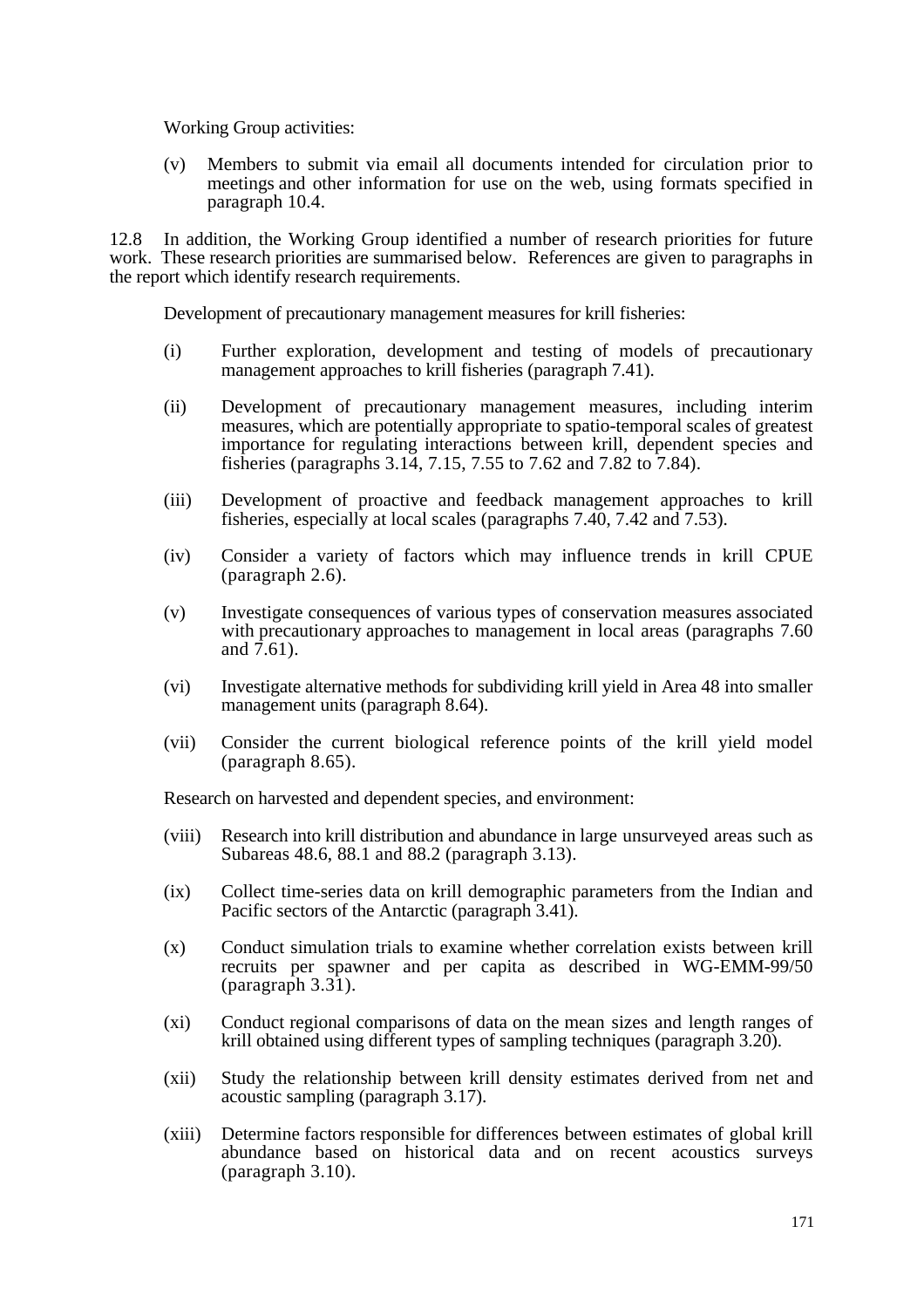- (xiv) Study the availability and distribution of krill in the surface layer, in particular, using techniques as side-looking and up-looking echosounders and echosounders mounted in small boats (paragraphs 3.15 and 3.17).
- (xv) Investigation of errors involved in sampling the krill population, flux into and out of the sampling areas and the provision of independent estimates of krill mortality (paragraph 3.40).
- (xvi) Development of general methodologies for the analysis and presentation of information on krill population structure (paragraph 3.21).
- (xvii) Estimation of krill consumption by predators, including analysis of mean length of krill in their diets, and effect of diet on individual predators and predator populations (paragraphs 3.26, 6.21, 6.24 and 6.28).
- (xviii) Continued work on relating the distribution of whales to different characteristics of krill aggregations (paragraph 6.32).
- (xix) Directed research on, and modelling of the potential impacts of, ultraviolet radiation on krill (paragraphs 5.7 and 5.10).
- (xx) Further development of methods of determining diets in elephant seals and other species of seals (paragraph 8.89).
- (xxi) Further work on discriminant functions to determine the sex of euphausiids based on simple length and width measurements of the removed carapace (paragraph 8.90).

Research on ecosystem assessment and modelling:

- (xxii) Further work on identifying EIVs for CEMP (paragraph 7.19).
- (xxiii) Development of combined standardised indices (paragraphs 6.6, 6.7 and 7.31 to 7.36).
- (xxiv) Development of ecosystem models underpinning management decisions in CCAMLR (paragraphs 6.39 and 7.49 to 7.52).
- (xxv) Development of methods to distinguish the effects of fishing from the effects of environmental changes (paragraph 7.81).

#### OTHER BUSINESS

13.1 The Working Group noted with great pleasure the imminent Second International Krill Symposium being held at the University of California, Santa Cruz, USA, from 23 to 27 August 1999 (WG-EMM-99/23), of which CCAMLR is a co-sponsor.

13.2 Over 40 papers and 29 posters will be presented, including 32 presentations on Antarctic krill. A number of papers submitted to the symposium will be published as a supplement to the *Canadian Journal of Fisheries and Aquatic Sciences.*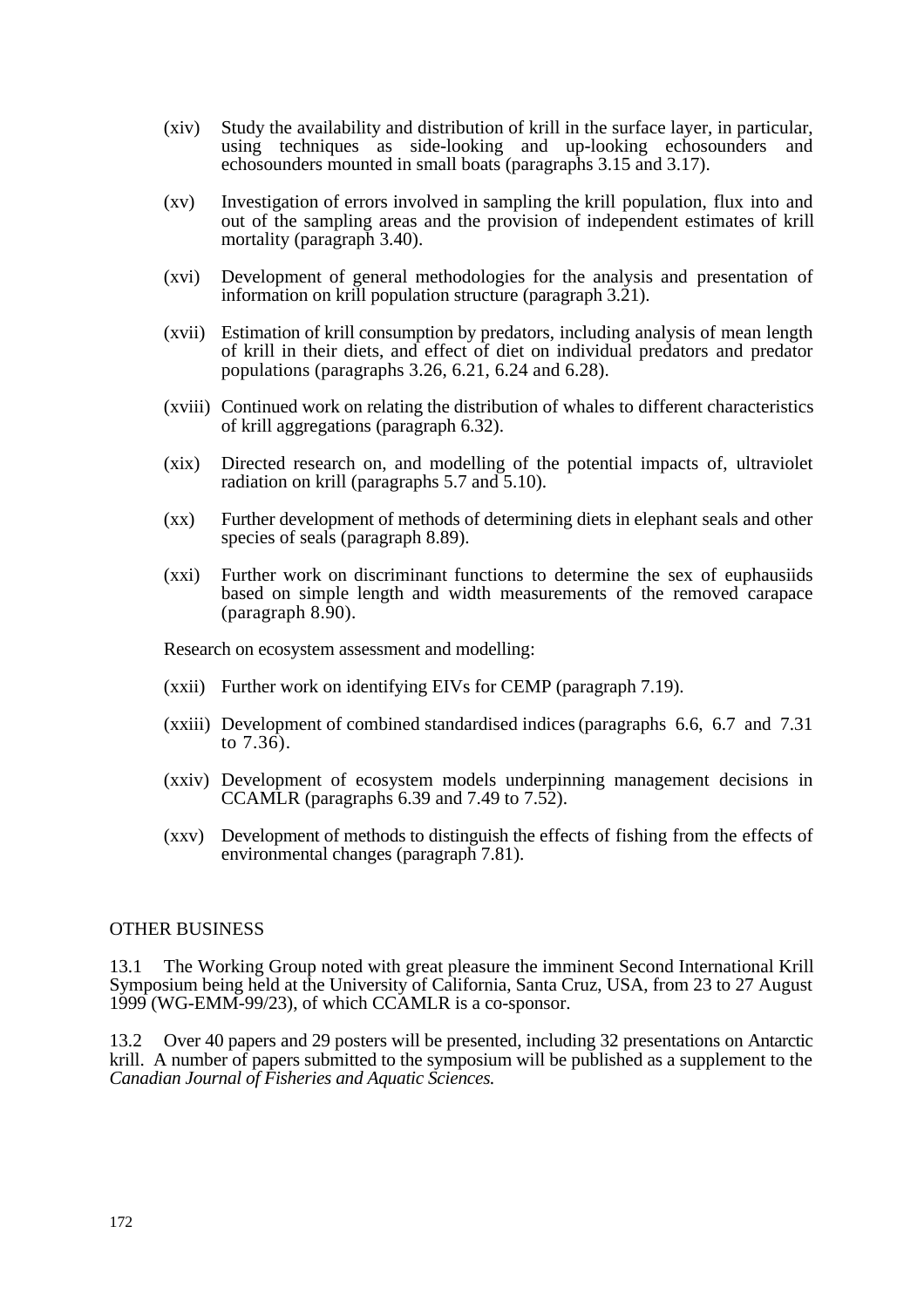# ADOPTION OF THE REPORT

14.1 The report of the fifth meeting of WG-EMM was adopted.

# CLOSE OF THE MEETING

15.1 In closing the meeting, the Convener, Dr Everson, on behalf of the Working Group, thanked the Director of the institute, Dr Balguerías, Mr López Abellán and other staff for hosting the meeting and for providing excellent facilities. This had greatly contributed to the smooth running of the meeting. Dr Everson also thanked Mrs L. Bleathman, Mrs R. Marazas and Drs Ramm and Sabourenkov of the Secretariat for their dedicated efforts, and other staff back in Hobart for their work in support of the Working Group, such as the compilation of the CEMP indices.

15.2 Dr Everson had indicated earlier that this meeting of the Working Group was to be his last as Convener. He recalled the difficult task which had been undertaken at the first meeting of this Working Group in Siena, Italy, in 1995 when the work of WG-Krill and WG-CEMP had been brought together. A new agenda had been developed and this had provided a successful framework for future meetings and the work of WG-EMM. The outcome of this work is evident today with new developments in ecosystem assessments and the forthcoming CCAMLR-2000 Survey. Dr Everson thanked all participants for their enthusiasm in conducting this work, and he felt confident that this collaborative spirit would continue under the stewardship of the new Convener.

15.3 Dr Siegel, Vice-Chair of the Scientific Committee, advised that informal discussions during the meeting had identified a candidate to replace Dr Everson. The Working Group recommended that the Scientific Committee consider Dr Hewitt as the new Convener of WG-EMM.

15.4 Prof. Croxall, on behalf of the Working Group, thanked Dr Everson for his outstanding leadership during the first five meetings of the Working Group. Prof. Croxall joined with Dr Miller who, earlier in the meeting and on behalf of participants and the Scientific Committee, had thanked Dr Everson for convening yet another successful meeting. Dr Everson's leadership had greatly advanced CCAMLR's work in ecosystem monitoring and management. The Working Group joined in expressing their appreciation and looked forward to Dr Everson's continued participation in the work of WG-EMM.

#### **REFERENCES**

- Amos, A. and M.K. Lavender. 1992. AMLR Program: water masses in the vicinity of Elephant Island. *Antarctic J. US*, 26 (5): 210–213.
- BIOMASS. 1991. Non-acoustic Krill Data Analysis Workshop (Cambridge, UK, 29 May to 5 June). *BIOMASS Rep. Ser.,* 66: 1–59.
- Brierley, A.S., D.A. Demer, R.P. Hewitt and J.L. Watkins. 1999a. Concordance of interannual fluctuations in densities of krill around South Georgia and Elephant Islands: biological evidence of same-year teleconnections across the Scotia Sea. *Mar. Biol.*, in press.
- Brierley, A.S., J.L. Watkins, C. Goss, M.T. Wilkinson and I. Everson. 1999b. Acoustic estimates of krill density at South Georgia, 1981 to 1998. *CCAMLR Science*, 6: 47–57.
- Butterworth, D.S. 1988. Some aspects of the relationship between Antarctic krill abundance and CPUE measures in the Japanese krill fishery. In: *Selected Scientific Papers, 1988 (SC-CAMLR-SSP/5)*, Part I. CCAMLR, Hobart, Australia: 109–125.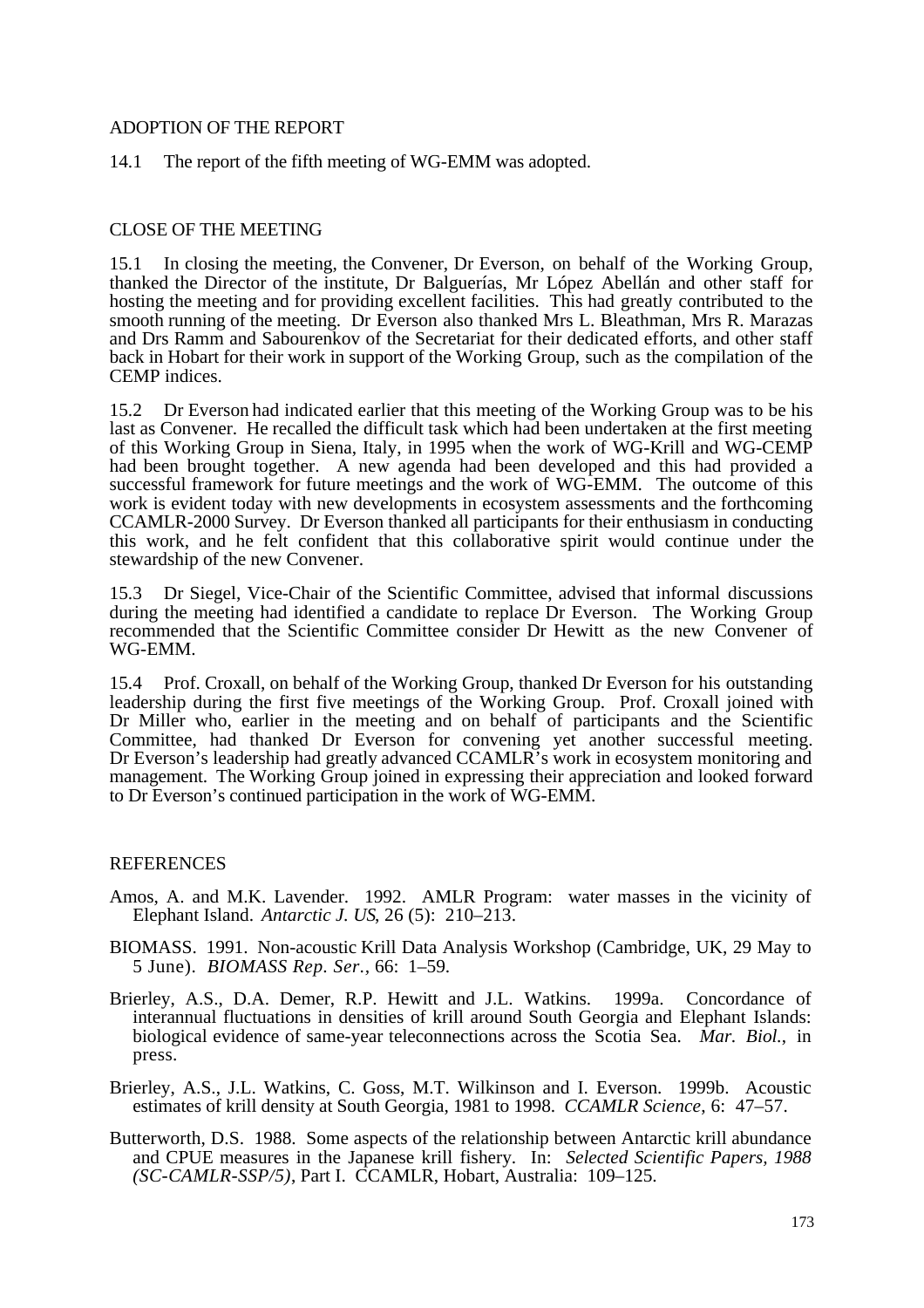- Butterworth, D.S. and R.B. Thomson. 1995. Possible effects of different levels of krill fishing on predators – some initial modelling attempts. *CCAMLR Science*, 2: 79–97.
- Demer, D.A., M.A. Soule and R.P. Hewitt. 1999. A multiple-frequency method for potentially improving the accuracy and precision of *in situ* target strength measurements. *J. Acoust. Soc. Am*., 105 (4): 2359–2376
- Demer, D.A. 1995. Uncertainty in acoustic surveys of Antarctic krill. Document *WG-EMM-95/72.* CCAMLR, Hobart, Australia.
- Foote, K.G. 1993. Abundance estimation of herring hibernating in a fjord. *ICES CM* 1993/D:45: 12 pp.
- Greene, C.H., P.H. Wiebe, S. McClatchie and T.K. Stanton. 1991. Acoustic estimates of Antarctic krill. *Nature*, 349: 110 pp.
- Hewitt, R.P. and D.A. Demer. 1993. Dispersion and abundance of krill in the vicinity of Elephant Island in the 1992 austral summer. *Mar. Ecol. Prog. Ser.*, 99: 29–39.
- Ichii, T., M. Naganobu and T. Ogishima. 1996. Competition between the krill fishery and penguins in the South Shetland Islands. *Polar Biol*., 16 (1): 63–70.
- Jolly, G.M. and I. Hampton. 1990. A stratified random transect design for acoustic surveys of fish stocks. *Can. J. Fish Aquat. Sci.*, 47: 1282–1291.
- Madureira, L.S.P., I. Everson and E.J. Murphy. 1993. Interpretation of acoustic data at two frequencies to discriminate between Antarctic krill and other scatterers. *J. Plankton. Res*., 15: 787–802.
- Mangel, M. and P.V. Switzer. 1998. A model at the level of the foraging trip for the indirect effects of krill (*Euphausia superba*) fisheries on krill predators. *Ecological Modelling*, 105: 235–256.
- Marschoff, E. and B. González. 1989. The use of analysis of penguin stomach contents in simultaneous study of prey and predator parameters. In: *Selected Scientific Papers, 1989 (SC-CAMLR-SSP/6).* CCAMLR, Hobart, Australia: 367–375.
- Nicol, S. and Y. Endo. 1999. Krill fisheries: development, management and ecosystem implications. *Aquat. Living Resour*., 12 (2): 105–120.
- Petitgas, P. 1993. Geostatistics for fish stock assessments: a review and an acoustic application. *ICES J. Mar. Sci.*, 50: 285–298.
- Pitcher, T. and R. Chuenpagdee (Eds). 1995. Harvesting krill: ecological impact, assessment, products and markets. *Fisheries Centre Research Reports*, 3 (3).
- Reid, K., P.N. Trathan, J.P. Croxall and H.J. Hill. 1996. Krill caught by predators and nets: differences between species and techniques. *Mar. Ecol. Prog. Ser*., 140: 13–20.
- Reid, K., J. Watkins, J. Croxall and E. Murphy. 1999. Krill population dynamics at South Georgia 1991–1997, based on data from predators and nets. *Mar. Ecol. Prog. Ser*., 117:  $103 - 114$ .
- Watters, G. and R.P. Hewitt. 1992. Alternative methods for determining subarea or local area catch limits for krill in Statistical Area 48. In: Selected Scientific Papers, 1992 catch limits for krill in Statistical Area 48. *(SC-CAMLR-SSP/9)*. CCAMLR, Hobart, Australia: 237–249.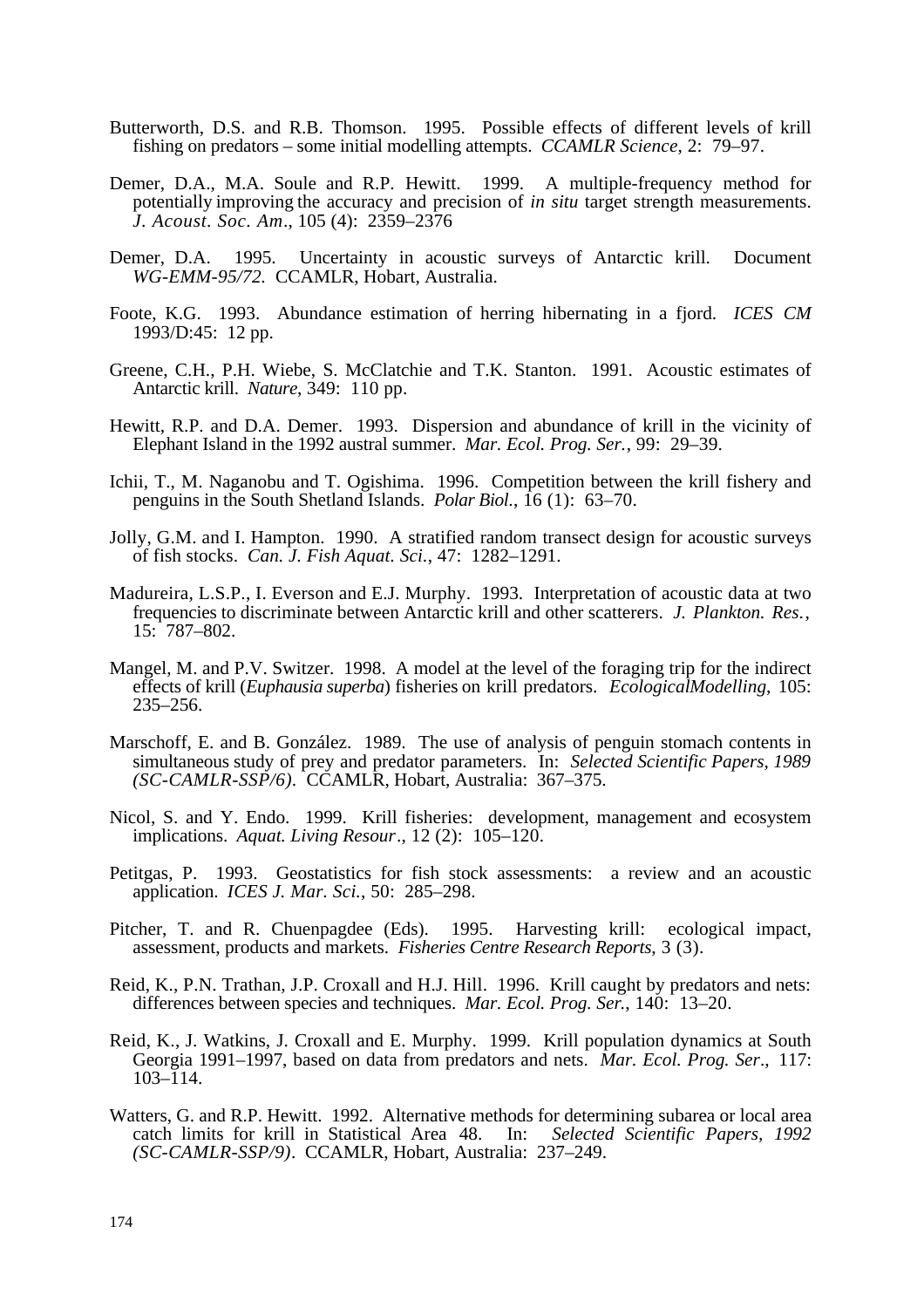| Responsibility | Table               | Split-year(s)            | <b>Task</b>                                                | Comment            |
|----------------|---------------------|--------------------------|------------------------------------------------------------|--------------------|
| Argentina      | 1.05, mixed         | 1989                     | Check date of first period                                 |                    |
|                | 3.08<br>9.07*       | 1995<br>All years        | Check dates<br>Check data (total $<$ 100%)                 |                    |
|                |                     |                          |                                                            |                    |
| Australia      | $1.07$ , all        | 1993                     | Check procedure                                            |                    |
|                | 4.05                | All years                | Why do data differ from those reported                     |                    |
|                |                     | 1996 onwards             | in WG-EMM-99/25?<br>Are data available (see Table 1.07)?   |                    |
|                | 7.08                | 1995                     | Check dates                                                |                    |
|                | 8.08                | 1996                     | Check data                                                 |                    |
|                | $9.09*$             | 1999                     | Check data (total <100%)                                   |                    |
| Italy          | 3.16                | 1996                     | Check dates                                                |                    |
|                | 5.10                | All years                | Why do data differ from those reported                     |                    |
|                |                     |                          | in WG-EMM-99/60?                                           |                    |
|                | $9.10*$             | 1999                     | Check data (total <100%)                                   |                    |
| Japan          | 3.13                | 1991, 1996               | Check dates                                                |                    |
|                |                     |                          |                                                            |                    |
| New Zealand    | 3.17                | 1993                     | Check dates                                                |                    |
| South Africa   | 3.04                | 1995                     | Check date of last period                                  |                    |
|                | 3.27                | All years                | Why do data differ from those reported                     |                    |
|                |                     |                          | in WG-EMM-99/6?                                            |                    |
|                | 7.04                | 1995, 1999<br>1997, 1998 | Check data (sd, se)<br>Check dates                         |                    |
|                | 7.16                | Most years               | Check dates                                                |                    |
|                |                     | 1997, 1999               | Check data (sd, se)                                        |                    |
|                | 8.04                | 1996, 1997, 1999         | Check data                                                 |                    |
|                | $9.04*$             | 1999                     | Check data (total $<$ 100%)                                |                    |
| UK             | 1.01, female        | 1996, 1999               | Check dates                                                |                    |
|                | 1.01, male          | 1996                     | Check dates                                                |                    |
|                | 1.08, mixed<br>3.21 | 1998-1999<br>1999        | Check data<br>Check data                                   |                    |
|                | 5.06                | 1996                     | Are data available?                                        |                    |
|                | 5.12                | 1993                     | Check number of colonies for A6                            |                    |
|                |                     | 1999                     | Are data available?                                        |                    |
|                | 5.15<br>7.03        | All years<br>1996        | Check number of nests and chicks<br>Check data (sd, se)    |                    |
|                | 8.02                | 1999                     | Check data (mean)                                          |                    |
|                | $9.02*$             | 1998, 1999               | Check data (total $<$ 100%)                                |                    |
|                | $9.18*$             | 1999                     | Check data (total $<$ 100%)                                |                    |
|                | 14.03               | Most years               | Provide dates                                              |                    |
| <b>USA</b>     | 3.05                | Most years               | Check date of last period (>24 November)                   |                    |
|                | 6.03                | Most years               | Check data                                                 |                    |
|                | 7.12                | 1997<br>1999             | Check dates<br>Check data                                  |                    |
|                | 14.01               |                          |                                                            | Corrected<br>dates |
|                | 14.02               | 1987, 1989               | Check data because some data are reported                  |                    |
|                |                     |                          | in WG-CEMP-89/6                                            |                    |
| Secretariat    | 1.08, all           | 1998                     | Add missing value (reason b)                               |                    |
|                | 1.08, mixed         | 1998-1999                | Check data                                                 |                    |
|                | 3.05                | 1999                     | Add missing value (reason b)                               |                    |
|                | 3.10<br>3.21        | 1996<br>1998             | Check date of first period<br>Add missing value (reason b) |                    |

Table 1: List of actions with respect to the CEMP data and the calculation of indices.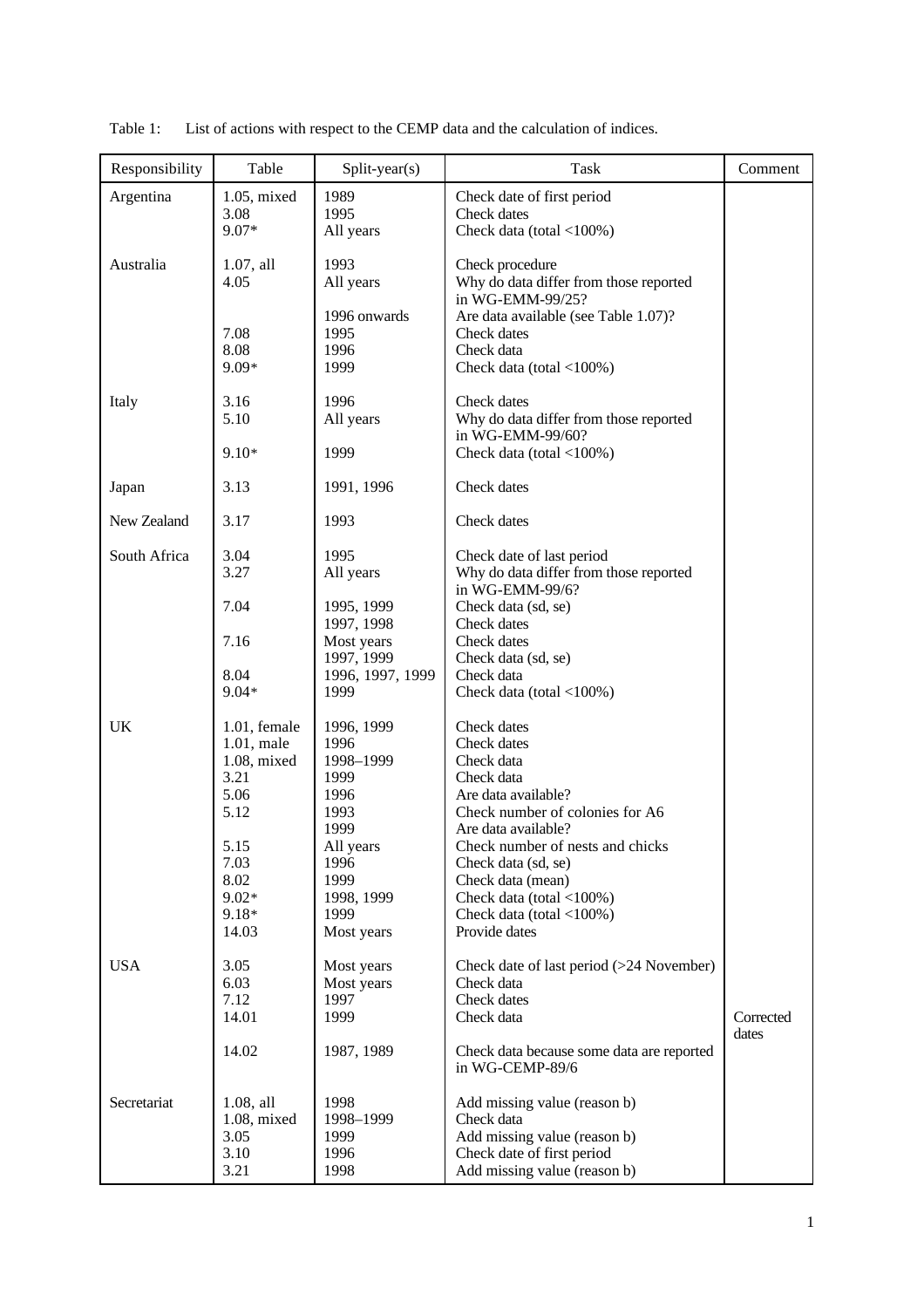#### Table 1 (continued)

| Responsibility             | Table                                                               | $Split-year(s)$                                         | Task                                                                                                                                                                                                                                                                                 | Comment |
|----------------------------|---------------------------------------------------------------------|---------------------------------------------------------|--------------------------------------------------------------------------------------------------------------------------------------------------------------------------------------------------------------------------------------------------------------------------------------|---------|
| Secretariat<br>(continued) | 3.25<br>3.26<br>5.06<br>5.09                                        | Most years<br>1998<br>1981<br>1998<br>1996              | Check calculation<br>Add missing value (reason b)<br>Add missing value (reason a)<br>Add missing value (reason b)<br>Check number of colonies for A6                                                                                                                                 |         |
|                            | 5.12<br>5.15<br>7.03<br>8.05<br>8.17<br>14, all<br>15.01<br>General | 1998<br>All years<br>1999<br>1996<br>1999<br>1994, 1995 | Add missing value (reason b)<br>Check number of nests and chicks<br>Check date for last period<br>Check date last period<br>Add missing value (reason a)<br>Transform deviate by $(-1)$<br>Flag last date as early<br>Use summary provided by researchers in<br>absence of CEMP data |         |
|                            | General<br>General                                                  |                                                         | Develop flag for data which do not<br>Conform with CEMP standard methods<br>Flag time series collected using $>1$<br>procedure                                                                                                                                                       |         |
|                            | General                                                             |                                                         | Filter data, in consultation with<br>researchers, to exclude short time series<br>and discontinued research                                                                                                                                                                          |         |

\* Will also affect calculation of Index A8c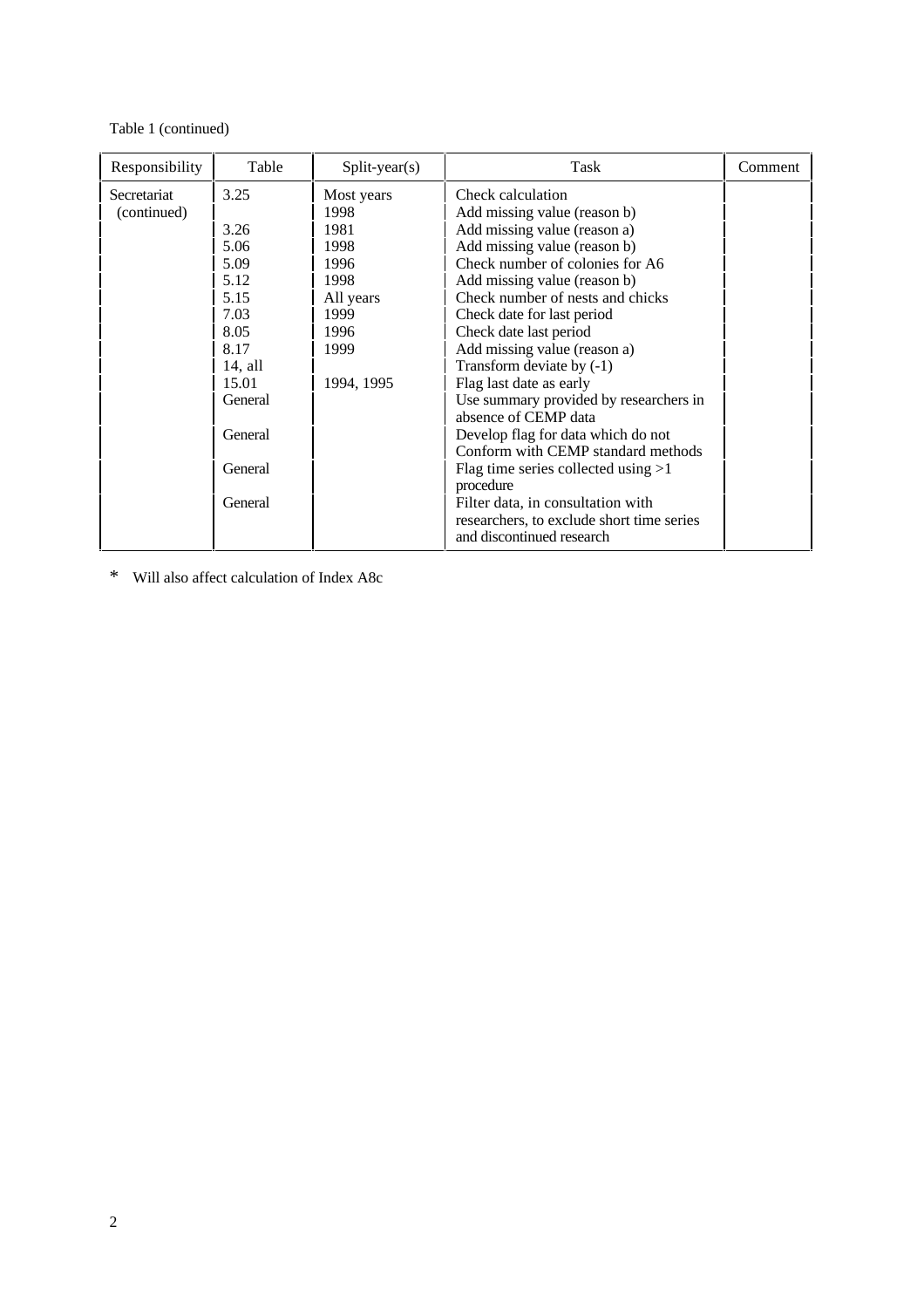# APPENDIX A

#### **AGENDA**

Working Group on Ecosystem Monitoring and Management (Santa Cruz de Tenerife, Spain, 19 to 29 July 1999)

#### 1. Introduction

- 1.1 Opening of the Meeting<br>1.2 Organisation of the Mee
- Organisation of the Meeting and Adoption of the Agenda
- 2. Fisheries Information
	- 2.1 Catches: Status and Trends<br>2.2 Harvesting Strategies
	- 2.2 Harvesting Strategies<br>2.3 Observer Scheme
	- 2.3 Observer Scheme<br>2.4 Other Information
	- Other Information
- 3. Harvested Species
	- 3.1 Distribution and Standing Stock<br>3.2 Population Structure, Recruitme
	- 3.2 Population Structure, Recruitment, Growth and Production<br>3.3 Indices of Abundance, Distribution and Recruitment
	- 3.3 Indices of Abundance, Distribution and Recruitment<br>3.4 Future Work
	- Future Work
- 4. Dependent Species
	- 4.1 CEMP Indices<br>4.2 Studies on Dist
	- 4.2 Studies on Distribution and Population Dynamics<br>4.3 Future Work
	- Future Work
- 5. Environment
	- 5.1 Consideration of Studies on Key Environmental Variables<br>5.2 Indices of Key Environmental Variables
	- 5.2 Indices of Key Environmental Variables<br>5.3 Future Work
	- Future Work
- 6. Ecosystem Analysis
	- 6.1 Analytical Procedures and Combination of Indices
		- (i) Multivariate Analysis of CEMP Indices<br>(ii) Use of GYM for Krill Stock Assessment
		- (ii) Use of GYM for Krill Stock Assessments<br>(iii) Other Approaches
		- **Other Approaches**
	- 6.2 Krill-centred Interactions<br>6.3 Fish and Squid-centred In
	- 6.3 Fish and Squid-centred Interactions<br>6.4 Environmental Interactions with Har
	- Environmental Interactions with Harvested and Dependent Species
- 7. Ecosystem Assessment
	- 7.1 Estimates of Potential Yield<br>7.2 Assessment of the Status of
	- Assessment of the Status of the Ecosystem
		-
		- (i) Current Trends by Areas and Species<br>
		(ii) Presentation of Assessments in Sumn Presentation of Assessments in Summary Form
	- 7.3 Consideration of Possible Management Measures<br>7.4 Further Approaches to Ecosystem Assessment
	- Further Approaches to Ecosystem Assessment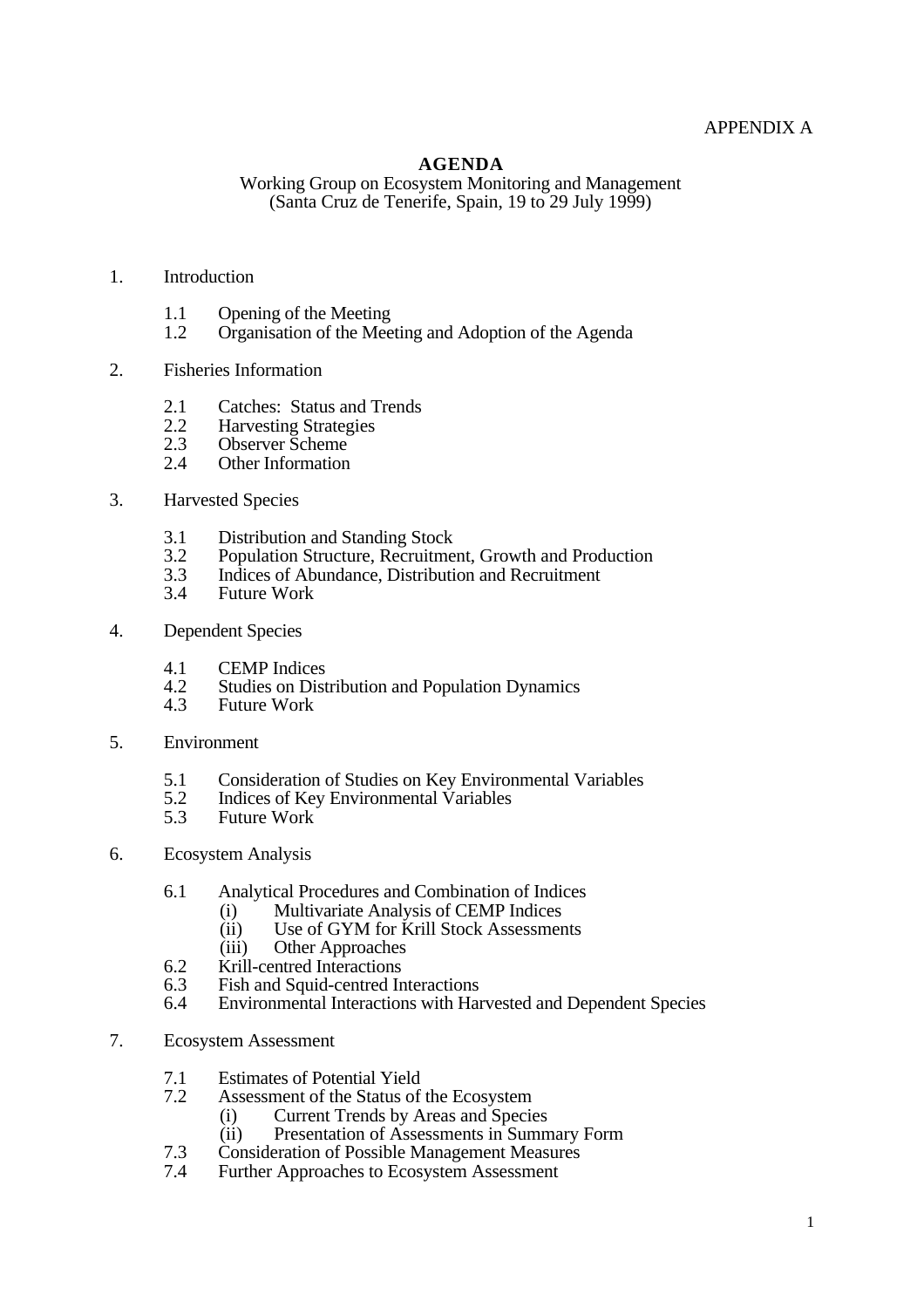- 8. Methods and Programs involving Studies on Harvested and Dependent Species and the Environment
	- 8.1 Area 48 Synoptic Krill Survey
		- (i) Survey Design
		- (ii) Sampling Protocols<br>(a) Acoustic
			- (a) Acoustic<br>(b) Krill and
			- (b) Krill and Zooplankton<br>(c) Oceanographic
			- (c) Oceanographic<br>(d) Birds, Pinniped
			- (d) Birds, Pinnipeds and Whales<br>(e) New CEMP Methods for At-s
			- New CEMP Methods for At-sea Studies
		- (iii) Organisation of Synoptic Survey
		- (iv) Analytical Methods<br>(v) Interpretation of Res
		- (v) Interpretation of Results with respect to Estimation of Potential Yield<br>
		(vi) Data Management and Archive Implications
		- Data Management and Archive Implications
	- 8.2 Shore-based Studies
		- (i) Consideration of Comments on Existing CEMP Methods
		- (ii) Consideration of New Draft Methods
	- 8.3 Consideration of CEMP Sites
- 9. The Ecosystem Approach as Applied in Other Parts of the World
- 10. CCAMLR Website
- 11. Advice to the Scientific Committee
- 12. Future Work
- 13. Other Business
- 14. Adoption of the Report
- 15. Close of the Meeting.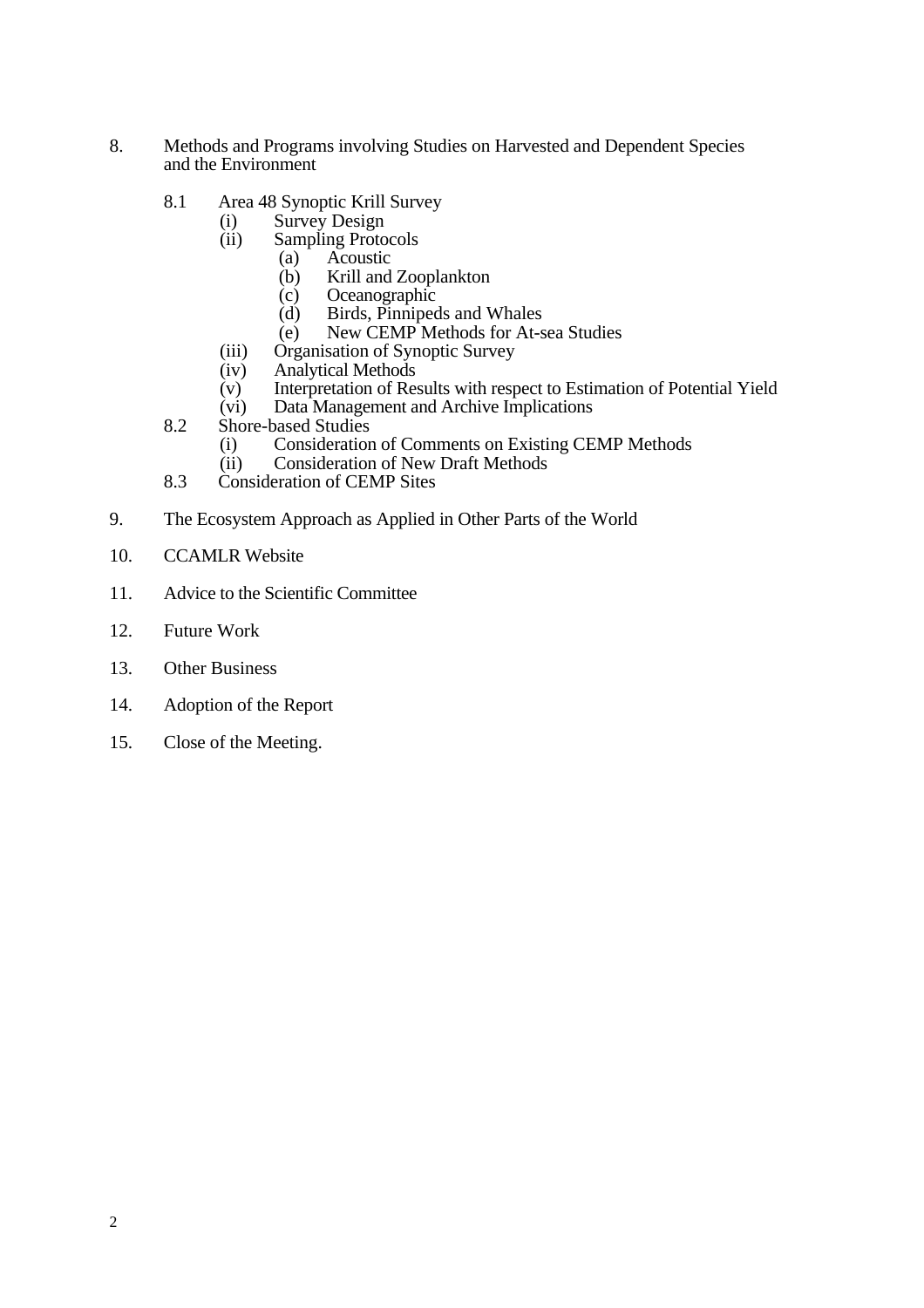APPENDIX B

# **LIST OF PARTICIPANTS**

Working Group on Ecosystem Monitoring and Management (Santa Cruz de Tenerife, Spain, 19 to 29 July 1999)

| BALGUERÍAS, Eduardo (Dr)  | Centro Oceanográfico de Canarias<br>Instituto Español de Oceanografía<br>Apartado de Correos 1373<br>España<br>ebg@ieo.rcanaria.es        |
|---------------------------|-------------------------------------------------------------------------------------------------------------------------------------------|
| BERGSTRÖM, Bo (Dr)        | Kristinebergs Marine Research Station<br>S-450 34 Fiskebäckskil<br>Sweden<br>b.bergstrom@kmf.gu.se                                        |
| BOYD, Ian (Prof.)         | <b>British Antarctic Survey</b><br>High Cross, Madingley Road<br>Cambridge CB3 0ET<br>United Kingdom<br>I.Boyd@bas.ac.uk                  |
| CONSTABLE, Andrew (Dr)    | <b>Australian Antarctic Division</b><br>Channel Highway<br>Kingston Tasmania 7050<br>Australia<br>andrew_con@antdiv.gov.au                |
| CORSOLINI, Simonetta (Dr) | Dipartimento di Biologia Ambientale<br>Università di Siena<br>Via delle Cerchia, 3<br>I-53100 Siena<br>Italy<br>corsolini@unisi.it        |
| CROXALL, John (Prof.)     | <b>British Antarctic Survey</b><br>High Cross, Madingley Road<br>Cambridge CB3 0ET<br><b>United Kingdom</b><br>j.croxall@bas.ac.uk        |
| DEMER, David (Dr)         | <b>US AMLR Program</b><br><b>Southwest Fisheries Science Center</b><br>PO Box 271<br>La Jolla, Ca. 92038<br><b>USA</b><br>ddemer@ucsd.edu |
| EVERSON, Inigo (Dr)       | <b>British Antarctic Survey</b><br>High Cross, Madingley Road<br>Cambridge CB3 0ET<br><b>United Kingdom</b><br>iev@pcmail.nerc-bas.ac.uk  |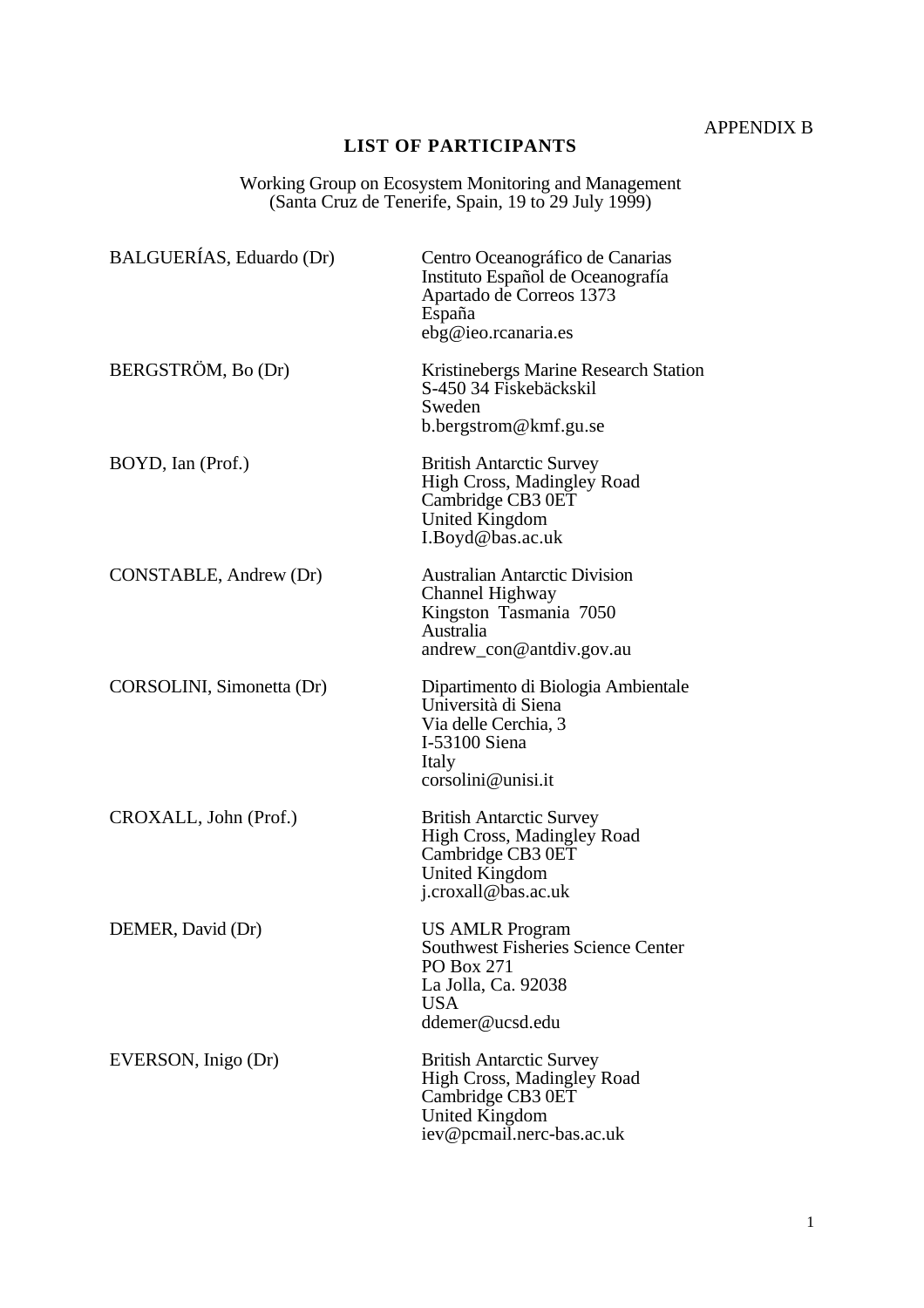| FERNHOLM, Bo (Prof.) | <b>Swedish Museum of Natural History</b><br>S-104 05 Stockholm<br>Sweden<br>ve-bo@nrm.se                                                                                       |
|----------------------|--------------------------------------------------------------------------------------------------------------------------------------------------------------------------------|
| GOEBEL, Michael (Mr) | <b>US AMLR Program</b><br><b>Southwest Fisheries Science Center</b><br>PO Box 271<br>La Jolla, Ca. 92038<br><b>USA</b><br>megoebel@ucsd.edu                                    |
| HAMMOND, Philip (Dr) | Sea Mammal Research Unit<br><b>Gatty Marine Laboratory</b><br>University of St Andrews<br><b>St Andrews</b><br>Fife KY16 8LB<br><b>United Kingdom</b><br>psh2@st-andrews.ac.uk |
| HEWITT, Roger (Dr)   | <b>US AMLR Program</b><br><b>Southwest Fisheries Science Center</b><br>PO Box 271<br>La Jolla, Ca. 92038<br><b>USA</b><br>rhewitt@ucsd.edu                                     |
| HOLT, Rennie (Dr)    | <b>US AMLR Program</b><br><b>Southwest Fisheries Science Center</b><br>PO Box 271<br>La Jolla, Ca. 92038<br><b>USA</b><br>rholt@ucsd.edu                                       |
| KAWAGUCHI, So (Dr)   | National Research Institute of Far Seas Fisheries<br>Orido 5-7-1, Shimizu<br>Shizuoka 424<br>Japan<br>kawaso@enyo.affrc.go.jp                                                  |
| KIGAMI, Masashi (Mr) | Japan Deep Sea Trawlers Association<br>Ogawacho-Yasuda Building<br>6 Kanda-Ogawacho 3-Chome<br>Chiyoda-ku<br>Tokyo 101<br>Japan                                                |
| KIM, Suam (Dr)       | Korea Ocean Research and Development Institute<br>Ansan PO Box 29<br>Seoul 425-600<br>Republic of Korea<br>suamkim@sari.kordi.re.kr                                            |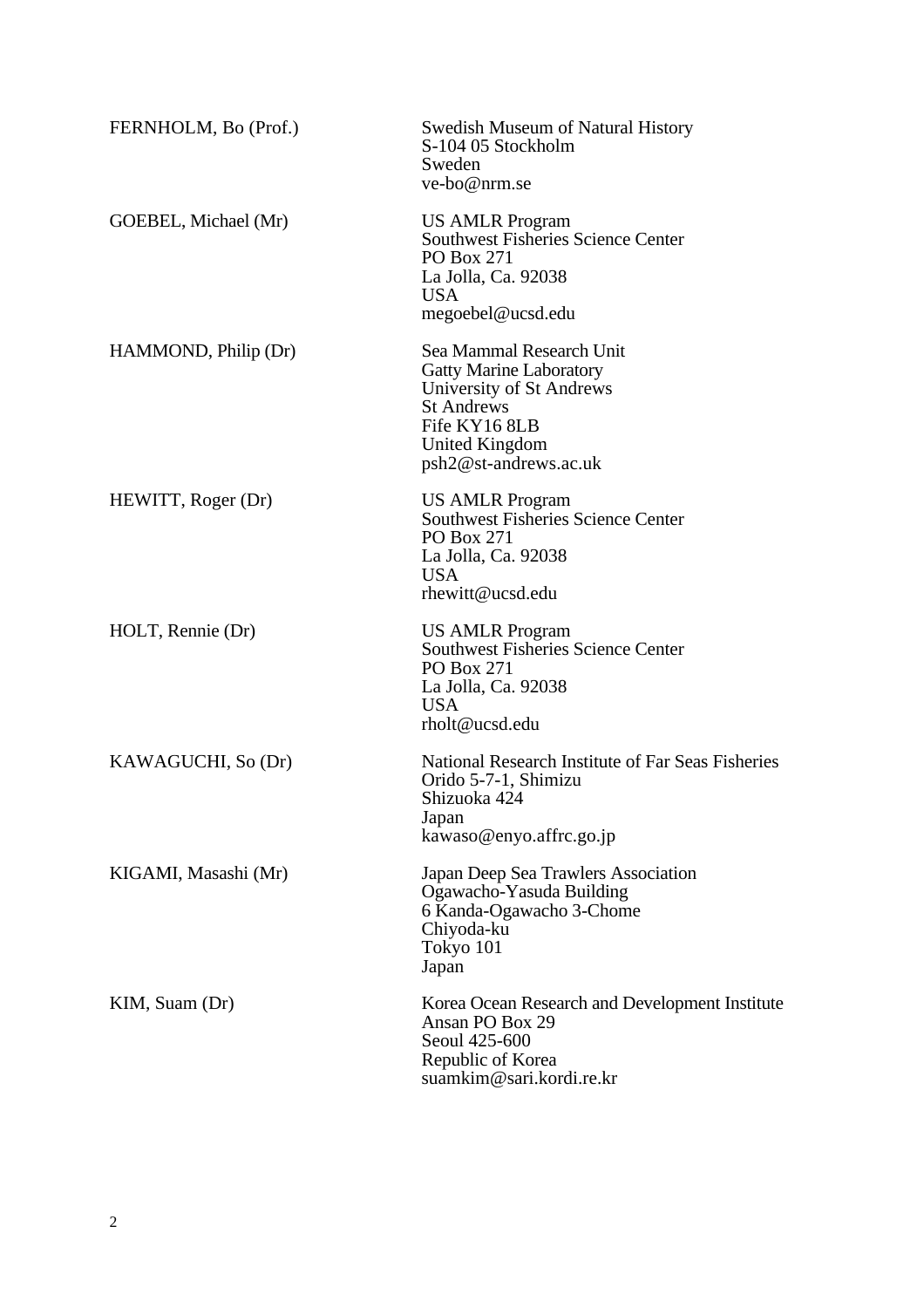| LÓPEZ ABELLÁN, Luis Jose (Mr) | Centro Oceanográfico de Canarias<br>Instituto Español de Oceanografia<br>Apartado de Correos 1373<br>Santa Cruz de Tenerife<br>España<br>lla@ieo.rcanaria.es |
|-------------------------------|--------------------------------------------------------------------------------------------------------------------------------------------------------------|
| MILLER, Denzil (Dr)           | Chairman, Scientific Committee<br>Sea Fisheries Research Institute<br>Private Bag X2<br>Roggebaai 8012<br>South Africa<br>dmiller@sfri.sfri.ac.za            |
| NAGANOBU, Mikio (Dr)          | National Research Institute of Far Seas Fisheries<br>Orido 5-7-1, Shimizu<br>Shizuoka 424<br>Japan<br>naganobu@enyo.affrc.go.jp                              |
| NICOL, Steve (Dr.)            | <b>Australian Antarctic Division</b><br>Channel Highway<br>Kingston Tasmania 7050<br>stephe_nic@antdiv.gov.au                                                |
| OLMASTRONI, Silvia (Ms)       | Dipartimento di Biologia Ambientale<br>Università di Siena<br>Via delle Cerchia, 3<br>I-53100 Siena<br>Italy<br>olmastroni@unisi.it                          |
| REID, Keith (Mr)              | <b>British Antarctic Survey</b><br>High Cross, Madingley Road<br>Cambridge CB3 0ET<br><b>United Kingdom</b><br>kre@pcmail.nerc-bas.ac.uk                     |
| RYDZY, Jerzy (Prof.)          | Ministry of Foreign Affairs<br>Direzione Generale delle Relazioni<br>Culturali - Uff. VII<br><b>ENEA</b><br>Progetto Antartide<br>Rome                       |
| SANJEEVAN, V.N. (Dr)          | Department of Ocean Development<br>Government of India<br>Sagar Sampada Cell<br><b>Church Landing Road</b><br>Kochi 682 016<br>India<br>dodchn@ker.nic.in    |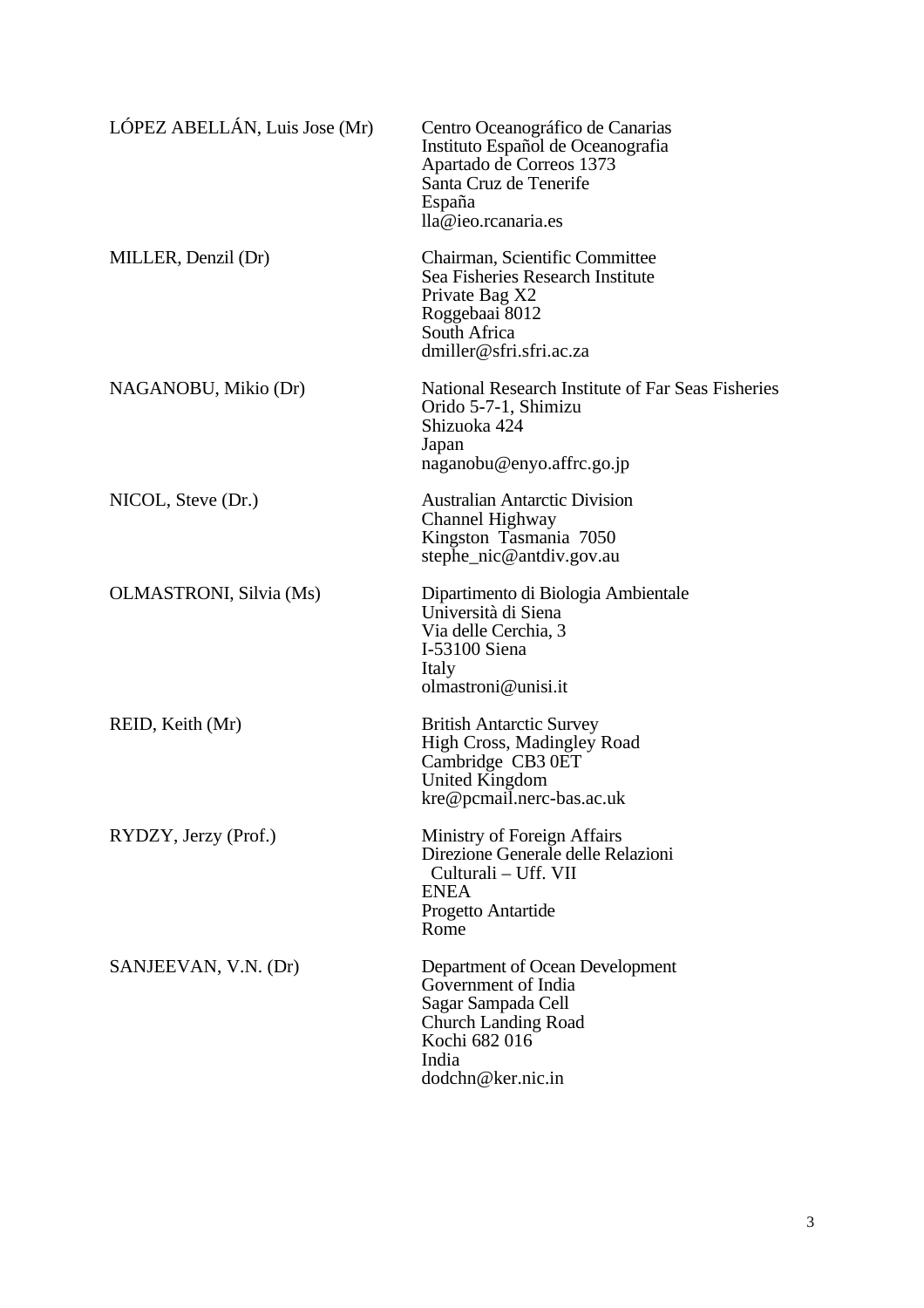| <b>VNIRO</b><br>17a V. Krasnoselskaya<br>Moscow 107140<br>Russia<br>frol@vniro.msk.su                                                           |
|-------------------------------------------------------------------------------------------------------------------------------------------------|
| Bundesforschungsanstalt für Fischerei<br>Institut für Seefischerei<br>Palmaille 9<br>D-22767 Hamburg<br>Germany<br>siegel.ish@bfa.fisch.de      |
| Korea Ocean Research and Development Institute<br>Ansan PO Box 29<br>Seoul 425-600<br>Republic of Korea<br>sksoh@kordi.re.kr                    |
| AtlantNIRO<br>5 Dmitry Donskoy Str.<br>Kaliningrad 236000<br>Russia<br>sushin@atlant.caltnet.ru                                                 |
| <b>British Antarctic Survey</b><br>High Cross, Madingley Road<br>Cambridge CB3 0ET<br><b>United Kingdom</b><br>pnt@mail.nerc-bas.ac.uk          |
| <b>US AMLR Program</b><br><b>Southwest Fisheries Science Center</b><br>PO Box 271<br>La Jolla, Ca. 92038<br><b>USA</b><br>wtrivelpiece@ucsd.edu |
| <b>VNIRO</b><br>17a V. Krasnoselskaya<br>Moscow 107140<br>Russia                                                                                |
| <b>British Antarctic Survey</b><br>High Cross, Madingley Road<br>Cambridge CB3 0ET<br><b>United Kingdom</b><br>j.watkins@pcmail.nerc-bas.ac.uk  |
| Manaaki Whenua - Landcare Research<br>Private Bag 6<br>Nelson<br>New Zealand<br>wilsonpr@landcare.cri.nz                                        |
|                                                                                                                                                 |

# CCAMLR SECRETARIAT: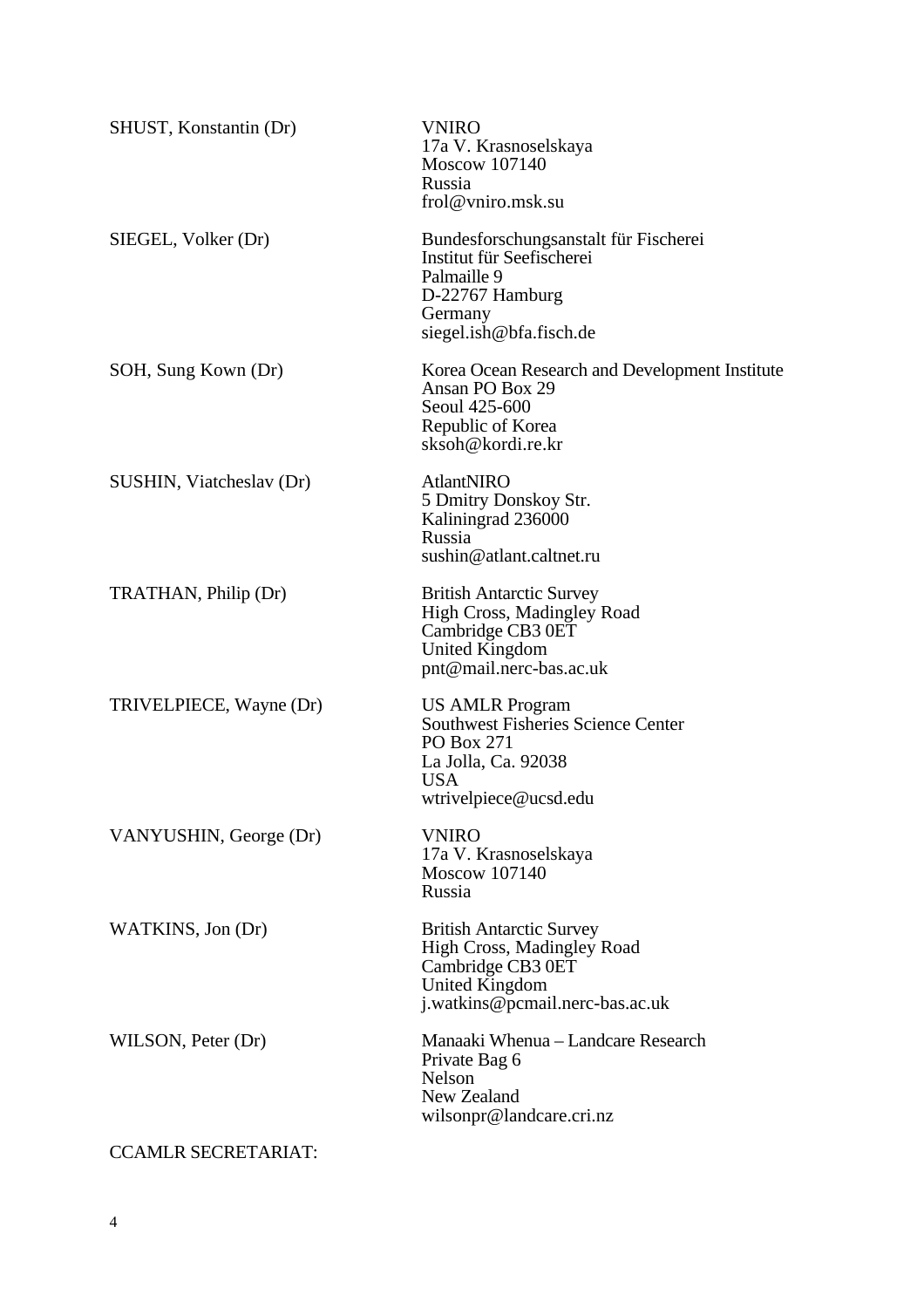Esteban DE SALAS (Executive Secretary) CCAMLR Eugene SABOURENKOV (Science Officer) PO Box 213 David RAMM (Data Manager) North Hobart 7002 Rosalie MARAZAS (Information Resource Administrator) Tasmania Australia Leanne BLEATHMAN (Coordinator, Executive Resources) ccamlr@ccamlr.org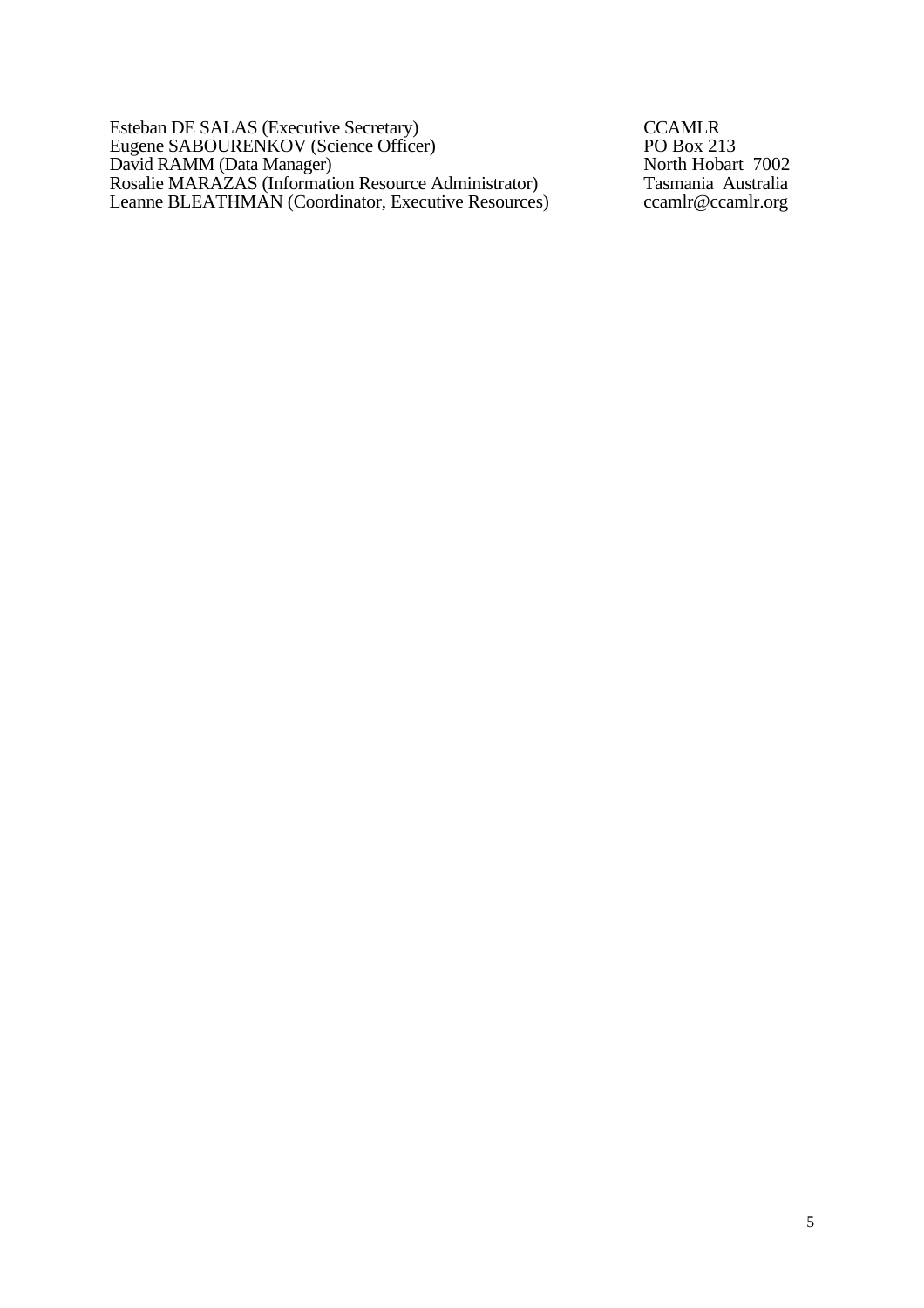# **LIST OF DOCUMENTS**

#### Working Group on Ecosystem Monitoring and Management (Santa Cruz de Tenerife, Spain, 19 to 29 July 1999)

| WG-EMM-99/1  | Provisional Agenda and Provisional Annotated Agenda for the<br>1999 Meeting of the Working Group on Ecosystem Monitoring<br>and Management (WG-EMM)                                                                                  |
|--------------|--------------------------------------------------------------------------------------------------------------------------------------------------------------------------------------------------------------------------------------|
| WG-EMM-99/2  | List of participants                                                                                                                                                                                                                 |
| WG-EMM-99/3  | List of documents                                                                                                                                                                                                                    |
| WG-EMM-99/4  | Withdrawn                                                                                                                                                                                                                            |
| WG-EMM-99/5  | BENEFIT – Benguela Environment Fisheries Interaction and<br>Training: Science Plan<br>Delegation of South Africa                                                                                                                     |
| WG-EMM-99/6  | Population size and trends of some seabirds at Marion Island<br>R.J.M. Crawford, O.A.W. Huyser, D.C. Nel, J. Cooper,<br>J. Hurford and M. Greyling (South Africa)                                                                    |
| WG-EMM-99/7  | Report of the CCAMLR Synoptic Survey Planning Meeting<br>(British Antarctic Survey, UK, 8 to 12 March 1999)                                                                                                                          |
| WG-EMM-99/8  | CEMP indices 1999: analysis of anomalies and trends<br>Secretariat                                                                                                                                                                   |
| WG-EMM-99/9  | Fine-scale data from the krill fisheries in 1997/98<br>Secretariat                                                                                                                                                                   |
| WG-EMM-99/10 | Secretariat work in support of WG-EMM<br>Secretariat                                                                                                                                                                                 |
| WG-EMM-99/11 | Estimation of the fishery-krill-predator overlap<br>Secretariat                                                                                                                                                                      |
| WG-EMM-99/12 | Draft standard methods for environmental indices F1, F3 and<br>F4<br>Secretariat                                                                                                                                                     |
| WG-EMM-99/13 | Cephalopod diet of the southern elephant seal (Mirounga<br>leonina) at King George Island, South Shetland Islands<br>G.A. Daneri, A.R. Carlini (Argentina) and P.G.K. Rodhouse<br>(United Kingdom)<br>(Antarctic Science, submitted) |
| WG-EMM-99/14 | SCAR Bird Biology Subcommittee ad hoc Working Group on<br>Seabirds at-sea Methodology – Synopsis of Workshop<br><b>Activities and Recommendations</b><br><b>SCAR Bird Biology Subcommittee</b>                                       |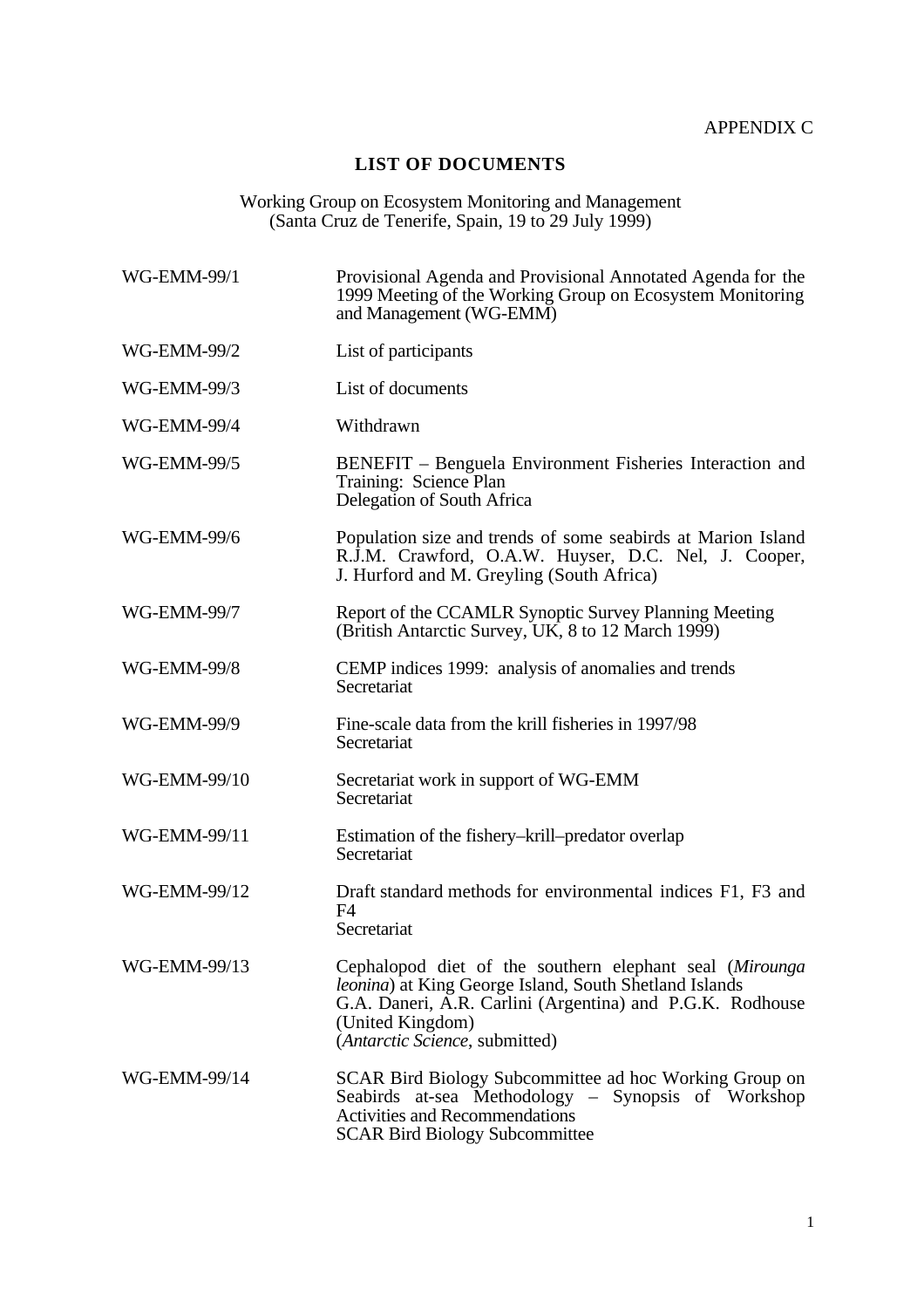| WG-EMM-99/15 | Effects of the Antarctic Circumpolar Current on fishing for<br>squid ( <i>Illex Argentinus</i> ) in the Atlantic sector of the Southern<br>Ocean<br>G.P. Vanyushin and T.B. Barkanova (Russia)                                                                 |
|--------------|----------------------------------------------------------------------------------------------------------------------------------------------------------------------------------------------------------------------------------------------------------------|
| WG-EMM-99/16 | Trends of Antarctic fur seal population at SSSI No. 32,<br>Livingston Island, South Shetlands, Antarctica<br>R. Hucke-Gaete, D. Torres, A. Aguayo, J. Acevedo and<br>V. Vallejos (Chile)                                                                       |
| WG-EMM-99/17 | Estimation of krill biomass from an acoustic survey carried out<br>in 1986, during a study of predator-prey interactions around<br>the western end of South Georgia<br>C. Goss and S. Grant (United Kingdom)                                                   |
| WG-EMM-99/18 | Underwater noises produced by research vessels (some<br>comments on acoustic sampling protocol for the Area 48<br>synoptic survey<br>S. Kasatkina (Russia)                                                                                                     |
| WG-EMM-99/19 | Interannual variation in the autumn diet of the gentoo penguin<br>Pygoscelis papua at Laurie Island, Antarctica<br>N. Coria, M. Libertelli, R. Casaux and C. Darrieu (Argentina)                                                                               |
| WG-EMM-99/20 | Acoustic estimates of krill density at South Georgia,<br>December/January 1998/99<br>A.S. Brierley and C. Goss (United Kingdom)                                                                                                                                |
| WG-EMM-99/21 | Draft management plan for Specially Protected Area (SPA) No.<br>4: Balleny Islands northern Ross Sea, Antarctica<br>New Zealand                                                                                                                                |
| WG-EMM-99/22 | Estimates of global krill abundance based on recent acoustic<br>density measurements and their implications for the calculation<br>of precautionary catch limits and the designation of management<br>areas<br>S. Nicol, A. Constable and T. Pauly (Australia) |
| WG-EMM-99/23 | The Second International Krill Symposium<br>S. Nicol (Australia) and M. Mangel (USA)                                                                                                                                                                           |
| WG-EMM-99/24 | Potential effects of UV-B on krill – experimental and genetic<br>studies<br>S. Newman, S. Jarman, S. Nicol, D. Ritz, H. Marchant,<br>N. Elliot and A. McMinn (Australia)<br>(Polar Biol., 22: 50–55, 1992)                                                     |
| WG-EMM-99/25 | Poor breeding success of the Adélie penguin at Béchervaise<br>Island in the 1998/99 season<br>L. Irvine, J.R. Clarke and K.R. Kerry (Australia)                                                                                                                |
| WG-EMM-99/26 | Report on the SCOR/ICES Symposium on the Ecosystem<br>Effects of Fishing, March 1999<br>A. Constable (Australia)                                                                                                                                               |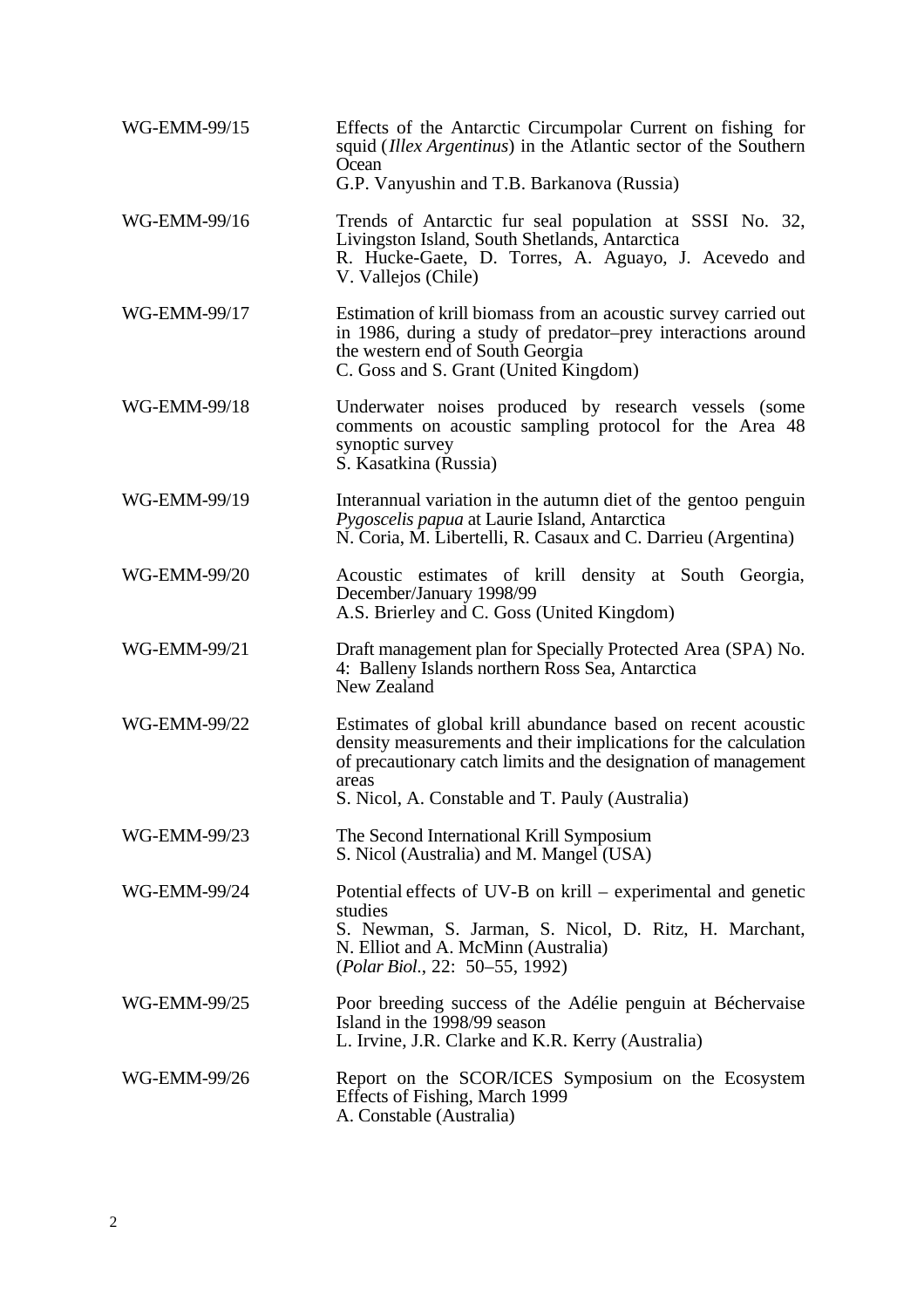| WG-EMM-99/27 | Correlation between krill and <i>Champsocephalusgunnari</i> stocks<br>in the South Georgia Area 48.3<br>Shust, V.L. Senioukov, P.N.<br>K.V.<br>Kochkin<br>and<br>N.A. Petrukhina (Russia)                                                            |
|--------------|------------------------------------------------------------------------------------------------------------------------------------------------------------------------------------------------------------------------------------------------------|
| WG-EMM-99/28 | Light levels experienced by foraging Antarctic fur seals,<br>Arctocephalus gazella<br>D.J. McCafferty, I.L. Boyd and T.R. Walker (United<br>Kingdom)                                                                                                 |
| WG-EMM-99/29 | Influence of sampling protocol on diet determination of gentoo<br>penguins, <i>Pygoscelis papua</i> and Antarctic fur seals,<br>Arctocephalus gazella<br>S.D. Berrow, R.I. Taylor and A. Murray (United Kingdom)<br><i>(Polar Biol., in press)</i>   |
| WG-EMM-99/30 | Relationships between the distribution of whales and Antarctic<br>krill Euphausia superba at South Georgia<br>K. Reid, A.S. Brierley (United Kingdom) and G.A. Nevitt<br>(USA)<br>( <i>J. Cetacean Res. Management</i> , in press)                   |
| WG-EMM-99/31 | Determining the sex of Antarctic krill <i>Euphausiasuperba</i> using<br>carapace measurements<br>K. Reid and J. Measures (United Kingdom)<br>(Polar Biol., 19: 145-147, 1998)                                                                        |
| WG-EMM-99/32 | Foraging and provisioning in Antarctic fur seals: interannual<br>variability in time-energy budgets<br>I.L. Boyd (United Kingdom)<br>(Behav. Ecol., 10(2): 198-208)                                                                                  |
| WG-EMM-99/33 | A proposal for large scale sampling of krill in the diet of<br>predators across Area 48 to coincide with the CCAMLR<br>synoptic survey<br>K. Reid (United Kingdom)                                                                                   |
| WG-EMM-99/34 | Relative abundance of large whales around South Georgia<br>M.J. Moore (USA), S.D. Berrow (UK), B.A. Jensen (USA),<br>P. Carr (UK), R. Sears (Canada) and V.J. Rowntree,<br>R. Payne and P.K. Hamilton (USA)<br>(Marine Mammal Science, in press)     |
| WG-EMM-99/35 | Foraging response of Antarctic fur seals to changes in the<br>marine environment<br>D.J. McCafferty, I.L. Boyd, T.R. Walker and R.I. Taylor<br>(United Kingdom)<br>(Mar. Ecol. Prog. Ser., 166: 285–99, 1998)                                        |
| WG-EMM-99/36 | Heart rate and behaviour of fur seals:<br>implications for<br>measurement of field energetics<br>I.L. Boyd, R.M. Bevan, A.J. Woakes and P.J. Butler (United<br>Kingdom)<br>(Am. J. Physiol., 276 (Heart Circ. Physiol., 45):<br>H844-<br>H857, 1999) |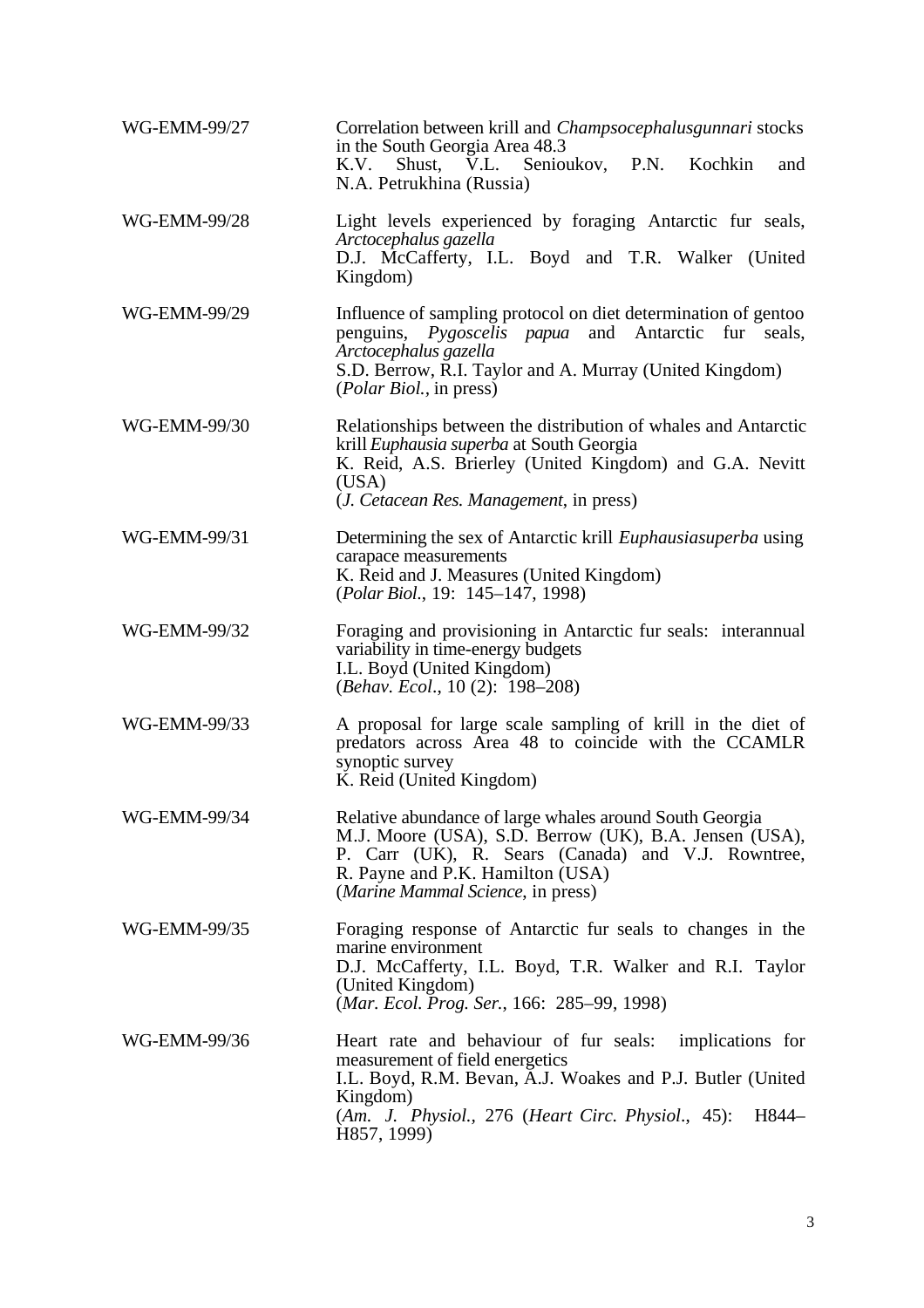| WG-EMM-99/37 | Predicting changes in the Antarctic krill Euphausia superba<br>population at South Georgia<br>K. Reid, K.E. Barlow, J.P. Croxall and R.I. Taylor (United<br>Kingdom)<br>( <i>Marine Biology</i> , in press)                                                                                                                                      |
|--------------|--------------------------------------------------------------------------------------------------------------------------------------------------------------------------------------------------------------------------------------------------------------------------------------------------------------------------------------------------|
| WG-EMM-99/38 | Improvements to the multiple-frequency method for <i>in situ</i><br>target strength measurements<br>D.A. Demer (USA) and M.A. Soule (South Africa)                                                                                                                                                                                               |
| WG-EMM-99/39 | The CCAMLR 2000 Krill Synoptic Survey: a description of<br>the rationale and design                                                                                                                                                                                                                                                              |
| WG-EMM-99/40 | Combining data vectors from CEMP indices<br>I.L. Boyd and A.W.A. Murray (United Kingdom)                                                                                                                                                                                                                                                         |
| WG-EMM-99/41 | Effect of orientation on broadband acoustic scattering of<br>Antarctic krill <i>Euphausia superba</i> : implications for inverting<br>zooplankton spectral acoustic signatures for angle of orientation<br>L.V. Martin Traykovski (USA), R.L. O'Driscoll (New<br>Zealand) and D.E. McGehee (USA)<br>( <i>J. Acoust. Soc. Am., 104 (4), 1998)</i> |
| WG-EMM-99/42 | Effects of orientation on acoustic scattering from Antarctic krill<br>at $120$ kHz<br>D.E. McGehee (USA), R.L. O'Driscoll (New Zealand) and<br>L.V. Martin Traykovski (USA)<br>(Deep-Sea Research, II, 45: 1273-1294, 1998)                                                                                                                      |
| WG-EMM-99/43 | Supplement to the krill synoptic survey design in Area 48 (with<br>participation of a Russian scientific research vessel)<br>V.A. Sushin, S.M. Kasatkina and F.F. Litvinov (Russia)                                                                                                                                                              |
| WG-EMM-99/44 | Fatty acid signature analysis from the milk of Antarctic fur seals<br>and southern elephant seals from South Georgia: implications<br>for diet determination<br>D.J. Brown, I.L. Boyd, G.C. Cripps and P.J. Butler (United<br>Kingdom)<br>( <i>Mar. Ecol. Prog. Ser.</i> , for submission)                                                       |
| WG-EMM-99/45 | An examination of variance and sample size for female Antarctic<br>fur seal trip durations<br>M.E. Goebel (USA)                                                                                                                                                                                                                                  |
| WG-EMM-99/46 | The effect of different methodologies used in penguin diet<br>studies at three US AMLR predator research sites: Admiralty<br>Bay, Palmer Station and Cape Shirreff<br>W. Trivelpiece, S. Trivelpiece (USA) and K. Salwicka<br>(Poland)                                                                                                           |
| WG-EMM-99/47 | AMLR<br>1998/99<br>objectives,<br>Field<br>Season<br>Report:<br>accomplishments and tentative conclusions<br><b>US</b> Delegation                                                                                                                                                                                                                |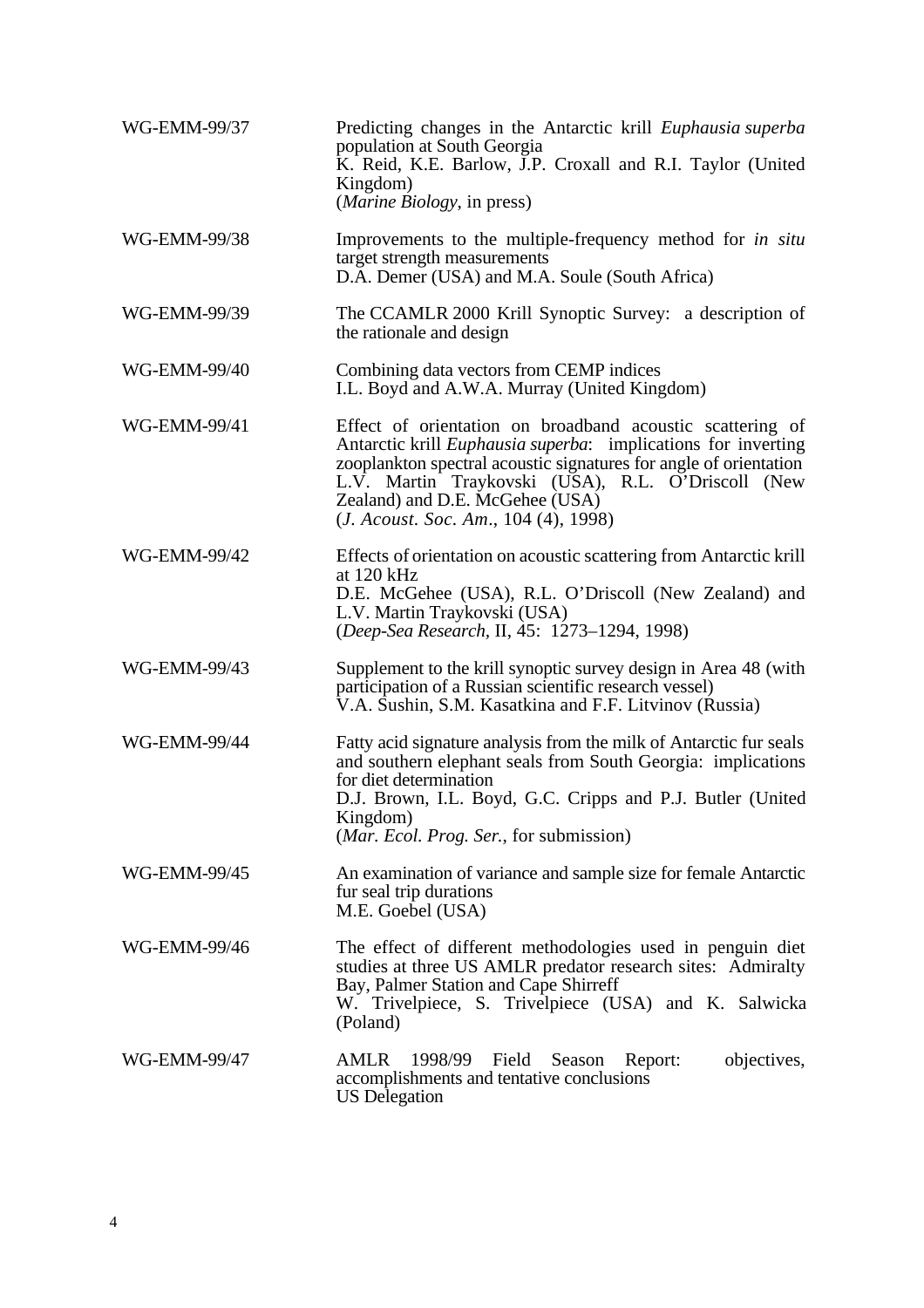| WG-EMM-99/48 | CPUEs and body length of Antarctic krill density during the<br>1997/98 season in Area 48<br>S. Kawaguchi (Japan)                                                                                                                                                                                 |
|--------------|--------------------------------------------------------------------------------------------------------------------------------------------------------------------------------------------------------------------------------------------------------------------------------------------------|
| WG-EMM-99/49 | Plan for the eighth Antarctic survey by the RV Kaiyo Maru,<br>Japan, in 1999/2000<br>M. Naganobu, S. Kawaguchi, T. Kameda, Y. Takao and<br>N. Iguchi (Japan)                                                                                                                                     |
| WG-EMM-99/50 | An index of per capita recruitment<br>R. Hewitt (USA)                                                                                                                                                                                                                                            |
| WG-EMM-99/51 | An idea to incorporate potential recruitments in the krill density<br>model<br>S. Kawaguchi and M. Naganobu (Japan)                                                                                                                                                                              |
| WG-EMM-99/52 | Relationship between Antarctic krill (Euphausia superba)<br>variability and westerly fluctuations and ozone depletion in the<br>Antarctic Peninsula area<br>M. Naganobu, K. Kutsuwada, Y. Sasai and T. Taguchi<br>(Japan) and V. Siegel (Germany)<br>(Journal of Geophysical Research, in press) |
| WG-EMM-99/53 | Note: time series of polynyas extent in the Antarctic ocean<br>K. Segawa and M. Naganobu (Japan)                                                                                                                                                                                                 |
| WG-EMM-99/54 | Observations on a large number of icebergs in the krill fishing<br>ground (Subarea 48.1) in May 1999<br>Japan Deep Sea Trawlers Association                                                                                                                                                      |
| WG-EMM-99/55 | Distribution and abundance of Antarctic krill (Euphausia<br>superba) around the South Shetland Islands, Antarctic Ocean<br>D. Kang, D. Hwang and S. Kim (Republic of Korea)                                                                                                                      |
| WG-EMM-99/56 | Modelling the dynamics of krill populations in the Antarctic<br>Peninsula region<br>E.J. Murphy (United Kingdom), A. Constable (Australia) and<br>D. Agnew (United Kingdom)                                                                                                                      |
| WG-EMM-99/57 | Penguins, fur seals, and fishing: prey requirements and<br>potential competition in the South Shetland Islands, Antarctica<br>D.A. Croll and B.R. Tershy (USA)<br>(Polar Biol., 19: 365-74, 1998)                                                                                                |
| WG-EMM-99/58 | Marine ecosystem sensitivity to climate change<br>R.C. Smith, D. Ainley, K. Baker, E. Domack, S. Emslie,<br>B. Fraser, J. Kennett, A. Leventer, E. Mosley-Thompson,<br>S. Stammerjohn and M. Vernet<br>(BioScience, 49(5))                                                                       |
| WG-EMM-99/59 | Susceptibility to oxidative stress in different species of Antarctic<br>birds: preliminary results<br>S. Corsolini, F. Regoli, S. Olmastroni, M. Nigro and<br>S. Focardi (Italy)                                                                                                                 |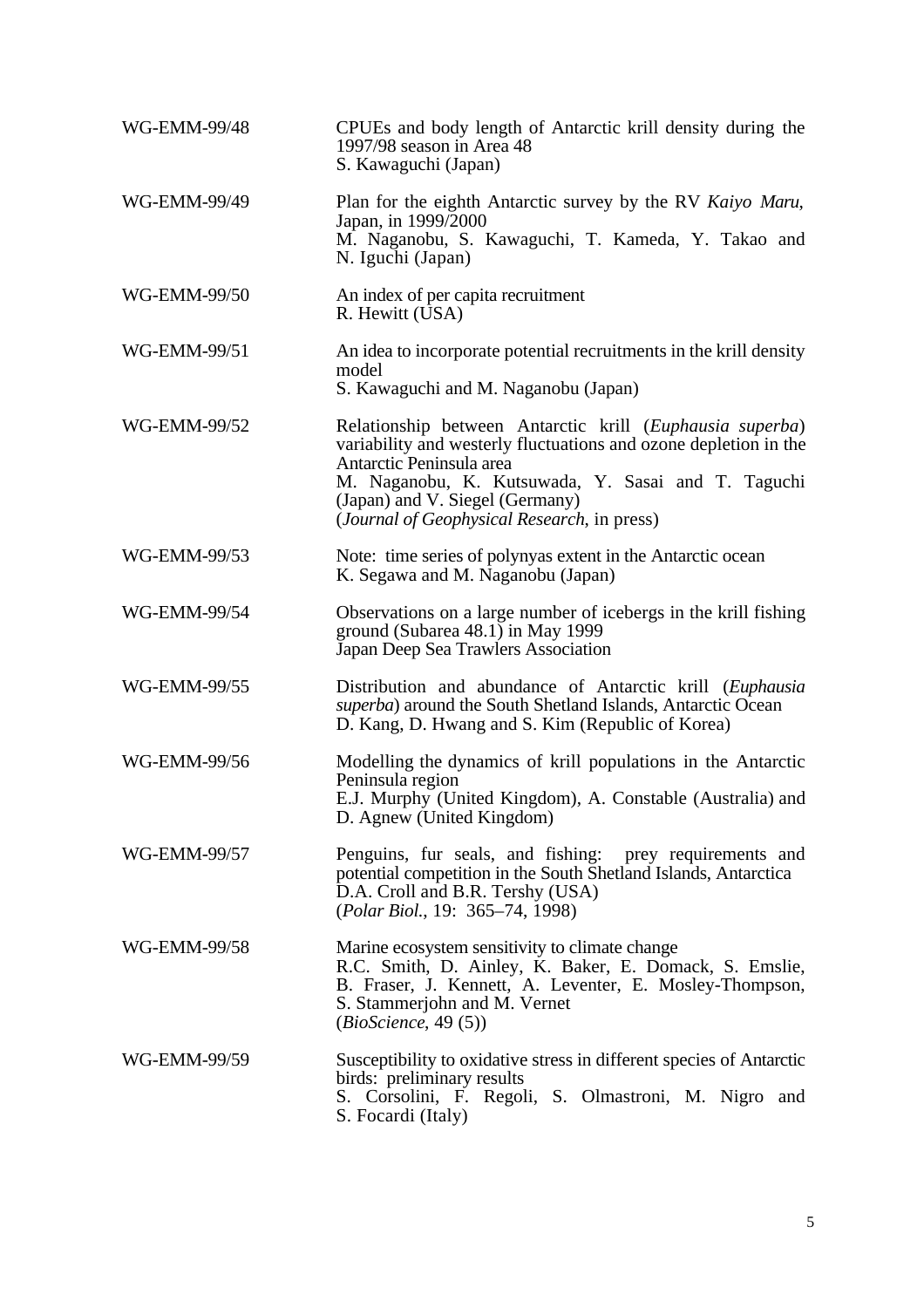| WG-EMM-99/60 | Breeding biology of Adélie penguin ( <i>Pygoscelis adeliae</i> ) at<br>Edmonson Point CEMP site (Ross Sea, Antarctica): report of<br>the first five years<br>S. Olmastroni, S. Corsolini, F. Pezzo, S. Focardi (Italy) and |
|--------------|----------------------------------------------------------------------------------------------------------------------------------------------------------------------------------------------------------------------------|
|              | K. Kerry (Australia)                                                                                                                                                                                                       |

# Other Documents

|  | SC-CAMLR-XVIII/BG/3 Observer's report from the 51st Meeting of the Scientific |  |  |  |  |
|--|-------------------------------------------------------------------------------|--|--|--|--|
|  | Committee of the International Whaling Commission,                            |  |  |  |  |
|  | Grenada, 3–15 May 1999                                                        |  |  |  |  |
|  | CCAMLR Observer (K.-H. Kock, Germany)                                         |  |  |  |  |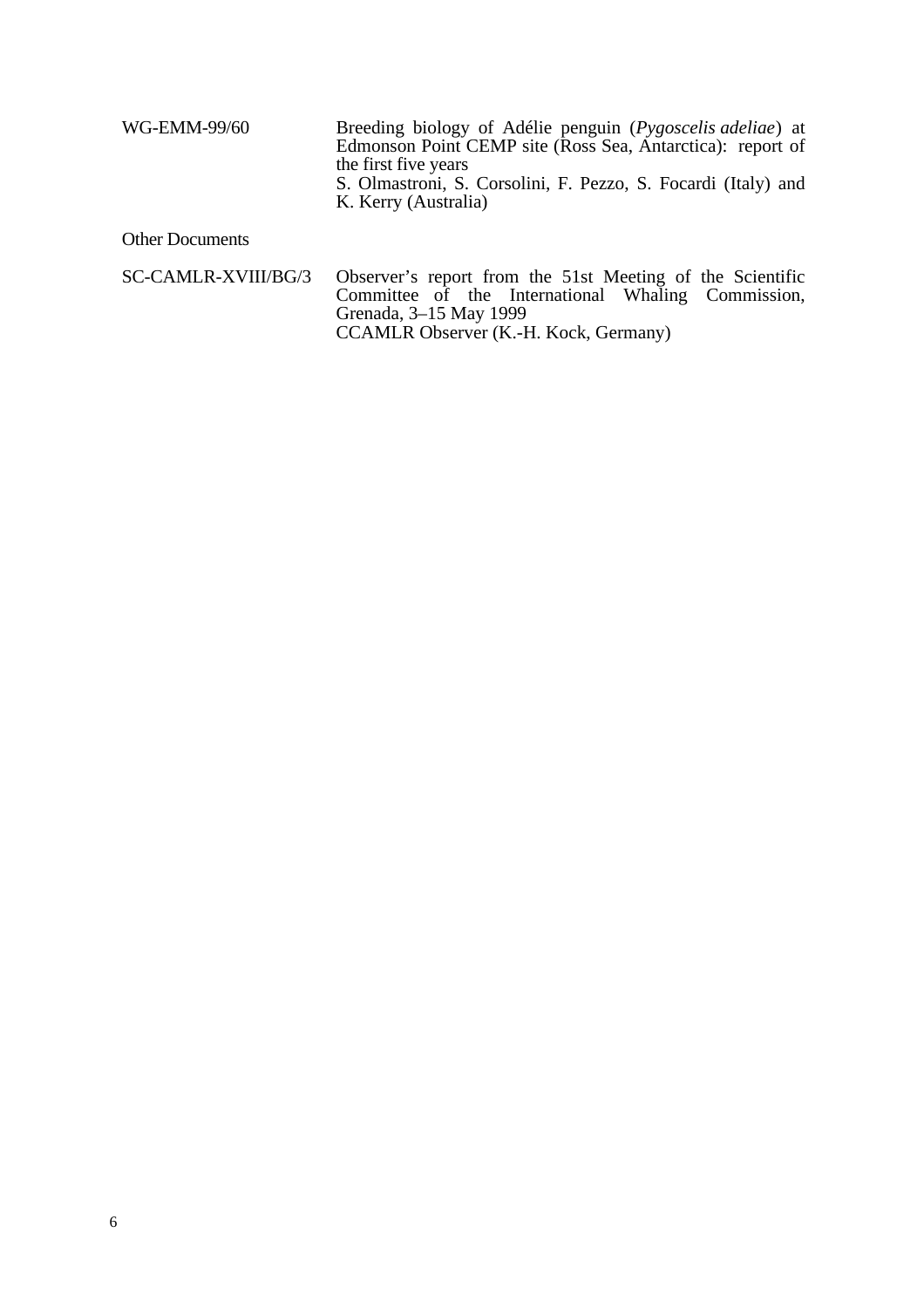APPENDIX D

# **CCAMLR SYNOPTIC SURVEY PLANNING MEETING** (Cambridge, UK, 8 to 12 March 1999)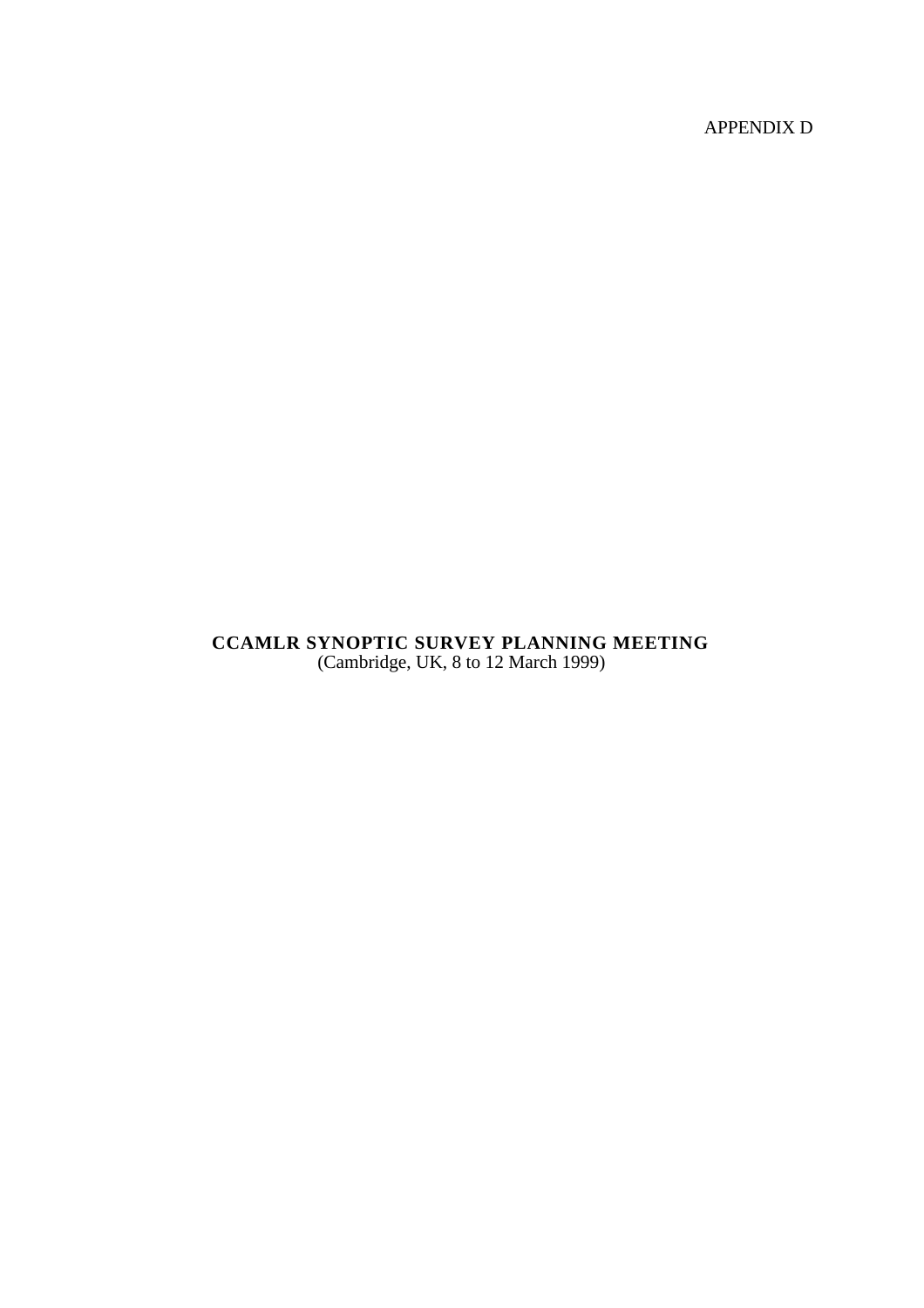#### **CCAMLR SYNOPTIC SURVEY PLANNING MEETING** (Cambridge, UK, 8 to 12 March 1999)

A planning meeting for the CCAMLR-sponsored multinational, multi-ship, near-synoptic acoustic survey for krill biomass in Area 48 to be conducted in January 2000 (hereafter referred to as CCAMLR-2000) was convened by Dr J. Watkins (UK) and held at the British Antarctic Survey (BAS), Cambridge, UK, from 8 to 12 March 1999. The List of Participants is included in this report as Attachment A, the Agenda as Attachment B and a List of Actions resulting from the meeting as Attachment C.

2. Ms S. Hedley, representing the IWC, expressed her gratitude for the opportunity to explain the IWC's broad objectives with regard to the study of cetaceans and their habitat, and to present the IWC request to participate in CCAMLR-2000. She also expressed the hope for fruitful collaboration between IWC and CCAMLR scientists as well as a closer relationship between the two organisations.

## SURVEY DESIGN

3. The group reaffirmed that the principal participants conducting the survey will be Japan, UK and USA. The time period of the survey would be early January to mid-February with specific start and stop dates dictated by the necessities of national programs. Each country would contribute 30 days of ship time for the conduct of CCAMLR-2000. Specific ship schedules are listed under **Itinerary**<sup>1</sup>.

4. Dr S. Kim (Republic of Korea) noted that the CCAMLR Subgroup on International Coordination intends to encourage several countries who plan to have field programs in the vicinity of the South Shetland Islands during the austral summer of 1999/2000 to repeat the CCAMLR-2000 transects in this area. The close-spaced CCAMLR-2000 transects on the north side of the South Shetland Islands are likely to be surveyed four times (one by the Republic of Korea in late-December, one by Japan in late-December, one by the CCAMLR-2000 survey vessel in late January–early February, and one by the USA in late February–early March).

5. It was understood that Brazil, Russia and Ukraine are also interested in participating, but that each of these countries is not in a position to make firm commitments at this time to CCAMLR-2000. It was further reported that Ukraine will be conducting field work in the vicinity of the South Orkney Islands during the 1999/2000 austral summer and that their ship will be equipped with an echosounder other than a Simrad EK500; that Russia may have a research vessel available during the survey period and that it will be equipped with a Simrad EK500 echosounder; and that Brazil has a research vessel equipped with an EK500, but that the availability of this ship during the survey period is less certain. Accordingly, it was decided that the Ukrainians would be encouraged to conduct an acoustic survey with a calibrated system in the vicinity of the South Orkney Islands and that this information could be used to complement the planned survey coverage and as an aid in the interpretation of survey results. It was also decided that if Russia were able to participate they would be encouraged to conduct a replicate of one of the three planned survey tracklines with a calibrated EK500 system.

6. It was recognised that the extent of sea-ice may affect the degree to which the southward extent of planned transect lines may be conducted. It was agreed, therefore, to examine recent trends in the annual extent of sea-ice and if a reasonable probability existed that the planned transect lines could not be completed, then the survey design would be adjusted so as to achieve a more efficient use of time.

<sup>&</sup>lt;sup>1</sup> Underlined words refer to links to the CCAMLR-2000 website.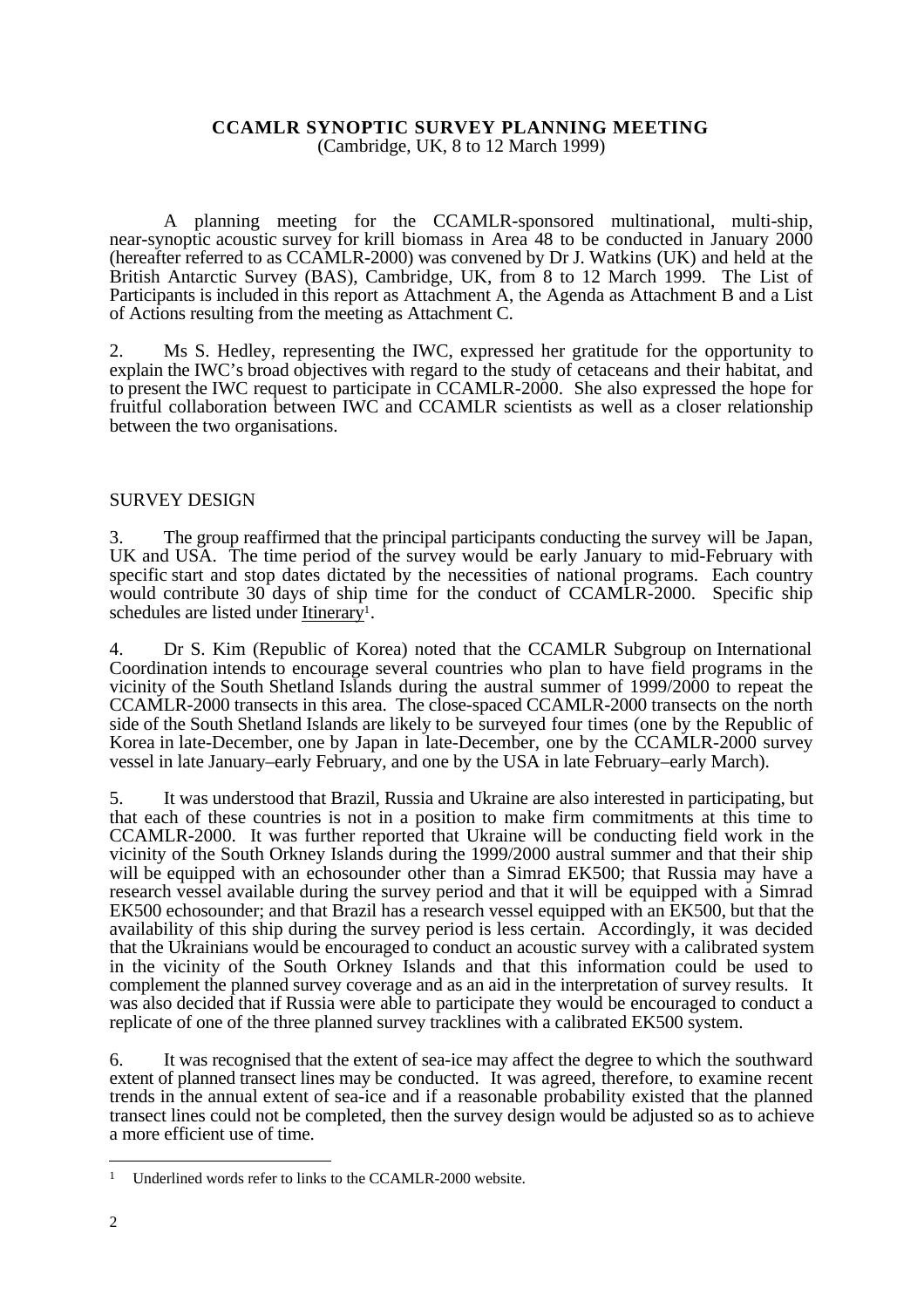7. During a discussion of the survey design it was noted that the proposed transects run along meridians were not parallel, converging as they approach the pole. Considerable discussion ensued weighing the advantages of design simplicity against the disadvantages of over-sampling the higher latitudes relative to the lower ones (transect spacing at the highest latitudes would be approximately 65% of the transect spacing at the lowest latitudes). Ultimately, it was decided to use transects that were parallel on the earth's surface. In order to orient these transects as closely as possible along the prevailing topographic gradient the area was divided into two grids. The first grid includes Subareas 48.2 and 48.3 and was aligned N–S along the 40°W meridian. The second was aligned along a bearing of 330° at 50°W in order to take account of the topography in Subarea 48.1. These grids were used to describe the nominal survey design, which would yield the maximum survey coverage using the available ship time. A randomisation scheme will now be applied to all possible parallel transects on this grid to achieve the final survey design. Every third transect will then be assigned to each ship and cruise tracks will be laid out. Each transect will have a unique number. In addition, the nominal noon and midnight stations will be laid out for each transect and be assigned a unique number. Mr A. Murray (UK) agreed to undertake these tasks with the understanding that his work is critical to the success of CCAMLR-2000 and should be thoroughly checked.

8. Weather contingencies were discussed and it was agreed that the following guidelines would be adopted by each cruise leader in the event that weather and/or equipment failure caused introduced delays such that the survey could not be completed within the allotted time. Noon and midnight stations will be placed along each transect (the actual time of the station will vary according to the net-sampling rules laid out in paragraph 10 below and adjustment for local apparent time). The cruise leader on each survey vessel will check progress against the expected time at the station and make adjustments if necessary according to the following hierarchical scheme:

- (i) lengthen daytime acoustic survey operations by beginning and ending acoustic transects at the local apparent time of civil twilight; else
- (ii) increase vessel speed without sacrificing quality of acoustic data (see Acoustic Sampling Protocol for guidance); else
- (iii) delete daytime net sampling and CTD cast.

In addition, the cruise leader will check progress against the expected time at the approximate mid-point of each major transect (seven for each ship) and make adjustments if necessary according to the following hierarchical scheme:

- (i) break survey work on current line and redirect the survey vessel toward the beginning of the next transect; else
- (ii) break survey work on current line and redirect the survey vessel toward the most adjacent point on the next transect; else
- (iii) delete an entire transect according to a randomly determined transect ranking order (see Random).

### PRIMARY PROTOCOLS

9. During a discussion of acoustic sampling protocols it was reaffirmed that acoustic data should be collected at all times. The costs of data storage were considered to be relatively cheap when compared to the cost of missing data collection that may prove useful for future analysis. This principle pertains to time periods while calibrating, to noisy conditions during rough seas,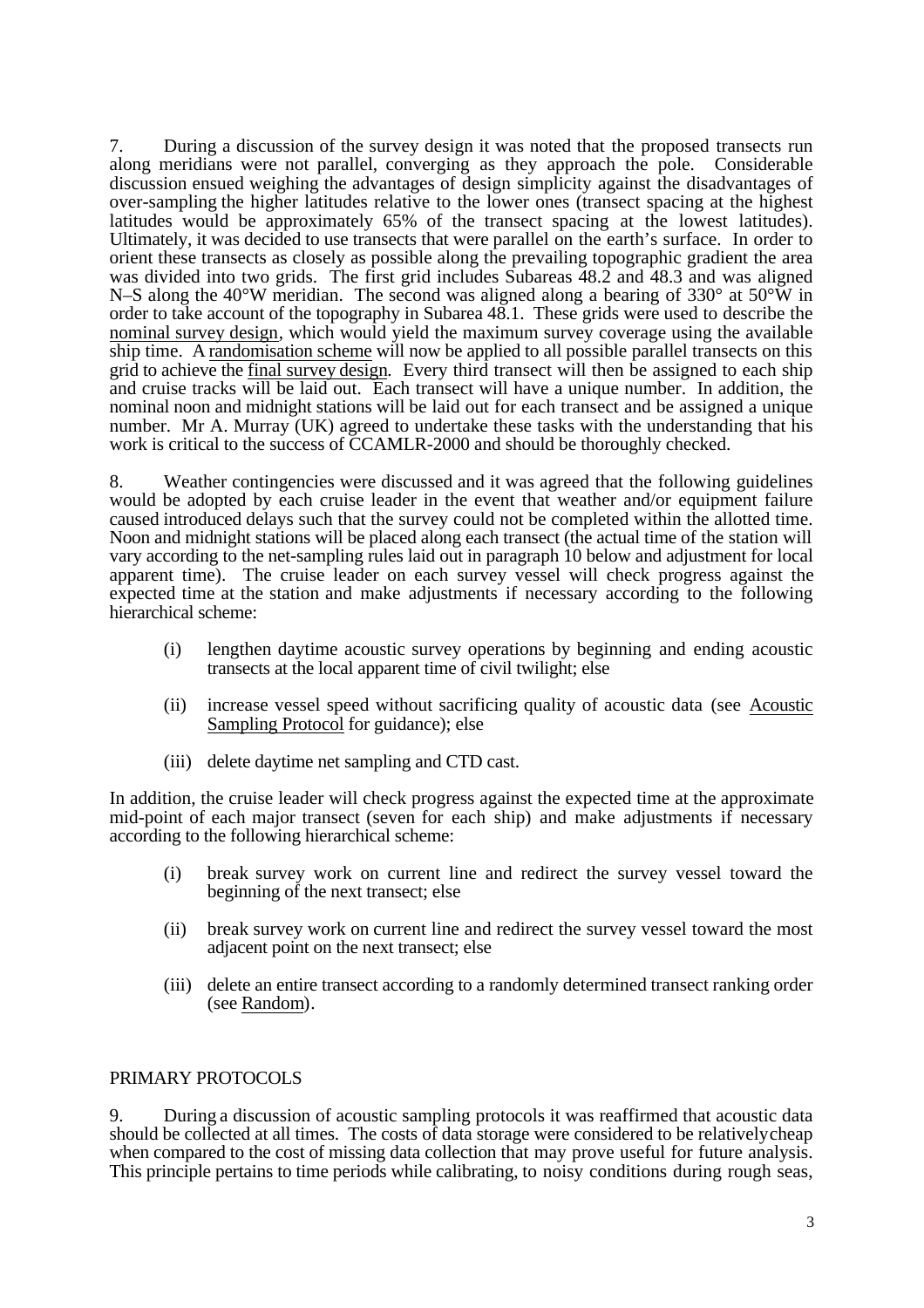to station times, and to transits between sampling transects. The directive, in essence, is to turn on the echosounder and record data from the time the ship leaves the pier to the time it returns again. It was also noted that additional specifications regarding the characterisation of noise and operational guidelines as to its acceptable level should be developed; that guidelines should be developed for simultaneous use of echosounders and ADCPs; that lists of instrument settings for calibration and underway data collection should be developed and distributed among survey participants; and that during calibration only TS gain and Sv gain be adjusted while keeping axis offset angles (in the case of split-beam transducers) set to zero and the beam angles set to the manufacturer's description, adjusted for sound speed, for the specific transducer. In light of the fact that the acoustic data are critical to the success of CCAMLR-2000, it was also emphasised that data should be recorded redundantly and equipment spares should be aboard each ship. These and other issues are to be addressed in an updated Acoustic Sampling Protocol.

10. During a discussion of net sampling protocols it was noted that some directed net sampling effort would be necessary to reduce the uncertainty associated with the delineation of krill in the acoustic data record. This sampling would be directed at a variety of 'acoustic morphs', some presumed to be krill and some presumed not to be krill, and, as such, would not be appropriate for the primary purpose of the net sampling as stated at the 1998 WG-EMM meeting; that is, the description of krill population demography. Nonetheless, it was noted by the group that the primary purpose of CCAMLR-2000 is to provide an estimate of  $B_0$  from an acoustic survey and some directed sampling is necessary to achieve this end. Discussion further ensued as to whether the net sampling effort should be increased by reducing the number and/or length of acoustic transects or whether the currently planned net sampling effort (one tow at midnight and another at midday) should be reallocated with some tows used for directed sampling and others as standard oblique tows at predetermined locations. Again, the primary purpose of CCAMLR-2000 was invoked as a rationale for reallocating net sampling effort rather than reducing acoustic sampling effort. The following fishing strategy was adopted:

- (i) At local apparent midnight, conduct a standard oblique tow in conjunction with a CTD cast.
- (ii) From the time of local apparent sunrise to local apparent noon, conduct a directed tow if an acoustic morph of interest was detected and a reasonable chance of sampling it existed.
- (iii) If a directed tow was conducted between local apparent sunrise and three hours before local apparent noon, delay the CTD cast until local apparent noon.
- (iv) If a directed tow was conducted after three hours before local apparent noon, conduct the CTD cast at the same locale.
- (v) If no suitable acoustic morphs were detected by local apparent noon, conduct a standard oblique tow in conjunction with a CTD cast.

Additional issues were raised during discussion of the net sampling protocol including the desire to standardise nets among all participants, the treatment of 'other zooplankton', and the use of additional nets for sampling smaller zooplankton. These issues were addressed in the revised Net Sampling Protocols. It was noted that Japan does not currently have access to an RMT8 net and that this may be addressed by inviting the participation of an outside expert who has an RMT8 net, on the Japanese survey vessel.

11. During a discussion of the CTD protocols, it was noted that both the general flow pattern across the Scotia Sea as well as the position of fronts were important determinates of the dispersion of krill and that describing these should be the objectives of the oceanographic sampling protocol. It was further noted that CTD sampling to the depth of a particular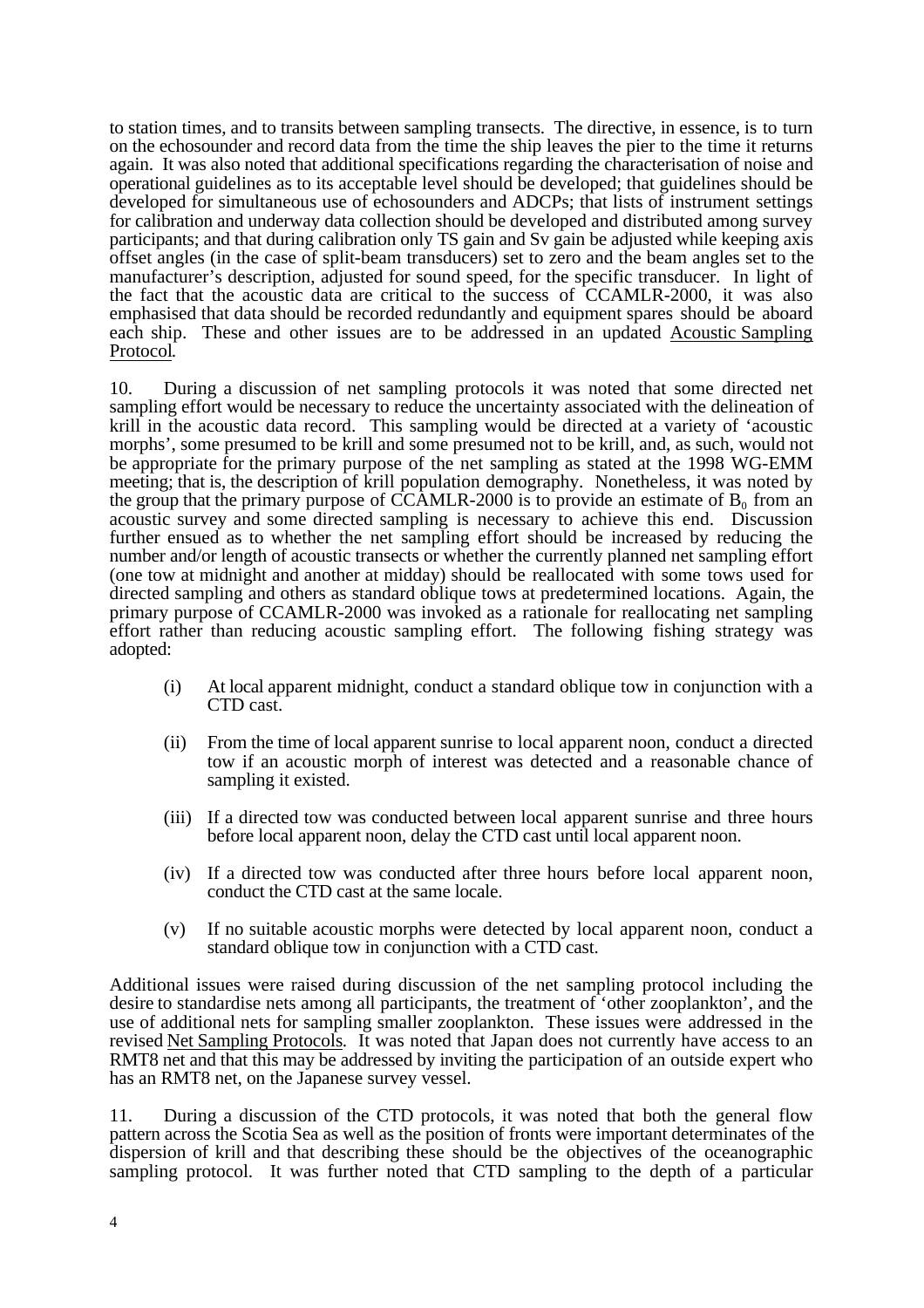oceanographic feature (e.g. a vertical boundary of the CDW) may be more rational than sampling to an arbitrary depth of 1 000 m. This could be considered a plane of no motion for geostrophic calculations as it relates to the structuring of krill habitat. Discussion ensued as to whether this would add to the time required to conduct the CTD casts, but without a detailed analysis of climatic atlases this question could not be readily answered. It was also noted that the UK intends to collect ADCP measurements to approximately 400 m depth with hull-mounted transducers and that Japan intends to collect LADCP measurements over the full extent of the CTD cast; only the USA does not expect to make ADCP measurements. These measurements of absolute currents may be used to interpret CTD data. It was therefore decided that the current protocol (CTD casts to 1 000 m depth (or to the bottom if shallower)) should stand pending investigation of the climatological depth of UCDW. It was further noted that the position of fronts along the transects could be more accurately described with the use of towed and/or expendable sensors. Issues relating to CTD measurements are addressed in the revised CTD Protocols.

## Secondary Sampling

12. Ms Hedley presented an overview of the IWC's objectives, sampling methods, and personnel requirements for its participation in CCAMLR-2000. Discussion ensued as to the value of relative versus absolute estimates of cetacean abundance. The IWC's short-term objective with regard to CCAMLR-2000 is to relate the spatial distribution of baleen whales to krill and other environmental covariates; in this regard relative abundance may be adequate. There is some debate, however, within the IWC scientific community on this point. On the other hand, the IWC's long-range objective is to evaluate the impact of baleen whale consumption on the krill resource (presumably this is of direct interest to CCAMLR as well); in this regard absolute estimates of whale abundance are more appropriate. For CCAMLR-2000 the IWC would like to achieve 100% coverage of all transects using the double-platform method which will generate absolute estimates of whale abundance. This would require two teams of four observers (eight berths) on each survey vessel. Tradeoffs between transect coverage and the proportion of the survey that could be conducted using the double-platform method were described if fewer berths were available. It was noted that firm commitments needed to be passed by the CCAMLR-2000 coordinator to Dr G. Donovan at IWC in time for the annual meeting in May. The final protocols for pelagic krill predator observations may differ between ships and will be determined in consultation with the IWC and published on the CCAMLR-2000 website.

13. The extraordinary opportunity offered by CCAMLR-2000 to sample zooplankton across the Scotia Sea was discussed. Sampling may be accomplished without jeopardising the primary sampling operations by adding a set of  $1 \text{ m}^2$  333 micron mesh nets to the RMT8 sampler which will be used to sample krill and other micronekton. Specific protocols were not developed except to note the value to all participants of a common zooplankton database, which could be accessed via the CCAMLR-2000 website. Phytoplankton sampling was also discussed and it was determined that all three survey vessels will have fluorometers mounted on their flow-through systems as well as CTD instrument packages and will also make chlorophyll extractions from water samples. Additional measurements will vary among vessels and it was agreed that observation protocols would be posted on the website as they are developed. It was further noted that water samples could be preserved in a Lugol's solution for subsequent analysis, but that the shelf life of such samples was only two years.

14. Underway observation systems will be maintained by all three survey vessels. Measurements will include wind speed and direction, air pressure, humidity, photosynthetically available radiation, sea-surface temperature, salinity, turbidity and fluorescence. In addition, Japan will collect continuous measurements of particle volumes (as a proxy for zooplankton) and dissolved oxygen. The UK will also tow an undulating oceanographic recorder which will contain an optical plankton recorder and make additional measurements of photosynthetically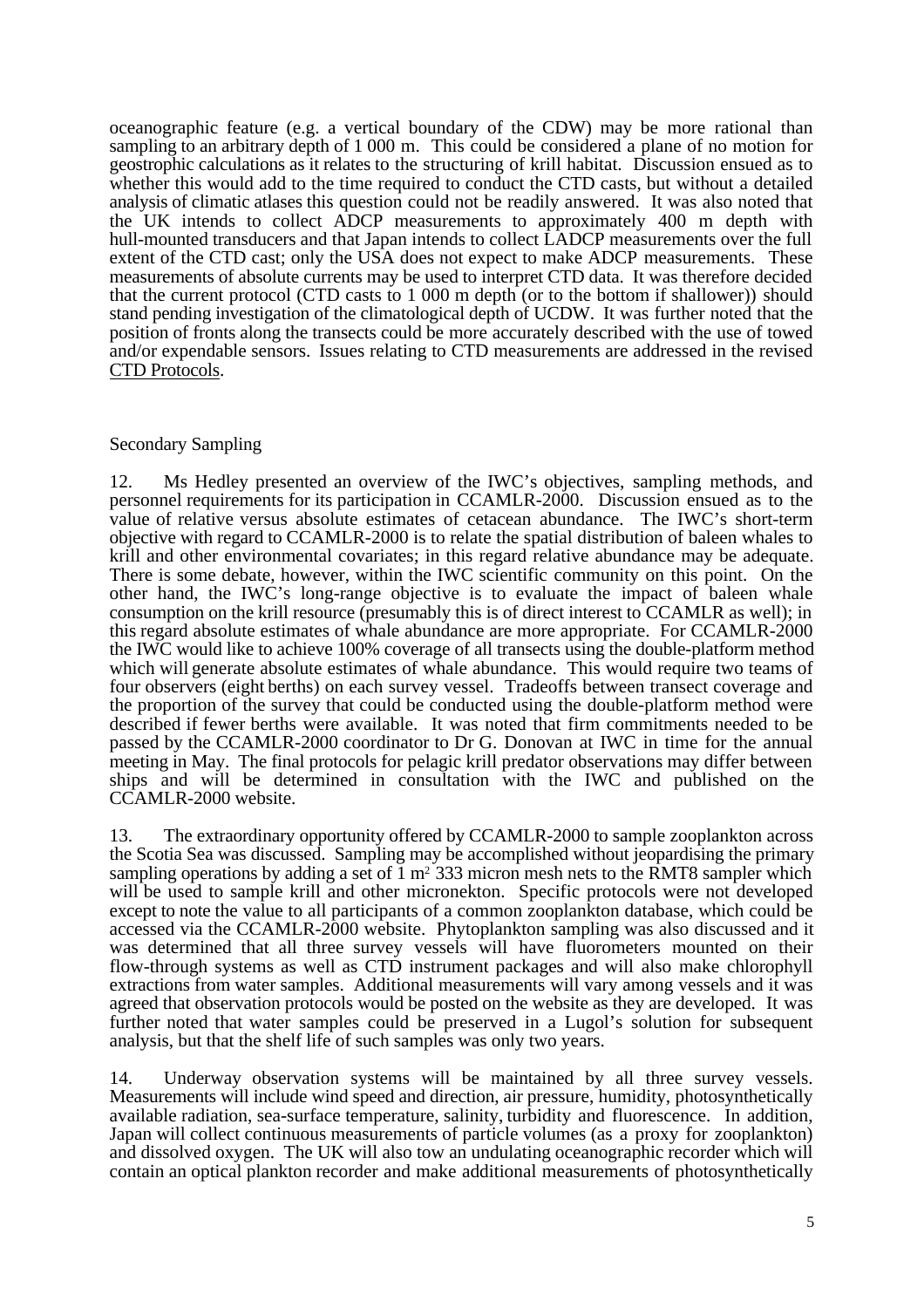available radiance, fluorescence, turbidity, salinity and temperature. It was noted that it would be advisable to standardise averaging intervals among the three vessels. Japan has an ADCP that could be operated continuously, however, current plans call for it to be secured during underway operations and an LADCP used instead in conjunction with CTD casts. The UK will operate an underway ADCP, but the USA has no current plans to do so.

15. The potential value of satellite imagery was discussed and it was agreed that Dr Watkins would investigate the various products that would be appropriate complements to CCAMLR-2000. In this regard it may be necessary to request SeaWiFS ground stations at Palmer and/or Rothera to archive specific imagery.

# DATA COLLECTION AND ARCHIVING

16. With regard to the conduct of acoustic transects, it was agreed that after the completion of station observations each survey vessel would relocate to the closest point along the intended transect before proceeding to the next station.

17. The utility of maintaining an underway log was emphasised. Such a log would contain notes regarding the start and end times of acoustic transects, comments on weather conditions and sea state as they affect the acoustic records, unusual features noted in the acoustic data, and any other details that may be of use when interpreting the acoustic data after the survey is finished. Similar notes obtained in conjunction with net sampling and CTD operations would clearly be useful as well. Discussion ensued regarding routine logs and the various numbering systems for activities and stations employed by different national programs. It was agreed that, as a minimum, the start and end times and positions of all operations should be recorded in an electronic format such that a list could be made up and queried for all activities conducted at a given set of stations or, alternatively, all locations where a given set of activities was conducted.

18. With regard to computer problems associated with the year 2000 (Y2K), all vessel cruise leaders were encouraged to check the GPS receivers on their ships that will be in use during CCAMLR-2000. These receivers will be the primary source for time stamping the acoustic date set and must be compatible with the millennium change. It is highly desirable that all data collections on a survey vessel are referenced to the same time standard and thus redundant Y2K compliant GPS receivers are critical. Vessel coordinators were also encouraged to check with Simrad and SonarData for assurances that their equipment and software has been tested for Y2K compliance.

### DATA ANALYSIS

19. The group reaffirmed and strongly endorsed the decisions made at the last planning session for CCAMLR-2000 held during the WG-EMM meeting in 1998 at Kochi, India, that (i) the collection of acoustic data, micronekton samples from RMT8 nets, and CTD profiles would form the core datasets, and that (ii) the analyses and interpretation of these core datasets and the reporting of results would be conducted in a collaborative fashion. The core datasets refer to those collected according to the survey design described in paragraph 7.

20. It was agreed that because an estimate of  $B_0$  derived from the acoustic data is expected to be tabled at the meeting of WG-EMM in July 2000, a data workshop should be held sometime during May–June 2000. It was tentatively agreed that the workshop would be held over a one- to two-week period in La Jolla, USA, where computational facilities and other logistic support are readily available. It was emphasised that results from the directed net sampling for identification of acoustic morphs, the oblique net sampling for the determination of krill demographic structure and the oceanographic sampling would be of value in interpreting the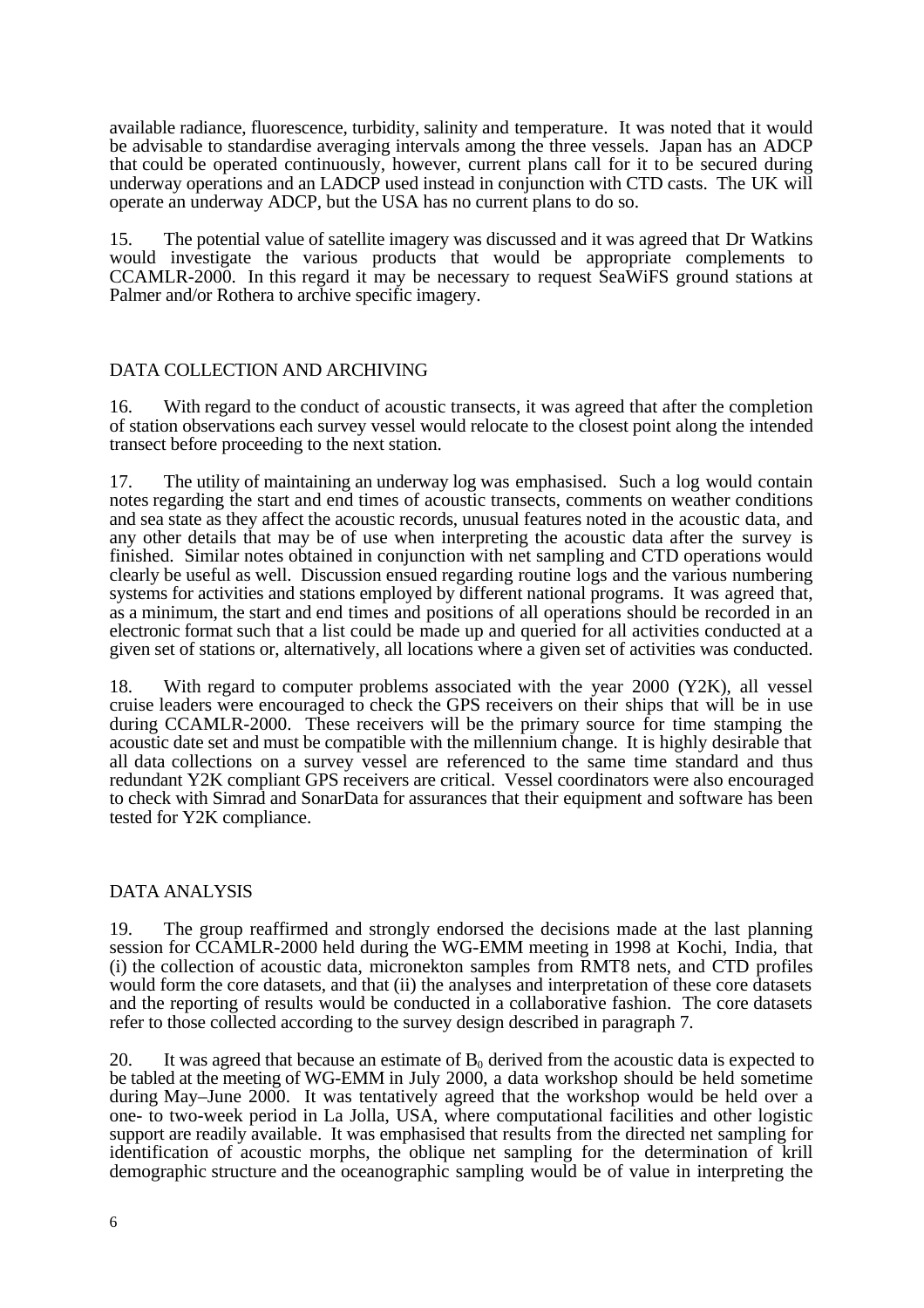acoustic records. As such, it will be highly desirable to include these elements in the workshop. It was also recognised that summary statistics from the regional surveys conducted at South Georgia and the South Shetland Islands would be valuable in the interpretation of the results.

21. With regard to analysis of the acoustic data it was noted that two of the most important tasks will be target strength estimation and the apportionment of backscattered energy to krill and other scatterers of lesser interest. It is anticipated that several methods of accomplishing these tasks will be applied to the dataset and results compared as part of the final report to WG-EMM. Accordingly, it was suggested that working papers on various techniques to estimate TS and to delineate taxa in the acoustic dataset be invited for the upcoming meeting of WG-EMM in July 1999, that time be requested at that meeting for survey participants to discuss these methods and to select the most promising methods, and that individual scientists be commissioned to develop the computer code required to implement the selected methods on a production basis. This code could then be brought to the workshop and applied to the datasets at hand with the potential of saving a substantial amount of time that would otherwise be spent at the workshop accomplishing these preliminary tasks. The group agreed to this idea in principle.

22. It was also emphasised that the May–June 2000 workshop would be only the first of many workshops and collaborative analyses that may be expected in the aftermath of CCAMLR-2000.

### OTHER ISSUES

23. Dr Watkins reported to the group that Drs D. Miller (South Africa) and V. Siegel (Germany) had expressed interest in participating in CCAMLR-2000. It was agreed that their participation was very desirable and that recommendations as to how to best deploy additional experts should be made after all expressions of interest are received and a better idea of how they could contribute is in hand. Exchange of personnel between ships was also discussed and it was decided that such agreements would be first explored between national programs and ultimately coordinated by the CCAMLR-2000 coordinator (Dr Watkins). Dr M. Naganobu (Japan) noted that Japan would not be able to send any personnel to other ships but would welcome experts in the field of acoustics and net sampling, particularly if the latter were able to bring an RMT8 net.

24. The importance of maintaining liaison with other institutions and groups conducting field programs in this sector of the Southern Ocean was recognised. In particular, it was recognised that substantial benefits could accrue by making these groups aware of the developing plans for CCAMLR-2000 and inviting their comments and suggestions. It was recognised that there could be several collaborative opportunities of which we are currently unaware and that individual scientists should actively engage colleagues outside the CCAMLR community regarding planned operations and the existence of the website. In particular, the group agreed that the coordinators for SO-GLOBEC (Drs Kim and E. Hofmann (USA)) should be contacted.

25. Dr Naganobu presented a plan to conduct a series of deep CTD casts across the Drake Passage (following the standard WOCE transect) with the intention of describing the flow field. The group recognised the potential value of such a set of observations and enthusiastically endorsed the plan.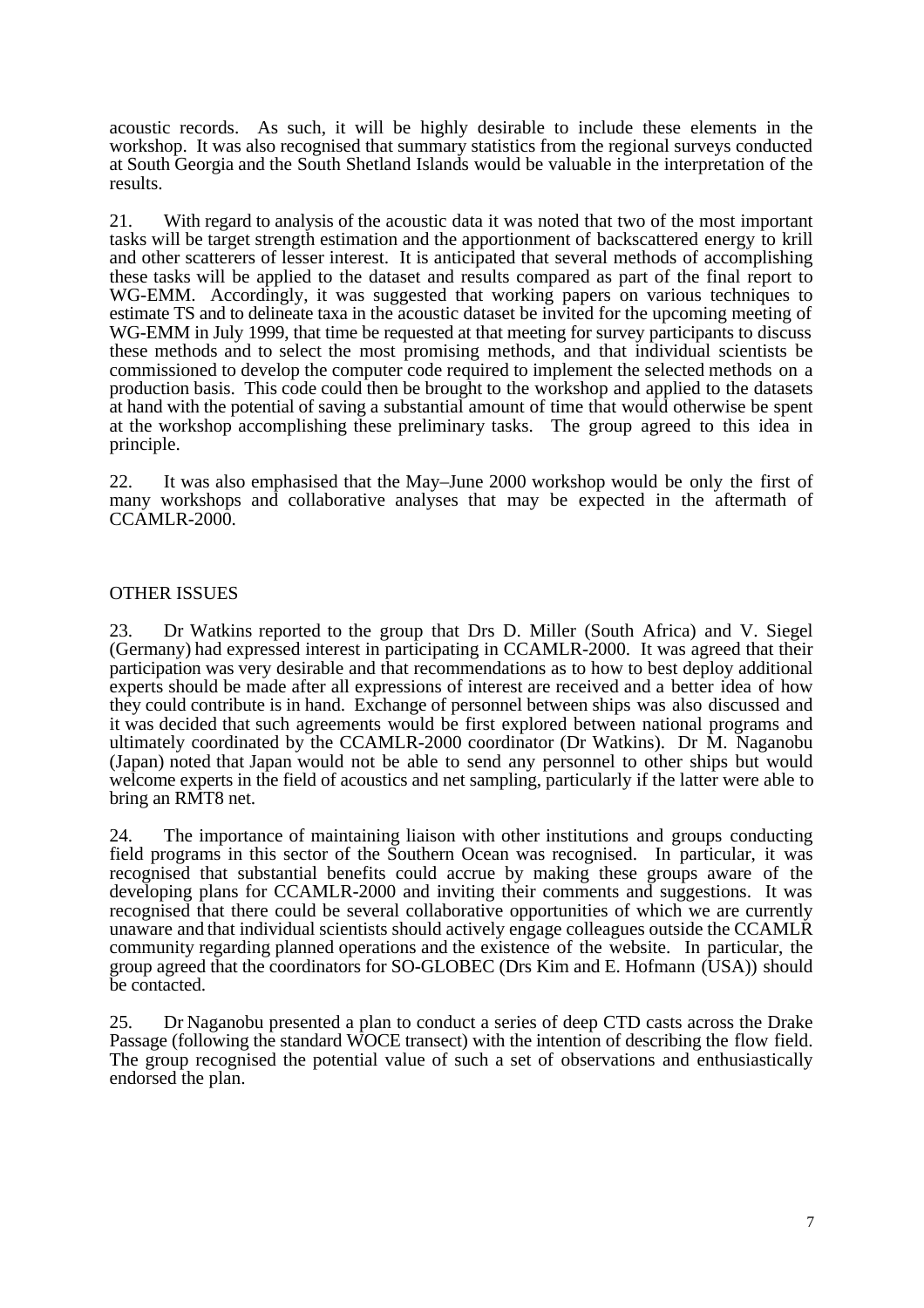# ATTACHMENT A

## **LIST OF PARTICIPANTS** CCAMLR Synoptic Survey Planning Meeting (Cambridge, UK, 8 to 12 March 1999)

| BRIERLEY, Andrew (Dr) | <b>British Antarctic Survey</b><br><b>High Cross, Madingley Road</b><br>Cambridge CB3 0ET<br>United Kingdom<br>a.brierley@bas.ac.uk                                               |
|-----------------------|-----------------------------------------------------------------------------------------------------------------------------------------------------------------------------------|
| DEMER, David (Dr)     | <b>Antarctic Ecosystem Research Group</b><br><b>Southwest Fisheries Science Center</b><br>PO Box 271<br>La Jolla, Ca. 92038<br><b>USA</b><br>ddemer@ucsd.edu                      |
| EVERSON, Inigo (Dr)   | <b>British Antarctic Survey</b><br><b>High Cross, Madingley Road</b><br>Cambridge CB3 0ET<br><b>United Kingdom</b><br>i.everson@bas.ac.uk                                         |
| GOSS, Cathy (Ms)      | <b>British Antarctic Survey</b><br><b>High Cross, Madingley Road</b><br>Cambridge CB3 0ET<br>United Kingdom<br>c.goss@bas.ac.uk                                                   |
| HEDLEY, Sharon (Ms)   | Research Unit for Wildlife Population Assessment<br><b>Mathematical Institute</b><br>North Haugh<br><b>St Andrews</b><br>Fife KY16 9SS<br>Scotland<br>sharon@mcs.st-andrews.ac.uk |
| HEWITT, Roger (Dr)    | Antarctic Ecosystem Research Group<br><b>Southwest Fisheries Science Center</b><br>PO Box 271<br>La Jolla, Ca. 92038<br><b>USA</b><br>rhewitt@ucsd.edu                            |
| KAWAGUCHI, So (Dr)    | National Research Institute of Far Seas Fisheries<br>5-7-1 Orido, Shimizu<br>Shizuoka 424<br>Japan<br>kawaso@enyo.affrc.go.jp                                                     |
| KIM, Suam (Dr)        | Korea Ocean Research and Development Institute                                                                                                                                    |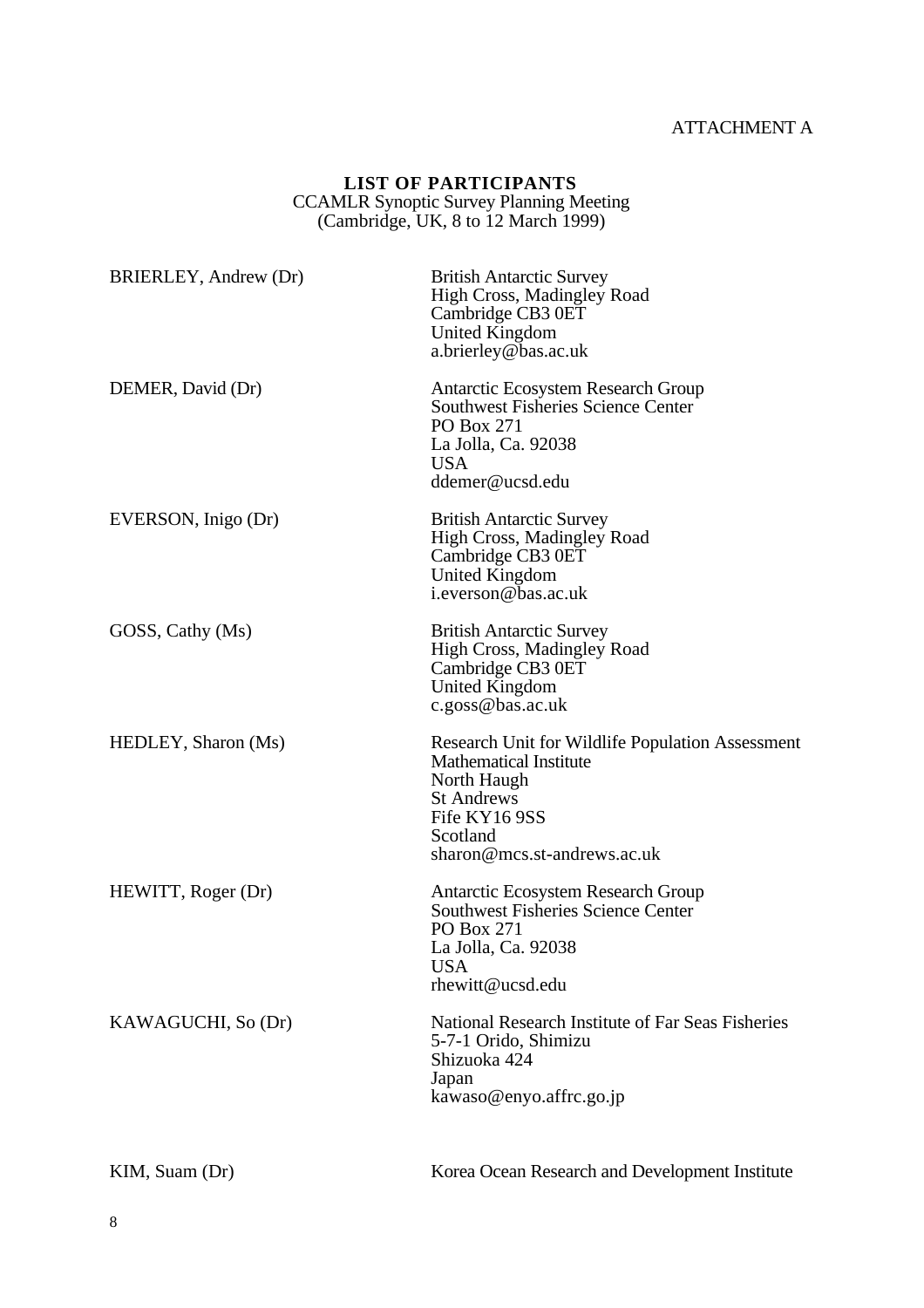|                       | Ansan PO Box 29<br>Seoul 425-600<br>Republic of Korea<br>suamkim@kordi.re.kr                                                     |
|-----------------------|----------------------------------------------------------------------------------------------------------------------------------|
| MURRAY, Alistair (Mr) | <b>British Antarctic Survey</b><br>High Cross, Madingley Road<br>Cambridge CB3 0ET<br>United Kingdom<br>a.murray@bas.ac.uk       |
| NAGANOBU, Mikio (Dr)  | National Research Institute of Far Sea Fisheries<br>5-7-1 Orido, Shimizu<br>Shizuoka 424<br>Japan<br>naganobu@enyo.affrc.go.jp   |
| PAULY, Tim (Dr)       | <b>Australian Antarctic Division</b><br>Channel Highway<br>Kingston Tasmania 7050<br><b>Australia</b><br>$tim$ pau@antdiv.gov.au |
| PRIDDLE, Julian (Dr)  | <b>British Antarctic Survey</b><br>High Cross, Madingley Road<br>Cambridge CB3 0ET<br>United Kingdom<br>j.priddle@bas.ac.uk      |
| REID, Keith (Mr)      | <b>British Antarctic Survey</b><br>High Cross, Madingley Road<br>Cambridge CB3 0ET<br>United Kingdom<br>k.reid@bas.ac.uk         |
| TRATHAN, Philip (Dr)  | <b>British Antarctic Survey</b><br>High Cross, Madingley Road<br>Cambridge, CB3 0ET<br>United Kingdom<br>p.trathan@bas.ac.uk     |
| WARD, Peter (Mr)      | <b>British Antarctic Survey</b><br>High Cross, Madingley Road<br>Cambridge CB3 0ET<br>United Kingdom<br>$p$ .ward@bas.ac.uk      |
| WATKINS, Jon (Dr)     | <b>British Antarctic Survey</b><br>High Cross, Madingley Road<br>Cambridge CB3 0ET<br>United Kingdom<br>j.watkins@bas.ac.uk      |
|                       |                                                                                                                                  |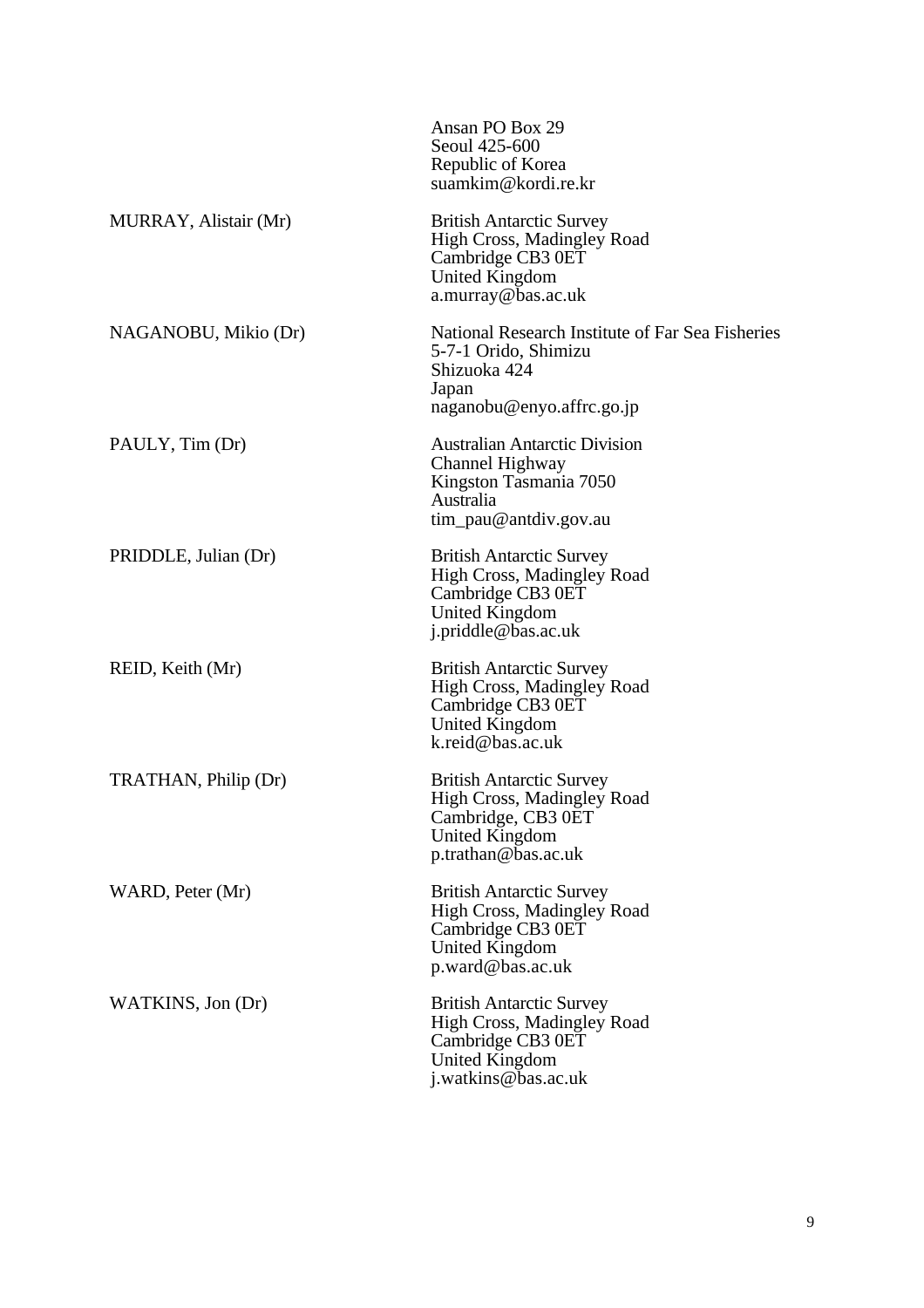# ATTACHMENT B

#### **AGENDA**

CCAMLR Synoptic Survey Planning Meeting (Cambridge, UK, 8 to 12 March 1999)

- 1. Introduction<br>1.1 Welcor
	- 1.1 Welcome<br>1.2 Meeting a
	- Meeting arrangements
- 2. Adoption of agenda
- 3. Survey design  $3.1$  Timing (
	- 3.1 Timing (time available, start times)<br>3.2 Assessment of survey coverage in r
	- 3.2 Assessment of survey coverage in relation to physical and biological variables<br>3.3 Randomisation of surveys (explanation of techniques)
	- 3.3 Randomisation of surveys (explanation of techniques)<br>3.4 Boundaries and sampling intensity of second stratum
	- 3.4 Boundaries and sampling intensity of second stratum<br>3.5 Intercalibration
	- 3.5 Intercalibration<br>3.6 Integration of n
	- 3.6 Integration of national regional surveys<br>3.7 Contingency plans (bad weather etc.)
	- 3.7 Contingency plans (bad weather etc.)<br>3.8 Additional survey tracks for new parti
	- Additional survey tracks for new participants
- 4. Primary protocols
	- 4.1 Acoustics including calibration<br>4.2 Net sampling for population str
	- 4.2 Net sampling for population structure and target strength<br>4.3 CTDs and station ADCP
	- 4.3 CTDs and station ADCP
- 5. Opportunities for secondary sampling
	- 5.1 Predator observations (IWC collaboration)
	- 5.2 Larval krill/zooplankton/macrozooplankton<br>5.3 Krill feeding, growth
	- 5.3 Krill feeding, growth<br>5.4 Physical environment
	- 5.4 Physical environment towed undulator
	- 5.5 Others
- 6. Secondary protocols<br>6.1 Predator observed
	- 6.1 Predator observations<br>6.2 Sea-surface samples
	- 6.2 Sea-surface samples<br>6.3 Underway ADCP
	- 6.3 Underway ADCP<br>6.4 Chlorophyll, nutrie
	- Chlorophyll, nutrient, dissolved oxygen measurements
	- 6.5 Others
- 7. Data entry, maintenance and archive requirements for cruise
- 8. Data analysis<br>8.1 Timetab
	- 8.1 Timetable<br>8.2 Workshop
	- 8.2 Workshop<br>8.3 Methods
	- 8.3 Methods<br>8.4 Publication
	- Publication strategy
- 9. International experts
	- 9.1 Allocation of additional experts<br>9.2 Intership exchanges
	- 9.2 Intership exchanges
	- 9.3 Collaboration with other programs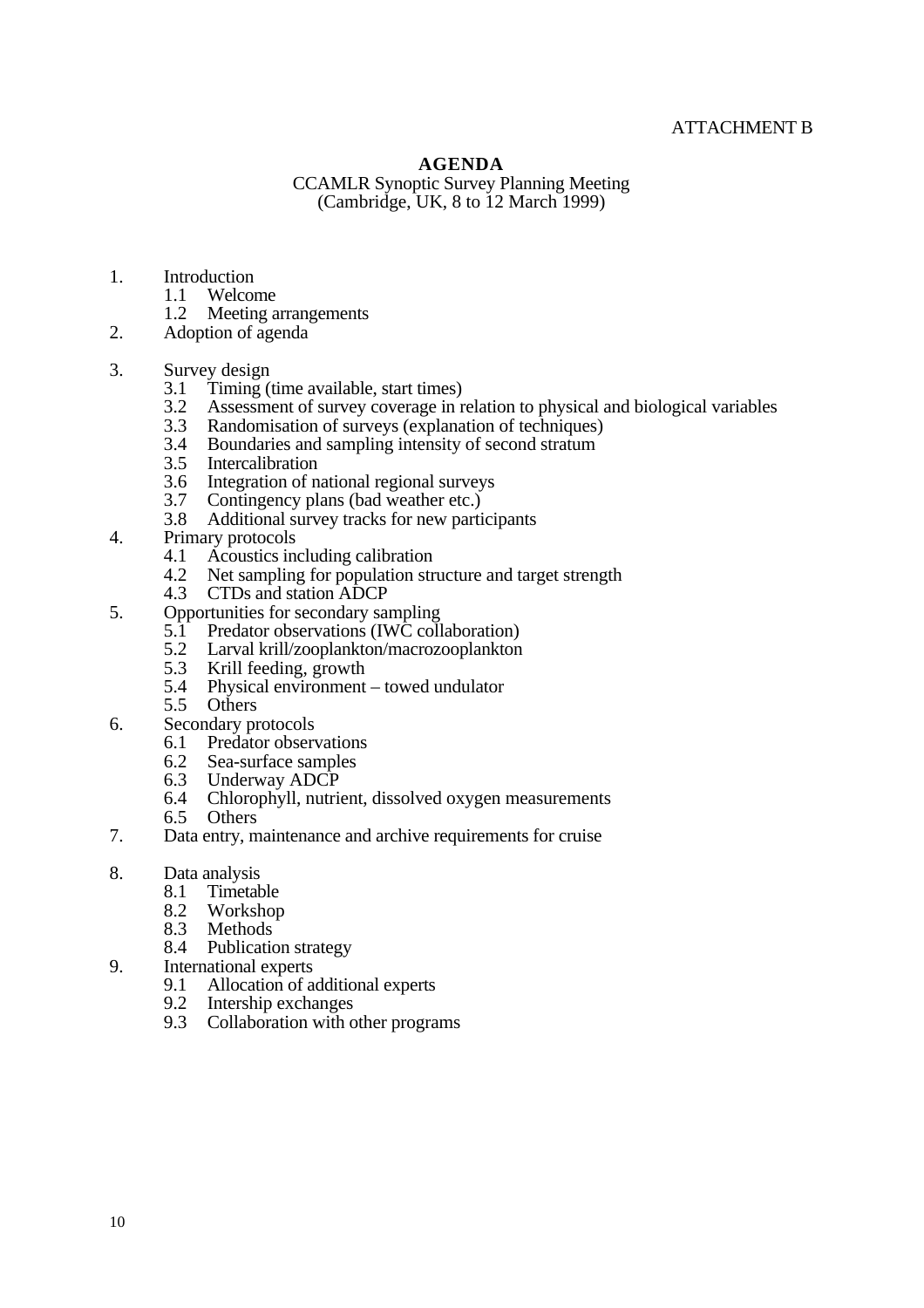#### 10. Preparation of report

- 10.1 Report of meeting to WG-EMM
- 10.2 Preparation of protocols
- 10.3 Dissemination on website
- 11. Additional discussion groups
	- 11.1 Beyond the EK500 (acousticians)
	- 11.2 RMT8 and associated equipment.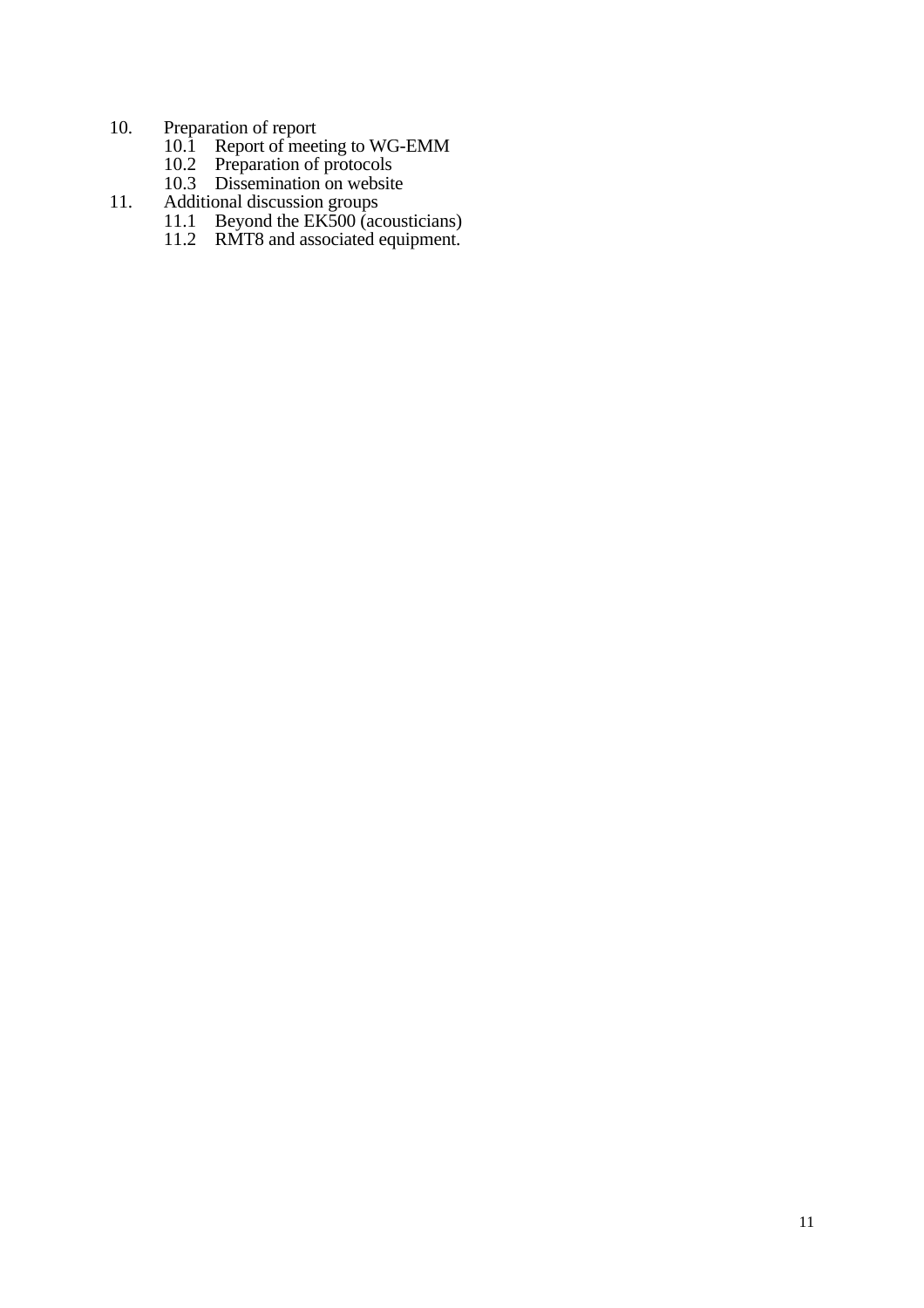#### **LIST OF ACTIONS RESULTING FROM CCAMLR SYNOPTIC SURVEY PLANNING MEETING** (Cambridge, UK, 8 to 12 March 1999)

| <b>Task</b>                                                                                                                                                                                                                                             | Reference    | Responsible                          |
|---------------------------------------------------------------------------------------------------------------------------------------------------------------------------------------------------------------------------------------------------------|--------------|--------------------------------------|
| Update ship schedules                                                                                                                                                                                                                                   | paragraph 3  | Dr Watkins                           |
| Inform Russia, Ukraine and Brazil of latest<br>plans                                                                                                                                                                                                    | paragraph 5  | Dr Watkins                           |
| Examine recent trends in sea-ice extent                                                                                                                                                                                                                 | paragraph 6  | Dr Hewitt                            |
| Finalise survey design<br>• determine exact transect alignment<br>• randomise transects<br>• produce final survey plot<br>• check calculations<br>• produce station plots<br>• produce grid of day length for different<br>dates and latitude/longitude | paragraph 7  | Drs Murray, Trathan<br>and Watkins   |
| Develop acoustic protocols further<br>• noise measurement protocols<br>• guidelines for concurrent operation<br>of ADCP and EK500                                                                                                                       | paragraph 9  | Drs Demer, Brierley<br>and Pauly     |
| Develop net sampling protocols further                                                                                                                                                                                                                  | paragraph 10 | Drs Watkins, Siegel<br>and Kawaguchi |
| Develop CTD protocols further<br>• explore climatological depth of UCDW                                                                                                                                                                                 | paragraph 11 | Drs Amos, Naganobu<br>and Trathan    |
| Inform IWC of berths available on each ship                                                                                                                                                                                                             | paragraph 12 | Dr Watkins                           |
| Produce guidelines for zooplankton sampling                                                                                                                                                                                                             | paragraph 13 | Drs Watkins, Siegel<br>and Kawaguchi |
| Produce guidelines for surface monitoring                                                                                                                                                                                                               | paragraph 14 | Drs Priddle, Watkins<br>and others   |
| Investigate availability of satellite imagery                                                                                                                                                                                                           | paragraph 15 | Drs Watkins and<br>Trathan           |
| <b>Contact SO-GLOBEC coordinators</b>                                                                                                                                                                                                                   | paragraph 24 | Dr Watkins                           |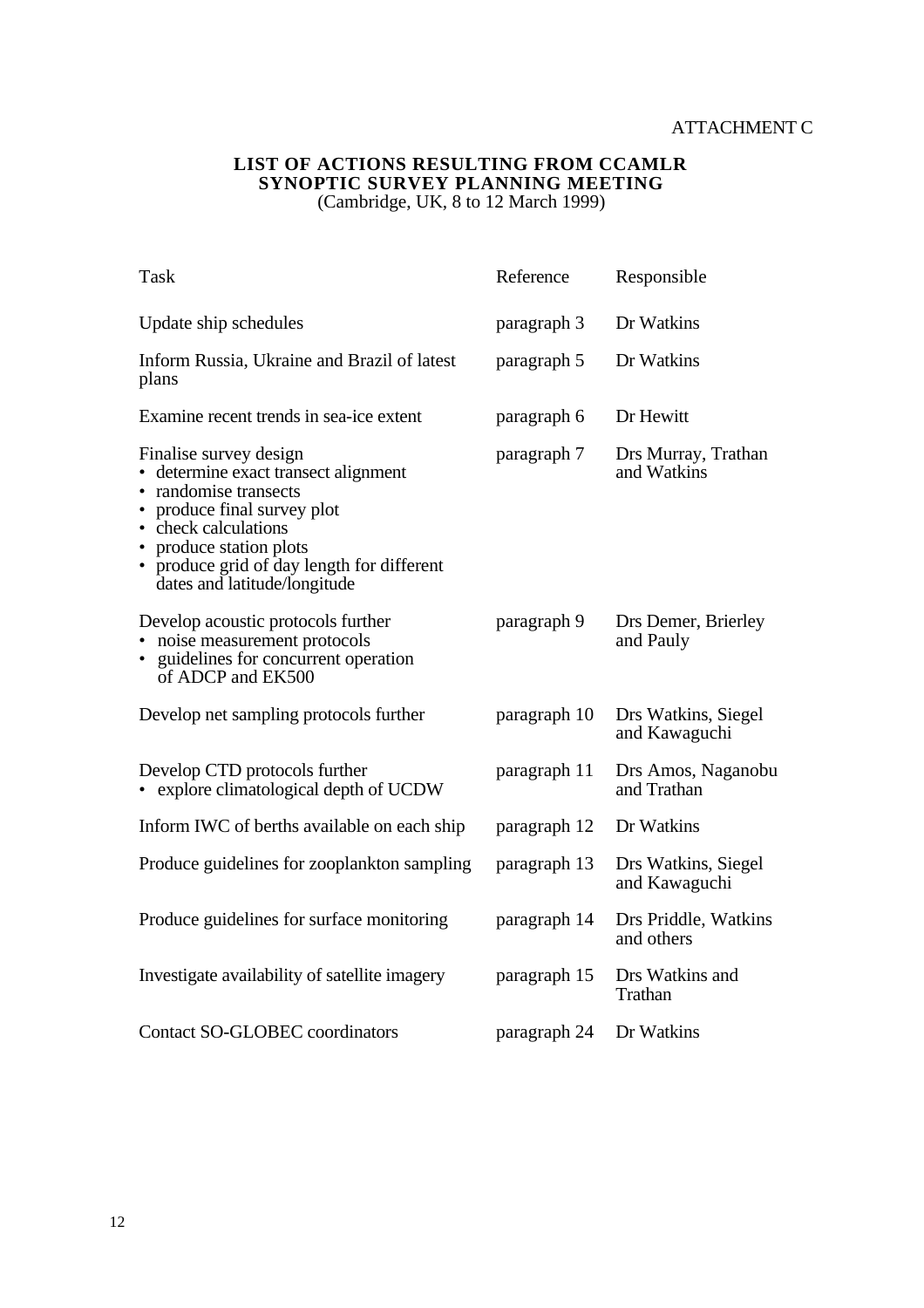APPENDIX E

# **CCAMLR 2000 KRILL SYNOPTIC SURVEY: A DESCRIPTION OF THE RATIONALE AND DESIGN**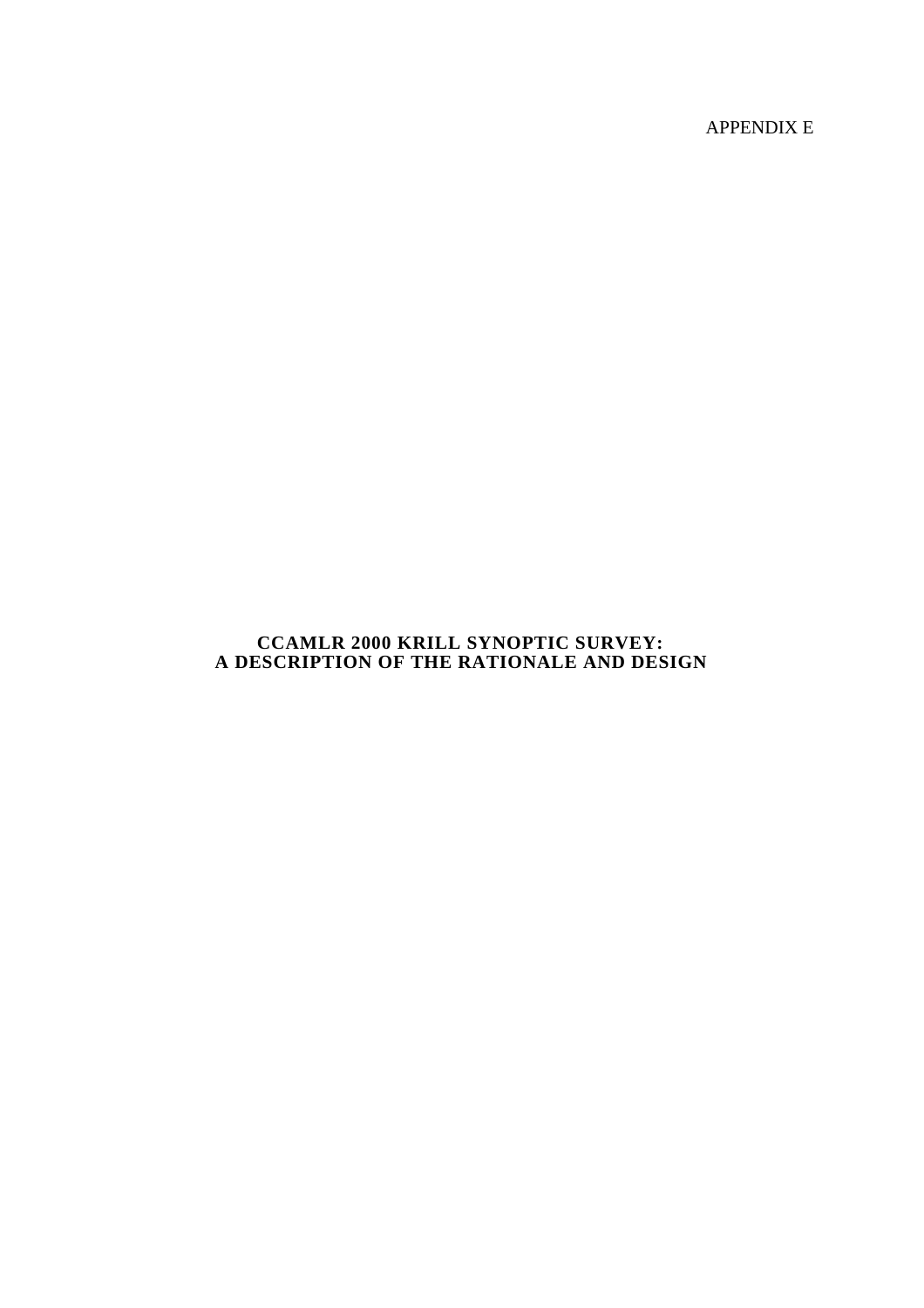#### **THE CCAMLR 2000 KRILL SYNOPTIC SURVEY: A DESCRIPTION OF THE RATIONALE AND DESIGN**

#### PREAMBLE

The aim of this document is to describe the rationale behind the CCAMLR 2000 Krill Synoptic Survey of Area 48 (hereafter referred to as CCAMLR-2000), and to document in one place the details underlying the survey design. Such a document will be necessary in the future, particularly during the analysis and interpretation of the survey results. Furthermore, detailed descriptions of survey design are relatively rare in the published literature, therefore this document provides an opportunity for CCAMLR to establish a lead in this topic.

2. At present the CCAMLR-2000 survey design and data protocols have not received final ratification by either WG-EMM or the Scientific Committee. Therefore the status of this document should be seen as provisional; it is inevitable that it will evolve following future discussions. This document draws heavily from previous planning documents and meetings, and work carried out at the CCAMLR Synoptic Survey Planning Meeting held in Cambridge, UK, from 8 to 12 March 1999. The planning meeting report is contained in Appendix D.

#### INTRODUCTION

3. Antarctic krill (*Euphausia superba*), are considered to be one of the key species in the Antarctic marine food web, being prey to a wide variety of dependent species. In addition to consumption by natural predators, krill are also harvested commercially. Commercial exploitation of krill is managed under the direction of CCAMLR and is regulated in accordance with a sustainable ecosystem rationale. Such management principles are still developing, however, they require fundamental knowledge about the abundance and distribution of krill.

4. The CCAMLR methodology for the management of krill relies heavily on results derived from the CCAMLR generalised yield model (Constable and de la Mare, 1996) and the krill yield model (Butterworth et al., 1991, 1994). This model is used to estimate the long-term annual yield of krill in Area 48 and the precautionary catch limit for the fishery (Conservation Measure 32/X; SC-CAMLR-X). To run the krill yield model, a number of parameters are required, including an estimate of the pre-exploitation biomass of krill  $(B_0)$  together with an estimate of the associated variance. The current estimate of  $B_0$  used in the model is derived from the FIBEX synoptic survey which took place from January to March 1981.

5. Over recent years it has been increasingly recognised by the CCAMLR community that a more up-to-date estimate of krill biomass is required for  $B_0$  (SC-CAMLR-XII paragraphs 2.38 to 2.43). For example, in 1996 the Scientific Committee recognised the urgent need for a synoptic survey in Area 48 and noted that management advice for Area 48 could not be updated until such a survey had been conducted (SC-CAMLR-XV, paragraph 4.28). Since then, plans to carry out a CCAMLR krill synoptic survey have progressed steadily (SC-CAMLR-XVI, paragraphs 5.13 to 5.19) and there is now a firm commitment to carry out a survey in the summer of 2000 (between January and February). The primary objective of this survey will be to improve the CCAMLR estimate of  $B_0$  (SC-CAMLR-XII, paragraphs 2.39 and 2.41 to 2.47); additional survey objectives have been formulated, but these are considered secondary to the estimate of  $B_0$ .

6. The synoptic survey is a community project that will concentrate effort in Subareas 48.1, 48.2 and 48.3. The survey will involve the participation of three (or more) research vessels from different CCAMLR nations. The composition of the scientific parties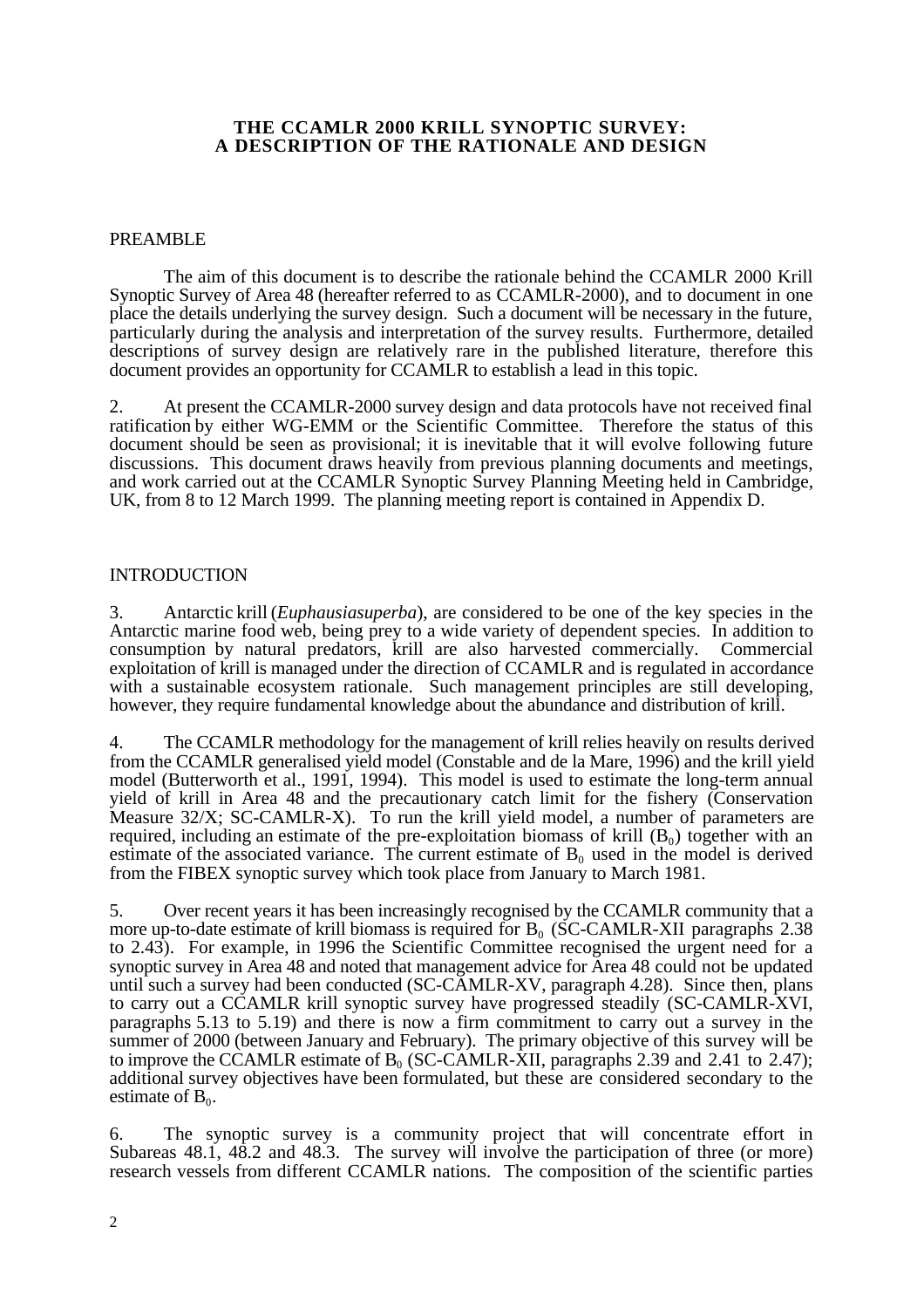aboard these vessels will also be multinational and will include relevant experts from outside the CCAMLR community. The planning effort for this multi-ship survey is considerable and complex, therefore it is crucial that all stages of the process are documented. Thus, the primary purpose of this paper is to describe in detail the procedures used to design the synoptic survey.

## SAMPLING STRATEGY

7. The synoptic survey design was a culmination of numerous decisions. These are reported in a number of separate working documents and reports, and are reproduced here in order to provide a single ready source. The major design strategy decisions were:

- (i) whether pre-planned transects positions or adaptive transects positions should be used;
- (ii) whether transect separation should be regular and systematic or random;
- (iii) whether the design should be stratified or unstratified; and
- (iv) the definition of survey limits.

### Pre-planned or Adaptive Transect Positions

8. An adaptive survey design would generally offer an increased understanding of the structure of the ecosystem, and improve the CV of the biomass estimate. However, the advantages of a more detailed description of the distribution of krill within high-density areas may be out-weighed by the increased complexity in terms of survey design, execution and subsequent analysis. In the light of these concerns, a more conservative approach of utilising a pre-planned survey has been adopted as the preferred approach. Such an approach had been widely used in the past (for instance FIBEX–BIOMASS, 1980) and is statistically robust and defensible.

### Systematic or Random Transect Positions

9. The main objective of the survey is to improve the estimate of  $B_0$  used in the krill yield model. Although an improved estimate could be based on a wide variety of survey designs, the chosen survey design must be statistically defensible. Modern methods of statistical analysis are continually evolving and are providing new opportunities for improved analysis. However, at present no overall consensus exists with regard to some of the model-based geostatistical methodologies. In the future, an agreed methodology using model-based methods may become available, but until that time the CCAMLR community has agreed that a randomised design coupled to a design-based analysis should produce the most statistically defensible result (CCAMLR, 1998a; 1998b Appendix 1; see also conclusions from Miller, 1994).

10. To achieve this the survey will follow a design based on randomised parallel transects. The advantage of using such a design will be that it will be possible to use classical design-based statistical methods (Jolly and Hampton, 1990) without precluding model-based geostatistical methods (e.g. Petitgas, 1993; Murray, 1996) during the survey analysis. In contrast, the use of regular systematic transects would preclude the use of classical design-based statistical methods.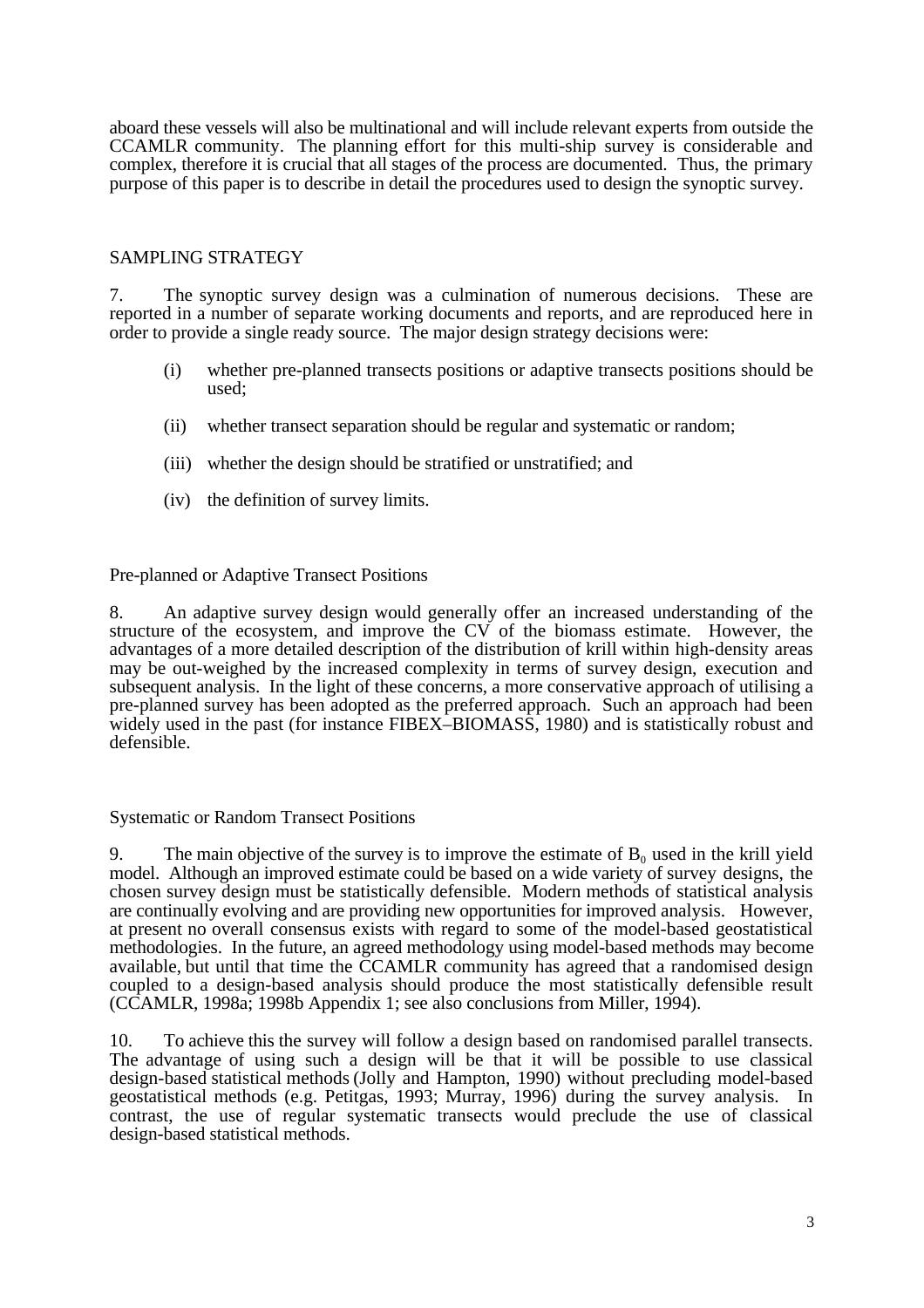## Stratified or Unstratified Design

11. There is still considerable uncertainty within the CCAMLR community regarding the relative abundance of krill in the open ocean compared to that over the continental shelf areas around the Antarctic Peninsula and the islands in Area 48. Although the distribution is complex (illustrated by a variety of datasets and published papers, e.g. Ichii et al., 1998; Sushin and Shulgovsky, 1998), it is important that the  $B_0$  estimate is based on a survey that samples all areas where biomass is important. The FIBEX survey was based on the premise that the majority of krill biomass was close to, or over, shelf areas. However, if krill are also distributed in similar quantities in the open ocean, a design that gives a uniform density of sampling across the whole region should be used. In contrast, if krill are concentrated in particular predictable areas, an appropriate stratified sample design is likely to produce a lower overall CV. Though appropriate stratification may improve the overall CV, it will not change the expected estimate of mean biomass.

12. In view of the debate over the relative importance of shelf and oceanic areas, a compromise survey design was considered appropriate. Thus, the design will allocate extra effort to areas of expected krill concentration.

#### Definition of Survey Boundaries

13. Given the complexity of the marine ecosystem (cf. Ichii et al., 1998; Sushin and Shulgovsky, 1998), natural limits to the survey area are difficult to define. In establishing appropriate boundaries a variety of factors have to be considered. These include the known historical distribution of krill, the oceanographic structure within the region, the distribution of the commercial fishery, and the distribution of the summer pack-ice. However, these ecological boundaries do not necessarily equate to the artificial limits of the subareas that define the management boundaries.

14. As estimates of krill biomass may be required for strata that have been defined using either ecological or management-based criteria (for example, the Scotia Sea cf. Subarea 48.1), survey boundaries must be based on a compromise between ecological and management boundaries.

### OUTLINE OF SELECTED SURVEY DESIGN

15. Considering the factors outlined in the previous section (sampling strategy) the following survey design has been agreed. The ships will undertake a series of randomised transects located within two large-scale strata that cover the Scotia Sea and the area to the north of the Antarctic Peninsula. The first of these strata will cover much of Subareas 48.2 and 48.3, whereas the second will cover most of Subarea 48.1. In order to lie orthogonal to the main axis of the regional bathymetry, the two strata will be oriented in different directions. Within these large-scale strata, three regions are known to have a high abundance of krill and to be of importance to commercial fishing fleets. In these areas additional mesoscale transects will be steamed in order to reduce the CV of the biomass estimate. The first of the mesoscale strata will be to the north of South Georgia, the second will be to the north of the South Orkney Islands, and the third will be to the north of the South Shetland Islands. In the mesoscale strata, the transects will be double the transect density of the large-scale strata. The boundaries of the mesoscale strata will be coincident with the boundaries of selected large-scale sampling units in order to ensure that the survey area is uniformly covered by primary sampling units (transects) for the purposes of randomisation. Details of these cruise tracks are shown in Figures 1, 2 and 3.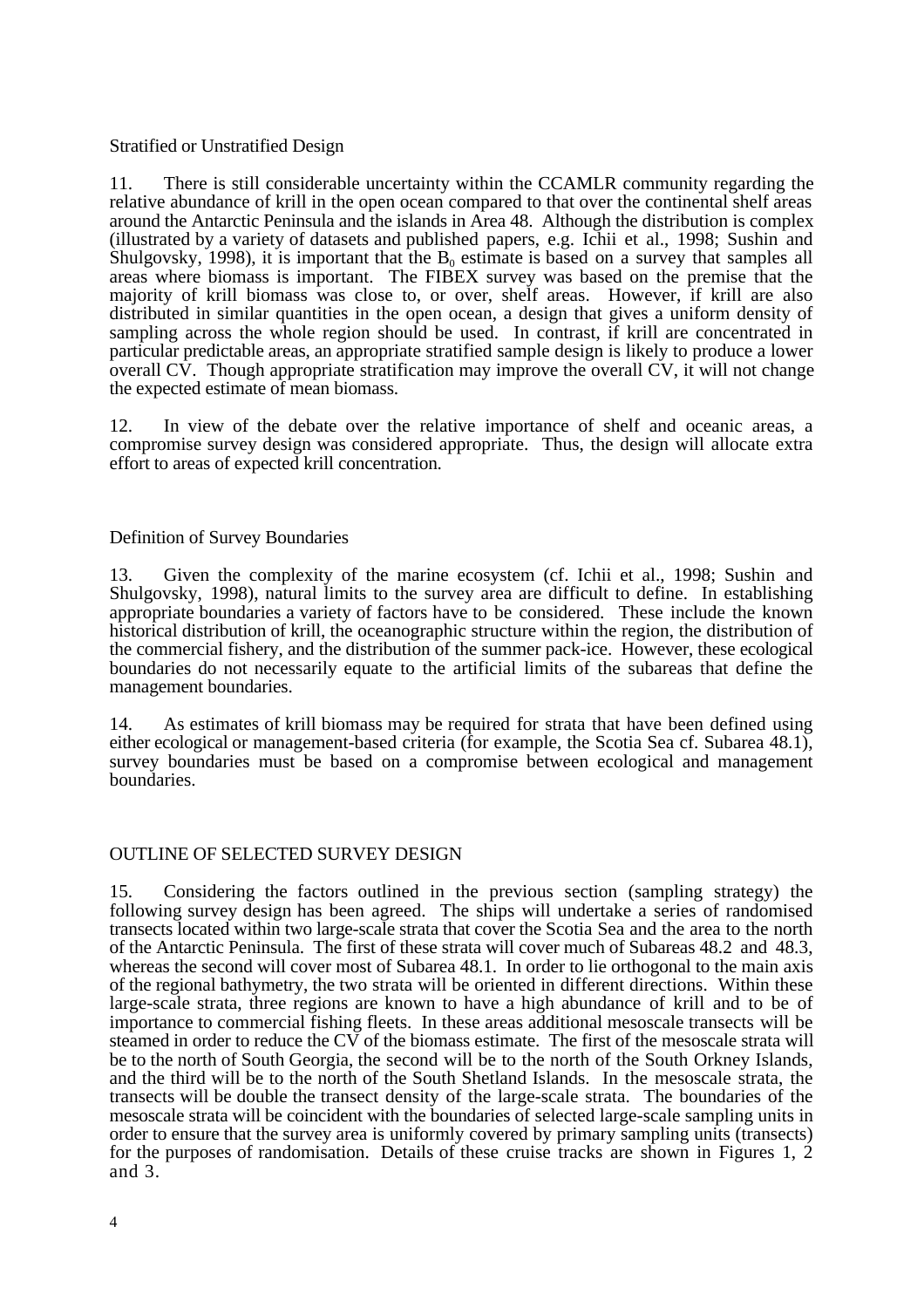#### METHOD OF RANDOMISATION

16. Within each stratum, transects are randomised. The basic requirement for a truly randomised parallel-transect survey is that all potential transect lines in the survey area should have an equal probability of being sampled. However, one problem arising from a simple randomisation procedure is that there is a possibility of transects being very close together; this can result in an inefficient use of available effort. To overcome this we have used a two-stage randomisation process (see also Brierley et al., 1997). First, the survey area was divided into a series of parallel zones of equal width separated by alternating parallel inter-zones of the same width. A survey transect was then randomly placed within each of the zones. The inter-zones contain no transects and act to keep the transects a minimum distance apart. To comply with the requirement that any transect has an equal probability of being chosen, the location of the entire survey grid was then moved by a random distance equal to, or less than, the inter-zone width. Thus, using the two-stage process, all sampling units have equal probability of being chosen; this gives the necessary condition for the validity of the design-based estimators.

#### IMPLEMENTATION OF SURVEY DESIGN

17. The computer software package used to carry out the survey design was Arc/Info Version 7.1.1 (ESRI). The final design was checked in Arc/Info and then validated using a separate software package (Proj4). The survey design was undertaken in five strata:

- (i) the Scotia Sea large-scale stratum (SS);
- (ii) the Antarctic Peninsula large-scale stratum (AP);
- (iii) the South Georgia Island mesoscale stratum (SGI);
- (iv) the South Orkney Islands mesoscale stratum (SOI); and
- (v) the South Shetland Islands mesoscale stratum (SSI).

18. The implementation of the two-stage randomisation process was carried out in seven steps:

- (i) generate a regular 25 x 25 km base grid extending beyond the limits of the survey area;
- (ii) for each stratum, identify the sampling zones and inter-zones on the appropriate base grid;
- (iii) for each transect, identify the random shift within each sampling zone;
- (iv) for each stratum, identify the random grid shift for the sampling zones and inter-zones;
- (v) for each transect, identify the northern and southern limits of sampling;
- (vi) for each transect, identify waypoints at 25 km spacing; and
- (vii) for each transect, project the waypoints into geographic coordinates.

Generate Regular 25 x 25 km Base Grids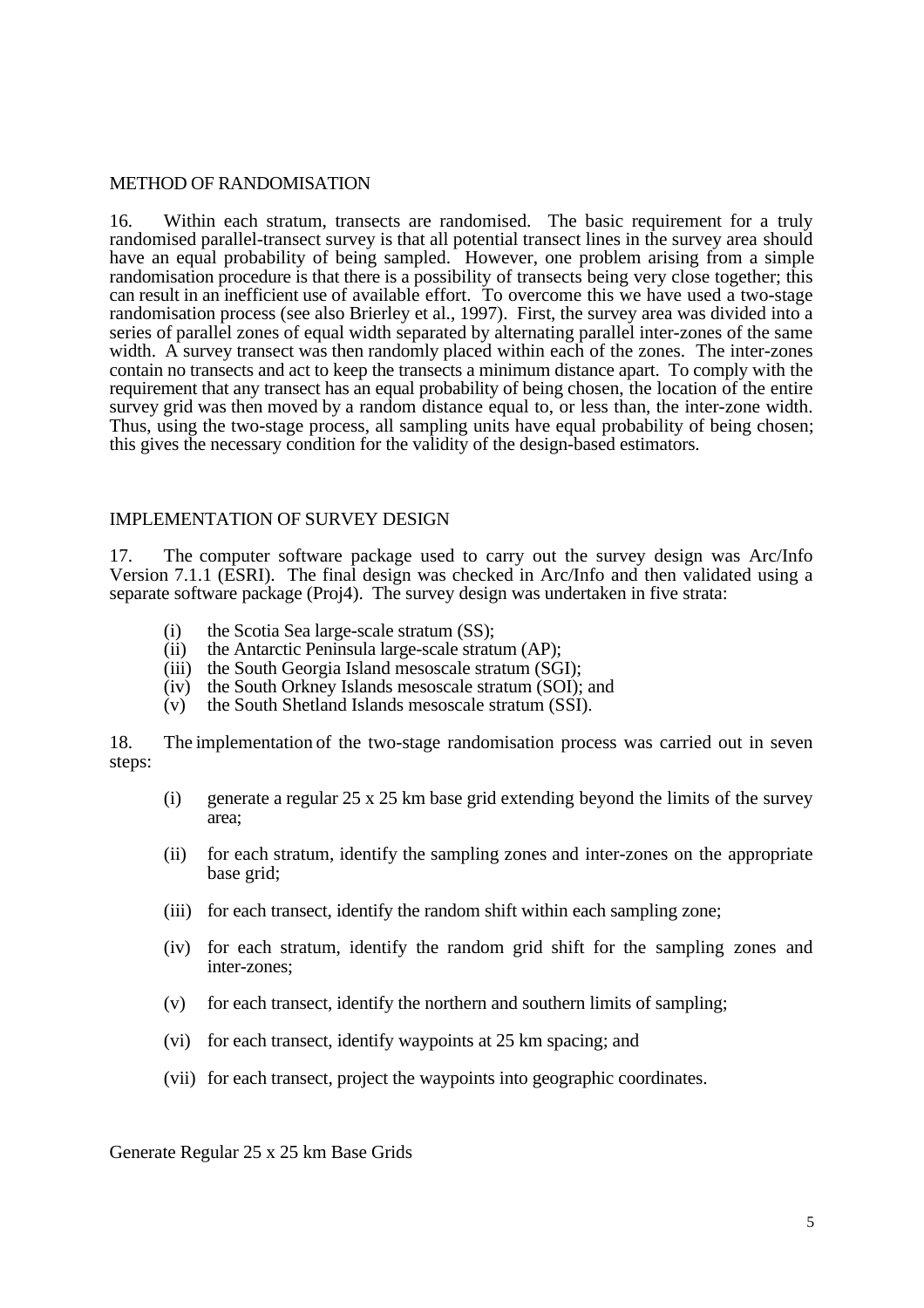19. Two regular 25 x 25 km grids that extended beyond the limits of the anticipated survey area were generated, one for the Scotia Sea and one for the Antarctic Peninsula. Each grid was oriented orthogonal to the general axis of the regional bathymetry. Thus, the base grid for the Scotia Sea was designed to lie parallel to the 40°W meridian, whereas the grid for the Antarctic Peninsula was designed to lie at 330° to the 50°W meridian; this second grid was therefore located parallel to the line between 65°00.0'S, 50°00.0'W and 60°00.0'S, 55°46.4'W. The limits of the regular base grids are shown in Table 1.

20. The two base grids were generated using a Lambert Conformal Conic Projection with standard parallels placed approximately 25% from the top and bottom of the anticipated survey areas; with these parallels, scale errors should be approximately 1%. The parameters used for the generation of the grids are shown in Table 2.

### Identify the Survey Sampling Zones and Inter-zones

21. Following the criteria outlined above, transect sampling zones were generated on the two base grids. The zones were located at equal distances across the anticipated survey area and were separated by inter-zones of the same width. The parameters for setting up the sampling zones are shown in Table 3.

Identify the Random Transect Positions within the Sampling Zones

22. In order to assign random transect positions, each sampling zone was subdivided into 125 potential positions, giving a sampling resolution of 0.5 km for the large-scale transects and 0.25 km for the mesoscale transects. Within each sampling zone the actual transect position was determined by randomly selecting one of the potential transect positions. The random shift for each transect within each sampling zone is shown in Table 4.

# Identify the Random Grid Shift

23. The second level of survey randomisation was carried out by subdividing the grid shift inter-zone into 125 potential grid positions, giving a sampling resolution of 0.5 km. The grid shift was chosen by picking one of these potential grid positions at random. The same grid shift was used for both base grids. This provided the second level of randomisation for both the large-scale transects and the mesoscale transects and ensured that even sampling probability was maintained. The random shifts for the grids are shown in Table 4.

Identify the Northern and Southern Limits for Each Transect

24. After randomly assigning transect positions on the X-axis of the base grid, Y-axis coordinates for the northern and southern end points of each transect were determined by extending the transects to the limits of the survey strata. The southern transect limits were identified with reference to nearby coastlines and the anticipated northern extent of the summer pack-ice, while the northern limits were identified with reference to the boundaries of Subareas 48.1, 48.2 and 48.3, the existence of krill in Area 41, and the frontal structure of the Antarctic Circumpolar Current (see Figures 4, 5 and 6).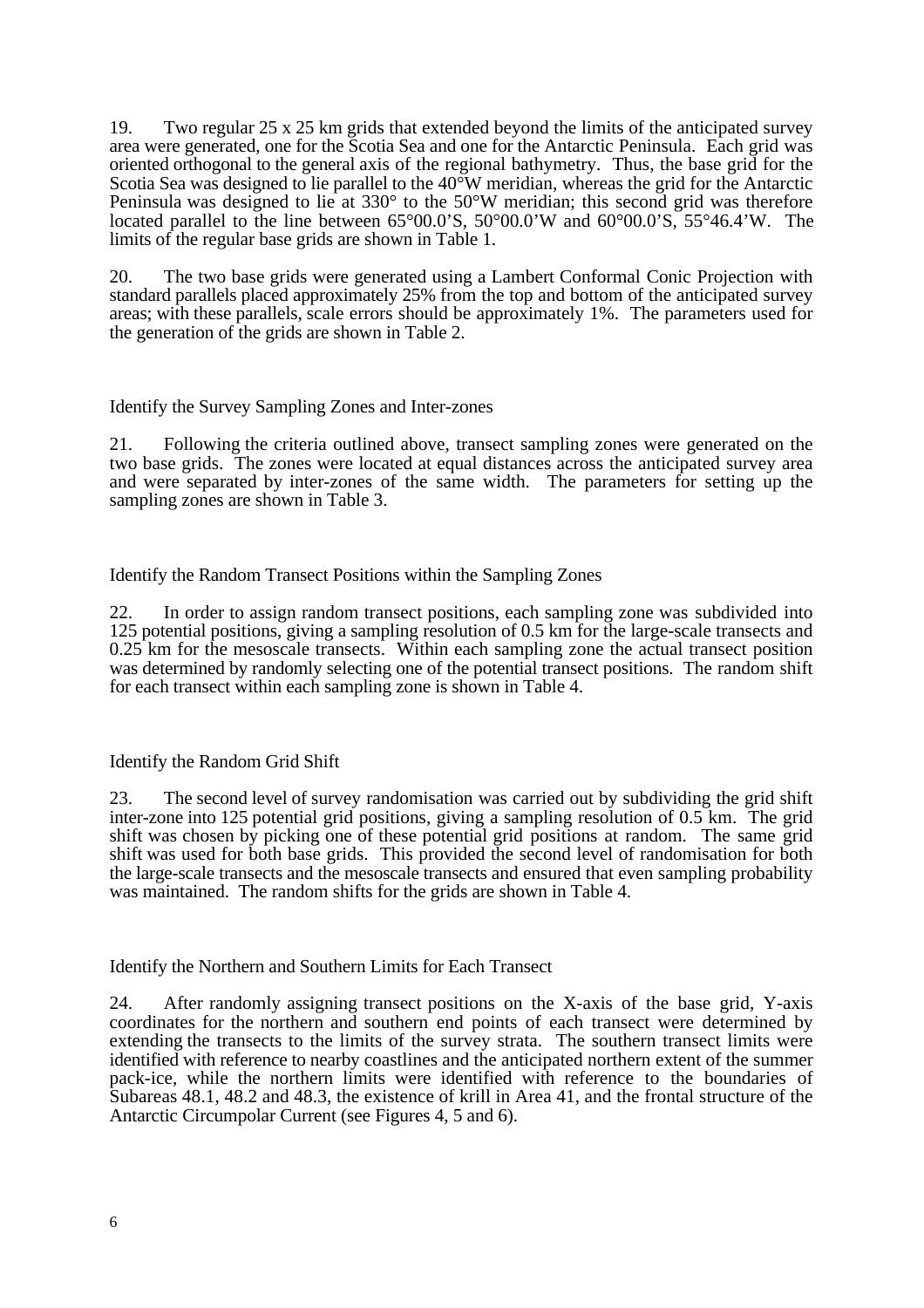#### Identify Waypoints along each Transect

25. As survey transects are parallel and do not follow meridians, transect orientation continually changes. Therefore to aid navigation during the survey, waypoints were created at regular intervals along each transect. These waypoints were generated from north to south at 25 km spacing.

Project the Transects into Geographic Coordinates

26. The transect waypoints on the base grid were projected from the Lambert Conformal Conic Projection to geographic coordinates using the parameters shown in Table 5.

### IMPLICATIONS FOR THE ANALYSIS OF SURVEY STRATA

27. The different orientations of the large-scale grids lead to an overlap of some primary sampling units and a change to the sampling probability to the east of the Antarctic Peninsula. Therefore when estimating  $B_0$  for the southwest Atlantic, it is important that an *a priori* selection of sampling units is made in the region of overlap. Thus, it is recommended that data collected south of  $59^{\circ}$  on transect 10 should be omitted to avoid problems in data analysis.

28. When preparing an estimate of  $B_0$  for the FAO subareas, other parts of the transects outside the FAO areas will need to be omitted. For these estimates there is no ambiguity about which transect sections to discard.

### ALLOCATION OF SURVEY EFFORT TO PARTICIPATING VESSELS

29. Three Member nations within the CCAMLR community have arranged to support the synoptic survey with approximately 30 days each of ship time. These nations are Japan, UK and USA. Other nations may be able to contribute effort, but at the moment they are not in a position to confirm their commitment.

30. The transects within the Scotia Sea (SS) and Antarctic Peninsula (AP) large-scale strata were allocated to the three vessels as follows:

Ship 1 (UK): transects SS-1, SS-4, SS-7, SS-10, AP-13, AP-16 and AP-19; Ship 2 (USA): transects SS-2, SS-5, SS-8, AP-11, AP-14 and AP-17; and Ship 3 (Japan): transects SS-3, SS-6, SS-9, AP-12, AP-15 and AP-18.

31. The transects within the mesoscale strata were allocated as follows:

Ship 2 (USA): transects SGI-1, SGI-2, SGI-3 and SGI-4; Ship 2 (USA): transects SOI-1, SOI-2, SOI-3 and SOI-4; and Ship 3 (Japan): transects SSI-1, SSI-2, SSI-3, SSI-4, SSI-5, SSI-6, SSI-7 and SSI-8.

32. The UK vessel (Ship 1) was not allocated any mesoscale sampling effort as it has a larger commitment to contribute effort at the large scale.

### ADDITIONAL SURVEY EFFORT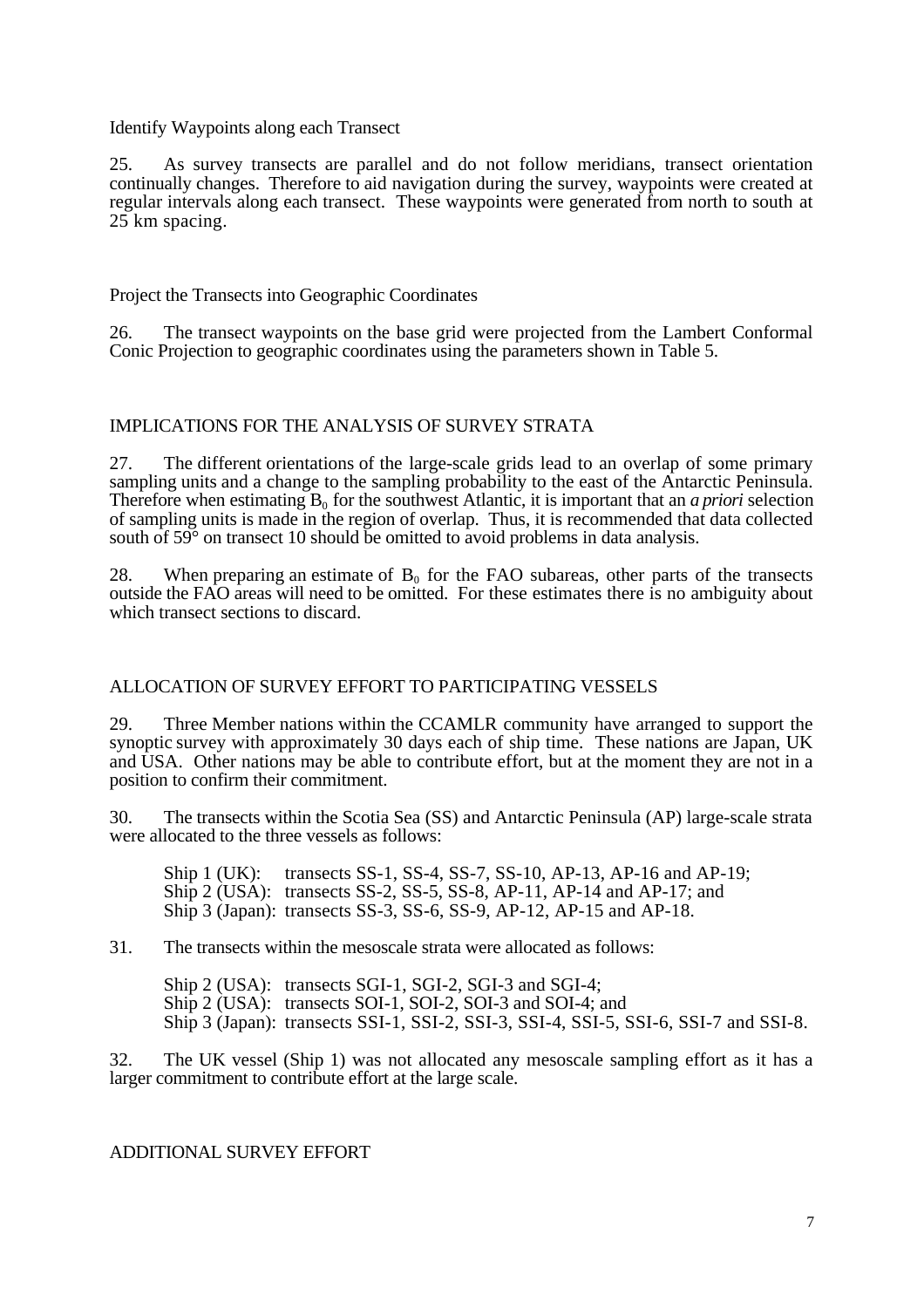33. The synoptic survey design allows for three survey vessels operating within a restricted period of time. However, it is possible that additional survey effort from other CCAMLR Member nations will become available in the future. If this occurs, plans will be required to efficiently utilise the additional effort without compromising the validity of the basic survey design. For example, adding additional transects interleaved between existing transects would result in uneven sampling probabilities, which would be unacceptable. However, two feasible options are available, these are:

- (i) to replicate one (or more) of the mesoscale survey areas; and
- (ii) to replicate one (or more) of the large-scale survey areas.

34. Choosing between these options depends on the amount of additional effort that becomes available. If a limited amount of effort was to become available (for example five or six days), it would be most useful if it was used to replicate one of the mesoscale strata. Conversely, if a longer period was available (for example 11 to 15 days), it would be most useful if it was used to replicate one of the large-scale strata.

35. It is likely that logistic constraints will dictate which strata will be sampled. However if time were unconstrained, additional effort would be used most efficiently if it were used to repeat the complete itinerary of one (or more) vessel. Following a random selection, the vessel itinerary to repeat should be that of Ship 1, followed by that of Ship 2, and then that of Ship 3.

# REDUCTION OF SURVEY EFFORT DUE TO LOST TIME

36. In the southwest Atlantic it is highly likely that some survey time will be lost due to bad weather; contingency plans for lost time are therefore absolutely necessary. The following guidelines are provided in the event that weather and/or equipment failure causes serious delays. It is suggested that each vessel should check progress against the expected time at each station and make adjustments if necessary according to the following hierarchical scheme:

- increase vessel speed without sacrificing quality of acoustic data; or delete daytime net sampling and CTD casts
- delete daytime net sampling and CTD casts.

37. In addition, a check should be made against the expected time at the approximate mid-point of each major transect (six or seven for each ship) and adjustments made according to the following hierarchical scheme:

- curtail the current transect and recommence surveying at the start of the next; else
- curtail the current transect and recommence surveying at the most adjacent point on the next; or
- omit an entire transect according to the randomly determined ranking given in Table 6.

### DETERMINATION OF STATION POSITIONS ON TRANSECTS

38. In addition to undertaking a series of acoustic transects, it was agreed that each ship should undertake a series of net hauls to collect krill and zooplankton, and a series of CTD casts to characterise water masses. The initial plans were based on the following assumptions:

that acoustic transects would be run during daylight so that acoustic biomass estimates would not be biased by night-time migrations of krill to the surface (where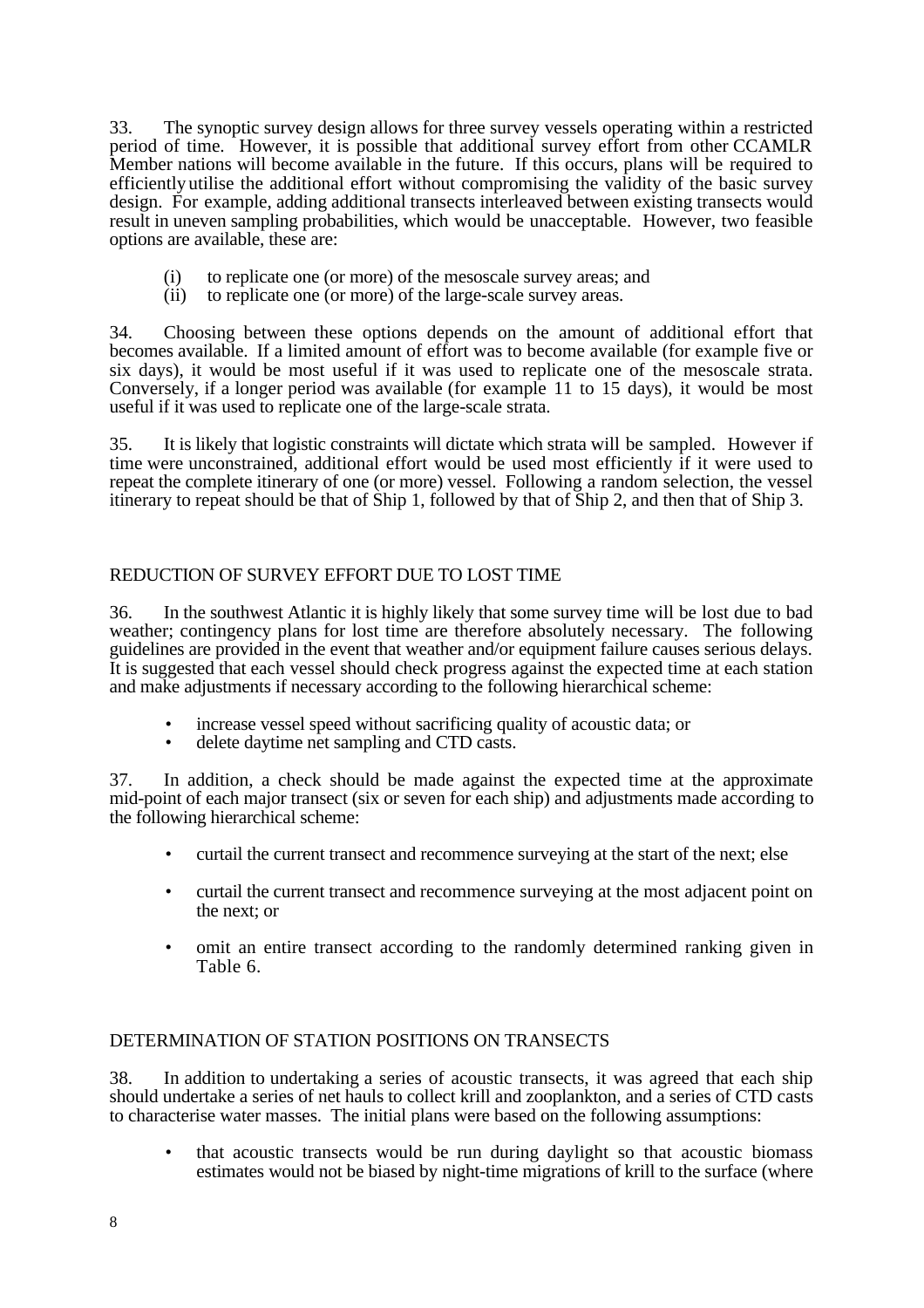they would not be sampled by echosounders);

- that 18 hours per day would be spent conducting acoustic transects; and
- that the remaining six hours per day would be used to sample two stations. One station would be sampled around local midnight, the other around local midday. At each station a CTD cast to 1 000 m and a net haul between 0 m and 200 m would be undertaken.

39. The major implication of such a sampling regime is that station positions are not fixed locations but rather will depend on the start time of each ship, the time and duration of the dark period and the actual progress the ship makes along each transect.

40. The provisional position of the stations has been determined in a series of stages:

- (i) determine the approximate dates when each ship will steam each transect;
- (ii) calculate the times of local dawn and dusk for the given dates for set positions on each transect; and
- (iii) establish the station positions and the cruise plan based on the calculated steaming times.

41. To facilitate cruise planning we have used a PC-based spreadsheet to calculate steaming times around the survey grid. It is hoped that this spreadsheet can be made available to all cruise leaders to help monitor expected progress around the survey transects.

Provisional Start Date for each Vessel

42. Provisional sampling positions have been calculated assuming that the first transect to be steamed by each ship will be started at the times shown in Table 7.

Times of Dawn and Dusk for each Vessel on each Transect

43. The times of civil twilight (where the sun is more than 6° below the horizon) are shown for each vessel respectively in Tables 8, 9 and 10. Selected positions for each transect are shown in order to provide an estimate of local conditions at different latitudes and longitudes. These set positions were selected at the northern and southern extremity of each transect and close to the middle of each transect. Three positions were considered adequate for initial planning purposes as it was recognised that station times would vary according to weather and equipment failures. The final station positions will need to be recalculated by each cruise leader as each cruise progresses.

44. Inspection of the twilight times for each position on each transect reveals that many parts of the survey are in areas where the sun is more than 6° below the horizon for between 4 and 6 hours. This means that the nominal 3 hours allocated for a night-time station is unrealistic. Several compromises will therefore be required to ensure that the survey transects can be covered in the time available. These compromises are:

- transecting starts at local civil dawn and extends until local civil twilight;
- only 2 hours are allowed for the daytime net and CTD; and<br>• the ships steam at 10.5 knots along transects and at 12 knot
- the ships steam at 10.5 knots along transects and at 12 knots between transects.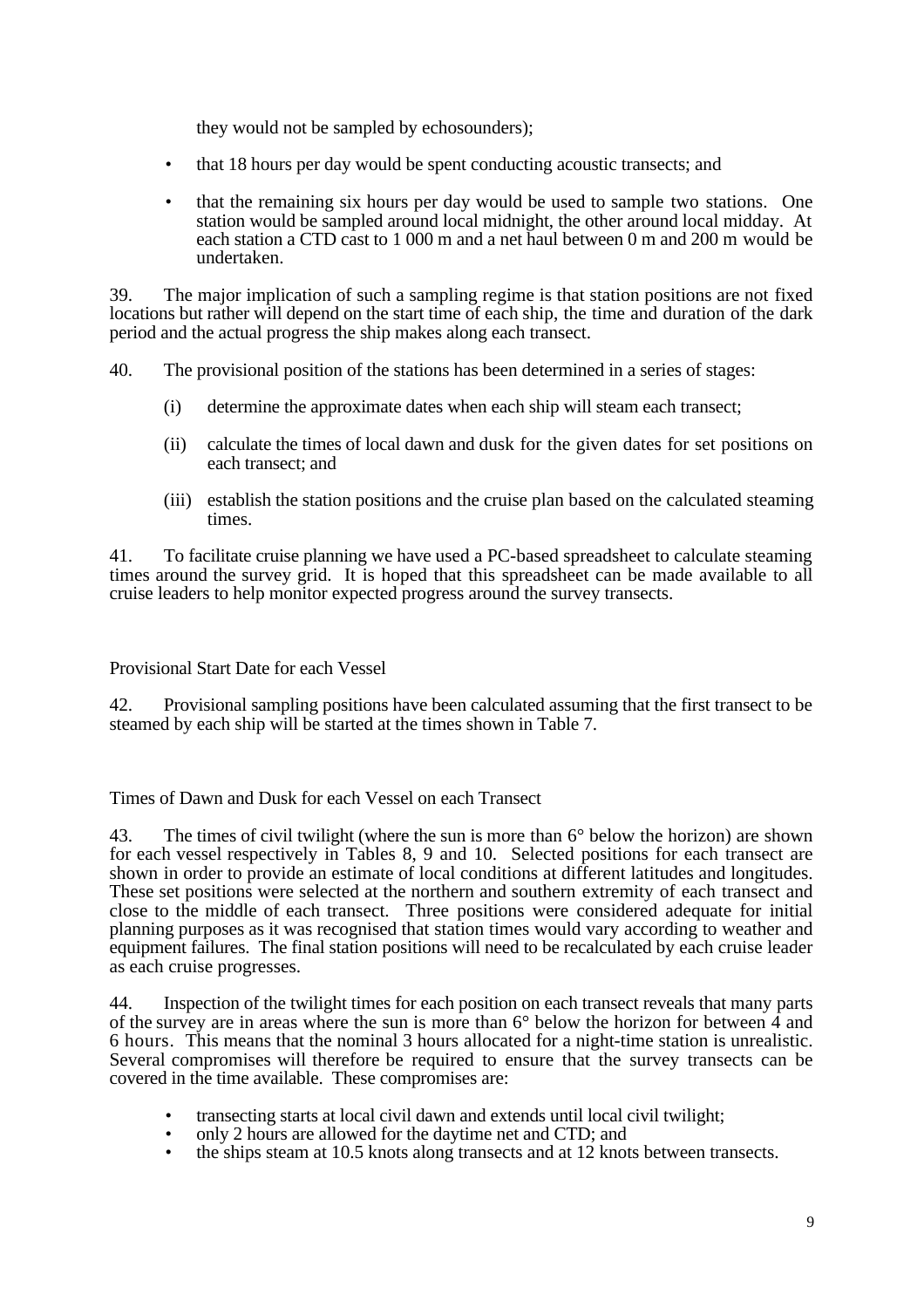45. If these conditions cannot be met, then the survey will take longer than originally anticipated, or the transects will have to be shortened according to the hierarchy discussed in the sampling protocols. Assuming that the compromise conditions will be met, provisional station positions have been calculated.

Provisional Station Sampling Positions

46. Based on the available transecting time between local civil dawn and local civil twilight, station positions were calculated. The provisional positions for each of the ships are shown in Tables 11, 12 and 13.

### REGIONAL SUPPORT AND CONTEXT FOR THE SYNOPTIC SURVEY

47. The results derived from CCAMLR-2000 will allow a new estimate of  $B_0$  to be produced. However, the magnitude of this new estimate is likely to differ from that of the existing  $B_0$  estimate derived from the FIBEX results (Trathan et al., 1992). If the difference between these two values is marked, considerable debate is likely to ensue and subsequent synoptic surveys may be required. Given the financial and logistic complexity of multi-ship operations, such future surveys cannot be relied upon.

48. However, CCAMLR-2000 should be seen in the context of smaller-scale regional surveys that have been undertaken previously or which may be undertaken in the future. Of particular importance will be those smaller-scale surveys that are undertaken close to the time of the synoptic survey; especially those surveys that form part of long-term time series (such as the US AMLR survey (USA), the BAS Core Programme (UK) and the cruises fostered by the CCAMLR Subgroup on International Coordination). If these regular regional surveys can be linked to the large-scale synoptic survey in time and space, it may be possible to interpret temporal variations observed in the regional surveys, with respect to the larger area. If this proves feasible, it may then become possible to use smaller-scale regional surveys to monitor long-term trends in krill biomass. At present, prior to CCAMLR-2000, any relationship between the regional surveys and the biomass across Area 48 remains undefined.

#### REFERENCES

BIOMASS. 1980. FIBEX acoustic survey design. *BIOMASS Rep. Ser.*, 14: 15 pp.

- Brierley, A.S., J.L. Watkins and A.W.A. Murray. 1997. Interannual variability in krill abundance at South Georgia. *Mar. Ecol. Prog. Ser.*, 150: 87–98.
- Butterworth, D.S., A.E. Punt and M. Basson. 1991. A simple approach for calculating the potential yield of krill from biomass survey results. In: *Selected Scientific Papers, 1991 (SC-CAMLR-SSP/8)*. CCAMLR, Hobart, Australia: 207–217.
- Butterworth, D.S., G.R. Gluckman, R.B. Thomson, S. Chalis, K. Hiramatsu and D.J. Agnew. 1994. Further computations of the consequences of setting the annual krill catch limit to a fixed fraction of the estimate of krill biomass from a survey. *CCAMLR Science*, 1: 81–106.

CCAMLR. 1997. *Statistical Bulletin,* Vol. 9 (1987–1996). CCAMLR, Hobart, Australia.

CCAMLR. 1998a. Hydroacoustic and net krill sampling methods – Area 48 survey.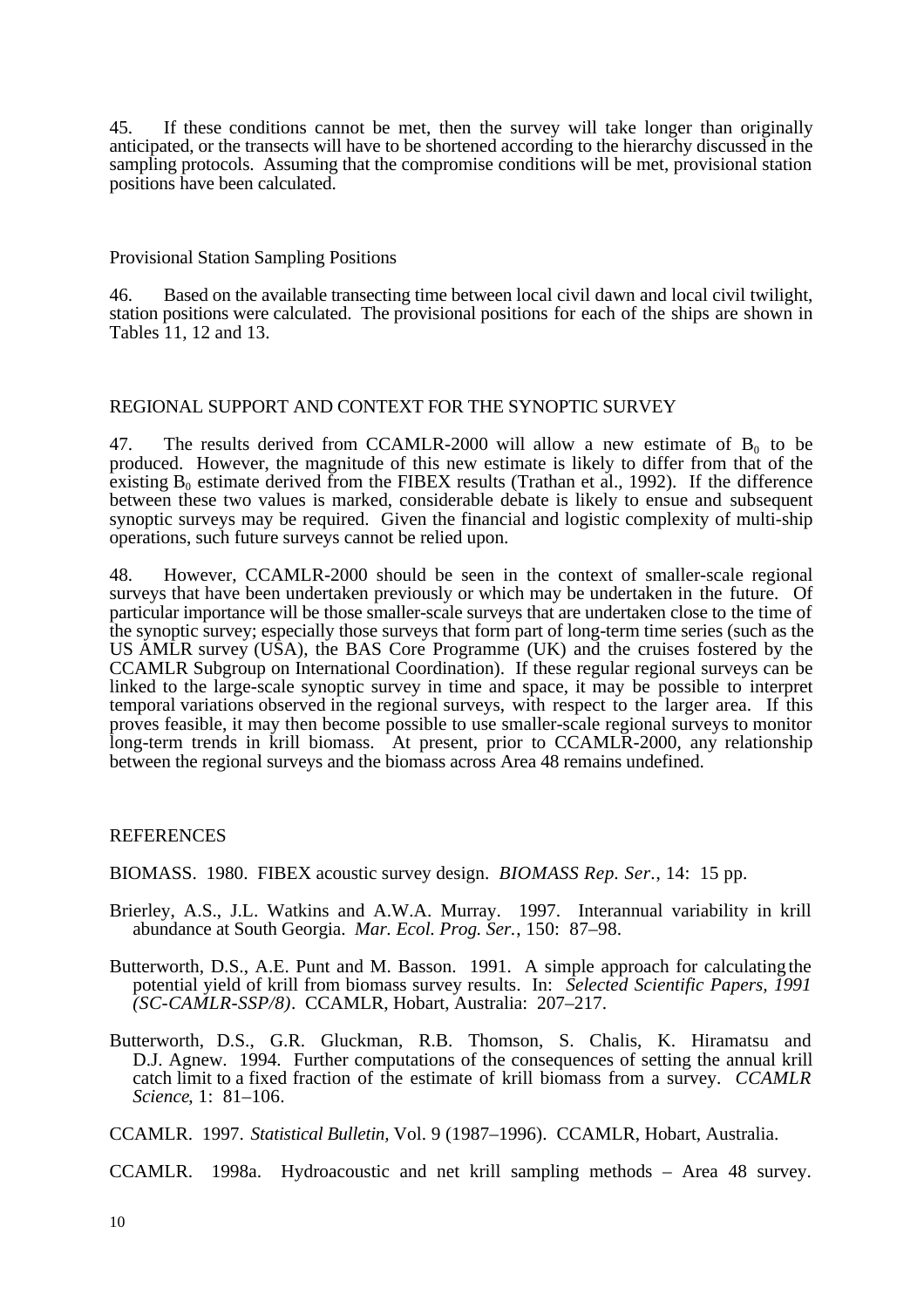Document *WG-EMM-98/24*. CCAMLR, Hobart, Australia.

- CCAMLR. 1998b. Report from the Steering Committee for the synoptic survey of Area 48. Document *WG-EMM-98/25*. CCAMLR, Hobart, Australia.
- Constable, A. and W.K. de la Mare. 1996. A generalised model for evaluating yield and the long-term status of fish stocks under conditions of uncertainty. *CCAMLR Science*, 3: 31–54.
- Ichii, T., K. Katayama, N. Obitsu, H. Ishii, and M. Naganobu. 1998. Occurrence of Antarctic krill (*Euphausia superba*) concentrations in the vicinity of the South Shetland Islands: relationships to environmental parameters. Document *WG-EMM-98/18*. relationships to environmental parameters. Document *WG-EMM-98/18*. CCAMLR, Hobart, Australia.
- Jolly, G.M. and I. Hampton. 1990. A stratified random transect design for acoustic surveys of fish stocks. *Can. J. Fish Aquat. Sci.*, 47: 1282–1291.
- Miller, D.G.M. 1994. Suggested outline for the design and implementation of future near-synoptic krill surveys. Document *WG-Krill-94/20*. CCAMLR, Hobart, Australia.
- Murray, A.W.A. 1996. Comparison of geostatistical and random sample survey analyses of Antarctic krill acoustic data. *ICES J. Mar. Sci.*, 53: 415–421.
- Orsi, A.H., T. Whitworth III and W.D. Nowlin Jr. 1995. On the meridional extent of the Antarctic Circumpolar Current. *Deep-Sea Res*., 42: 641–673.
- Petitgas, P. 1993. Geostatistics for fish stock assessments: a review and an acoustic application. *ICES J. Mar. Sci.*, 50: 285–298.
- Sushin, V.A. and K.E. Shulgovsky. 1999. Krill distribution in the western Atlantic sector of the Southern Ocean during 1983/84, 1984/85 and 1987/88 based on the results of Soviet mesoscale surveys conducted using an Isaacs-Kidd midwater trawl. *CCAMLR Science*, 6: 59–70.
- Trathan, P.N., D.J. Agnew, D.G.M. Miller, J.L. Watkins, I. Everson, M.R. Thorley, E.J. Murphy, A.W.A. Murray and C. Goss. 1992. Krill biomass in Area 48 and Area 58: Recalculation of FIBEX Data. In: *Selected Scientific Papers, 1992 (SC-CAMLR-SSP/9)*. CCAMLR, Hobart, Australia: 157–181.
- Trathan, P.N., M.A. Brandon and E.J. Murphy. 1997. Characterisation of the Antarctic Polar Frontal Zone to the north of South Georgia in summer 1994. *J. Geophys. Res*., 102: 10483–10497.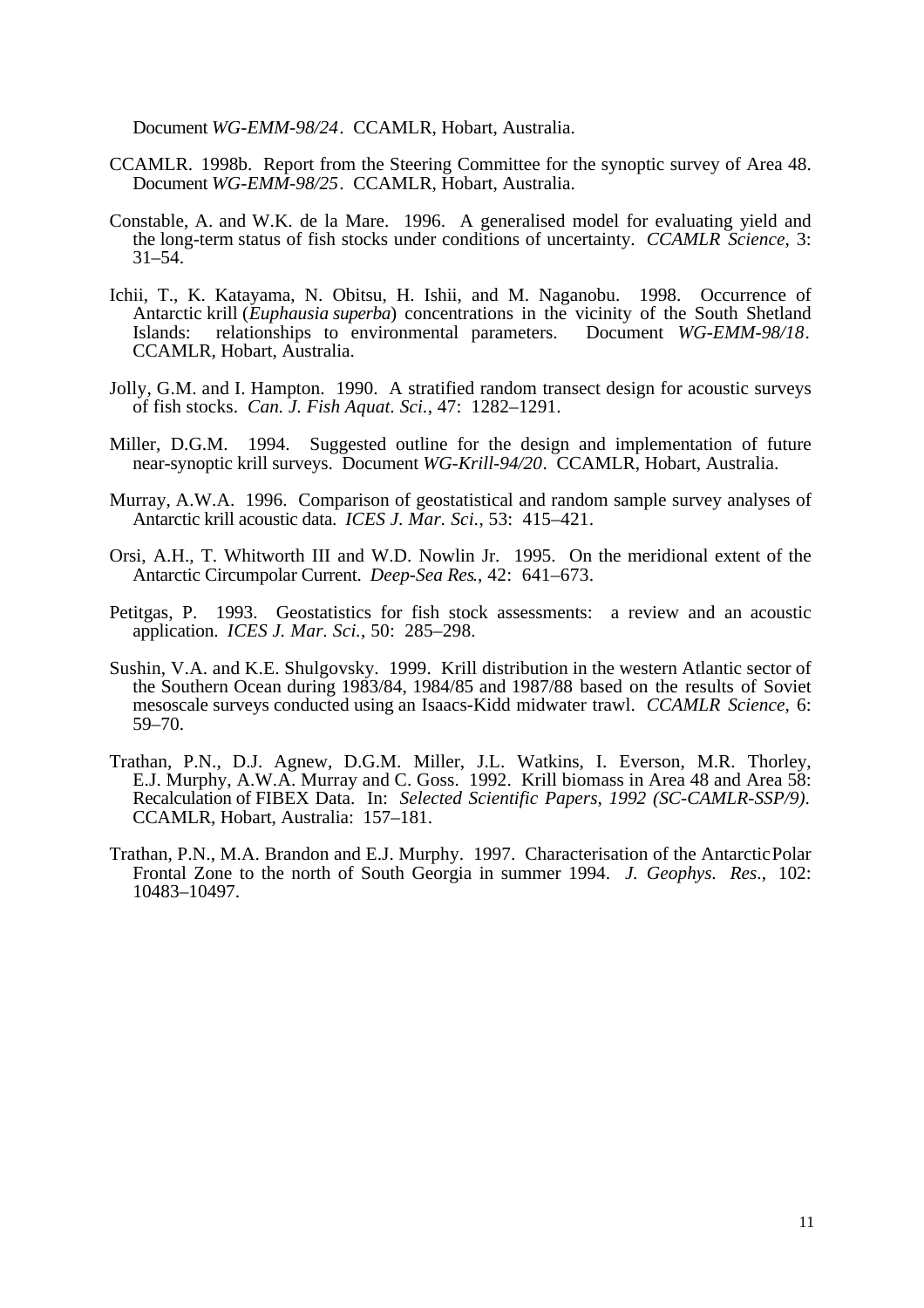|  | Table 1: Limits of the $25 \times 25$ km base grids used as the foundation for the survey design. |  |  |  |
|--|---------------------------------------------------------------------------------------------------|--|--|--|
|--|---------------------------------------------------------------------------------------------------|--|--|--|

| Stratum                           | Grid                                                             |                            |              | Limit        |                                 |                        |
|-----------------------------------|------------------------------------------------------------------|----------------------------|--------------|--------------|---------------------------------|------------------------|
|                                   | Origin                                                           | Rotation                   | Northern     | Southern     | Eastern                         | Western                |
| Scotia Sea<br>Antarctic Peninsula | $62^{\circ}$ S, $40^{\circ}$ W<br>$65^{\circ}$ S, $50^{\circ}$ W | $0^{\circ}$<br>$330^\circ$ | 49°S<br>52°S | 62°S<br>68°S | $23^{\circ}W$<br>$40^{\circ}$ W | $56^{\circ}$ W<br>79°W |

Table 2: Parameters used for the Lambert Conformal Conic Projections.

| <b>Stratum</b>      | Spheroid | Units         | Standard<br>Parallel 1 | <b>Standard</b><br>Parallel 2 | Central<br>Meridian | Origin of<br>Projection | X,Y<br>Shift |
|---------------------|----------|---------------|------------------------|-------------------------------|---------------------|-------------------------|--------------|
| l Scotia Sea        | WGS84    | <b>Metres</b> | $54^\circ 30^\circ S$  | $59°30'$ S                    | $40^{\circ}$ W      | $62^{\circ}$ W          | 0.0          |
| Antarctic Peninsula | WGS84    | <b>Metres</b> | 59°30'S                | $64^{\circ}30^{\circ}S$       | $50^{\circ}$ W      | $65^{\circ}$ W          | 0.0          |

Table 3: Parameters used for determining the transect sampling zones.

| <b>Stratum</b>         | <b>Start Position</b><br>on Base Grid*<br>(grid column) | Width of<br>Grid Shift<br>Inter-zone<br>(km) | Number of<br><b>Transects</b> | Width of<br><b>Transect</b><br>Sampling<br>Zone<br>(km) | Width of<br>Transect<br>Sampling<br>Inter-zone<br>(km) |
|------------------------|---------------------------------------------------------|----------------------------------------------|-------------------------------|---------------------------------------------------------|--------------------------------------------------------|
| Scotia Sea             | 11                                                      | 62.50                                        | 10                            | 62.50                                                   | 62.50                                                  |
| Antarctic Peninsula    | 15                                                      | 62.50                                        |                               | 62.50                                                   | 62.50                                                  |
| South Georgia          | 21                                                      | 62.50                                        |                               | 31.25                                                   | 31.25                                                  |
| South Orkney Islands   | 41                                                      | 62.50                                        |                               | 31.25                                                   | 31.25                                                  |
| South Shetland Islands | 25                                                      | 62.50                                        |                               | 31.25                                                   | 31.25                                                  |

\* The position with row = 1, column = 1 is at the northeast corner of the grid.

| Table 4: | Random offsets for transects within the sampling zones and for the grid shift. |
|----------|--------------------------------------------------------------------------------|
|          |                                                                                |

| Stratum                             |                 | Random Shift within Transect Sampling Zones<br>(km) |                        |                 |                |                 |                |                 |                 | Random<br>Shift<br>for Grid |                |
|-------------------------------------|-----------------|-----------------------------------------------------|------------------------|-----------------|----------------|-----------------|----------------|-----------------|-----------------|-----------------------------|----------------|
|                                     | T <sub>01</sub> | T <sub>02</sub>                                     | <b>T03</b>             | T <sub>04</sub> | T05            | T <sub>06</sub> | <b>T07</b>     | T <sub>08</sub> | T <sub>09</sub> | T <sub>10</sub>             | (km)           |
| Scotia Sea*<br>Antarctic Peninsula* | 3.00<br>40.00   | 36.00                                               | 43.50<br>38.50   16.00 | 44.50<br>37.00  | 13.50<br>44.50 | 0.50<br>1.50 L  | 50.00<br>57.00 | 29.00<br>13.00  | 41.50<br>2.00   | 6.50                        | 17.50<br>17.50 |
| South Georgia <sup>+</sup>          | 29.25           | 0.75                                                | 6.50                   | 9.25            |                |                 |                |                 |                 |                             | 17.50          |
| South Orkney Islands <sup>+</sup>   | 7.75            | 18.25                                               | 18.50                  | 19.25           |                |                 |                |                 |                 |                             | 17.50          |
| South Shetland Islands <sup>+</sup> | 20.50           | $5.00\text{ }$                                      | 20.25                  | 20.75           | 11.00          | 26.75           | 4.25           | 29.25           |                 |                             | 17.50          |

\* Randomisation was carried out with potential transect sampling units separated by 0.50 km.

+ Randomisation was carried out with potential transect sampling units separated by 0.25 km.

| Table 5: | Parameters used for the Geographic Projection. |
|----------|------------------------------------------------|
|          |                                                |

| Stratum             | Spheroid | Units           | X.Y Shift |  |
|---------------------|----------|-----------------|-----------|--|
| l Scotia Sea        | WGS84    | Decimal degrees | 0. 0      |  |
| Antarctic Peninsula | WGS84    | Decimal degrees | 0. 0      |  |

Table 6: Priority for omitting transects following periods of lost time; if a transect has already been surveyed, then the next highest priority transect should be omitted.

| <b>Priority for Omission</b> |
|------------------------------|
|                              |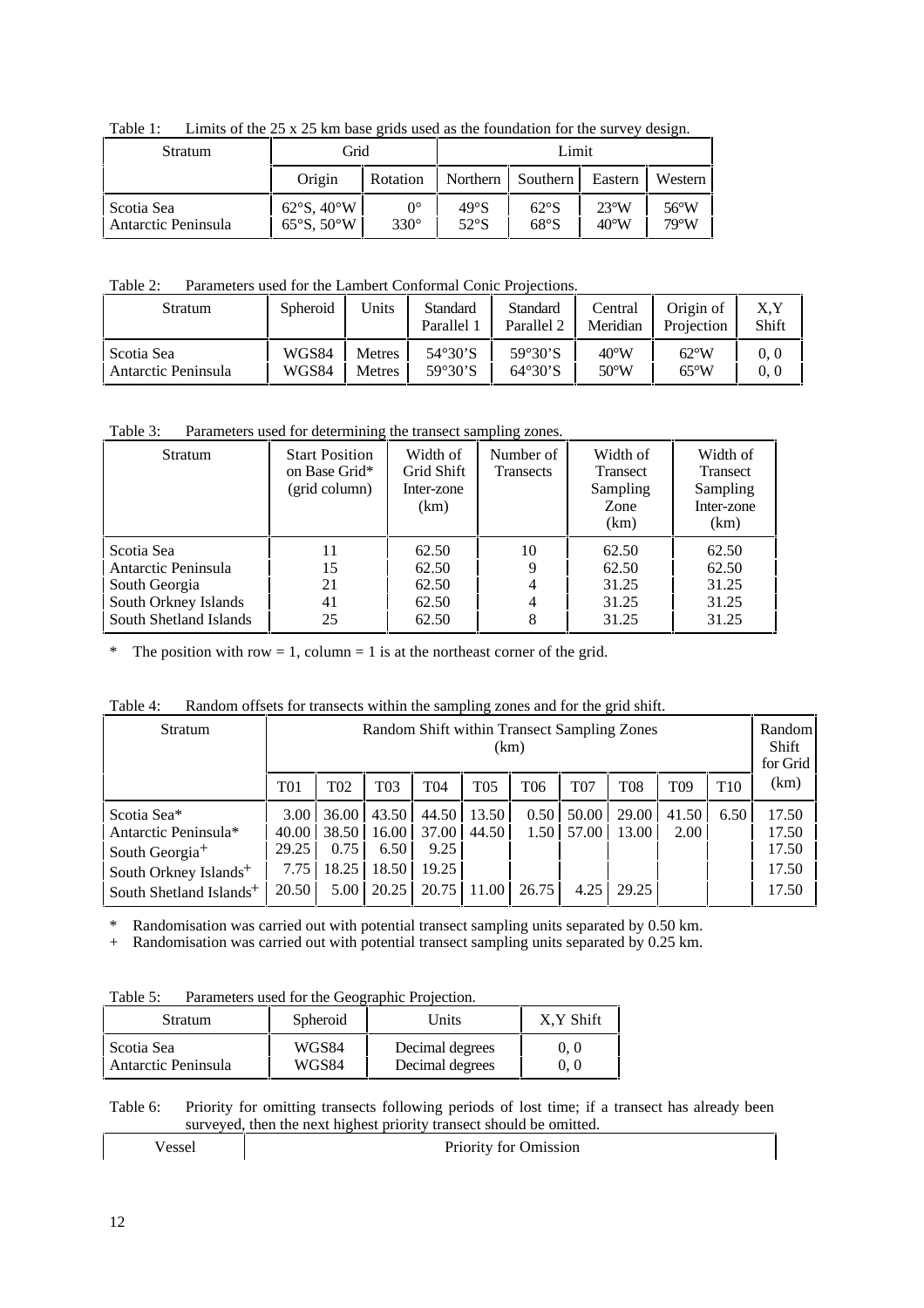|                                                                                                                                        |                                                            |                                                              |                                                             | 4                                                           |                                        | b                                       |                    |         |
|----------------------------------------------------------------------------------------------------------------------------------------|------------------------------------------------------------|--------------------------------------------------------------|-------------------------------------------------------------|-------------------------------------------------------------|----------------------------------------|-----------------------------------------|--------------------|---------|
| Ship 1 (large scale)<br>Ship 2 (large scale)<br>Ship 3 (large scale)<br>Ship 2 (mesoscale)<br>Ship 2 (mesoscale)<br>Ship 3 (mesoscale) | $SS-7$<br>$SS-5$<br>$AP-12$<br>$SGI-4$<br>SOI-2<br>$SSI-7$ | $AP-13$<br>$SS-8$<br>$SS-3$<br>$SGI-2$<br>$SOI-4$<br>$SSI-5$ | $SS-10$<br>AP-14<br>$SS-6$<br>$SGI-3$<br>$SOI-1$<br>$SSI-8$ | $AP-16$<br>$AP-11$<br>$SS-9$<br>$SGI-1$<br>SOI-3<br>$SSI-6$ | $SS-1$<br>$SS-2$<br>$AP-15$<br>$SSI-2$ | $SS-4$<br>$AP-17$<br>$AP-18$<br>$SSI-1$ | $AP-19$<br>$SSI-4$ | $SSI-3$ |

Table 7: Start times for each vessel.

| <b>Vessel ID</b> | Nation | <b>Start Date and Time</b> |
|------------------|--------|----------------------------|
| Ship 1           | UK     | 20 Jan 2000 14:00          |
| Ship 2           | USA    | 14 Jan 2000 06:00          |
| Ship 3           | Japan  | 14 Jan 2000 11:00          |

Table 8: Times of civil dawn and civil dusk for each transect undertaken by Ship 1. Times are GMT.

| Transect         | Position | Longitude | Latitude | Date     | Civil Dawn | Civil Dusk |
|------------------|----------|-----------|----------|----------|------------|------------|
| <b>SS01</b>      | North    | $-31.22$  | $-51.89$ | 20/01/00 | 05:40      | 22:52      |
| <b>SS01</b>      | Middle   | $-30.13$  | $-56.56$ | 22/01/00 | 04:58      | 23:24      |
| <b>SS01</b>      | South    | $-28.80$  | $-61.00$ | 24/01/00 | 04:08      | 00:06      |
| SS <sub>04</sub> | North    | $-37.27$  | $-51.98$ | 24/01/00 | 06:05      | 23:16      |
| SS <sub>04</sub> | Middle   | $-36.93$  | $-56.69$ | 26/01/00 | 05:35      | 23:43      |
| SS <sub>04</sub> | South    | $-36.49$  | $-61.40$ | 27/01/00 | 04:46      | 00:32      |
| <b>SS07</b>      | North    | $-42.79$  | $-51.98$ | 28/01/00 | 06:36      | 23:31      |
| <b>SS07</b>      | Middle   | $-43.16$  | $-56.91$ | 30/01/00 | 06:10      | 00:03      |
| <b>SS07</b>      | South    | $-43.62$  | $-61.62$ | 31/01/00 | 05:29      | 00:48      |
| <b>SS10</b>      | North    | $-48.89$  | $-57.99$ | 01/02/00 | 06:30      | 00:29      |
| <b>SS10</b>      | Middle   | $-49.54$  | $-60.44$ | 02/02/00 | 06:14      | 00:50      |
| <b>SS10</b>      | South    | $-50.22$  | $-62.66$ | 03/02/00 | 05:55      | 01:15      |
| AP13             | North    | $-56.25$  | $-59.68$ | 04/02/00 | 06:55      | 01:04      |
| AP13             | Middle   | $-54.45$  | $-61.49$ | 04/02/00 | 06:30      | 01:14      |
| AP13             | South    | $-52.47$  | $-63.25$ | 05/02/00 | 06:05      | 01:23      |
| AP16             | North    | $-62.93$  | $-60.00$ | 06/02/00 | 07:26      | 01:27      |
| AP16             | Middle   | $-61.52$  | $-61.90$ | 06/02/00 | 07:02      | 01:39      |
| AP16             | South    | $-60.03$  | $-63.67$ | 07/02/00 | 06:40      | 01:50      |
| AP19             | North    | $-69.94$  | $-60.00$ | 08/02/00 | 08:01      | 01:48      |
| AP19             | Middle   | $-68.38$  | $-63.05$ | 09/02/00 | 07:30      | 02:07      |
| AP19             | South    | $-66.47$  | $-66.06$ | 10/02/00 | 06:47      | 02:35      |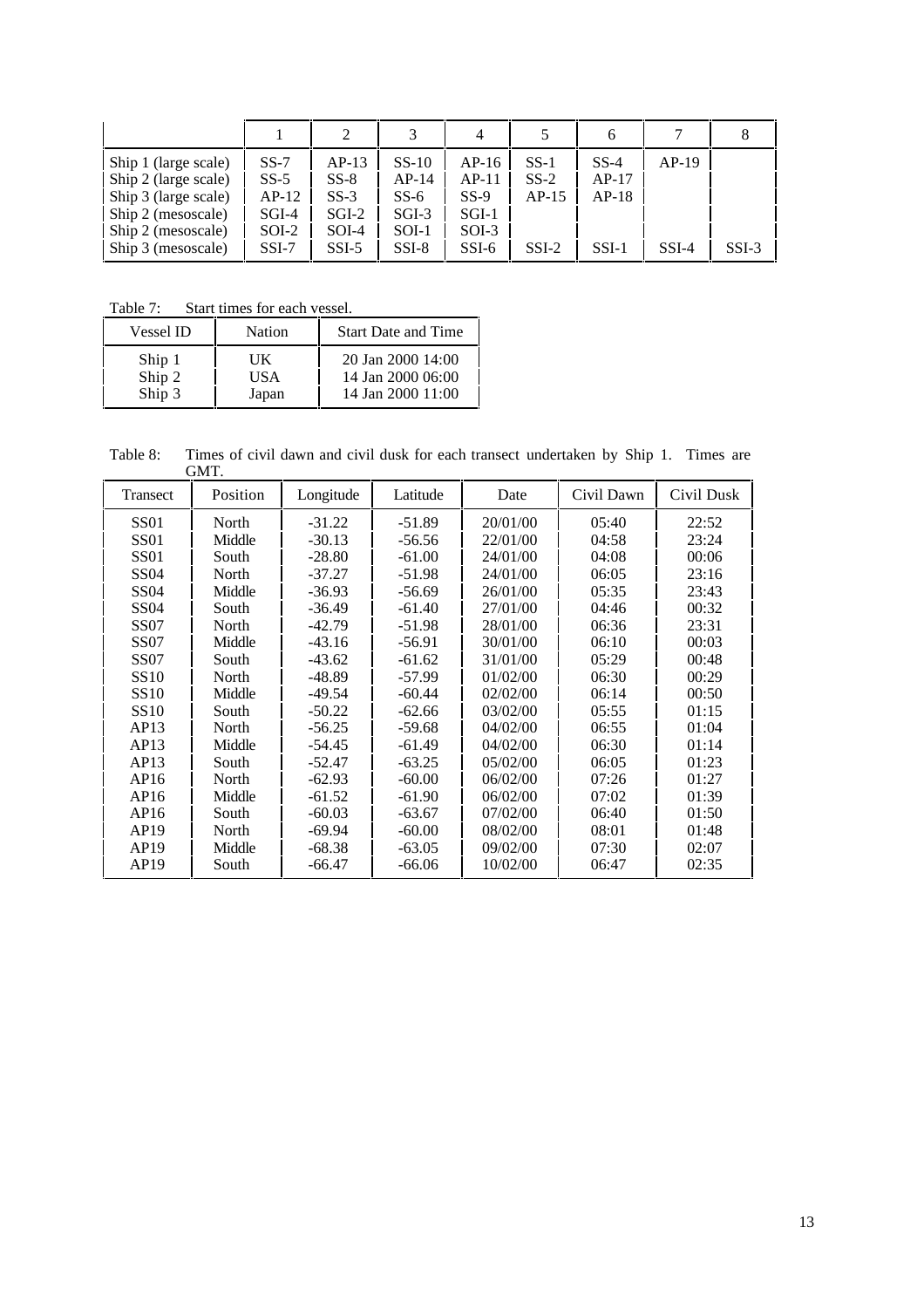|              | UIVLL.   |           |          |          |            |            |
|--------------|----------|-----------|----------|----------|------------|------------|
| Transect     | Position | Longitude | Latitude | Date     | Civil Dawn | Civil Dusk |
| <b>SS02</b>  | North    | $-33.53$  | $-51.82$ | 16/01/00 | 05:35      | 23:11      |
| <b>SS02</b>  | Middle   | $-32.73$  | $-56.15$ | 18/01/00 | 05:02      | 23:46      |
| <b>SS02</b>  | South    | $-31.69$  | $-61.20$ | 19/01/00 | 03:54      | 00:40      |
| <b>SS05</b>  | North    | $-38.63$  | $-52.01$ | 20/01/00 | 06:02      | 23:27      |
| <b>SS05</b>  | Middle   | $-38.46$  | $-56.72$ | 21/01/00 | 05:28      | 00:03      |
| <b>SS05</b>  | South    | $-38.24$  | $-61.43$ | 23/01/00 | 04:35      | 00:55      |
| <b>SS08</b>  | North    | $-44.59$  | $-54.62$ | 24/01/00 | 06:17      | 00:04      |
| <b>SS08</b>  | Middle   | $-45.15$  | $-58.87$ | 25/01/00 | 05:45      | 00:41      |
| <b>SS08</b>  | South    | $-45.81$  | $-62.89$ | 27/01/00 | 04:59      | 01:34      |
| AP11         | North    | $-52.74$  | $-58.73$ | 30/01/00 | 06:33      | 00:56      |
| AP11         | Middle   | $-51.25$  | $-60.11$ | 30/01/00 | 06:13      | 01:04      |
| AP11         | South    | $-50.08$  | $-61.11$ | 31/01/00 | 06:12      | 00:56      |
| AP14         | North    | $-58.81$  | $-60.01$ | 31/01/00 | 06:48      | 01:30      |
| AP14         | Middle   | $-57.53$  | $-61.45$ | 01/02/00 | 06:31      | 01:37      |
| AP14         | South    | $-56.13$  | $-62.88$ | 01/02/00 | 06:06      | 01:51      |
| AP17         | North    | $-66.33$  | $-60.01$ | 02/02/00 | 07:25      | 01:53      |
| AP17         | Middle   | $-64.98$  | $-62.16$ | 03/02/00 | 07:01      | 02:08      |
| AP17         | South    | $-63.53$  | $-64.17$ | 04/02/00 | 06:31      | 02:25      |
|              |          |           |          |          |            |            |
| SGI01        | South    | $-34.89$  | $-54.78$ | 15/01/00 | 05:16      | 23:40      |
| SGI04        | North    | $-37.60$  | $-53.11$ | 14/01/00 | 05:38      | 23:39      |
| SOI01        | South    | $-42.75$  | $-60.74$ | 28/01/00 | 05:24      | 00:44      |
| <b>SOI04</b> | North    | $-46.22$  | $-59.73$ | 29/01/00 | 05:53      | 00:43      |

Table 9: Times of civil dawn and civil dusk for each transect undertaken by Ship 2. Times are GMT.

Table 10: Times of civil dawn and civil dusk for each transect undertaken by Ship 3. Times are GMT.

| Transect     | Position | Longitude | Latitude | Date     | Civil Dawn | Civil Dusk |
|--------------|----------|-----------|----------|----------|------------|------------|
| <b>SS03</b>  | North    | $-35.45$  | $-51.92$ | 14/01/00 | 05:38      | 23:22      |
| <b>SS03</b>  | Middle   | $-34.88$  | $-56.62$ | 15/01/00 | 04:58      | 23:57      |
| <b>SS03</b>  | South    | $-34.14$  | $-61.32$ | 17/01/00 | 03:52      | 01:01      |
| <b>SS06</b>  | North    | $-40.26$  | $-52.01$ | 18/01/00 | 06:05      | 23:37      |
| <b>SS06</b>  | Middle   | $-40.29$  | $-56.73$ | 19/01/00 | 05:29      | 00:14      |
| <b>SS06</b>  | South    | $-40.34$  | $-61.44$ | 21/01/00 | 04:34      | 01:11      |
| <b>SS09</b>  | North    | $-46.75$  | $-54.74$ | 22/01/00 | 06:20      | 00:17      |
| <b>SS09</b>  | Middle   | $-47.52$  | $-58.76$ | 23/01/00 | 05:49      | 00:55      |
| <b>SS09</b>  | South    | $-48.48$  | $-62.77$ | 24/01/00 | 04:55      | 01:57      |
| AP12         | North    | $-54.65$  | $-59.24$ | 25/01/00 | 06:19      | 01:23      |
| AP12         | Middle   | $-52.34$  | $-61.43$ | 25/01/00 | 0.5:41     | 01:43      |
| AP12         | South    | $-50.12$  | $-63.25$ | 26/01/00 | 05:03      | 02:04      |
| AP15         | North    | $-61.36$  | $-60.01$ | 27/01/00 | 06:44      | 01:53      |
| AP15         | Middle   | $-60.03$  | $-61.68$ | 27/01/00 | 06:16      | 02:10      |
| AP15         | South    | $-58.43$  | $-63.46$ | 28/01/00 | 05:44      | 02:30      |
| AP18         | North    | $-67.84$  | $-60.00$ | 29/01/00 | 07:17      | 02:12      |
| AP18         | Middle   | $-66.33$  | $-62.60$ | 30/01/00 | 06:42      | 02:36      |
| AP18         | South    | -64.63    | $-65.06$ | 31/01/00 | 05:51      | 03:13      |
|              |          |           |          |          |            |            |
| <b>SSI01</b> | North    | $-55.55$  | $-60.50$ | 01/02/00 | 06:34      | 01:19      |
| SSI08        | South    | $-62.61$  | $-62.88$ | 05/02/00 | 06:51      | 01:59      |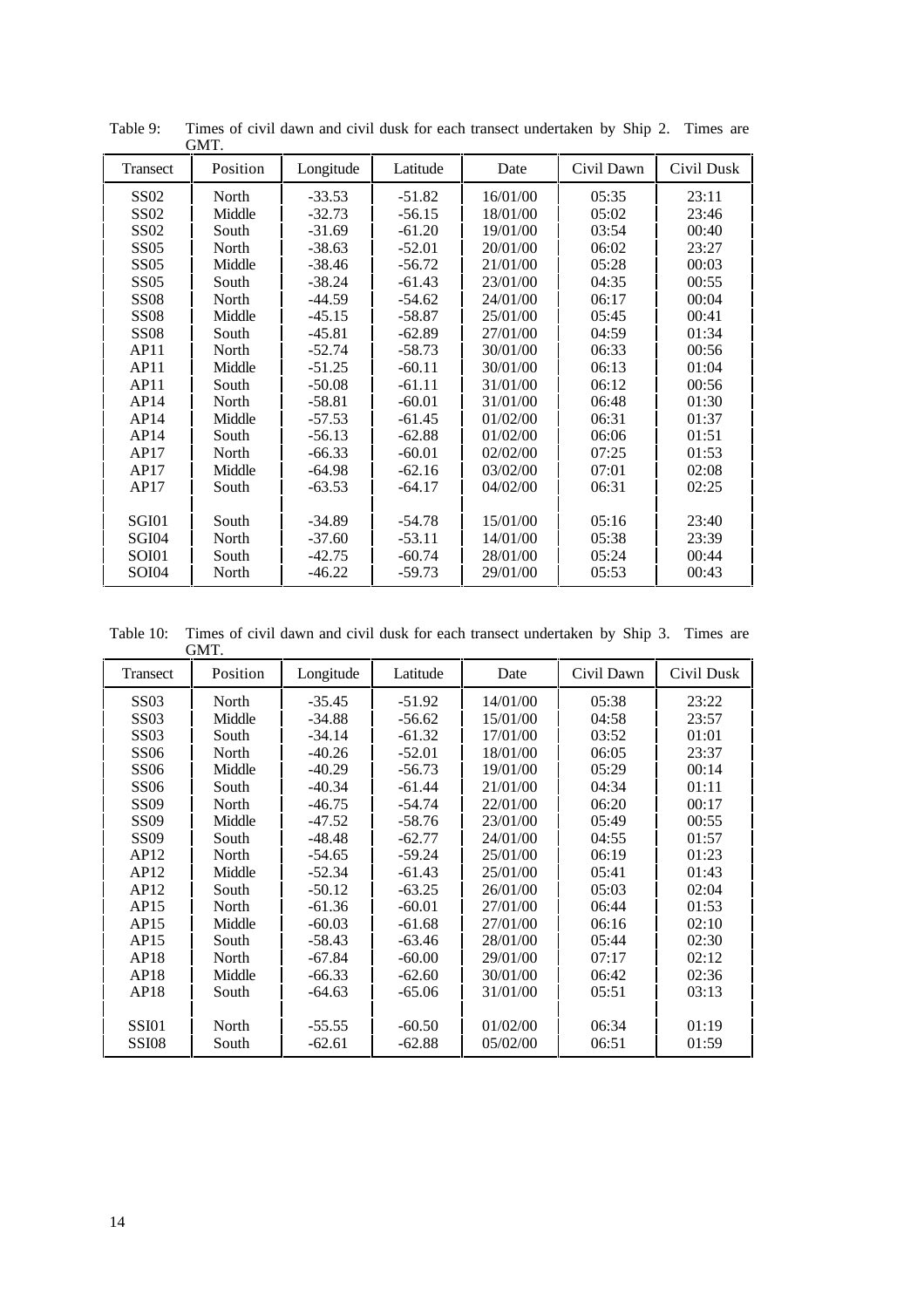| <b>Station</b> | THING ALV OINT.<br><b>Station ID</b> | Transect    | Longitude  | Latitude   | Date and Time |
|----------------|--------------------------------------|-------------|------------|------------|---------------|
| 1              | SS0101                               | <b>SS01</b> | $-30.8837$ | $-53.4453$ | 20 Jan 23:32  |
| $\overline{c}$ | SS0102                               | <b>SS01</b> | $-30.5734$ | $-54.7801$ | 21 Jan 13:33  |
| 3              | SS0103                               | <b>SS01</b> | $-30.2413$ | $-56.1149$ | 21 Jan 23:12  |
| $\overline{4}$ | SS0104                               | <b>SS01</b> | $-29.8852$ | $-57.4489$ | 22 Jan 12:33  |
| 5              | SS0105                               | <b>SS01</b> | $-29.4357$ | $-59.0032$ | 22 Jan 23:29  |
| 6              | SS0106                               | <b>SS01</b> | $-28.9448$ | $-60.5540$ | 23 Jan 13:08  |
| $\overline{7}$ | SS0401                               | <b>SS04</b> | $-36.5109$ | $-61.1745$ | 24 Jan 13:29  |
| 8              | SS0402                               | <b>SS04</b> | $-36.6692$ | $-59.6071$ | 25 Jan 00:24  |
| 9              | SS0403                               | <b>SS04</b> | $-36.8137$ | $-58.0372$ | 25 Jan 14:11  |
| 10             | SS0404                               | <b>SS04</b> | $-36.9280$ | $-56.6905$ | 25 Jan 23:51  |
| 11             | SS0405                               | <b>SS04</b> | $-37.0344$ | $-55.3436$ | 26 Jan 13:23  |
| 12             | SS0406                               | <b>SS04</b> | $-37.1495$ | $-53.7729$ | 27 Jan 02:36  |
| 13             | SS0407                               | <b>SS04</b> | $-37.2114$ | $-52.8761$ | 27 Jan 14:09  |
| 14             | SS0701                               | <b>SS07</b> | $-42.8095$ | $-52.2023$ | 28 Jan 15:26  |
| 15             | SS0702                               | <b>SS07</b> | $-42.8866$ | $-53.3227$ | 28 Jan 23:49  |
| 16             | SS0703                               | <b>SS07</b> | $-42.9849$ | $-54.6685$ | 29 Jan 14:25  |
| 17             | SS0704                               | <b>SS07</b> | $-43.0900$ | $-56.0152$ | 30 Jan 00:04  |
| 18             | SS0705                               | <b>SS07</b> | $-43.2029$ | $-57.3620$ | 30 Jan 14:04  |
| 19             | SS0706                               | <b>SS07</b> | $-43.3242$ | $-58.7083$ | 30 Jan 23:43  |
| 20             | SS0707                               | <b>SS07</b> | $-43.4780$ | $-60.2772$ | 31 Jan 14:13  |
| 21             | SS0708                               | <b>SS07</b> | $-43.6216$ | $-61.6195$ | 31 Jan 23:51  |
| 22             | SS1001                               | SS10        | $-49.8668$ | $-61.5496$ | 02 Feb 00:22  |
| 23             | SS1002                               | SS10        | $-49.4155$ | -59.9966   | 02 Feb 14:19  |
| 24             | SS1003                               | <b>SS10</b> | $-49.0601$ | $-58.6623$ | 02 Feb 23:58  |
| 25             | AP1301                               | AP13        | $-53.5832$ | $-62.2921$ | 05 Feb 00:53  |
| 26             | AP1302                               | AP13        | $-55.0723$ | $-60.8894$ | 05 Feb 14:50  |
| 27             | AP1601                               | AP16        | $-62.0074$ | $-61.2721$ | 07 Feb 00:54  |
| 28             | AP1602                               | AP16        | $-60.8325$ | $-62.7437$ | 07 Feb 15:25  |
| 29             | AP1603                               | AP16        | $-60.0261$ | $-63.6703$ | 07 Feb 23:05  |
| 30             | AP1901                               | AP19        | $-66.7579$ | $-65.6520$ | 09 Feb 00:47  |
| 31             | AP1902                               | AP19        | $-67.8720$ | $-63.9227$ | 09 Feb 15:20  |
| 32             | AP1903                               | AP19        | $-68.6227$ | $-62.6191$ | 10 Feb 01:00  |
| 33             | AP1904                               | AP19        | $-69.4196$ | $-61.0931$ | 10 Feb 15:26  |
| 34             | AP1905                               | AP19        | $-69.9429$ | $-60.0005$ | 10 Feb 23:48  |

Table 11: Provisional positions for net and CTD sampling stations for Ship 1. Times are GMT.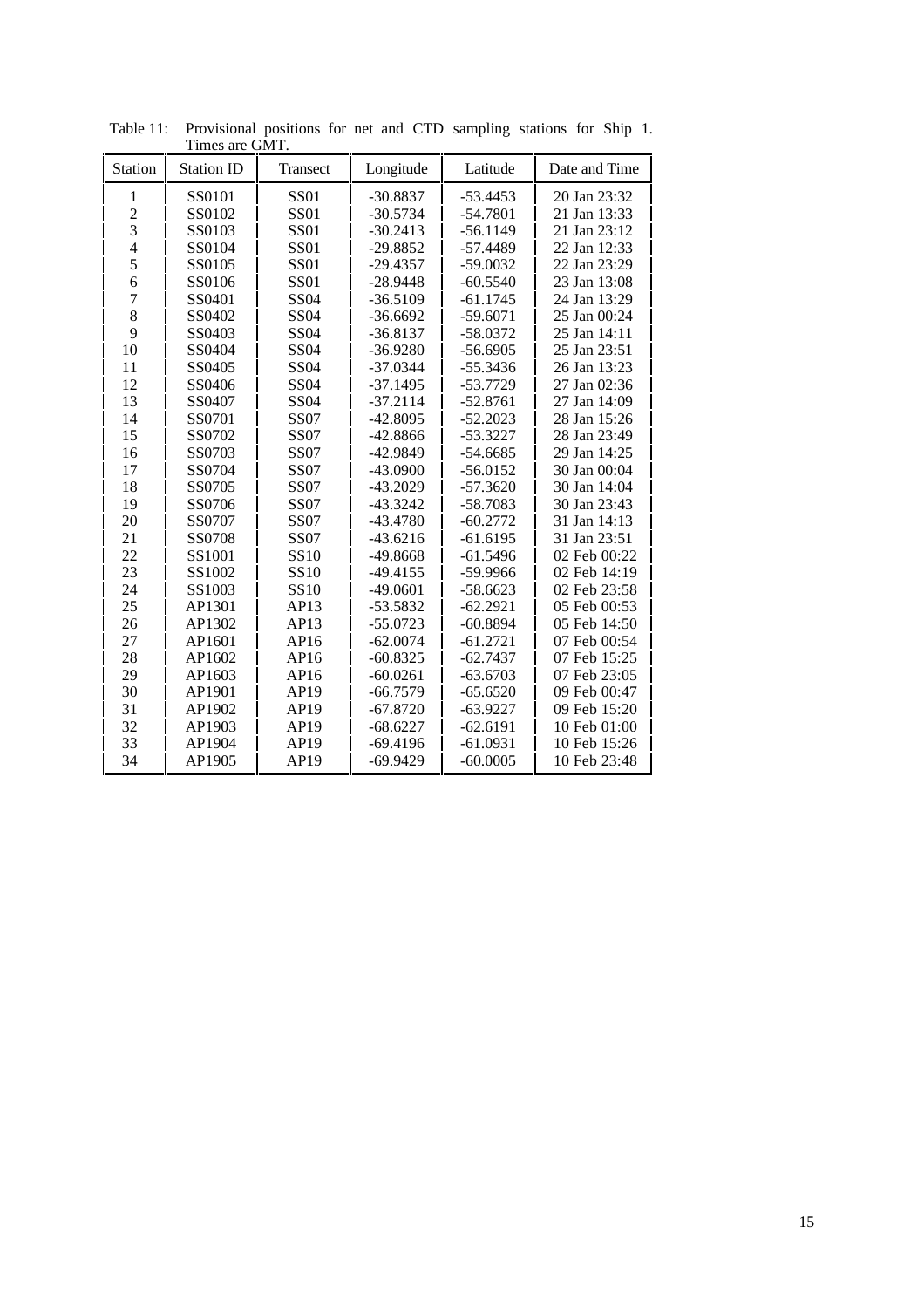| Station        | <b>Station ID</b> | Transect     | Longitude  | Latitude   | Date and Time |
|----------------|-------------------|--------------|------------|------------|---------------|
|                |                   |              |            |            |               |
| 1              | SGI0301           | SGI03        | $-36.5551$ | $-53.9814$ | 14 Jan 19:17  |
| $\overline{c}$ | SGI0201           | <b>SGI02</b> | $-35.5553$ | $-53.6031$ | 15 Jan 04:46  |
| $\overline{3}$ | SGI0101           | SGI01        | $-35.0060$ | -53.8866   | 15 Jan 17:07  |
| $\overline{4}$ | SGI0102           | SGI01        | $-34.8924$ | $-54.7824$ | 16 Jan 03:35  |
| 5              | SS0201            | SS02         | $-33.4295$ | $-52.4934$ | 16 Jan 22:40  |
| 6              | SS0202            | SS02         | $-33.1729$ | $-54.0565$ | 17 Jan 13:50  |
| $\overline{7}$ | SS0203            | SS02         | $-32.9365$ | $-55.3972$ | 17 Jan 23:29  |
| 8              | SS0204            | SS02         | $-32.6393$ | $-56.9614$ | 18 Jan 13:58  |
| 9              | SS0205            | <b>SS02</b>  | $-32.3639$ | $-58.3014$ | 18 Jan 23:38  |
| 10             | SS0206            | <b>SS02</b>  | $-32.0155$ | $-59.8625$ | 19 Jan 13:03  |
| 11             | SS0207            | SS02         | $-31.6907$ | $-61.1978$ | 19 Jan 22:42  |
| 12             | SS0501            | <b>SS05</b>  | $-38.3117$ | $-60.0865$ | 21 Jan 01:15  |
| 13             | SS0502            | <b>SS05</b>  | $-38.3860$ | $-58.5159$ | 21 Jan 14:20  |
| 14             | SS0503            | <b>SS05</b>  | $-38.4446$ | $-57.1683$ | 22 Jan 00:00  |
| 15             | SS0504            | <b>SS05</b>  | $-38.5079$ | $-55.5957$ | 22 Jan 14:11  |
| 16             | SS0505            | <b>SS05</b>  | $-38.5581$ | $-54.2482$ | 22 Jan 23:51  |
| 17             | SS0506            | <b>SS05</b>  | $-38.6051$ | $-52.9019$ | 23 Jan 13:32  |
| 18             | SS0801            | <b>SS08</b>  | $-44.6999$ | $-55.5132$ | 24 Jan 23:41  |
| 19             | SS0802            | <b>SS08</b>  | -44.8985   | $-57.0823$ | 25 Jan 14:36  |
| 20             | SS0803            | <b>SS08</b>  | $-45.0826$ | $-58.4267$ | 26 Jan 00:16  |
| 21             | SS0804            | <b>SS08</b>  | $-45.3157$ | -59.9933   | 26 Jan 14:23  |
| 22             | SS0805            | <b>SS08</b>  | $-45.4587$ | $-60.8873$ | 27 Jan 00:11  |
| 23             | SS0806            | <b>SS08</b>  | $-45.7690$ | $-62.6711$ | 27 Jan 14:36  |
| 24             | SOI0201           | <b>SOI02</b> | $-44.0864$ | $-60.7096$ | 28 Jan 20:02  |
| 25             | SOI0301           | <b>SOI03</b> | $-45.0948$ | $-59.7768$ | 29 Jan 01:18  |
| 26             | SOI0401           | <b>SOI04</b> | $-46.2158$ | -59.7299   | 29 Jan 19:29  |
| 27             | SOI0402           | <b>SOI04</b> | $-46.3817$ | $-60.6231$ | 29 Jan 23:57  |
| 28             | AP1101            | AP11         | $-50.3436$ | $-60.8879$ | 30 Jan 15:40  |
| 29             | AP1102            | AP11         | $-51.6909$ | $-59.7185$ | 31 Jan 00:22  |
| 30             | AP1103            | AP11         | $-52.7420$ | $-58.7345$ | 31 Jan 11:23  |
| 31             | AP1401            | AP14         | $-58.8057$ | $-60.0060$ | 01 Feb 05:59  |
| 32             | AP1402            | AP14         | $-57.7186$ | $-61.2427$ | 01 Feb 14:41  |
| 33             | AP1403            | AP14         | $-56.3368$ | $-62.6736$ | 02 Feb 00:30  |
| 34             | AP1701            | AP17         | $-63.6028$ | $-64.0762$ | 03 Feb 00:08  |
| 35             | AP1702            | AP17         | $-65.1266$ | $-61.9409$ | 03 Feb 15:28  |
| 36             | AP1703            | AP17         | $-65.9425$ | $-60.6521$ | 04 Feb 00:10  |

Table 12: Provisional positions for net and CTD sampling stations for Ship 2. Times are GMT.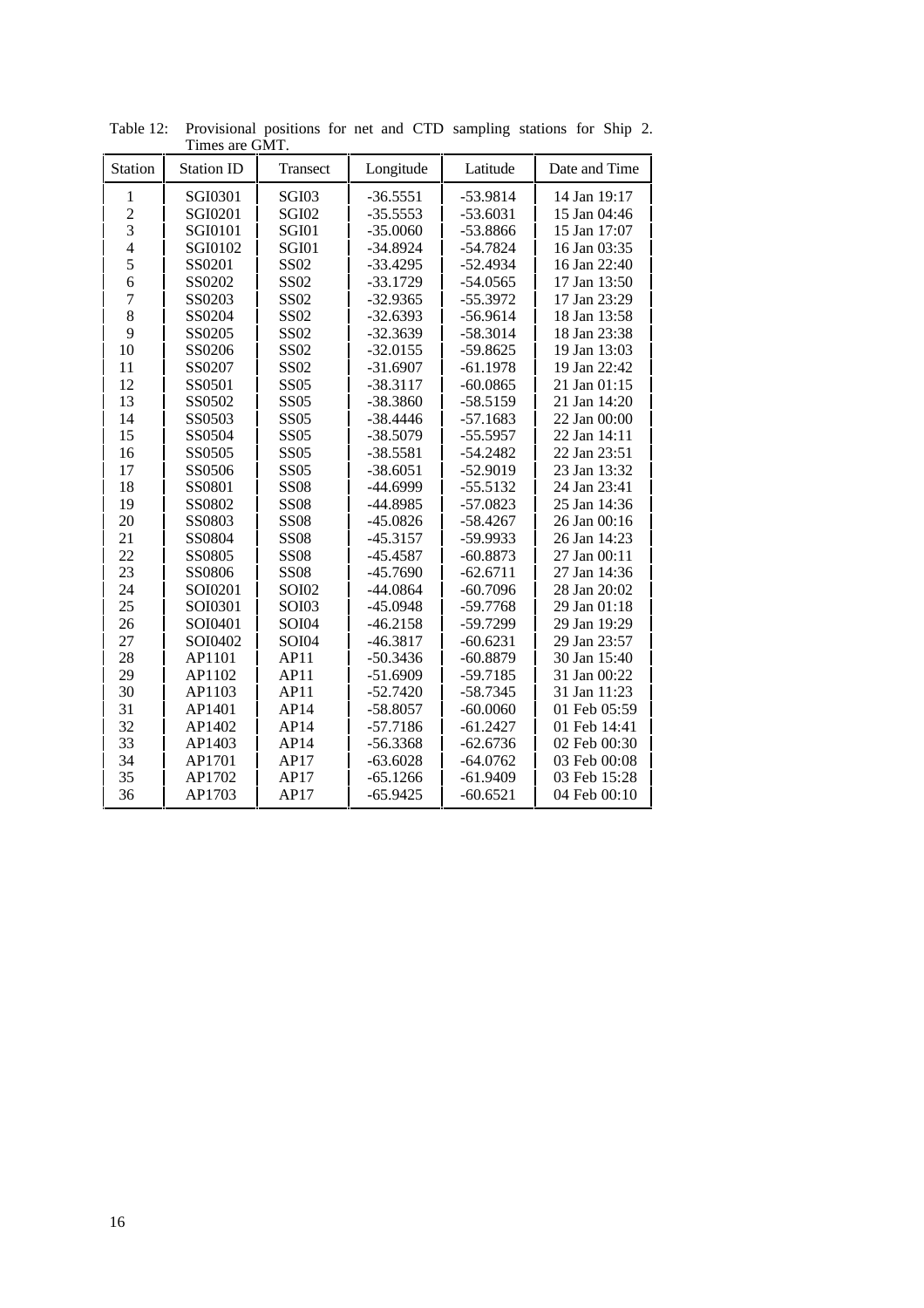| Station        | <b>Station ID</b>  | Transect                     | Longitude                | Latitude                 | Date and Time                |
|----------------|--------------------|------------------------------|--------------------------|--------------------------|------------------------------|
| 1              | SS0301             | <b>SS03</b>                  | $-35.3969$               | $-52.3671$               | 14 Jan 13:46                 |
|                | SS0302             | <b>SS03</b>                  | $-35.2440$               | $-53.7099$               | 14 Jan 23:25                 |
| $\frac{2}{3}$  | SS0303             | <b>SS03</b>                  | $-35.0806$               | $-55.0539$               | 15 Jan 12:52                 |
| $\overline{4}$ | SS0304             | <b>SS03</b>                  | $-34.8753$               | $-56.6226$               | 15 Jan 23:49                 |
| 5              | SS0305             | <b>SS03</b>                  | $-34.6521$               | $-58.1907$               | 16 Jan 13:46                 |
| 6              | SS0306             | <b>SS03</b>                  | $-34.4086$               | $-59.7572$               | 17 Jan 00:42                 |
| $\overline{7}$ | SS0307             | <b>SS03</b>                  | $-34.1419$               | $-61.3207$               | 17 Jan 13:11                 |
| 8              | SS0601             | <b>SS06</b>                  | $-40.3234$               | $-60.0965$               | 18 Jan 13:35                 |
| 9              | SS0602             | <b>SS06</b>                  | $-40.3091$               | $-58.5255$               | 19 Jan 00:31                 |
| 10             | SS0603             | <b>SS06</b>                  | $-40.2961$               | $-56.9529$               | 19 Jan 14:00                 |
| 11             | SS0604             | <b>SS06</b>                  | $-40.2858$               | $-55.6046$               | 19 Jan 23:40                 |
| 12             | SS0605             | <b>SS06</b>                  | $-40.2746$               | $-54.0323$               | 20 Jan 14:08                 |
| 13             | SS0606             | <b>SS06</b>                  | $-40.2657$               | $-52.6859$               | 20 Jan 23:47                 |
| 14             | SS0901             | SS09                         | $-46.9069$               | $-55.6322$               | 22 Jan 14:32                 |
| 15             | SS0902             | SS09                         | $-47.1562$               | $-56.9734$               | 23 Jan 00:12                 |
| 16             | SS0903             | <b>SS09</b>                  | $-47.4706$               | $-58.5370$               | 23 Jan 14:33                 |
| 17             | SS0904             | SS09                         | $-47.7629$               | $-59.8754$               | 24 Jan 00:12                 |
| 18             | SS0905             | SS09                         | $-48.1900$               | $-61.6558$               | 24 Jan 14:45                 |
| 19             | AP1201             | AP12                         | $-50.1248$               | $-63.2510$               | 25 Jan 03:32                 |
| 20             | AP1202             | AP12                         | $-51.6568$               | $-62.0233$               | 25 Jan 14:34                 |
| 21             | AP1203             | AP12                         | $-53.0033$               | $-60.8403$               | 26 Jan 00:13                 |
| 22             | AP1204             | AP12                         | $-54.6487$               | $-59.2442$               | 26 Jan 14:39                 |
| 23             | AP1501             | AP15                         | $-60.7156$               | $-60.8449$               | 27 Jan 15:03                 |
| 24             | AP1502             | AP15                         | $-59.6764$               | $-62.0971$               | 28 Jan 00:42                 |
| 25             | AP1801             | AP18                         | $-65.6257$               | $-63.6743$               | 29 Jan 15:18                 |
| 26             | AP1802             | AP18                         | $-66.4672$               | $-62.3828$               | 30 Jan 00:57                 |
| 27             | AP1803             | AP18                         | $-67.4827$               | $-60.6532$               | 30 Jan 15:20                 |
|                |                    |                              |                          |                          |                              |
| 28<br>29       | SSI0201            | <b>SSI02</b><br><b>SSI03</b> | $-56.3241$               | $-60.6831$<br>$-61.7915$ | 01 Feb 20:11<br>02 Feb 08:51 |
|                | SSI0301            |                              | $-56.8563$               |                          |                              |
| 30<br>31       | SSI0401            | <b>SSI04</b>                 | $-57.9514$               | $-62.0227$<br>$-61.3797$ | 02 Feb 21:52<br>03 Feb 09:54 |
| 32             | SSI0501            | <b>SSI05</b>                 | $-59.6069$               |                          |                              |
| 33             | SSI0601<br>SSI0701 | <b>SSI06</b><br><b>SSI07</b> | $-60.9750$<br>$-61.0057$ | $-61.6381$<br>$-62.6053$ | 03 Feb 23:36<br>04 Feb 11:25 |
| 34             | SSI0801            | <b>SSI08</b>                 |                          |                          | 05 Feb 01:31                 |
| 35             |                    |                              | $-62.6133$               | $-62.8770$               |                              |
|                | SSI0802            | <b>SSI08</b>                 | $-63.2521$               | $-62.0290$               | 05 Feb 12:59                 |

Table 13: Provisional positions for net and CTD sampling stations for Ship 3. Times are GMT.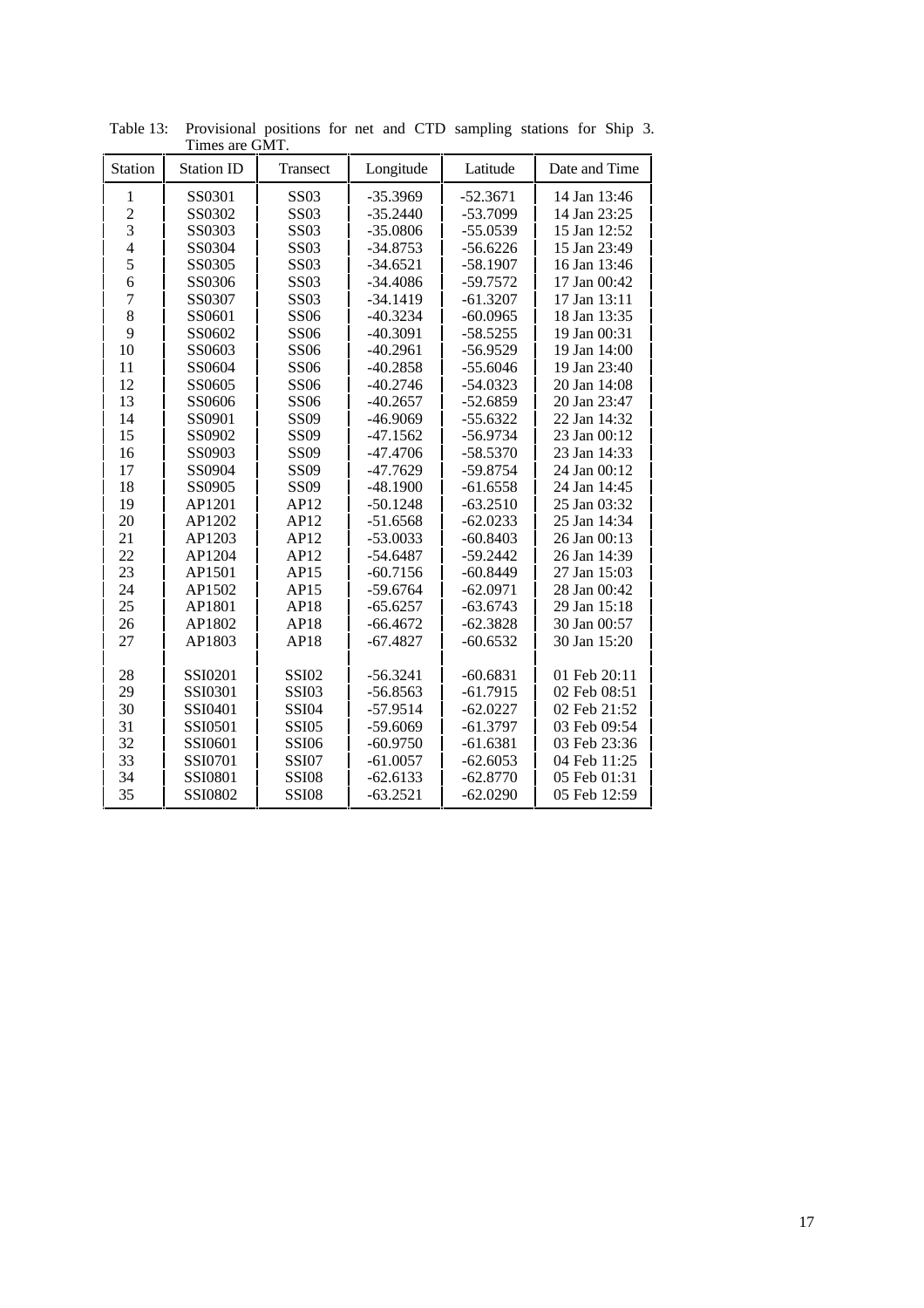

Figure 1: CCAMLR-2000 cruise track for Ship 1 (UK vessel).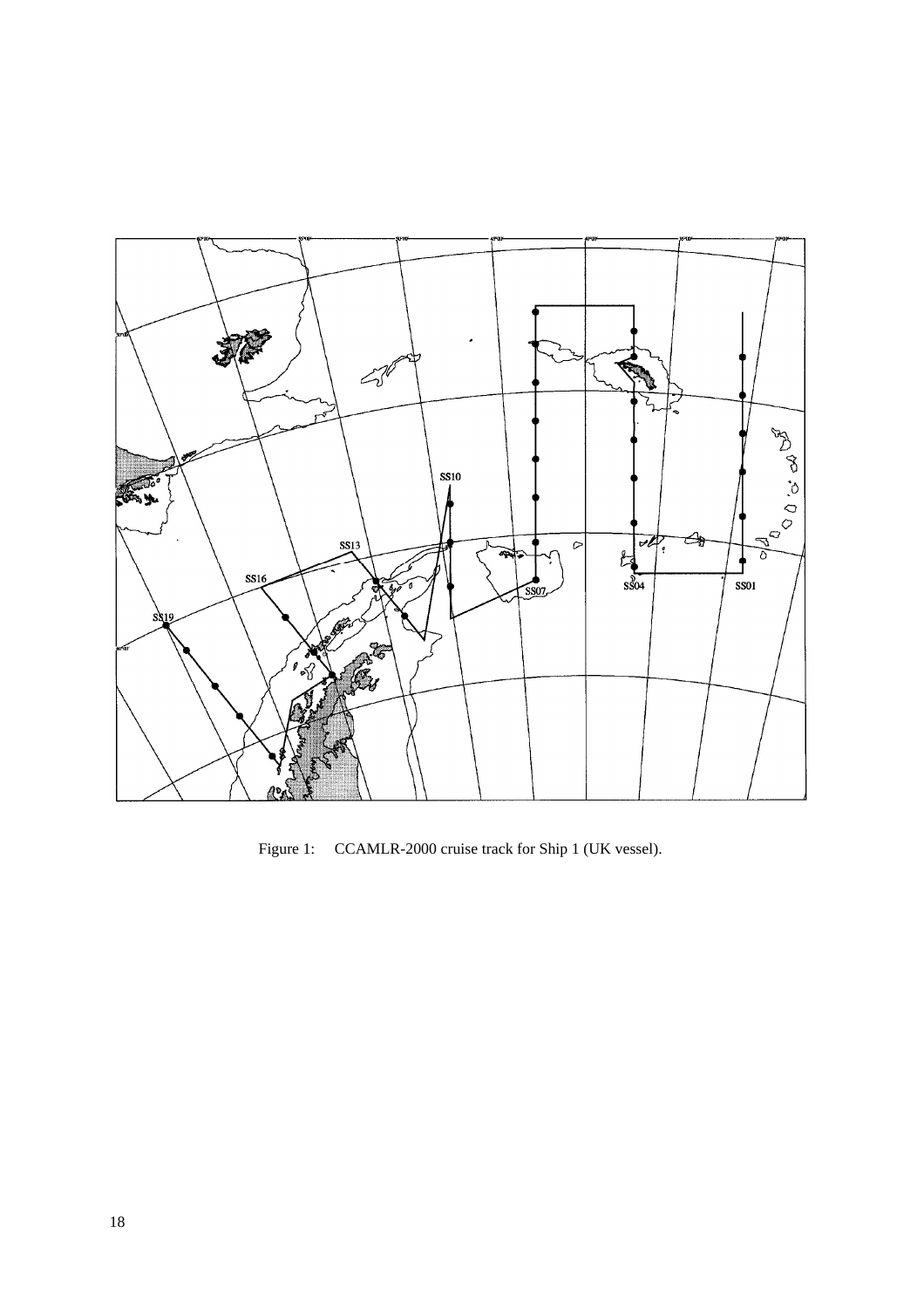

Figure 2: CCAMLR-2000 cruise track for Ship 2 (USA vessel).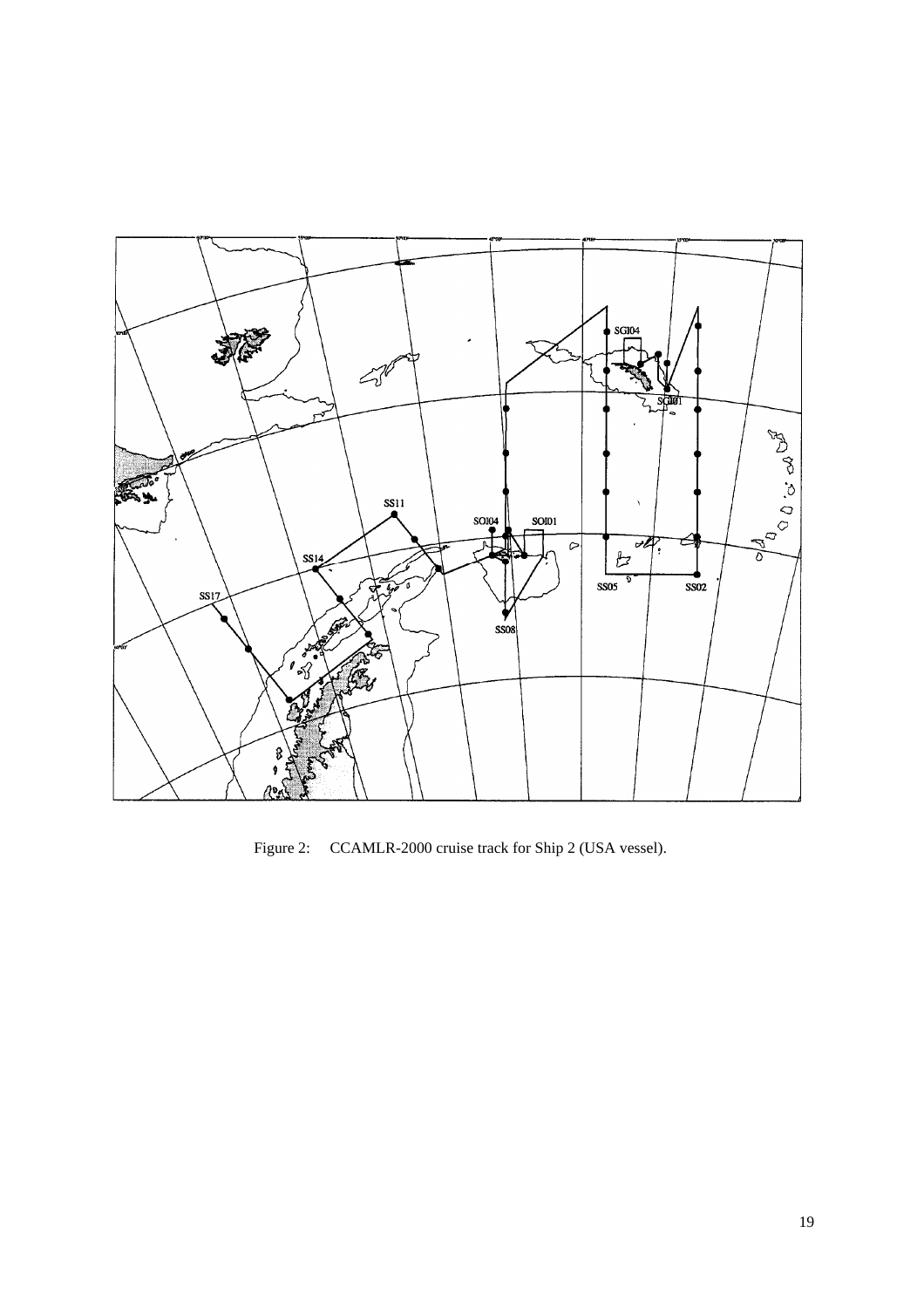

Figure 3: CCAMLR-2000 cruise track for Ship 3 (Japanese vessel).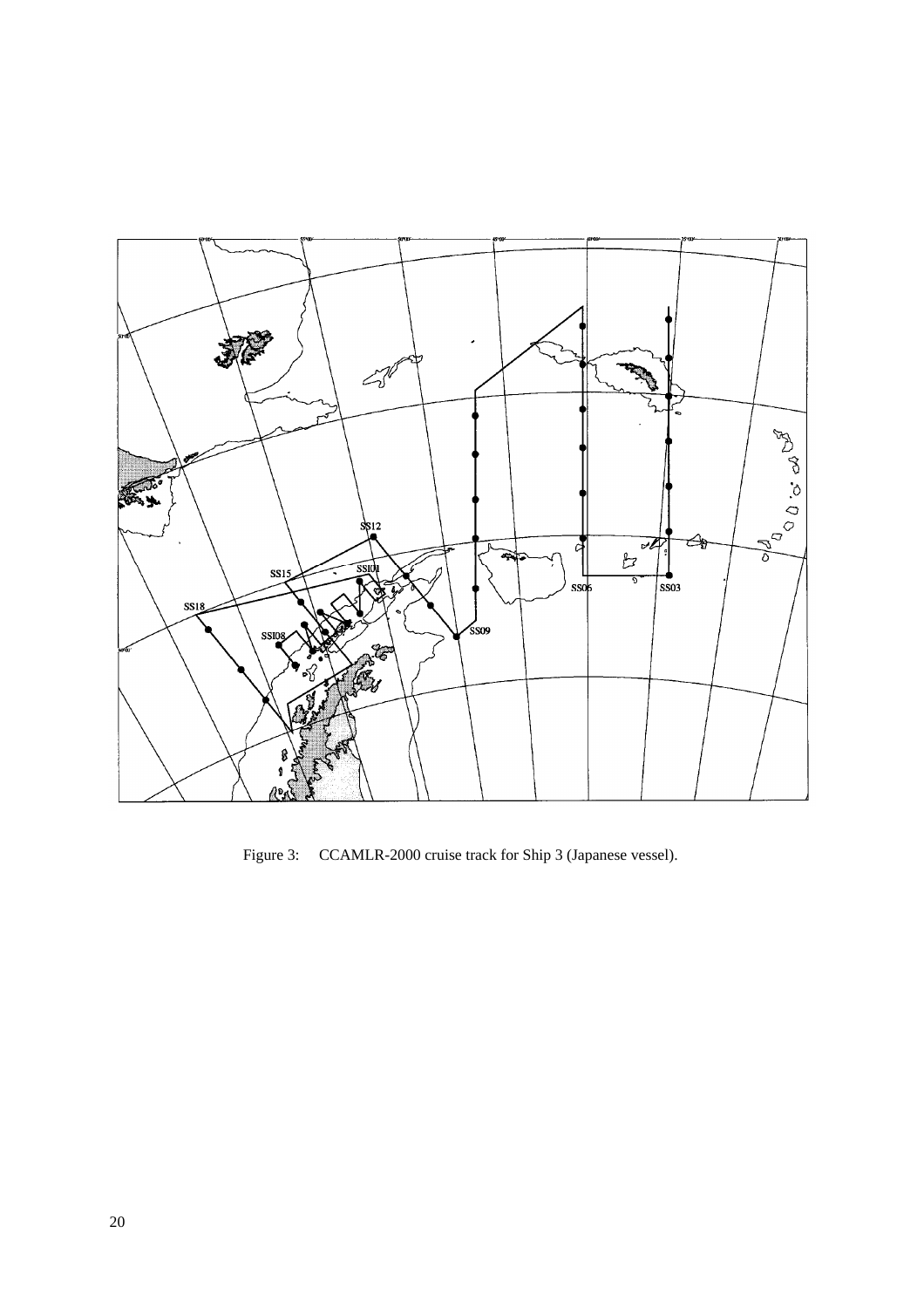

Figure 4: CCAMLR-2000 cruise tracks with the boundaries shown for Subareas 48.1, 48.2 and 48.3.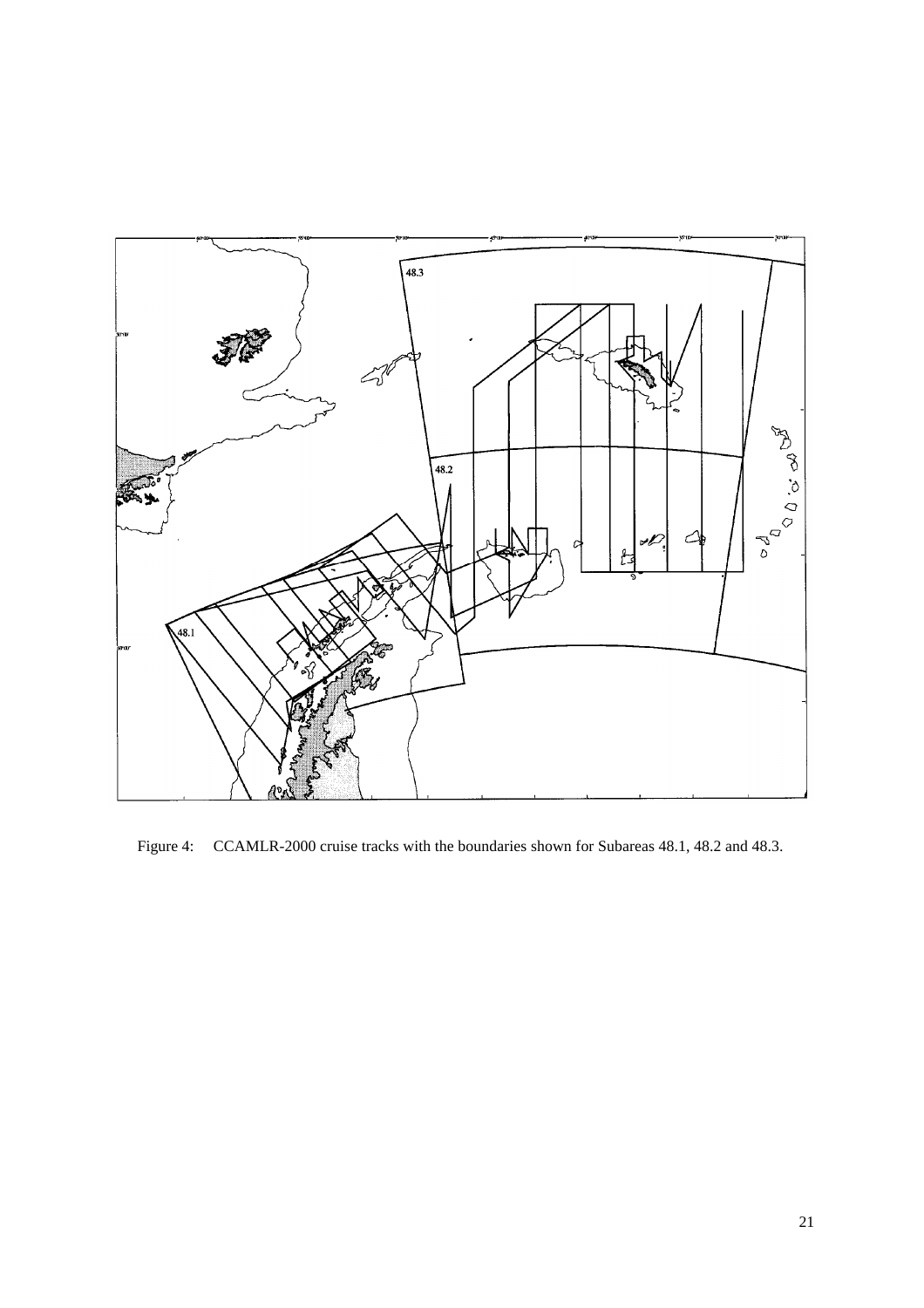

CCAMLR-2000 cruise tracks with positions where krill catches have been reported during the period 1986 to 1992 (CCAMLR, 1997). Figure 5: